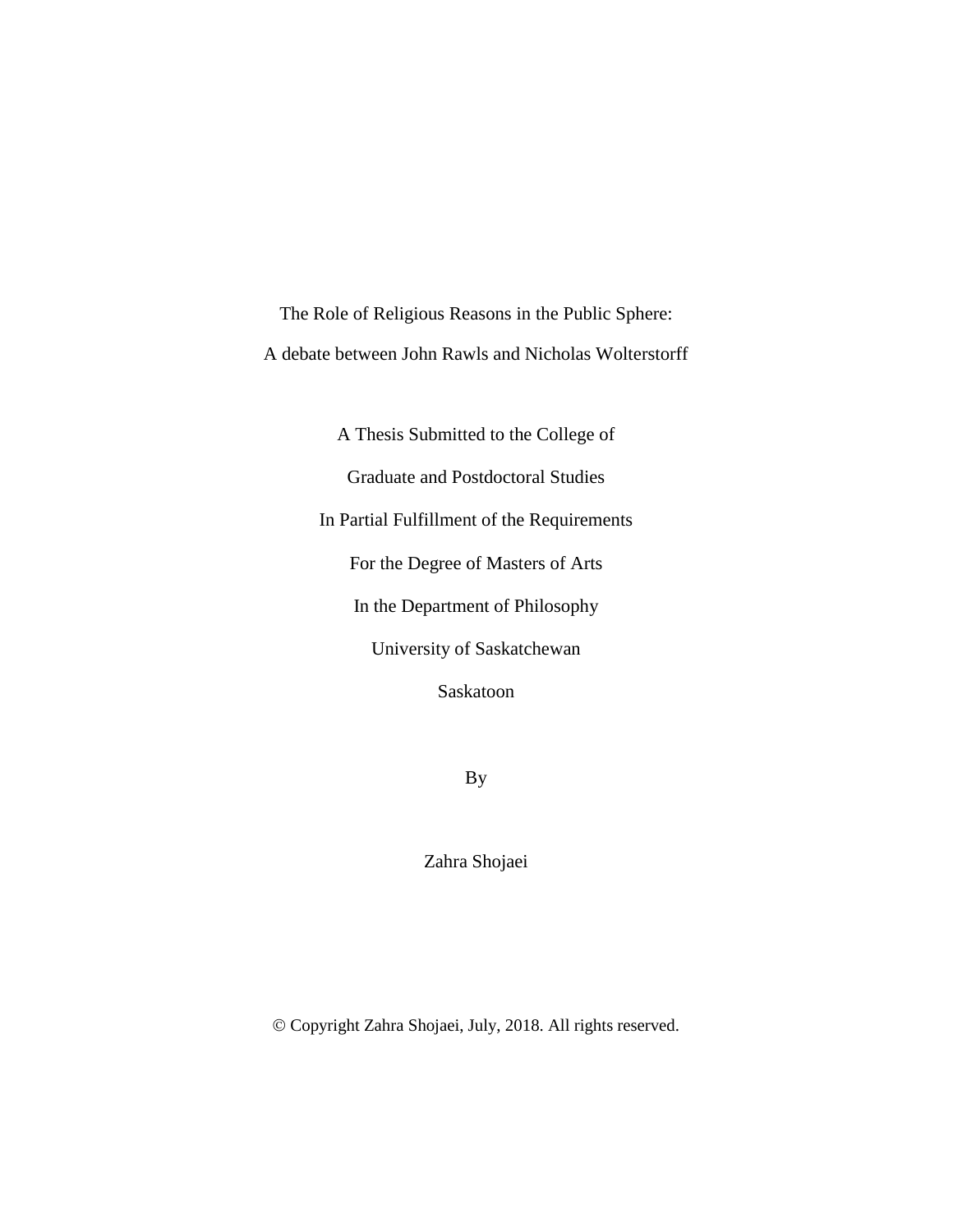## **PERMISSION TO USE**

In presenting this thesis/dissertation in partial fulfillment of the requirements for a Postgraduate degree from the University of Saskatchewan, I agree that the Libraries of this University may make it freely available for inspection. I further agree that permission for copying of this thesis/dissertation in any manner, in whole or in part, for scholarly purposes may be granted by the professor or professors who supervised my thesis/dissertation work or, in their absence, by the Head of the Department or the Dean of the College in which my thesis work was done. It is understood that any copying or publication or use of this thesis/dissertation or parts thereof for financial gain shall not be allowed without my written permission. It is also understood that due recognition shall be given to me and to the University of Saskatchewan in any scholarly use which may be made of any material in my thesis/dissertation.

Requests for permission to copy or to make other uses of materials in this thesis/dissertation in whole or part should be addressed to:

Head of the Department of Philosophy Department of Philosophy University of Saskatchewan 9 Campus Drive Saskatoon, Saskatchewan S7N 5A5 Canada

OR

Dean College of Graduate and Postdoctoral Studies University of Saskatchewan 116 Thorvaldson Building, 110 Science Place Saskatoon, Saskatchewan S7N 5C9 Canada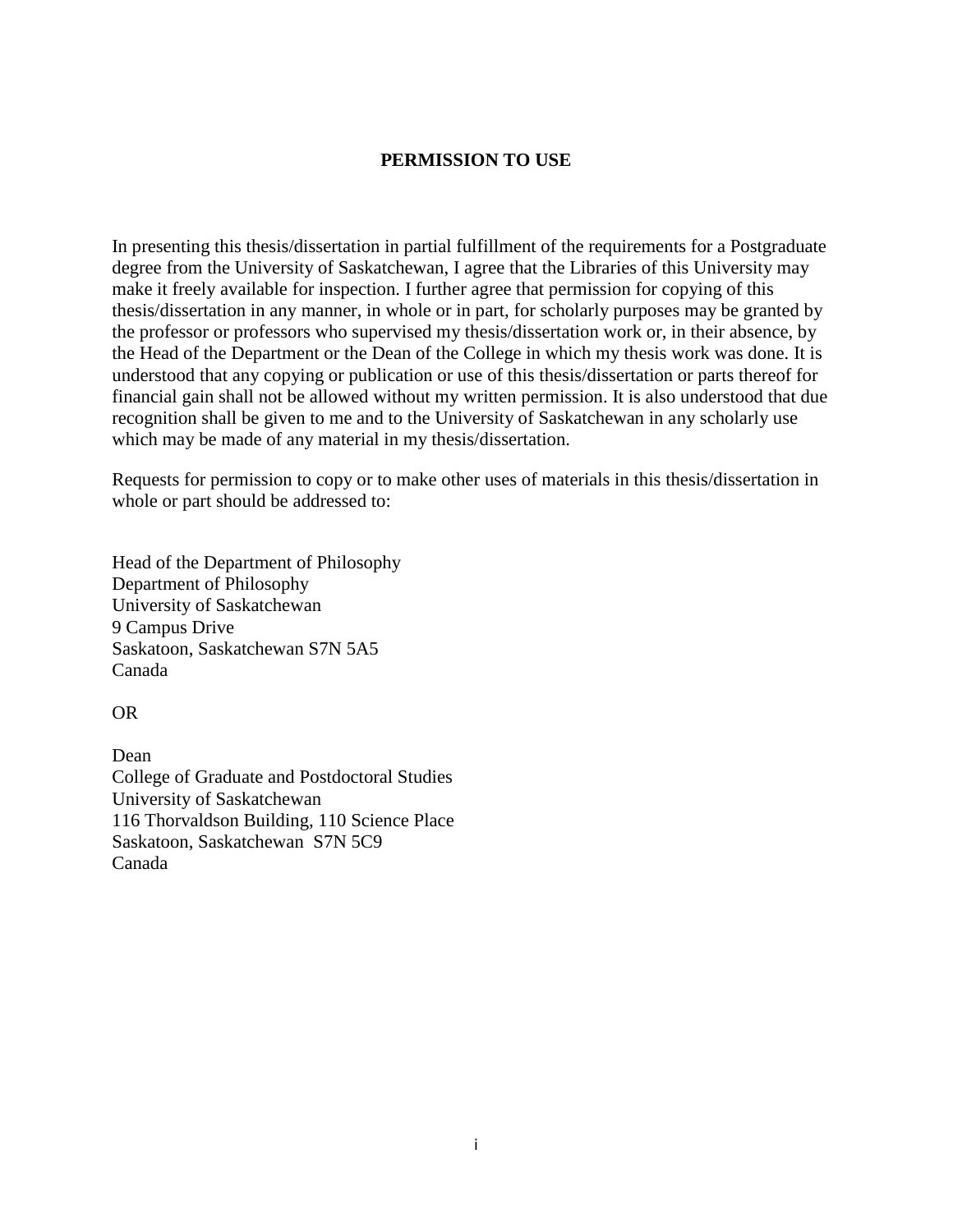## **ABSTRACT**

<span id="page-2-0"></span>This thesis has the goal of finding the proper place of religious reasons in a pluralistic liberal democracy in the debate between two liberal political philosophers, John Rawls and Nicholas Wolterstorff. According to Rawls, who is concerned with the legitimacy of binding laws in a liberal democratic society and the stability of such a society without oppressing citizens, free and equal citizens naturally and inevitably disagree on their moral, philosophical, and religious comprehensive doctrines. Thus, we should look for social unity in a shared political basis, which is independent from all these doctrines. Binding laws are legitimate if they can be supported by public reasons drawn from this political basis. Therefore, citizens have the moral duty to use public reasons, and avoid using religious reasons and other nonpublic reasons, to justify binding laws. Wolterstorff, however, is skeptical of the existence of such a shared political basis and worries that the restraint on using religious reasons puts an unfair and unnecessary burden on religious citizens who may have all their beliefs shaped by their religion. Thus, he argues that liberalism entails that citizens should be free to use whatever reasons they have in support of binding laws. In this work, I will explain Rawls's views (the exclusive, inclusive, and wide views) and Wolterstorff's views (the consocial position and the equal political voice view) as well as examine strengths and weaknesses in their arguments. Then, I will argue that Rawls's wide view, according to which citizens are free to use religious reason in public political deliberations with the proviso of supplementing it with proper public reason in due course, is the best among these views to create a balance between the neutrality of the state, and thus social peace and stability, in a pluralistic democratic society, on the one hand, and freedom to exercise one's religion and freedom of speech, on the other.

ii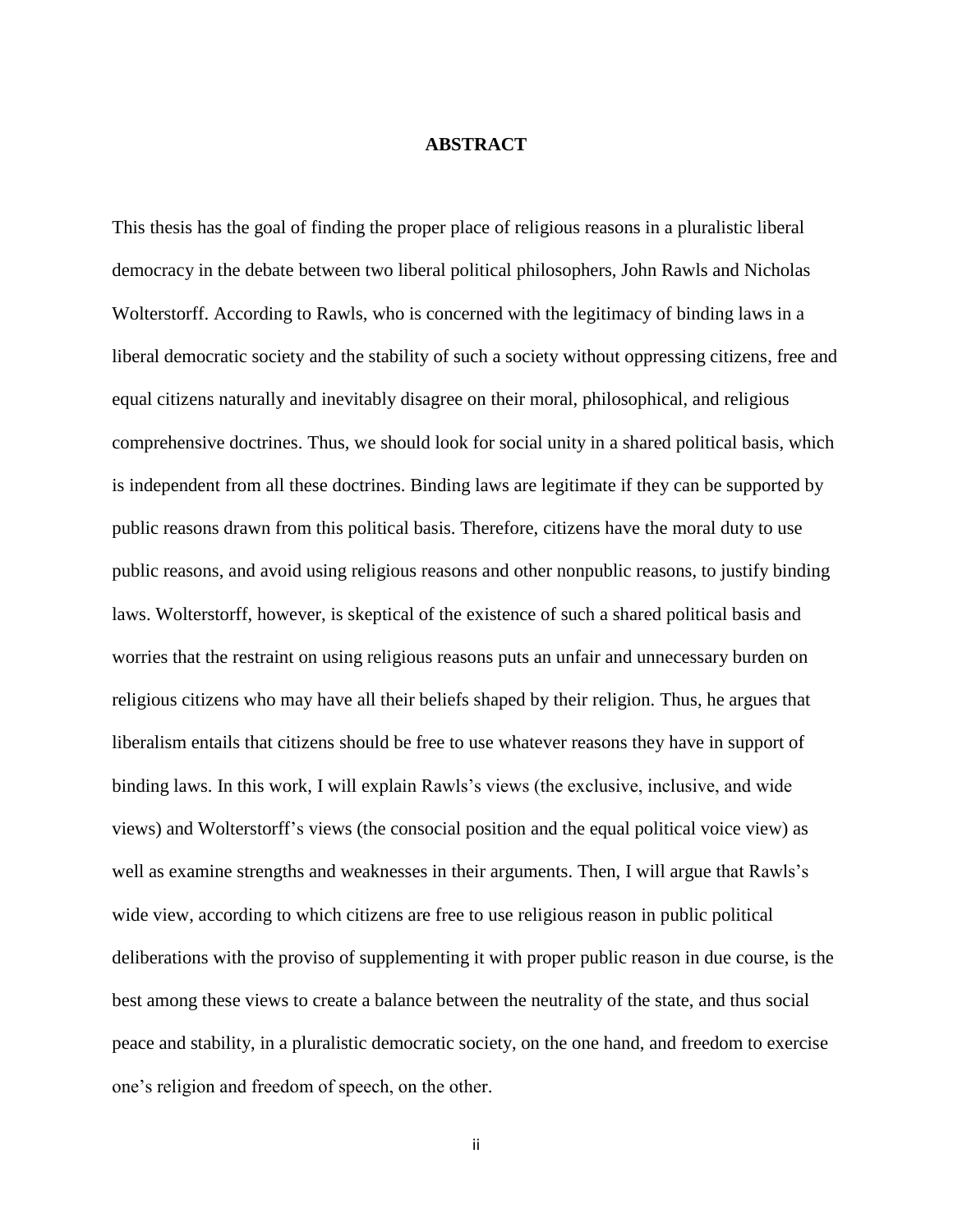#### **ACKNOWLEDGEMENTS**

<span id="page-3-0"></span>First and foremost, I am sincerely thankful to Dr. Susan Dieleman, who supervised my thesis. She has not merely helped me throughout my thesis with her patience and immense knowledge, but also generously supported me financially and academically by offering me the research assistantship position and encouraged me to attend WCPA, CS-IVR, and CPA conferences and guided me through many challenges.

I would also like to thank my committee advisors, Dr. Ria Jenkins and Dr. Emer O'Hagan for their invaluable comments and suggestions, both in my proposal defence and on the draft of my thesis, which have been of significant help for revising and improving my thesis. I am also grateful to my external examiner, Dr. Neil Hibbert, for his time, interest, and valuable and rigorous questions.

I must also express my special gratitude to Dr. O'Hagan for hiring me to assist with Philosophy in Community, which was a valuable and learning experience for me as a graduate philosophy student. I am also thankful to her for suggesting the department to give me some travel fund for the WCPA conference in Regina, and thanks to Dr. Peter Alward, the department chair, for making that happen.

I also wish to thank Heather McWhinney, the instructor of the course GSR 981 for international graduate students, for being a very kind and supporting friend throughout this time.

Finally, I would like to deeply thank my husband, Nima, for being my best friend throughout the past ten years, always encouraging and supporting me to follow my dreams. Without him, it would have been very difficult, if not impossible, to be where I am now.

iii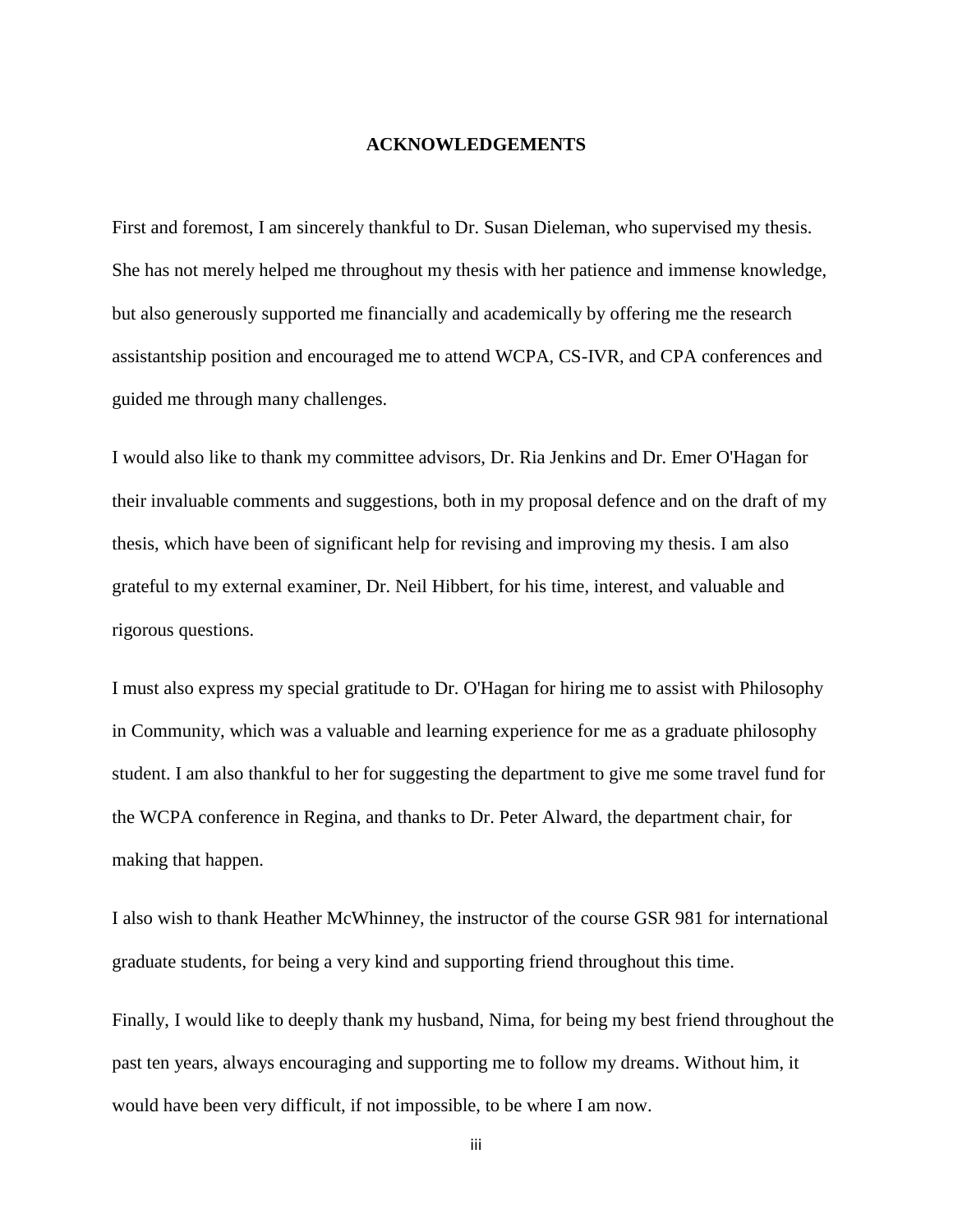# **TABLE OF CONTENTS**

<span id="page-4-0"></span>

| Chapter 3: Wolterstorff's Arguments against Public Reason and Critical Analysis  46 |  |
|-------------------------------------------------------------------------------------|--|
|                                                                                     |  |
|                                                                                     |  |
| 3.3: Responses to Wolterstorff's positive project and his criticisms of Rawls 59    |  |
|                                                                                     |  |
|                                                                                     |  |
|                                                                                     |  |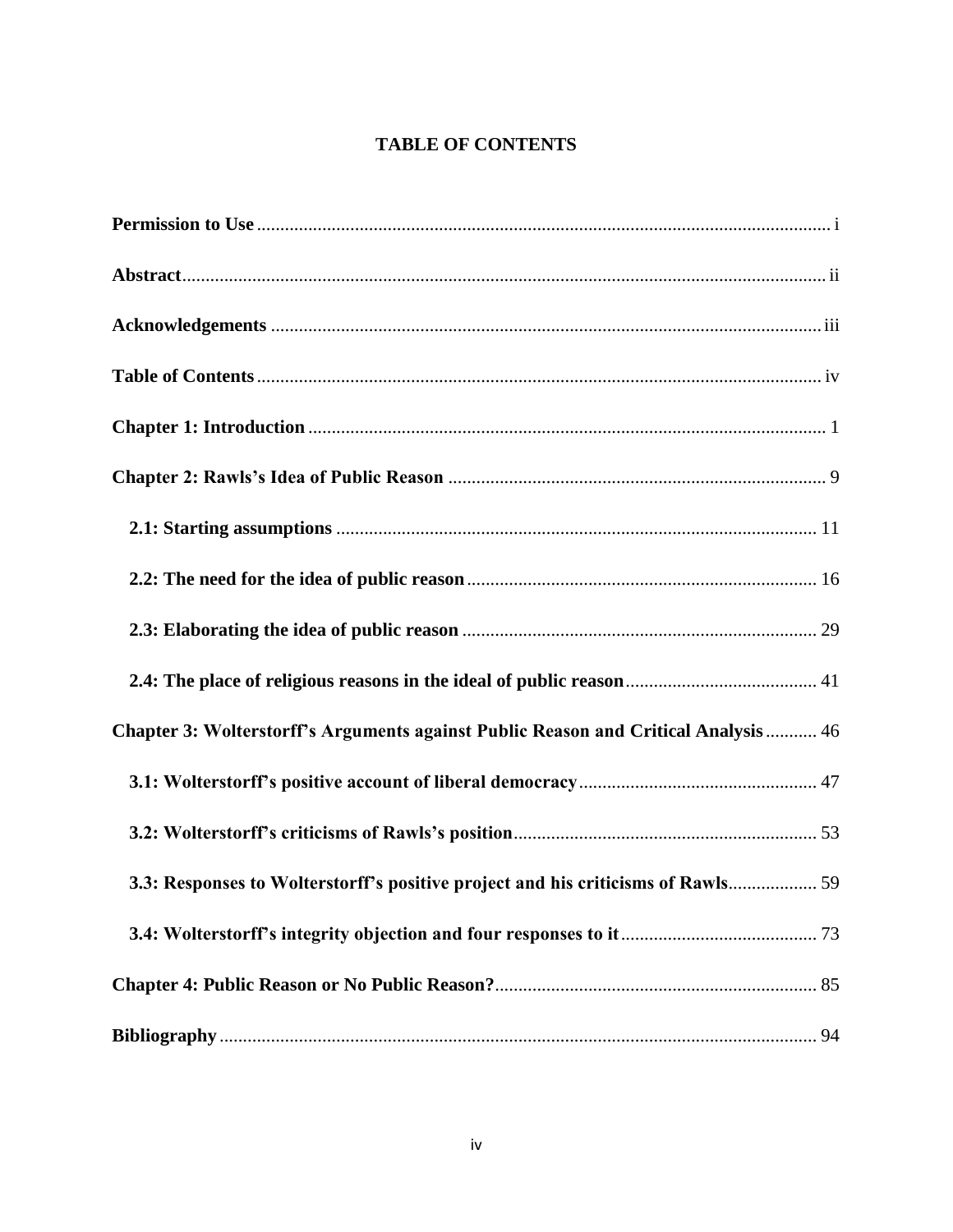## <span id="page-5-0"></span>**Chapter 1: Introduction**

l

Should there be any restraints on the reasons citizens use when participating in political decision-making about binding laws or policies in a pluralistic democratic society? This question is the starting point of this thesis. My focus here, however, will be specifically on the place of religious reasons in the public political domain of a pluralistic democracy in the eyes of John Rawls and his critic Nicholas Wolterstorff. This debate is relevant to contemporary pluralistic constitutional democracies, like Canada and the United States. In such societies, it still seems a hard task to find a balance between, on the one hand, not letting religion determine laws and policies, which can result in the violation of the neutrality of the state as well as silencing and excluding nonreligious citizens, and on the other hand, not silencing and excluding religious citizens from political participation. A current example of the former concern can be seen in the United States, where some officials cite the Bible to justify their policy of separating the children of (illegal) immigrants from their parents.<sup>1</sup> By doing this, they label criticisms of this policy as not-worth-listening-to statements that are against what they consider to be the "will of God." This way, they can stigmatize those criticisms and thus block them from being heard, which is not in accordance with the spirit of a pluralistic liberal democracy. However, Wolterstorff rightly worries that public reason liberalism might portray religion as inherently dangerous or as irrelevant and unworthy. If this happens, liberalism itself will be threatened because the equality condition of liberalism might be violated; religious citizens, who choose to support their political beliefs with religious reasons, might lose their equal status and their equal right to express their

<sup>1</sup> Adam Edelman, "Sessions cites Bible in defense of breaking up families, blames migrant parents," *NBC News*, last modified June 16, 2018. https://www.nbcnews.com/politics/immigration/sessions-cites-bibledefense-breaking-families-blames-migrant-parents-n883296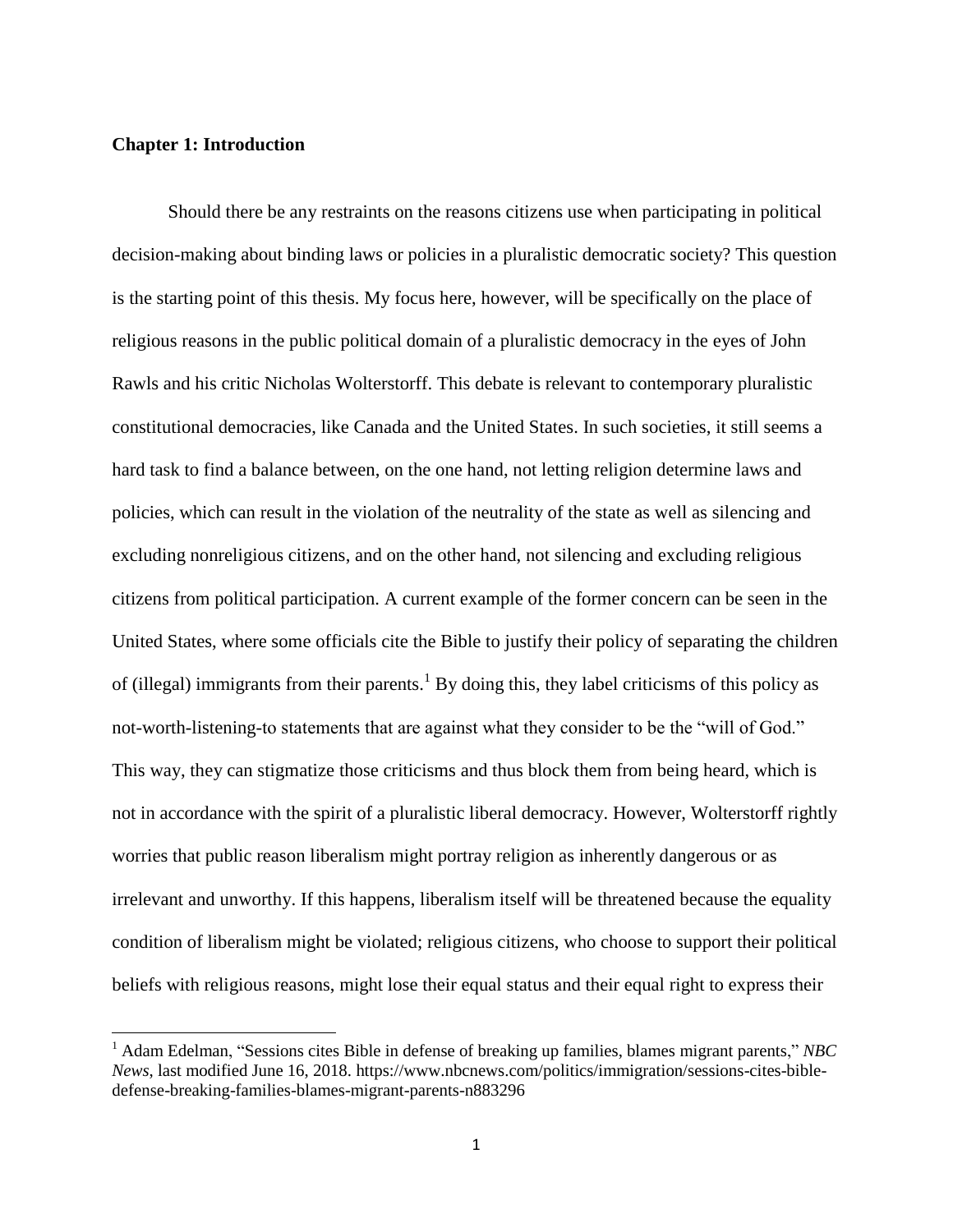thoughts while being listened to and respected. This can lead to the alienation of religious citizens and thus their gradual exclusion them from public political deliberation, which is again against the spirit of a pluralistic liberal democracy. An example of this concern can be the current situation in the United States, in which Donald Trump is seen as a "dream president" who can bring "religious freedom."<sup>2</sup> This situation can be understood as a backlash against the perceived exclusion of religious citizens from politics by liberal elites.

In the Rawls-Wolterstorff debate, Rawls argues for some kind of restraint on religious reasons while Wolterstorff disagrees, arguing that there should be no such restraint. Rawls believes that in a pluralistic democratic society where citizens hold conflicting worldviews, they have a moral duty to use generally understandable and acceptable reasons, namely, public reasons, to explain why they are supporting a certain binding law about fundamental political issues. Wolterstorff, however, argues that looking for public reason is not only unrealistic, but if all citizens have an equal voice and treat each other well and justly, they can offer any kind of reason they want, including religious reasons. While I am sympathetic to Wolterstorff's idea that citizens' freedom should not be restricted by excluding nonpublic reasons (like religious reasons) from public political discussions, I will argue in favour of Rawls's latest view regarding his public reason restraint, which he calls the wide view of public political culture. According to this view, it is not sufficient to use only nonpublic reasons, like religious reasons, to justify a binding law in a pluralistic democracy; proper public reasons should be introduced in due course in support of the same law to make it legitimate. I will also argue that Wolterstorff's arguments in favour of a no-restraint position on religious reasons and against Rawls's public reason liberalism are flawed and lack precision.

<sup>&</sup>lt;sup>2</sup> Jonathan Wilson-Hartgrove, "Why Evangelicals Support President Trump, Despite His Immorality," *TIME*, last modified Feb 16, 2018. http://time.com/5161349/president-trump-white-evangelical-supportslaveholders/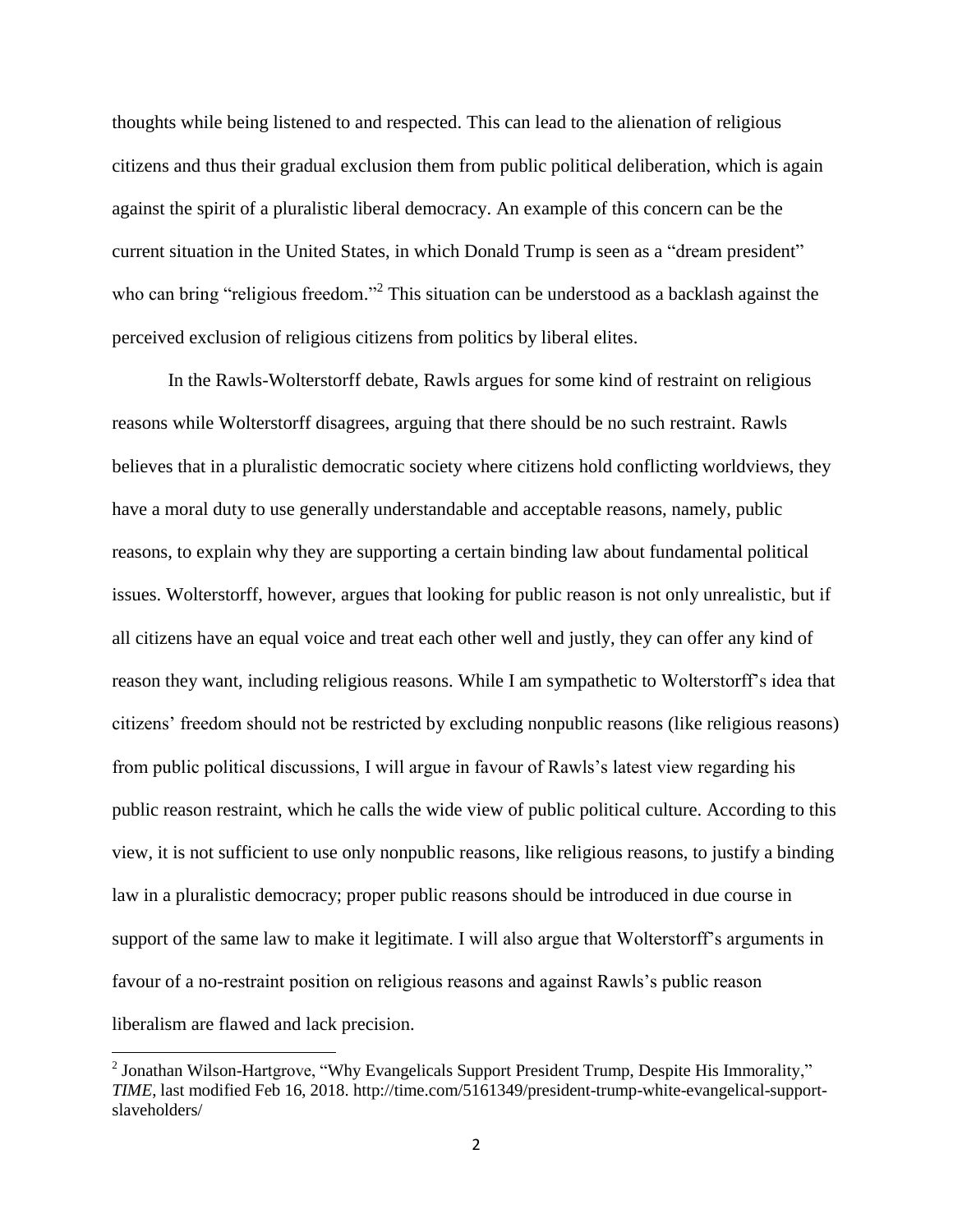In 1993, Rawls first developed his theory of public reason in the book *Political Liberalism* as a result of his realization of what he calls the fact of reasonable pluralism. According to this fact, we should never expect free and equal citizens to agree on the same worldview—or as Rawls calls it, a moral, philosophical, or religious comprehensive doctrine—in a free democratic society. In other words, disagreement on reasonable comprehensive doctrines is a reasonable disagreement; the natural and unavoidable result of freedom and equality. As a result of the irreconcilability of reasonable comprehensive doctrines, Rawls argues that we should look for social unity somewhere else, namely, in a shared political basis which is freestanding or independent of all comprehensive doctrines. The subject matter of this shared political basis, or a family of political conceptions of justice, is fundamental political issues, which are "the constitutional essentials and the basic questions of justice."<sup>3</sup>

The freestanding shared political basis is Rawls's solution to his main concerns regarding a pluralistic democratic society: public justification of binding laws and the long-term stability of such a society. These two concerns are usually referred to as the legitimacy challenge and the stability challenge.<sup>4</sup> For Rawls, a binding law can be justified if it can be supported by public reasons, which are drawn from political conceptions of justice. Therefore, using only religious reasons, like appealing to the Torah, Bible, or Quran, which are nonpublic, cannot help to justify a law that applies to all citizens with diverse comprehensive views. In his response to the stability challenge, Rawls argues that a pluralistic society would be stable for a long time if its citizens, despite holding different, incompatible comprehensive views, could find an overlapping consensus on a family of political conceptions of justice. Based on the extent to which a society has achieved an overlapping consensus, that is, the extent to which a society is well-ordered,

<sup>3</sup> John Rawls, *Political Liberalism* (New York: Columbia University Press, 2005), 156.

<sup>4</sup> Leif Wenar, "John Rawls," *Stanford Encyclopedia of Philosophy*, last modified Jan 9, 2017.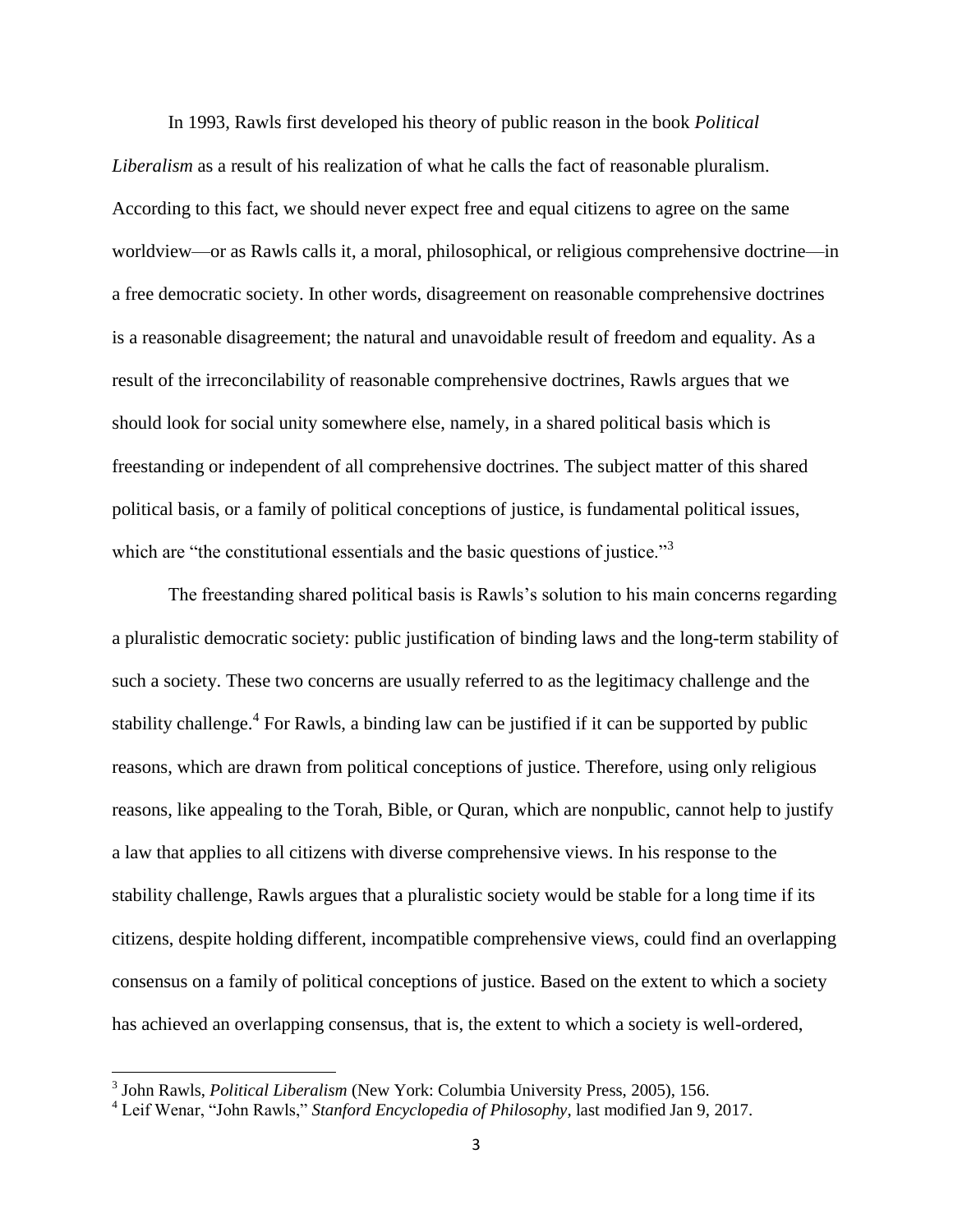Rawls explains how public justification of binding laws or the ideal of public reason can be achieved. In other words, there seems to be a link between the two challenges for Rawls: the legitimacy challenge is resolved differently in societies with different degrees of stability.

Rawls introduces three kinds of societies: well-ordered, partially well-ordered, and nonwell-ordered.<sup>5</sup> In the first kind of society, which is the ideal, there is a strong overlapping consensus between different reasonable comprehensive doctrines on a family of political conceptions of justice. Such a society is just, and basic liberties and rights are respected in it. In this ideal society, Rawls argues that, in order to justify binding laws, citizens have the moral duty to always support those laws by using public reason. This is Rawls's exclusive view. In the case of the second and third kinds of societies, however, Rawls introduces the inclusive view of public reason. According to this view, binding laws can be publicly justified not necessarily by offering public reasons, but by presenting the political values inherent in one's reasonable comprehensive doctrine with the proviso that it leads to strengthening the ideal of public reason and moving the society towards becoming well-ordered. Rawls's examples of strengthening the ideal of public reason in a non-well-ordered society are Martin Luther King and the abolitionists who used religious reasons in a way that led their society to get closer to political justice.

Rawls revised his idea of public reason in 1997, and introduced the wide view of public political culture.<sup>6</sup> This view allows citizens to offer religious reasons, or other kinds of nonpublic reasons, in public political decision-making in support of a binding law, but with the proviso that those reasons be supplemented by proper public reasons *in due course*. The interesting point about this view is that Rawls leaves the time that the proviso should be satisfied and the person

<sup>5</sup> Rawls, *Political Liberalism*, 248-252.

<sup>6</sup> John Rawls, "The Idea of Public Reason Revisited," *University of Chicago Law Review* 64, no. 3 (1997): 783-787.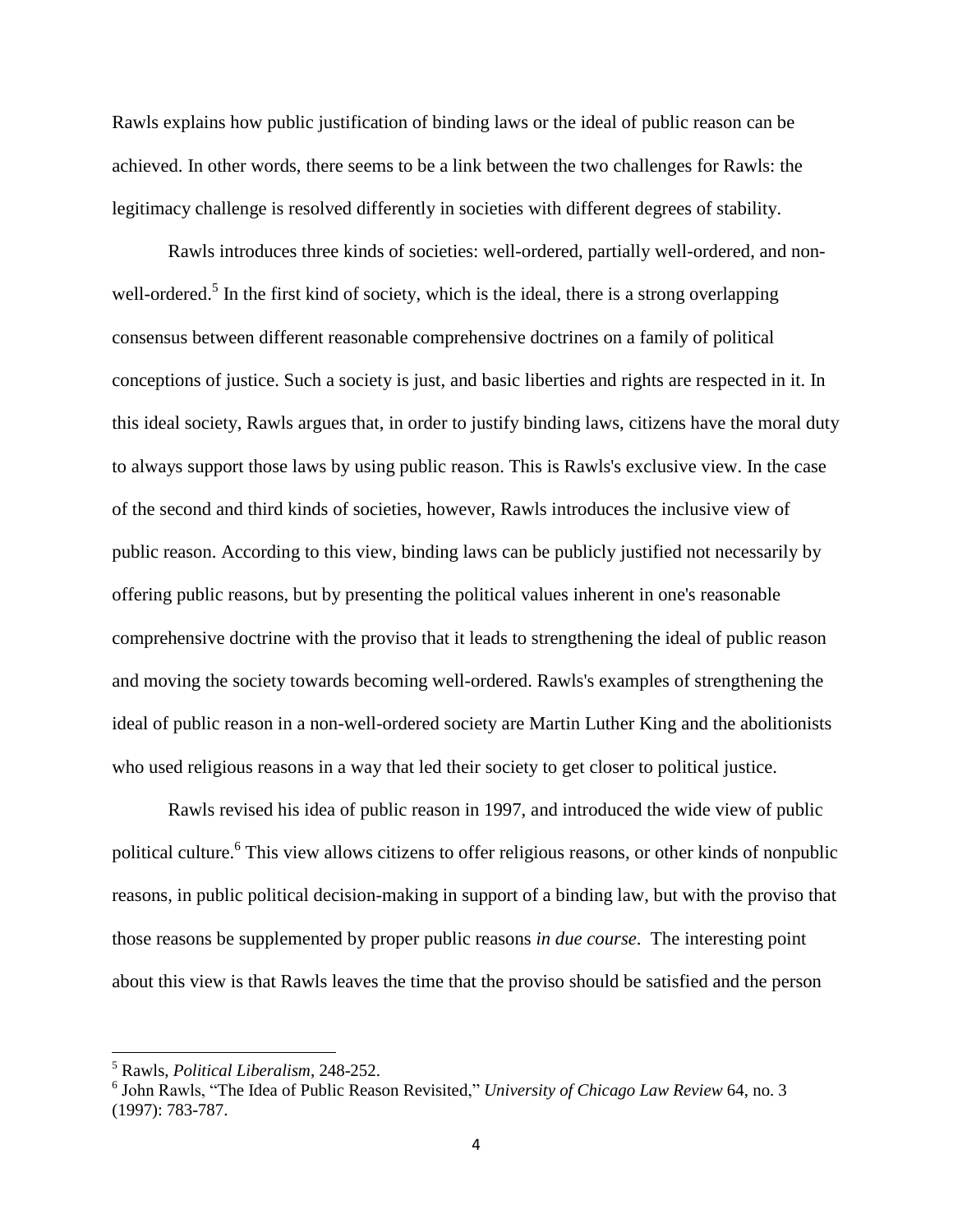who should satisfy the proviso unspecified, because he believes that these are practical issues which should be decided at their time.

Wolterstorff objects to all of Rawls's views with the same criticism. He argues that the hope of achieving a freestanding shared political basis is misguided, which makes public reason misguided too. Although, like Rawls, Wolterstorff accepts the reasonable pluralism of comprehensive doctrines, he argues that we cannot hope to reach consensus on political conceptions. He also believes that the idea of public reason, and excluding religious reasons from public political deliberations, is incompatible with citizens' freedom to exercise their religion as they see fit, and as a result it is incompatible with the "Idea of liberal democracy," which for Wolterstorff embodies "equal protection, equal freedom, equal voice, and state neutrality."<sup>7</sup> Moreover, in a famous objection to the Rawlsian idea of public reason, which is usually called the integrity objection, $\delta$  Wolterstorff argues that for many religious citizens, religion is what shapes their values, beliefs, and ethics. As a result, to expect these people to offer public reason rather than religious reasons, which they really believe, is to violate their integrity. In a later version of this objection, Wolterstorff argues that the fact that such religious citizens exist in society shows that the Rawlsian moral duty which encourages citizens to use public reason, or supplement their religious reasons with public ones, is not the ethic of the citizen that we should accept in a liberal democracy.

<sup>&</sup>lt;sup>7</sup> Nicholas Wolterstorff, "The Role of Religion in Decision and Discussion of Political Issues," in Robert Audi and Nicholas Wolterstorff, *Religion in the public square: The place of religious convictions in political debate*. (Lanham, MD: Rowman & Littlefield Publishers, Inc., 1977), 71. According to Wolterstorff, the core ideas of liberal democracy are "*Equal protection* under law for all people, *equal freedom* in law for all citizens, and *neutrality* on the part of the state with respect to the diversity of religions and comprehensive perspectives." Wolterstorff, "Role of Religion," 70.

<sup>8</sup> Wolterstorff's version of the integrity objection is provided in the book *Religion in the Public Square : The Place of Religious Convictions in Political Debate* is mentioned by Kevin Vallier as a "a classic statement of the integrity objection." "Liberalism, Religion and Integrity," Australasian Journal of Philosophy 90, no.1 (2012): 156. Also see Kevin Vallier, "Public Justification," *Stanford Encyclopedia of Philosophy*, last modified March 1, 2018.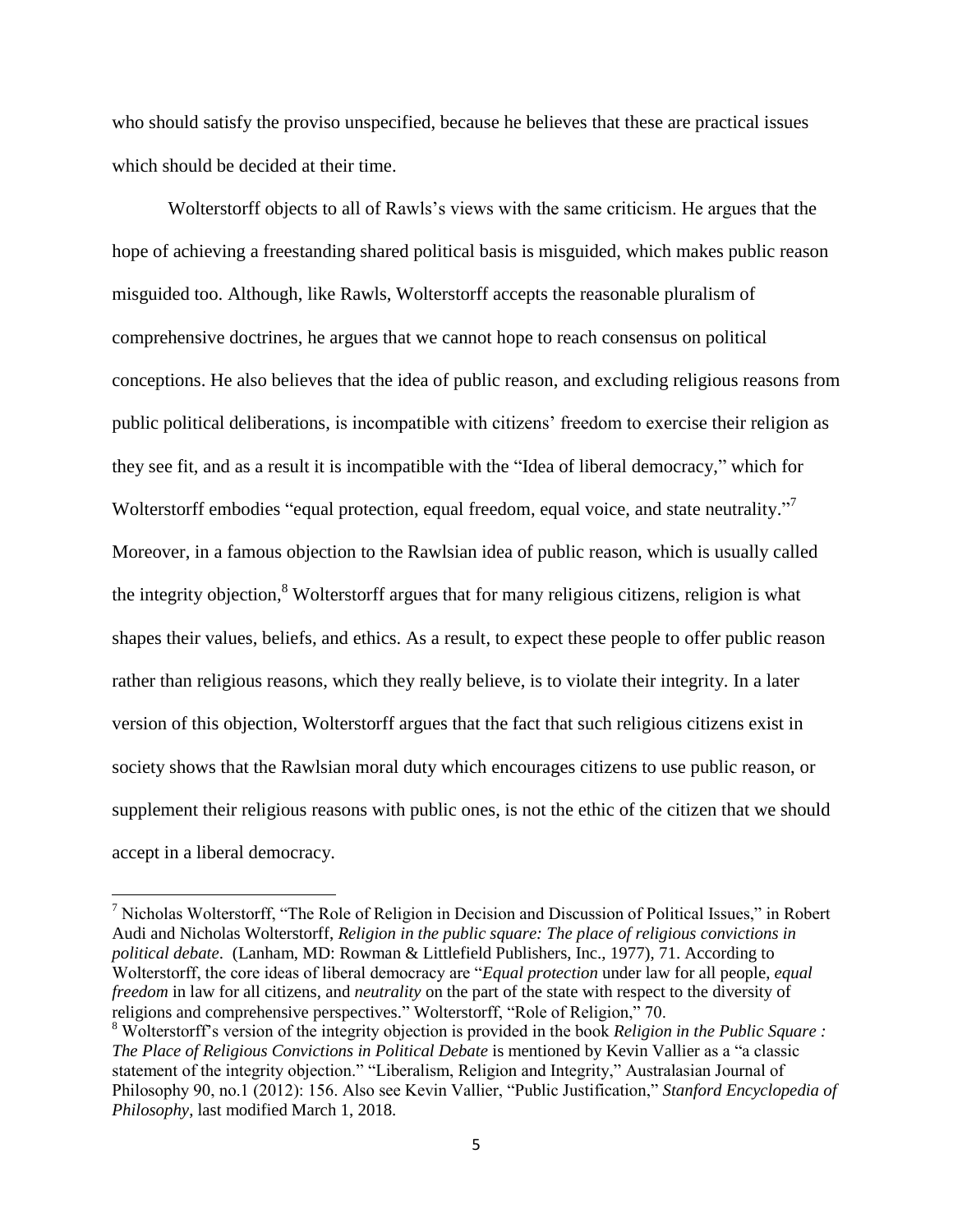Wolterstorff believes that his own accounts of liberal democracy are the ones that are compatible with what he calls the Idea of liberal democracy. His consocial position, which is explained in his 1997 piece in *Religion in the Public Square*, rejects the restraint of Rawls's account of religious reasons and instead introduces three new kinds of restraints: the manner restraint, according to which citizens should respect each other by listening to each other openmindedly; the constitution restraint, according to which political discussions should not violate the constitution; and the justice restraint, according to which political discussions should have the goal of achieving political justice rather than gaining self-interest. Wolterstorff's second account of liberal democracy, the equal political voice view, is explained in some articles in his book *Understanding Liberal Democracy: Essays in Political Philosophy* in 2012. In this account of liberal democracy, he seems to repeat the same restraints from the consocial position, but with different language. He argues that citizens can offer any kind of reason they want in public political deliberations in support of a law, with the condition that they do not bully each other. Since he thinks it is not realistic to expect to reach a consensus on a binding law, the political decision is normally made by voting. Citizens should learn to accept the result of the vote, as long as it does not violate the constitution, in which case the result of the vote would be out of order. Therefore, it seems it is the voting procedure that, for Wolterstorff, justifies binding laws.

My main argument in this thesis is that the reasons used to support binding laws are important in justifying those laws. Wolterstorff tries to show otherwise, but he is not successful as he cannot remain consistent in his view against the restraint on religious reasons. For example, in his 2013 article, "Reply to Kevin Carnahan and Erik A. Anderson," Wolterstorff calls a Christian citizen's religious reason that appeals to God *out of order* while accepting another reason in support of the same law. This is contradictory because nowhere in his positive account

6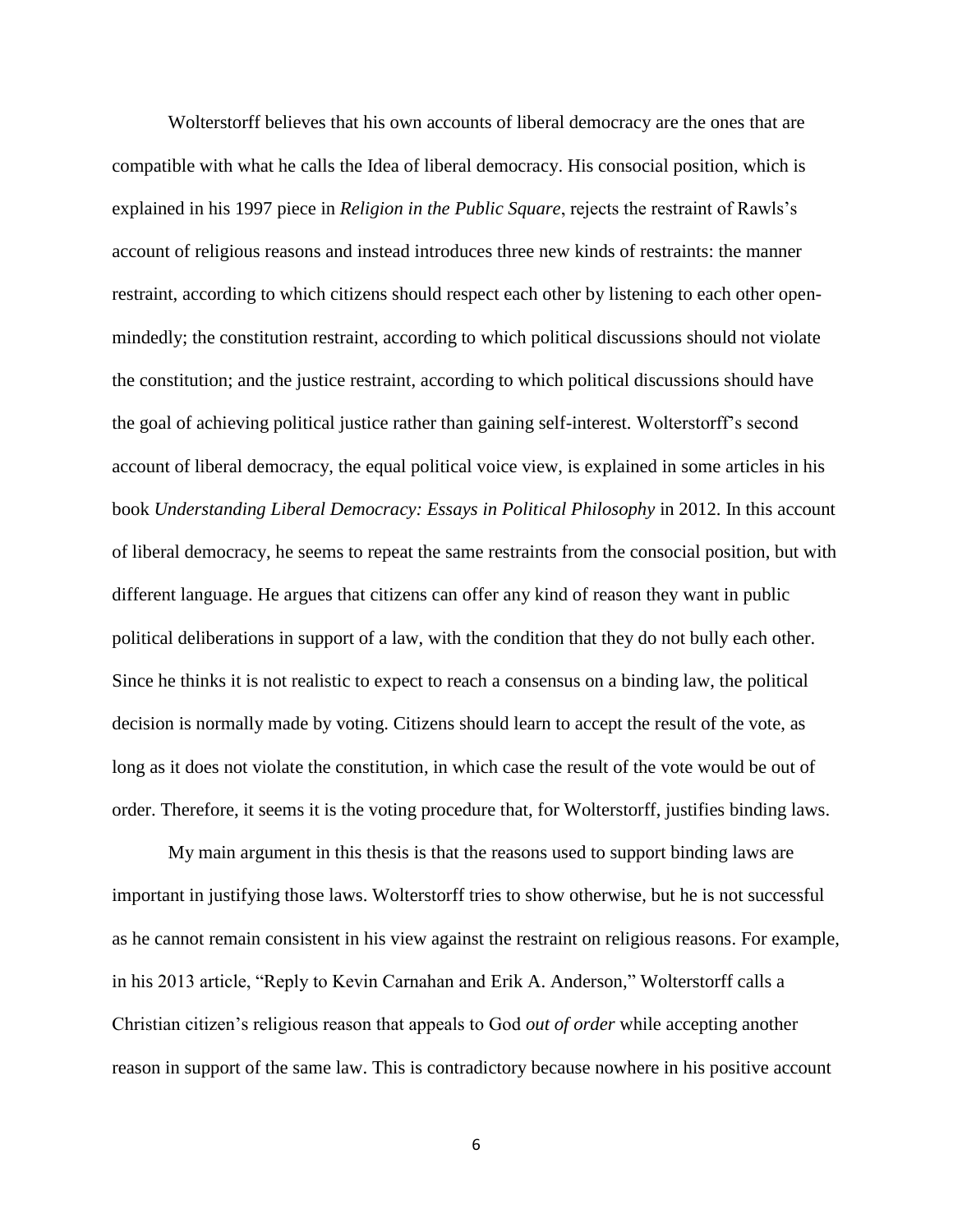has Wolterstorff called a reason out of order; rather, he calls laws (the results of voting) that violate the constitution as out of order. There are also other inconsistencies in Wolterstorff's arguments as well as imprecisions in presenting Rawls's views, which I will explain in detail in the third chapter. Therefore, while Wolterstorff's view might look more liberal than the public reason view, I will show that it is ironically caught in the trap of idealism, which he criticizes Rawls for. This is because Wolterstorff does not deal with important practical details of his view—which makes his view look "simplistic," as William Curtis puts it $\degree$ —and is not consistent in some of his important arguments against the idea of public reason. I will, therefore, end my thesis by arguing that although Rawls's views are also idealistic in the sense that they give an ideal definition of citizen and society, his wide view of public political culture is the most successful, among all the views discussed here, in creating a balance between the neutrality of state towards the plurality of religious and nonreligious comprehensive views, on the one hand, and the freedom of religion (and also secular doctrines) and freedom of expression, on the other hand, in a reasonable pluralistic democracy.

The second chapter, which is of an exegetical nature, examines Rawls's idea of public reason in his political liberalism philosophy. After describing Rawls's methodology and ideal concepts of persons and society, I will explain the legitimacy and stability challenges as well as the distinction Rawls draws between comprehensive doctrines and political conceptions, due to his realization of the fact of reasonable pluralism. Then I will summarize the idea of public reason, explaining that its content is drawn from political conceptions of justice, its subject matter is fundamental political issues, and its application is in the public political culture (or the public political forum), consisting of judges, government officials, and candidates for public

<sup>9</sup> William M. Curtis, *Defending Rorty: Pragmatism and Liberal Virtue* (Cambridge: Cambridge University Press, 2015), 226.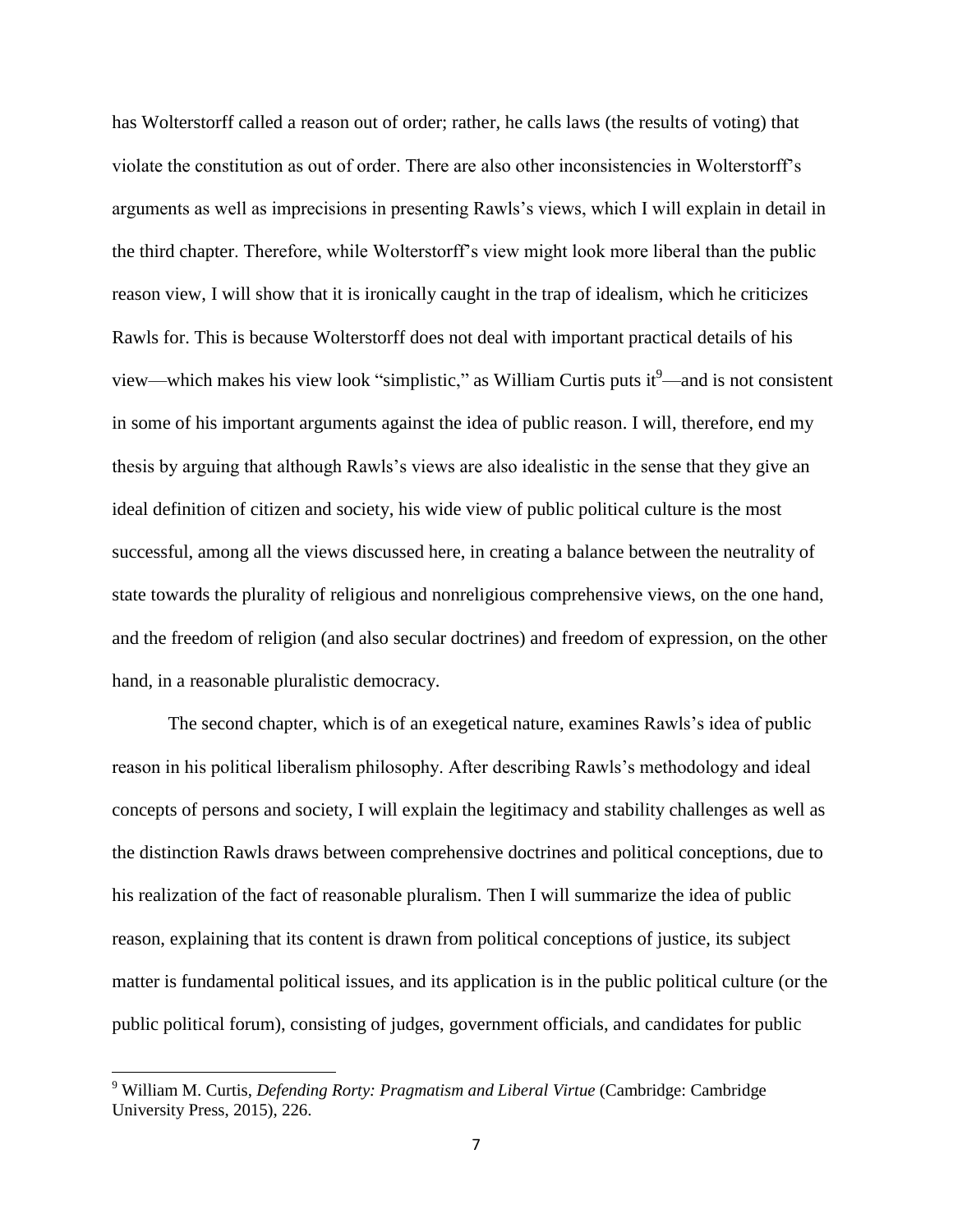office. The idea of public reason can also apply to citizens when they vote or actively advocate a fundamental political issue. However, in his revised version of the idea of public reason, Rawls points out that public reason applies to citizens less strictly, and their moral duty is to "think of themselves ideally *as if* they were legislators following public reason,"<sup>10</sup> and by doing this hold the officials and legislators accountable. Finally, I will examine the place of religious reasons in the ideal of public reason by explaining the exclusive and inclusive views.

The third chapter starts by introducing Wolterstorff's accounts of liberal democracy, which are the consocial position and the equal political voice view. Then I will lay out his main criticism of Rawls's idea of public reason based on the claim that it is impractical due to the infeasibility of having freestanding shared political basis. I will then argue against Wolterstorff's criticisms of public reason, showing the contradictions and flaws of his arguments by drawing on the work of philosophers like Robert Audi, Erik Anderson, and William Curtis, as well as address Wolterstorff's article "Reply to Kevin Carnahan and Erik A. Anderson." I will also examine his integrity objection and respond to it by arguing that complete integrity is impossible and that this objection contradicts another argument of his against public reason, which I call the many reasons argument. In this argument, Wolterstorff defends using as many reasons as possible in support of the same law when deliberating with different people, for the reason that we actually need to use different reasons to convince different people who hold different views in order to support the law in question. I will end the thesis with the fourth chapter by stating the conclusions reached throughout the third chapter regarding the inconsistencies in Wolterstorff's arguments, and will argue that Rawls's wide view is the most compatible view with the Idea of liberal democracy among all the views discussed in this work.

<sup>&</sup>lt;sup>10</sup> Rawls, "Public Reason Revisited," 770. (emphasis added)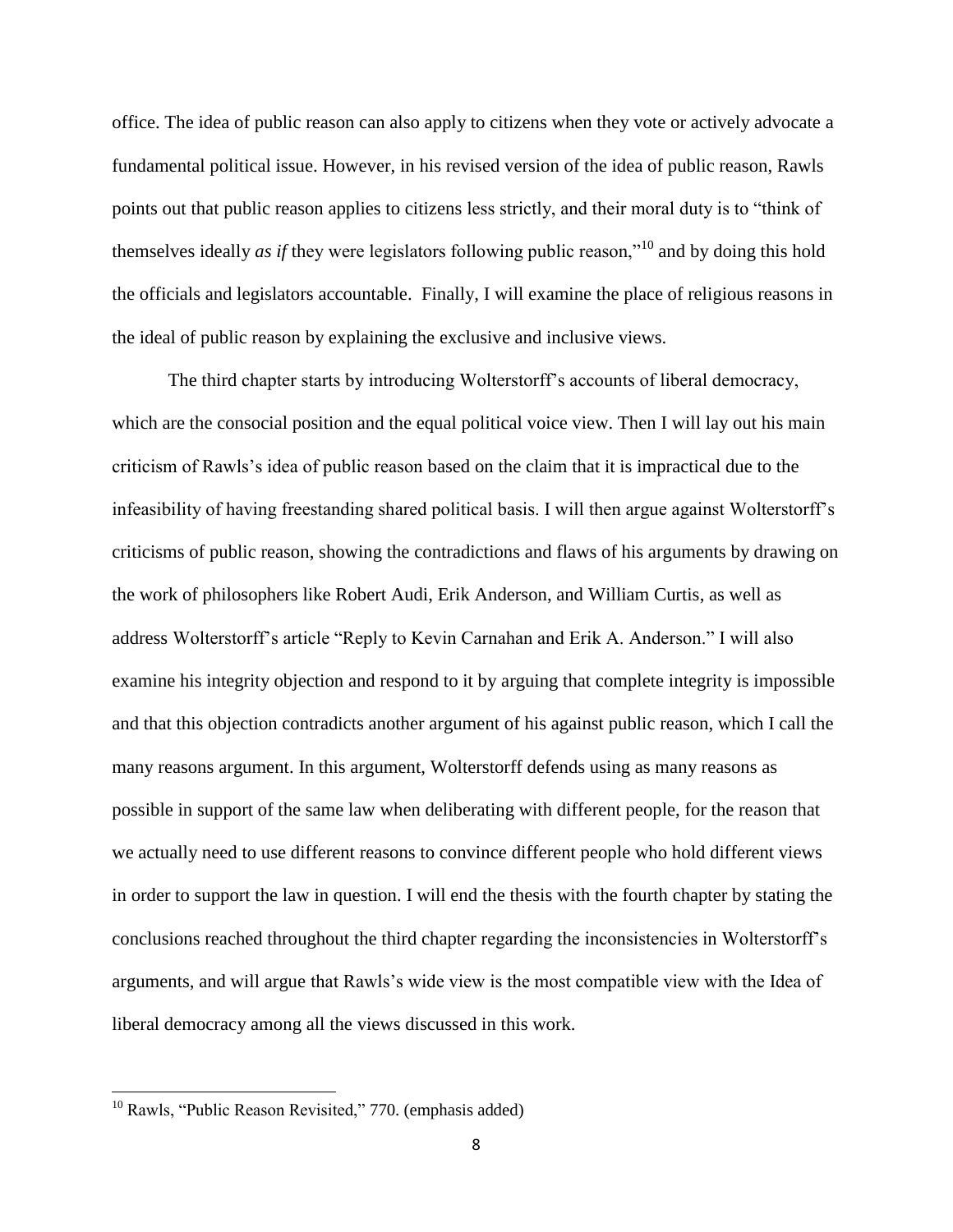## <span id="page-13-0"></span>**Chapter 2: Rawls's Idea of Public Reason**

According to Rawls, in a pluralistic society, where people have different, incompatible religious or nonreligious worldviews, the only way to be able to live together in peace as free and equal citizens is to endorse a reasonable constitutional democracy,  $11$  or political liberalism. In such a society, for political decision making, citizens should have the opportunity to deliberate and discuss public political issues by exchanging their reasons to support their ideas. To justify a binding law that will affect everybody, however, it is a moral duty of citizens not to appeal to nonpublic reasons, which are reasons based on their religious, moral, or philosophical conceptions of the good life, or as Rawls call them, comprehensive doctrines. This is because most reasonable citizens do not share the same comprehensive doctrine. It is incompatible with a pluralistic liberal democratic society—in which all citizens are considered free and equal and the plurality of reasonable comprehensive doctrines is a natural outcome of a free society—to let a group of citizens establish hegemony based on their shared comprehensive doctrine, that is to say, to impose the rules and ideas of their comprehensive doctrine on others. This, for Rawls, "would be inconsistent with the idea of equal basic liberties for all free and equal citizens."<sup>12</sup>

By accepting the fact of reasonable pluralism, in his version of liberal democracy, Rawls recognizes two challenges: the legitimacy challenge and the stability challenge. The first one is the challenge of justifying our political decisions about laws that are binding for all. In other words, he poses the question of how we can expect citizens with diverse comprehensive doctrines to accept and abide by the same laws without violating their equality and freedom. His solution is that citizens have the duty to base their decisions on the political values that they all

 $11$  Rawls understands "a well ordered constitutional democracy ... as a deliberative democracy." Rawls, "Public Reason Revisited," 772.

<sup>&</sup>lt;sup>12</sup> Rawls, "Public Reason Revisited," 782.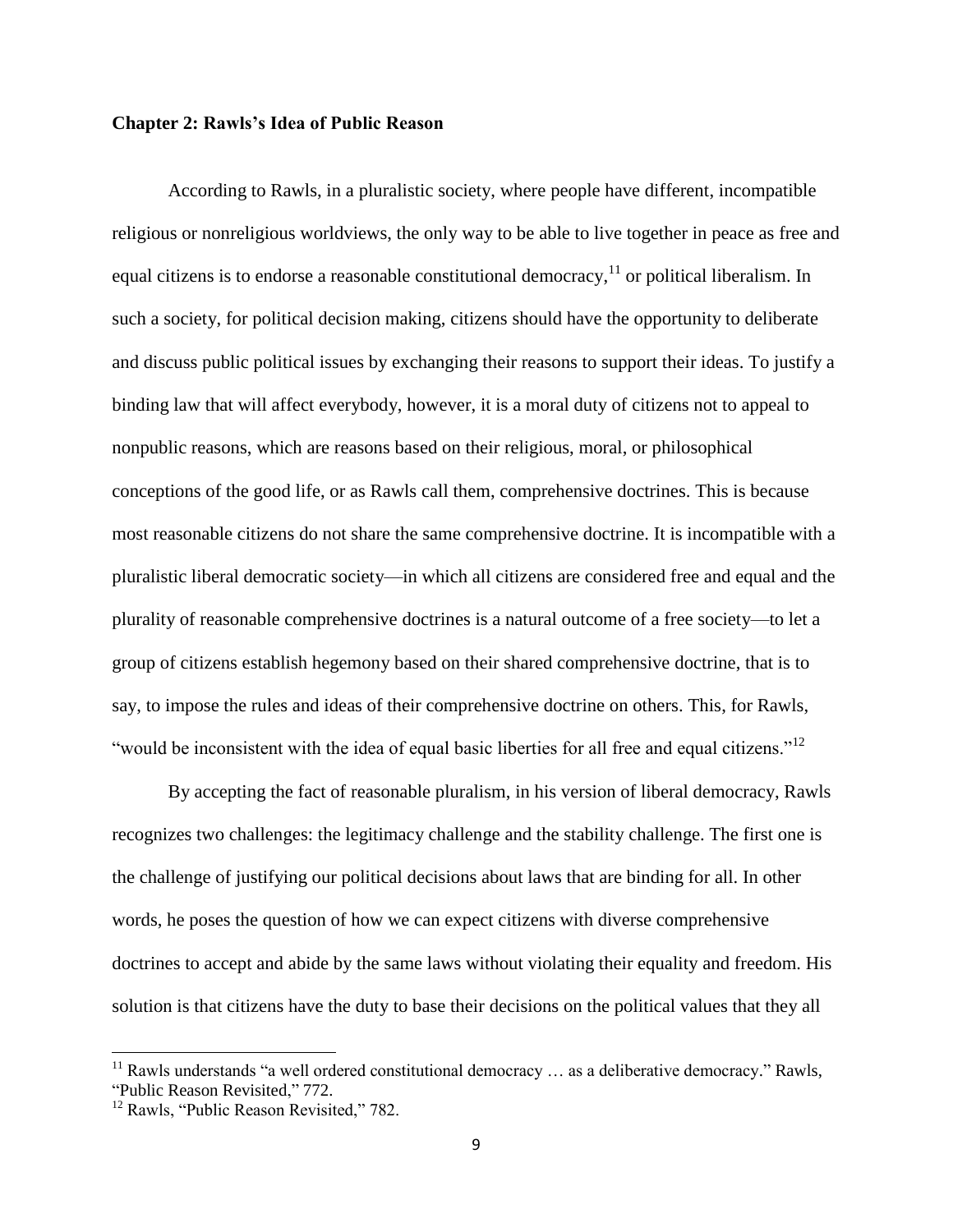share regardless of their comprehensive doctrines. The stability challenge asks how people with diverse and incompatible comprehensive doctrines can live together justly and stably for a long time. He answers this question by introducing the idea of an overlapping consensus of comprehensive doctrines on a family of political conceptions of justice. Both of these challenges are connected to the idea of public reason that is explored in this chapter. The legitimacy challenge shows the need for public reason to justify binding laws in pluralistic liberal democracies, whereas the stability challenge shows the need for a common political basis between all reasonable comprehensive doctrines that can formulate public reason.

In this chapter my goal is to explore John Rawls's idea of public reason as it is introduced in his second book, *Political Liberalism*, in which he distinguishes political conceptions from religious, moral, and philosophical comprehensive doctrines. In order to clarify what Rawls means by public reason, I will show how important Rawlsian concepts, like comprehensive doctrines, political conceptions of justice, and overlapping consensus, are connected to each other and to the idea of public reason in Rawls's well-ordered society.

In section 2.1 I will explain some of Rawls's basic assumptions that I find necessary for understanding his philosophy of political liberalism, within which he develops the idea of public reason. In section 2.2, I will explore Rawls's intention for introducing the idea of public reason by discussing the fact of reasonable pluralism, the distinction between comprehensive doctrines and political conceptions, the legitimacy challenge, and the concept of reasonableness. The content, scope, and subject of public reason will be examined in section 2.3, as well as the challenge of stability and the idea of an overlapping consensus. Finally, in section 2.4, the implications of Rawls's idea of public reason for religious reasons (as a sort of nonpublic reason) and their role in political decision making in ideal and nonideal societies will be discussed.

10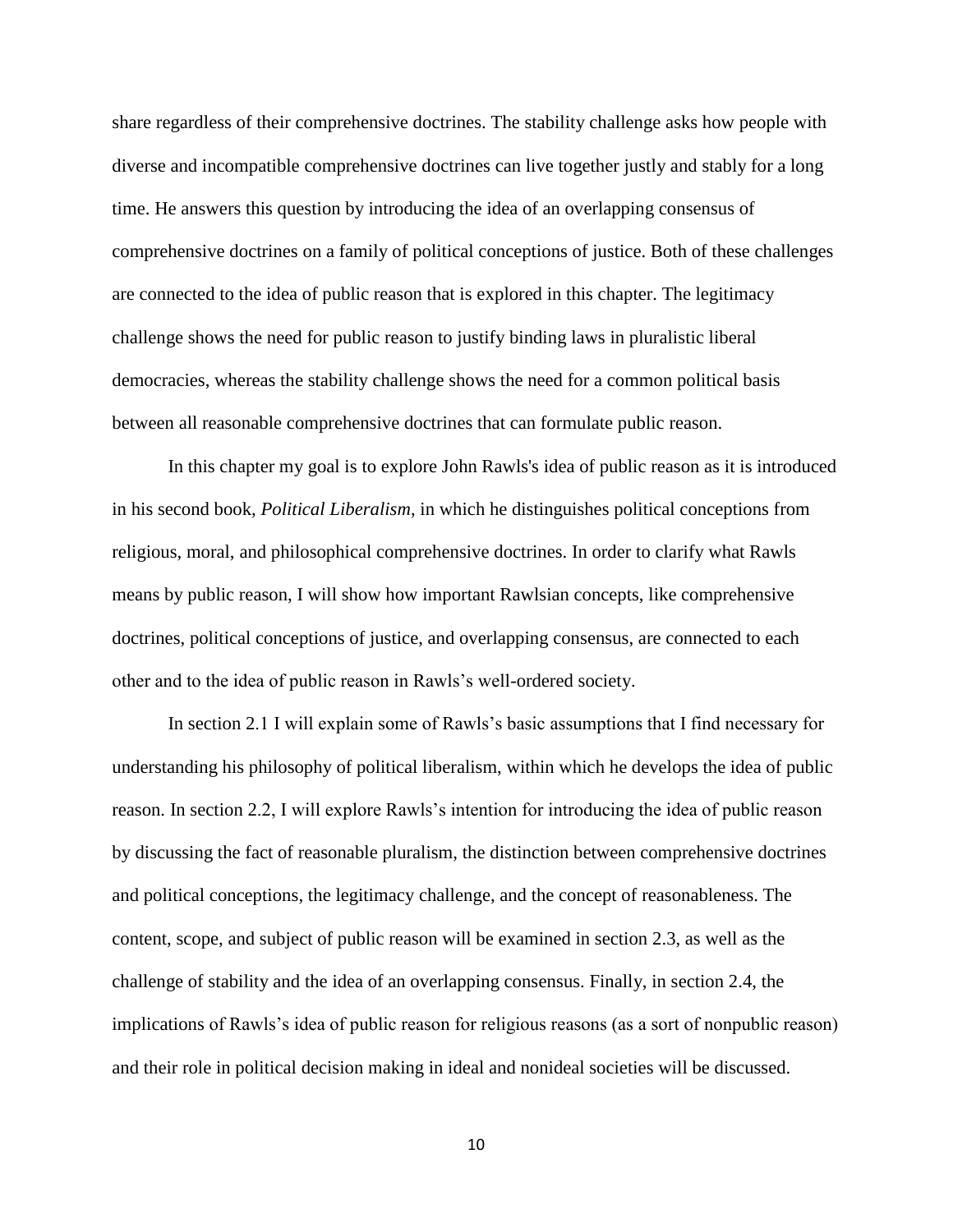## <span id="page-15-0"></span>**2.1: Starting assumptions**

Before presenting Rawls's attempts to justify the legitimacy of binding laws on citizens in a democratic society by introducing his idea of public reason, it is helpful to briefly clarify some of his assumptions. Rawls formulates his democratic theory based on specific and idealized definitions of society and the person. He defines the idea of society as "a fair system of cooperation over generations."<sup>13</sup> Such a society is closed and self-sufficient, which means that it is where citizens can live fulfilling lives as free and equal, from their birth to their death.<sup>14</sup> Since Rawls's political liberalism deals with the political domain, he defines persons politically as citizens who are free and equal. Being also reasonable and rational, citizens have two moral powers, namely a "capacity for a sense of justice" and a "capacity for a conception of the good."<sup>15</sup> These two capacities make it possible for citizens to be "fully cooperating member[s] of society over a complete life."<sup>16</sup> Rawls also adds to these two fundamental ideas the idea of a well-ordered society, which is introduced "as a society effectively regulated by a political conception of justice."<sup>17</sup> In such an ideal society, all citizens endorse the principles of justice with the knowledge that others would do the same. I will further explain these ideas in more details in the following sections.

Rawls consciously uses such ideal conceptions as these because he thinks that we first need to construct an ideal theory and then use it as a guide for a nonideal theory that can help us deal with real world problems like "existing injustices."<sup>18</sup> Also, an ideal theory can give us some standards based on which we can recognize what needs to be fixed and in what order; thus it

<sup>13</sup>Rawls, *Political Liberalism*, 35.

<sup>14</sup> Rawls, *Political Liberalism*, 12.

<sup>15</sup> Rawls, *Political Liberalism*, 19.

<sup>16</sup> Rawls, *Political Liberalism*, 18.

<sup>17</sup> Rawls, *Political Liberalism*, 14.

<sup>18</sup> John Rawls, *Justice as Fairness: A restatement*, ed. Erin Kelly (Cambridge, Mass.: Harvard University Press, 2001), 13.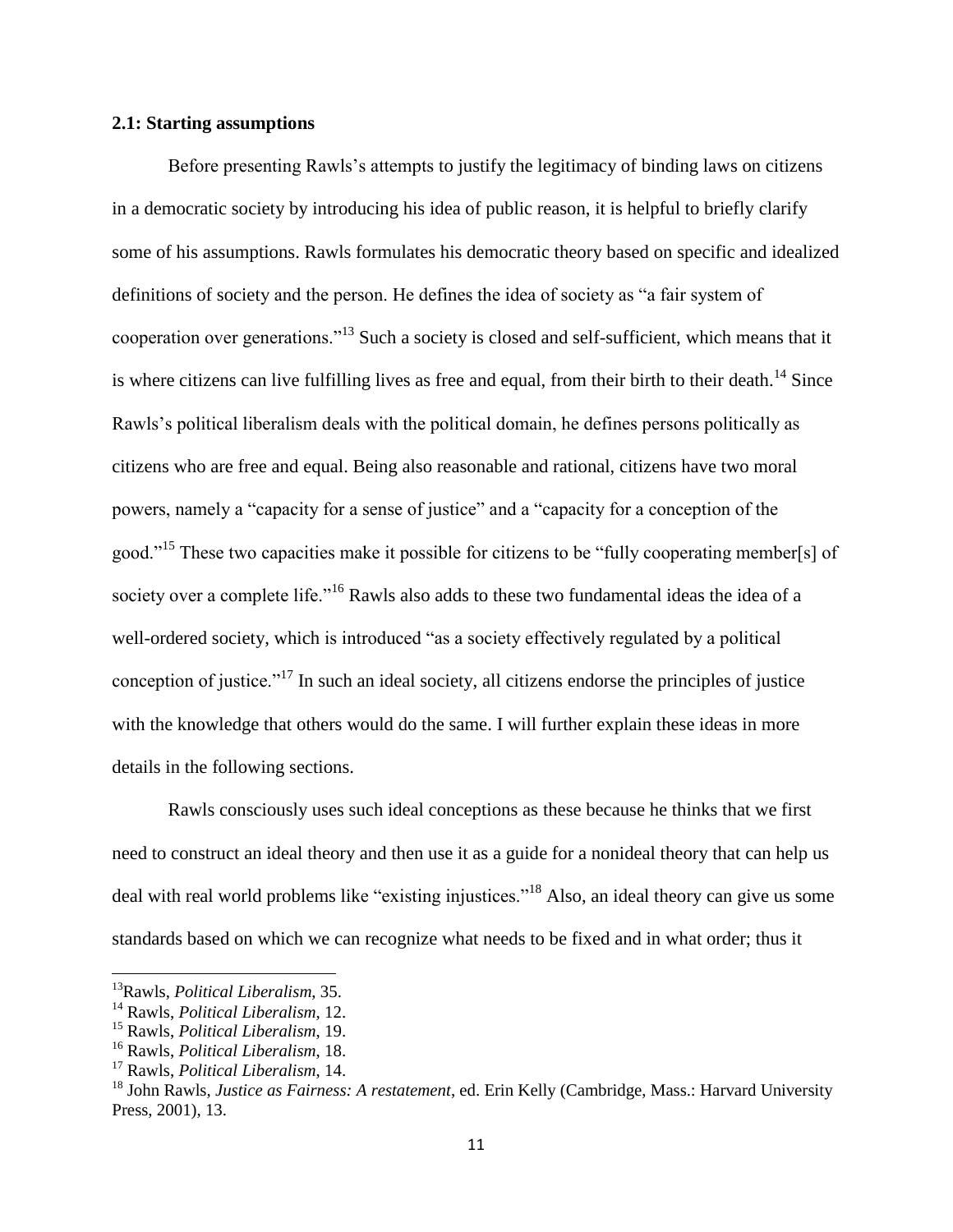gives us a vision of how to improve our nonideal world.<sup>19</sup> In other words, according to Rawls, there cannot be a nonideal theory without having an ideal theory first. Rawls not only does not consider such an idealization to be unrealistic, he believes that thinking of it as unrealistic can negatively affect our view of the world and our attitudes towards it, which underlie the way we conduct politics. He asks whether it is "worthwhile for human beings to live on the earth"<sup>20</sup> if they do not see themselves, at least to some extent, as having the two mentioned moral capacities that can lead them to care for justice.

Although Rawls's methodology of using ideal conceptions and constructing an ideal theory is controversial and can be criticized in different ways,  $2^{1}$  given the limited space that I have here, it is not my intention to focus on this methodology or criticisms against it. However, I need to mention that the ideal nature of Rawls's political liberalism does not result in him overlooking the nonideal conditions of a pluralistic democratic society (like Canada or the United States) in his theory.<sup>22</sup> To be more specific, when theorizing about the limits of public

<sup>&</sup>lt;sup>19</sup> In the book, *Justice as Fairness: A restatement*, Rawls says: "the idea of a well-ordered society should also provide some guidance in thinking about nonideal theory, and so about difficult cases of how to deal with existing injustices. It should also help to clarify the goal of reform and to identify which wrongs are more grievous and hence more urgent to correct." 13; Also in *Political Liberalism* he says, "we always work at first within ideal theory." 55; He also says, "ideal theory, which defines a perfectly just basic structure, is a necessary complement to nonideal theory without which the desire for change lacks an aim." *Id*. at 285.

<sup>&</sup>lt;sup>20</sup> Rawls, *Political Liberalism*, lx. Also see: "The answer we give to the question of whether a just democratic society is possible and can be stable for the right reasons affects our background thoughts and attitudes about the world as a whole. And it affects these thoughts and attitudes before we come to actual politics, and limits or inspires how we take part in it. Debates about general philosophical questions cannot be the daily stuff of politics, but that does not make these questions without significance, since what we think their answers are will shape the underlying attitudes of the public culture and the conduct of politics. If we take for granted as common knowledge that a just and well-ordered democratic society is impossible, then the quality and tone of those attitudes will reflect that knowledge." *Id*. at lix.

<sup>21</sup> See, for example, Charles W. Mills, "'Ideal Theory' as Ideology," *Hypatia* 20, no. 3 (2005): 165-84; and, Colin Farrelly, "Justice in Ideal Theory: A Refutation," *Political Studies* 55 (2007): 844-64.

<sup>&</sup>lt;sup>22</sup> In *Political Liberalism*, Rawls discusses some of the present political debates in the U.S. like abortion (p. 246), funding religious schools (p. 248), and school prayer (p. li). Although Rawls tries not to take a final position on such issues, he introduces a theoretical framework (i.e. political liberalism) that citizens can use to deliberate and make decision on them in a constitutional democratic society.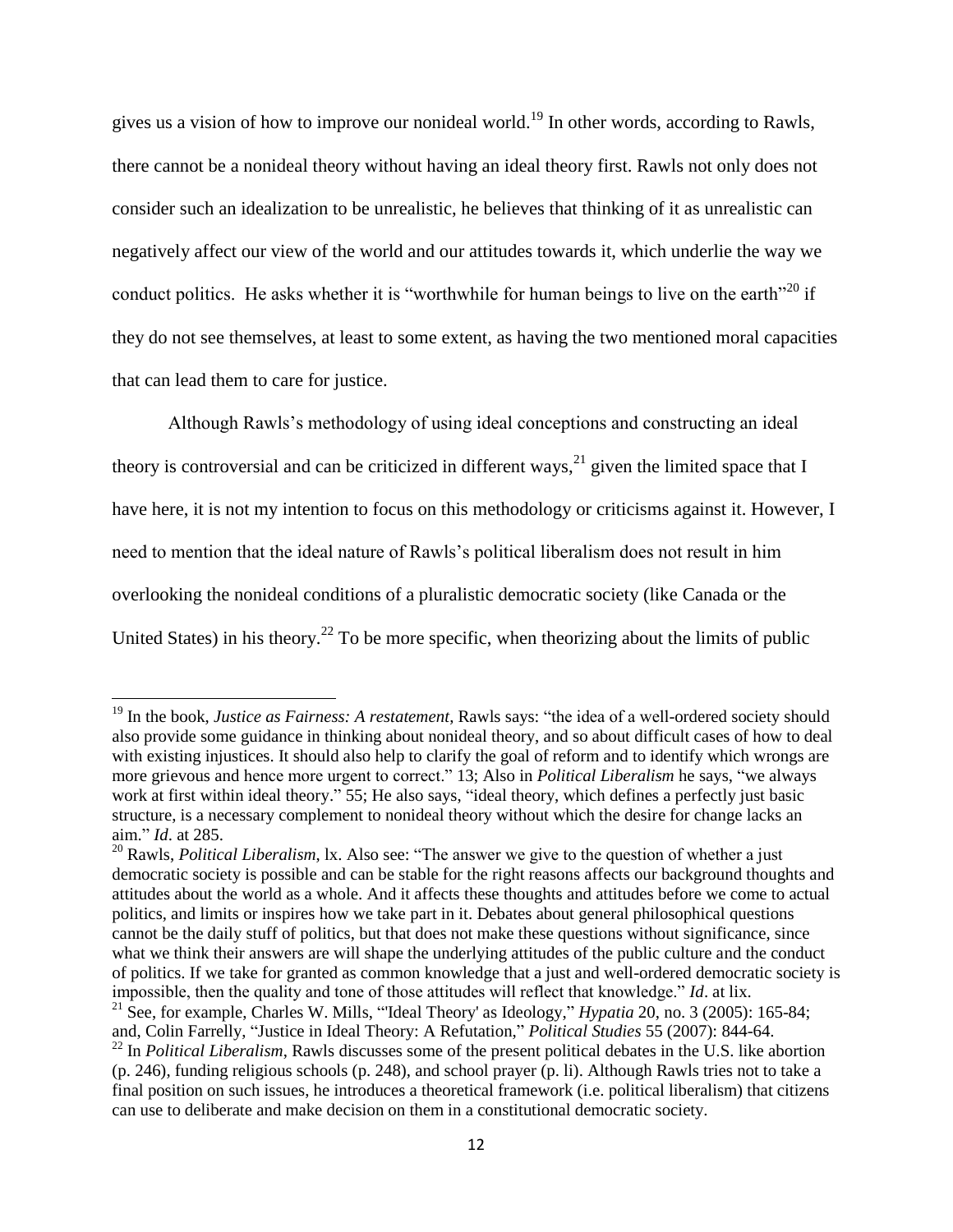reason, Rawls talks about three kinds of societies among which only the first one is the perfect, well-ordered society in which all citizens completely agree on a political conception of justice. The other two kinds of societies—namely, a well-ordered society in which there is disagreement on a political conception of justice, and a non-well-ordered society in which there are a large number of disputes and disagreements about fundamental political issues—are similar to real societies. Rawls ties the limits of applying public reason to the historical and social conditions of society, asserting that it is only in the first kind of society that citizens (officials and legislators who are exercising powers of public office and candidates for public office, or citizens who vote on a fundamental political issue) have the moral duty to always use public reason in their debates about fundamental political issues. In other words, he recognizes that, in real situations, the ideal of public reason can also be fulfilled by using nonpublic reasons that promote political justice.<sup>23</sup> Therefore, one can argue that his theorizing in *Political Liberalism* is not ideal in the sense of being completely disconnected from the real, nonideal world we are living in.<sup>24</sup>

As I mentioned above, it is not the purpose of this work to focus on Rawls's methodology; however, referring to it briefly seems unavoidable here as it clarifies the underlying ideas of Rawls's principles of justice. These principles provide the ground on which he develops his political liberal conception of justice, namely, justice as fairness.<sup>25</sup> Rawls believes that reasonable and rational persons would agree on his two principles of justice in the "Original Position," where they are being unbiased and fair. Thus, in addition to the ideal conceptions of the citizen and the well-ordered society, Rawls's methodology also relies on the

 $^{23}$  Rawls claims that the ideal of public reason can be fulfilled in different ways according to the political and social conditions of society. This will be discussed in details in section 2.4.

<sup>24</sup> Rawls, *Political Liberalism*, 248-249.

<sup>&</sup>lt;sup>25</sup> In *Political Liberalism* and his later works, Rawls asserts that justice as fairness is only one reasonable interpretation of "the values of liberty and equality" among a family of reasonable political conceptions of justice, which formulate the idea of public reason.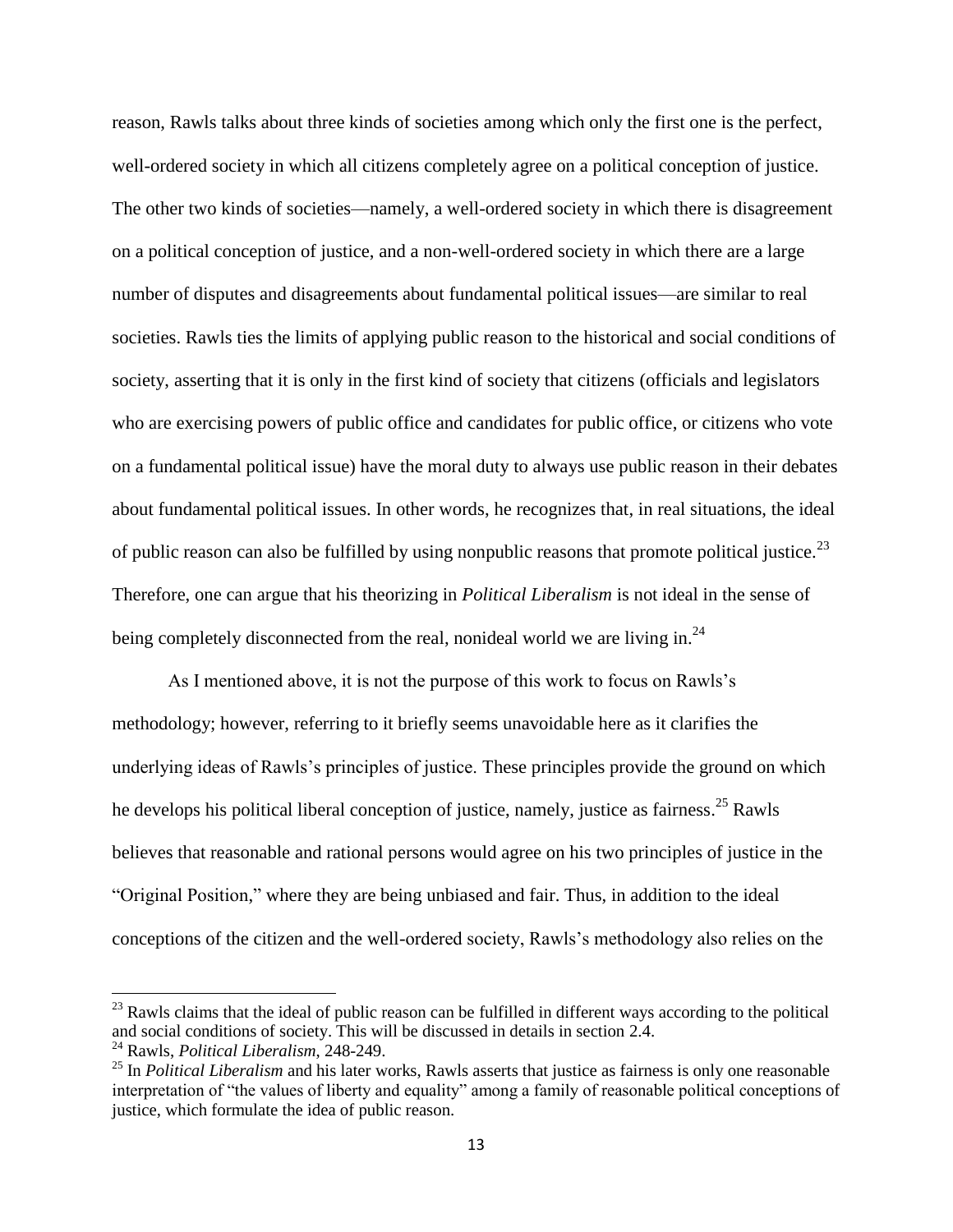idea of the Original Position, which is the main feature of his contractarian approach. In *Political Liberalism*, the Original Position is defined as a device of representation that provides a hypothetical impartial viewpoint from which all parties' representatives can agree on the same political principles of justice that are fair to all citizens as free and equal.<sup>26</sup> To make sure that these derived principles of justice are not unfairly benefiting a person or a group more than others based on factors like social position, philosophical or religious beliefs, race, sex, mental or physical capacities, and so forth, they should be chosen fairly by forgetting about such characteristics; Rawls "express[es] these limits on information figuratively by saying the parties are behind a veil of ignorance."<sup>27</sup>

Here I briefly sketch the outcome principles of the Original Position thought experiment because they will help with understanding the idea of public reason in this chapter. The two principles of justice can be generally described as the liberty principle and the opportunity principle.<sup>28</sup> According to the former, all citizens should have basic rights and liberties, which can include the right to vote, the right to freedom of expression, liberty of thought, liberty of conscience, and so on.<sup>29</sup> The latter principle has two parts: the first part states that citizens should have an equal opportunity to gain a position in society regardless of their social and economic class, while the second part—namely, the difference principle—states that inequalities are acceptable only if "they are to be to the greatest benefit of the least advantaged members of society."<sup>30</sup>

Rawls first develops these two principles of justice as building blocks of his conception of justice, namely, justice as fairness, in his first book, *A Theory of Justice* (1971). He later

<sup>26</sup> Rawls, *Political Liberalism*, 22-28.

<sup>27</sup> Rawls, *Political Liberalism*, 25.

<sup>28</sup> Rawls, *Political Liberalism*, 5, 6.

<sup>&</sup>lt;sup>29</sup> Leif Wenar, "John Rawls."

<sup>30</sup> Rawls, *Political Liberalism*, 6.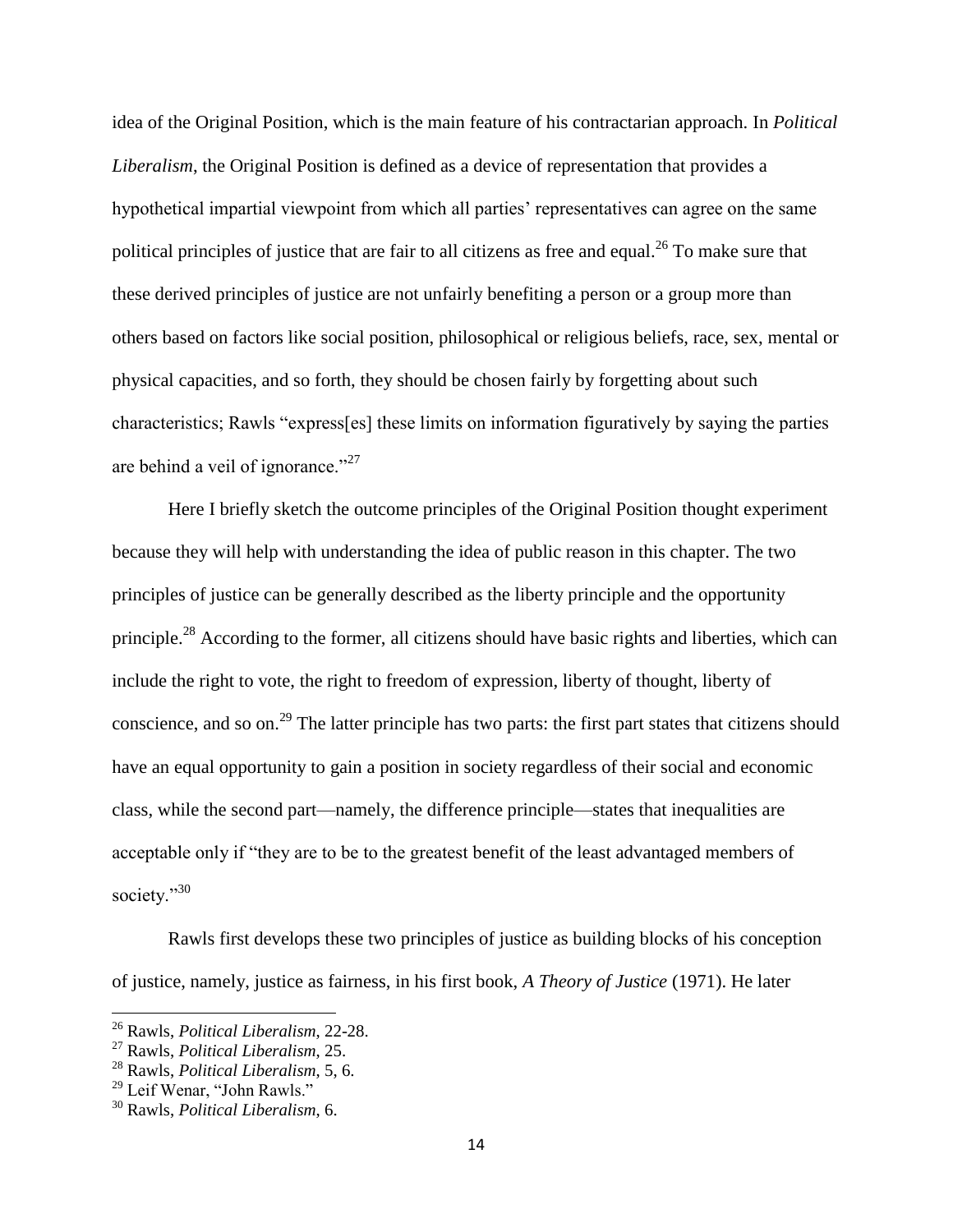revises justice as fairness in *Political Liberalism*—which is the focus of this chapter introducing it as a *political* conception of justice. Moreover, he understands this political conception to be only one among a family of reasonable political conceptions. Although Rawls's revision of his theory limits the subject matter of justice as fairness only to the political realm, it leaves its content, including the principles of justice, intact.<sup>31</sup> The reason that Rawls redefines justice as fairness is because he realizes that it is not reasonable to ask all citizens to endorse the same conception of justice—which is a requirement of a well-ordered society in *Theory of Justice*—when they already believe in different such conceptions as a result of the different comprehensive doctrines they are following. In other words, Rawls reformulates the idea of a well-ordered society of justice as fairness in *Political Liberalism*, so that it is compatible with the "fact of reasonable pluralism."<sup>32</sup> According to this fact, in a democratic society where the basic rights and liberties of citizens are guaranteed, reasonable citizens will inevitably come up with different and irreconcilable philosophical (religious or nonreligious) conceptions of the good life. Thus Rawls makes a distinction between political conceptions of justice and irreconcilable religious, moral, and philosophical comprehensive doctrines. This reformulation of the idea of the well-ordered society is associated with redefining justice as fairness as a political conception, and thus limits its application to the "basic structure of society," which means "society's main political, constitutional, social, and economic institutions and how they fit together to form a unified scheme of social cooperation over time."<sup>33</sup>

<sup>31</sup> Rawls, *Political Liberalism*, xlin8: "Not very much of the content of the doctrine of justice as fairness needs to be changed. For example, the meaning and content of the two principles of justice and of the basic structure are much the same except for the framework to which they belong."

 $32$  "Theory does not distinguish between comprehensive doctrines and political conceptions." Rawls, *Political Liberalism*, xli.

<sup>33</sup> Rawls, *Political Liberalism*, xlin7.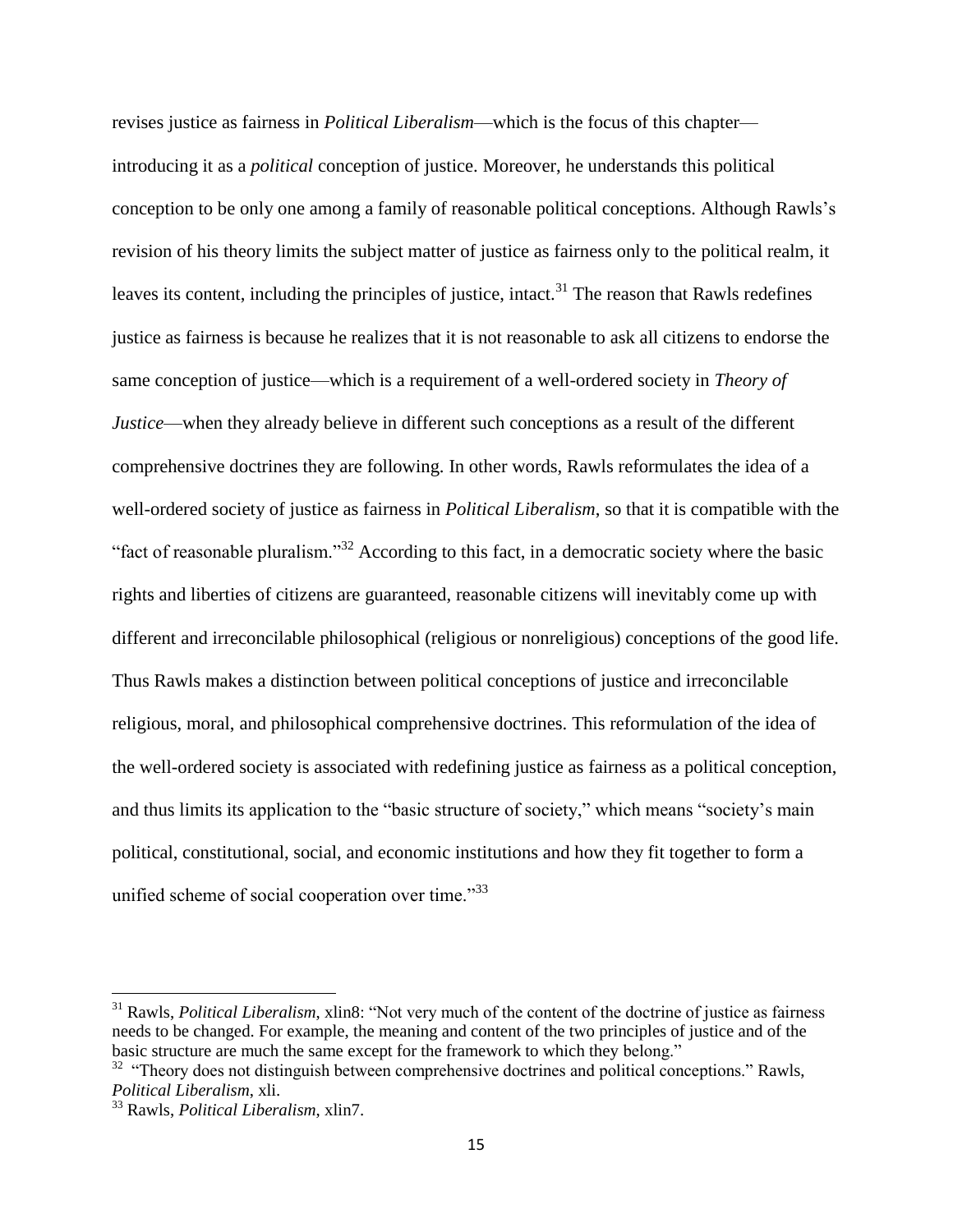So, the pluralism of reasonable doctrines is what Rawls claims leads him to introduce the idea of public reason, "the idea of a political conception of justice and so to the idea of political liberalism.<sup>34</sup> This is the main subject of the following section.

### <span id="page-20-0"></span>**2.2: The need for the idea of public reason**

In this section, I will illustrate Rawls's motivation for introducing the idea of public reason, which stems from his recognizing the fact of reasonable pluralism in constitutional democratic societies. I will explain what Rawls means by comprehensive doctrines and political conceptions of justice, as well as how he distinguishes between them and shows that public reason cannot be given by the former but should be given by the latter. I will also outline what Rawls means by a reasonable person or a reasonable comprehensive doctrine—which sheds light on other notions that Rawls introduces, like the burdens of judgment and the criterion of reciprocity—and how they are related to the idea of public reason.

According to Rawls, holding diverse and incompatible conceptions of the good life is a natural, inevitable, and reasonable outcome in a democratic society consisting of free and equal citizens.<sup>35</sup> It would only be possible to have a society wherein all citizens agree on the same comprehensive worldview that tells them what the good life is like, be it religious or nonreligious, if there was an undemocratic state in power that forced people to do so and thus violated their freedom; this is what Rawls calls "the fact of oppression".<sup>36</sup> Examples of this kind of oppressive regime can be found now and throughout history. The government of the Islamic

<sup>34</sup> Rawls, *Political Liberalism*, xlv.

<sup>35</sup> Rawls, *Political Liberalism*, 216-7.

<sup>36</sup> Rawls, *Political Liberalism*, 37. Also see Rawls, *Justice as Fairness: A restatement*, 34: "In the society of the Middle Ages, more or less united in affirming the Catholic faith, the Inquisition was not an accident; its suppression of heresy was needed to preserve the shared religious belief. The same holds, we suppose, for any comprehensive philosophical and moral doctrine, even secular ones. A society united on a form of utilitarianism, or on the moral views of Kant or Mill, would likewise require the oppressive sanctions of state power to remain so."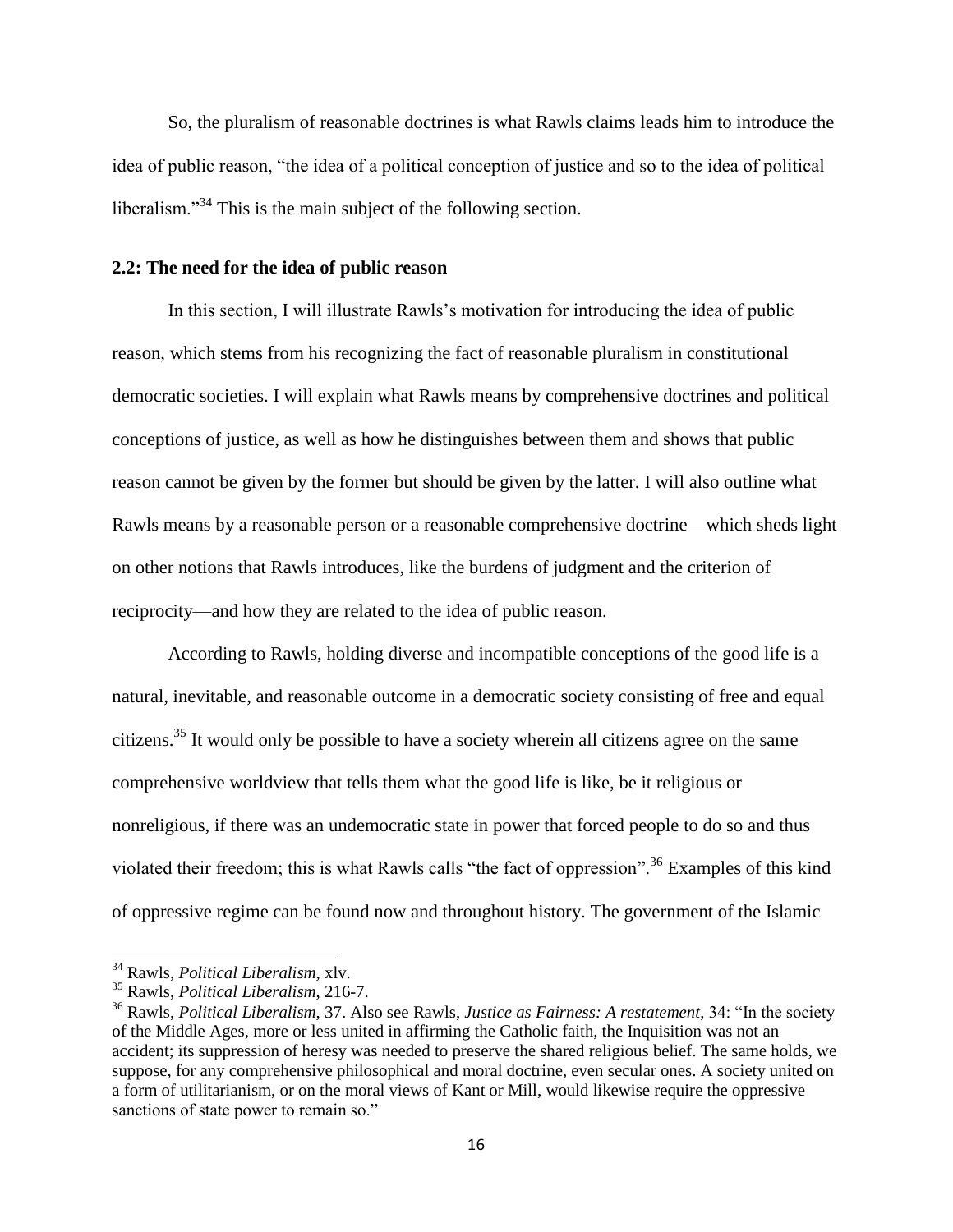republic of Iran, for example, expects all its citizens—one could even claim with good intentions of helping them lead what they think is the best life possible—to abide by the laws that are based on Islam, which is a religious comprehensive doctrine. As a result of this system, other comprehensive doctrines, like other religions or other moral or philosophical doctrines, do not have an equal voice in political deliberations and decision making, if they are not discriminated against or eliminated altogether. Another example of such regimes is the Soviet Union's communism, which can be referred to as a secular comprehensive doctrine, which excluded religious citizens and citizens who believed in a different secular version of the good life from political participation, if not limiting their freedom from other nonpolitical aspects of their lives as well. These oppressive states are the result of trying to impose one comprehensive doctrine on all citizens, thus oppressing them and not treating those who follow a different comprehensive doctrine as free and equal. In other words, such regimes wrongly, Rawls believes, try to bring about social unity by coercing all citizens to endorse the same conception of the good life. They do not see or accept the fact of reasonable pluralism, and thus their governments have to use their state power to suppress any idea or action that is different from or in contradiction to the selected state ideology.

On the contrary, Rawls's liberal philosophy sees human beings as equal and free, no matter which comprehensive doctrine they decide to follow. To live in a democratic and nonoppressive society, we should find a way to be able to live together under the same laws that are legitimate and so justifiable for all reasonable citizens, who themselves see other citizens as free and equal, regardless of their different comprehensive views. But with this irreconcilable, permanent plurality of comprehensive views, one could ask, as Rawls does, "how is it possible for there to exist over time a just and stable society of free and equal citizens, who remain

17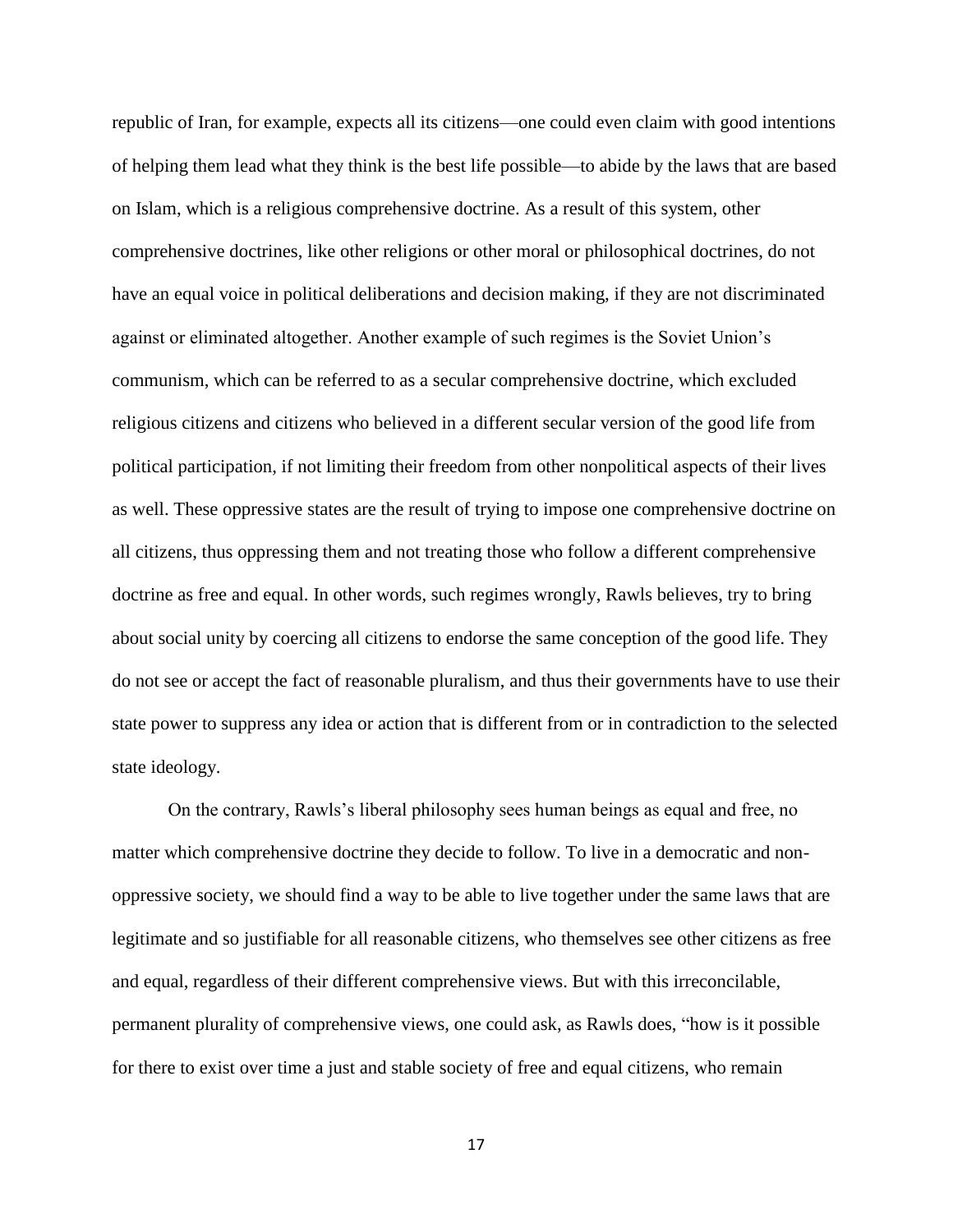profoundly divided by reasonable religious, philosophical, and moral doctrines?"<sup>37</sup> In his book *Political Liberalism*, Rawls attempts to answer this question by developing political liberalism as his political philosophy in which he constructs the idea of public reason.

The main goal of political liberalism is to find an answer to both the legitimacy and the stability challenges. I discuss the first challenge here and the second challenge in the next section. By these challenges Rawls means the following questions: how can we legitimately coerce all free and equal citizens, who reasonably follow the plurality of comprehensive doctrines, to abide by the same laws? And how, in such a diverse environment can all citizens *willingly* abide by the same laws in order for the society to be justly stable for a long time? Rawls argues that the answer to these questions can be found in the "shared fundamental ideas implicit in the public political culture<sup>338</sup> of a democratic society and the "overlapping consensus" of reasonable comprehensive doctrines—which will be discussed in section 2.3—respectively.

For Rawls, the public political culture of a democratic society "comprises the political institutions of a constitutional regime and the public traditions of their interpretation (including those of the judiciary), as well as historic texts and documents that are common knowledge.<sup>39</sup> As can be seen, the public political culture, as opposed to the background culture, belongs to "the domain of the political."<sup>40</sup> Rawls believes that implicit in this political culture are fundamental ideas and principles that support "settled convictions [such] as the belief in religious toleration and the rejection of slavery"; these convictions can act as "provisional fixed points that it seems any reasonable conception must account for."<sup>41</sup> As a result, these fundamental ideas and principles can provide a good source, which is independent from incompatible comprehensive

<sup>37</sup> Rawls, *Political Liberalism*, 4.

<sup>38</sup> Rawls, *Political Liberalism*, 100.

<sup>39</sup> Rawls, *Political Liberalism*, 13–14.

<sup>40</sup> Rawls, *Political Liberalism*, 38.

<sup>41</sup> Rawls, *Political Liberalism*, 8.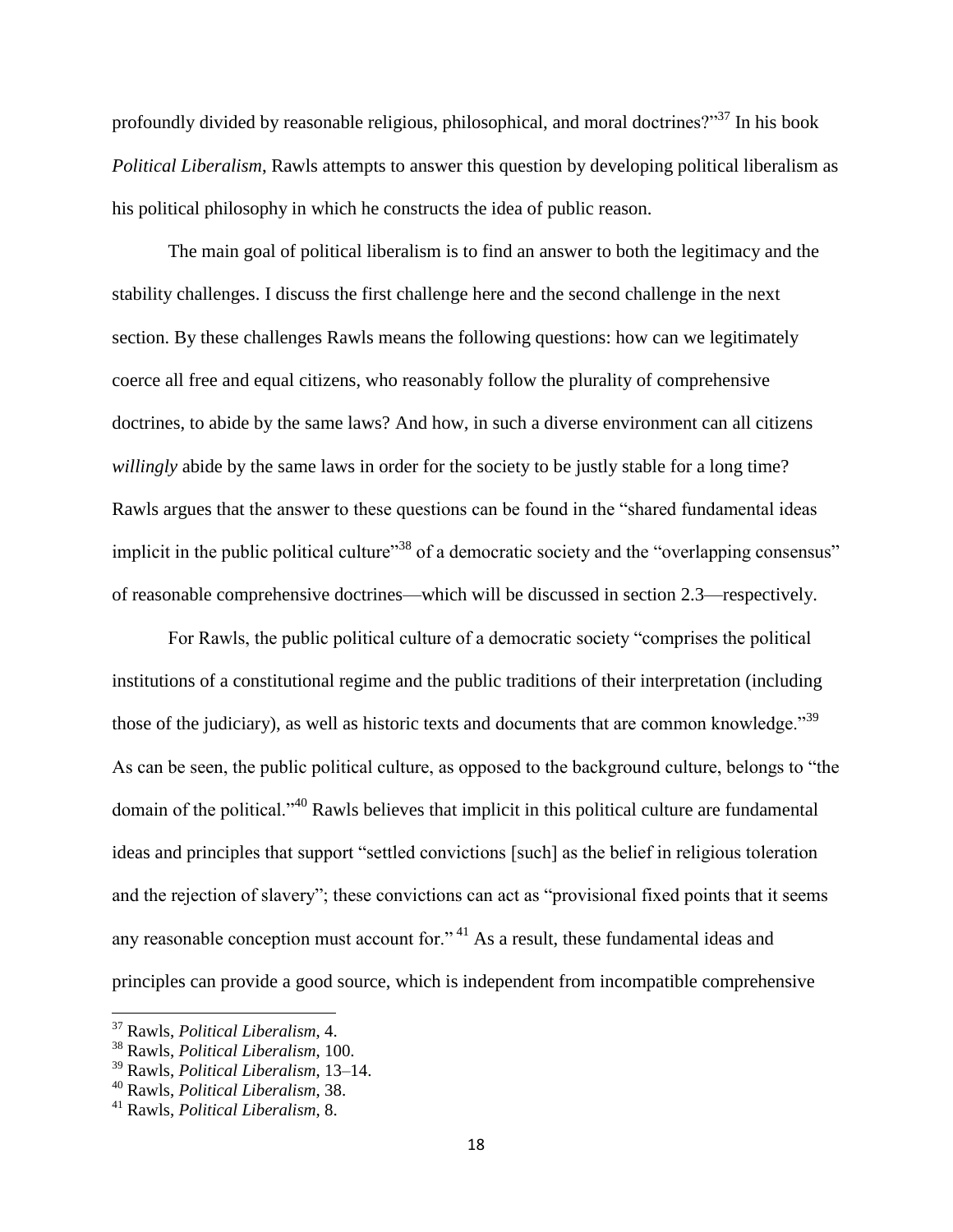doctrines, for formulating a political conception of justice that all reasonable citizens can endorse.<sup>42</sup> It is only with the help of such a generally acceptable political conception that the coercive laws can be justified to all reasonable citizens and thus become legitimate.

In his political liberalism, Rawls introduces justice as fairness as an example of a reasonable political conception of justice, which uses the "fundamental organizing idea … of society as a fair system of social cooperation between free and equal persons viewed as fully cooperating members of society over a complete life."<sup>43</sup> He claims that using such an idea of society can systematically connect and relate ideas and principles within the political conception. Justice as fairness, Rawls believes, can likely be freely accepted as a reasonable political conception of justice by all reasonable moral, philosophical, and religious comprehensive doctrines, whether they are liberal or nonliberal.<sup>44</sup> However, he does not expect all citizens to agree with him that this political conception is the most reasonable political conception of justice; he would be unreasonable if he did so because every political conception of justice that is consistent with the public political culture of a democratic society<sup>45</sup> and also satisfies the "criterion of reciprocity" can be considered as a potential reasonable political conception of justice.<sup>46</sup> Every time a basic liberty or right—like the abolishment of slavery or the right to

<sup>42</sup> In *Political Liberalism*, Rawls says, "we begin from shared fundamental ideas implicit in the public political culture in the hope of developing from them a political conception that can gain free and reasoned agreement in judgment, this agreement being stable in virtue of its gaining the support of an overlapping consensus of reasonable comprehensive doctrines." 100-101.

<sup>43</sup> Rawls, *Political Liberalism*, 9.

<sup>44</sup> Rawls, *Political Liberalism*, xxxviii. Here Rawls says that he *hopes* that the political conception of justice be acceptable to both religious and nonreligious comprehensive doctrines. Moreover, Rawls thinks that "the most reasonable political conception of justice for a democratic regime will be, broadly speaking, liberal." *Id.* at 156.

<sup>45</sup> Rawls, *Political Liberalism*, 8: "a political conception of justice, to be acceptable, must accord with our considered convictions, at all levels of generality, on due reflection, or in what I have called elsewhere "reflective equilibrium."

<sup>&</sup>lt;sup>46</sup> According to Rawls, there can exist "a family of reasonable political conceptions" of justice; however, "The limiting feature of these forms is the criterion of reciprocity." Rawls, "Public Reason Revisited,"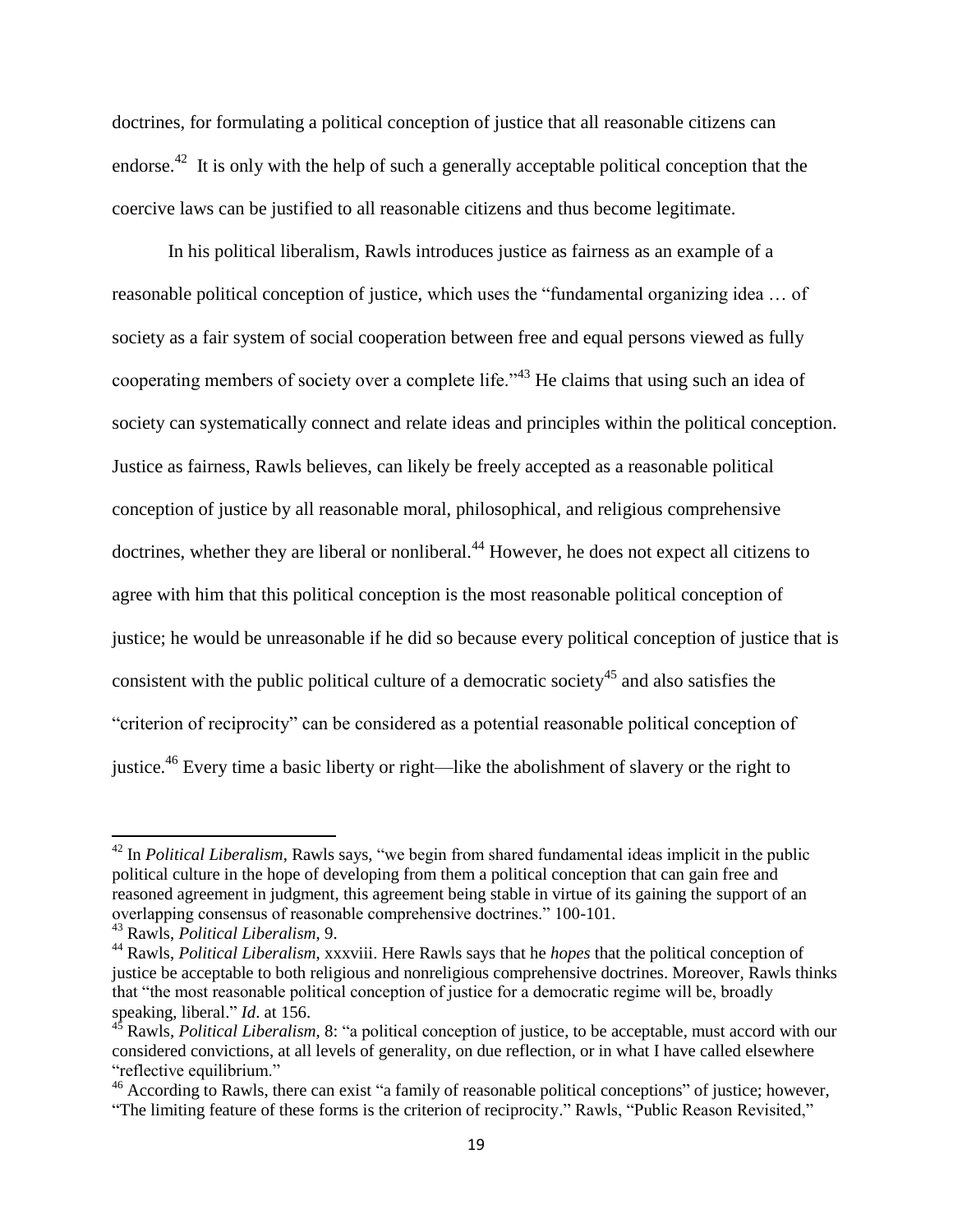vote—is rejected, the criterion of reciprocity is also violated.<sup>47</sup> The criterion of reciprocity then refers to the idea that "our exercise of political power is proper only when we sincerely believe that the reasons we offer for our political action *may reasonably be accepted by other citizens as a justification of those actions*." <sup>48</sup> As a result, a political conception which is not potentially acceptable by all reasonable citizens cannot be a candidate for a political conception of justice that legitimates the coercive use of political power.

It is important to note here that a political conception of justice, or a family of such conceptions, which serve as the basis for public reason, is not introduced to replace any comprehensive doctrine, religious or nonreligious. Instead, a political conception of justice should be freestanding, which means that it should be independent from, and impartial towards, the plurality of comprehensive doctrines. In fact, unlike a comprehensive doctrine that is about a conception of the good life, the subject of a political conception is limited to *the basic structure of society*, which refers to "a society's main political, social, and economic institutions, and how they fit together into one unified system of social cooperation from one generation to the next."<sup>49</sup> So, not only conceptions of the good life, but also many political issues as well, are not the subject matter of such a political conception (or a family of such conceptions). In fact, the reason to pursue a political conception of justice is only to "reach political agreement on at least the *constitutional essentials* and the *basic questions of justice*."<sup>50</sup> Having this shared public political ground makes political deliberation, political decision making, and justification of laws possible in a constitutional democratic society in which reasonable citizens reasonably disagree

<sup>774.</sup> Also see: "Any conception that meets the criterion of reciprocity and recognizes the burdens of judgment is a candidate." Rawls, *Political Liberalism*, xlvii.

<sup>47</sup> Rawls, *Political Liberalism*, xlix.

<sup>48</sup> Rawls, *Political Liberalism*, xliv (emphasis added).

<sup>49</sup> Rawls, *Political Liberalism*, 11, xli.

<sup>50</sup> Rawls, *Political Liberalism*, 156 (emphasis added).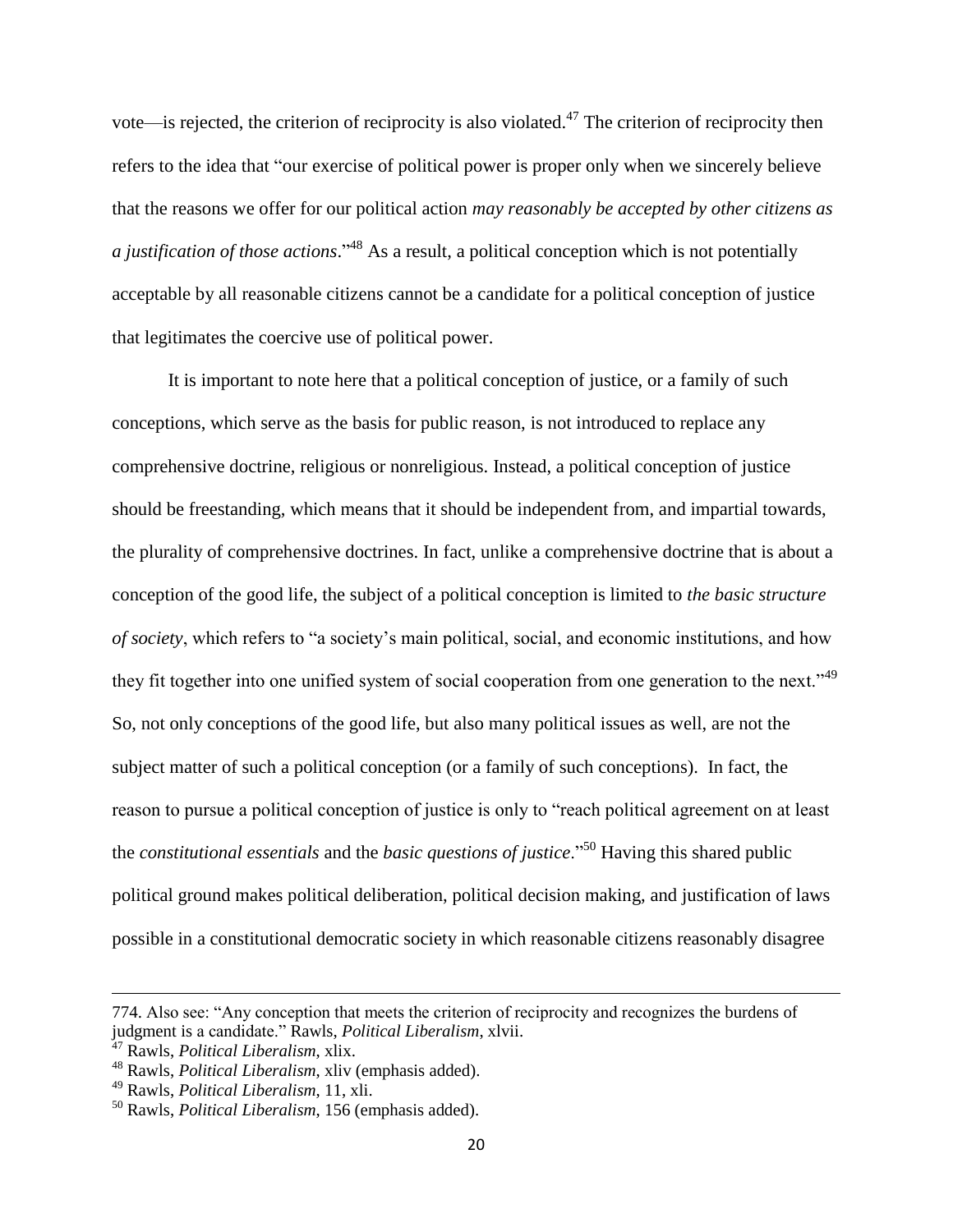on their comprehensive views. So drawing a distinction between comprehensive doctrines and political conceptions is the first step in Rawls's theory of political liberalism to make it possible for all citizens to willingly abide by the same laws despite the fact of reasonable pluralism<sup>51</sup> which refers to the irreconcilable, reasonable disagreements about what we believe to be the correct or true way of understanding the world.

Rawls mentions that there are two kinds of disagreements; one is unreasonable and the other reasonable. On the one hand, unreasonable disagreements are usually the result of things like "prejudice and bias, self- and group interest … ignorance … perversity … rivalries for power, status, or economic gain."<sup>52</sup> One example of such a disagreement could be the case of oil or fossil fuel companies that disagree with most scientists about climate change because of their companies' interest—that is, pursuing their self-interest at the expense of the common good. The sources of reasonable disagreements, on the other hand, which according to Rawls are not reconcilable, are *the burdens of judgment* . <sup>53</sup> Rawls defines these sources as "the many hazards involved in the correct (and conscientious) exercise of our powers of reason and judgment in the ordinary course of political life."<sup>54</sup> This kind of disagreement happens between free and reasonable people and is inevitable even in the best conditions possible. Rawls lists some of the burdens of judgement, which include complex, vague, and indeterminate evidence and concepts

<sup>&</sup>lt;sup>51</sup> Rawls makes a distinction between the fact of pluralism and the fact of reasonable pluralism and says that people usually can understand the former better because we know that there can be a plurality of worldviews, but we usually tend to think that when this is the case only one of these worldviews should be correct and the rest of them should be false. The fact that there can be a plurality of worldviews and that all of them can be reasonable seems less appreciated. In Rawls's words, "That a democracy is marked by the fact of pluralism as such is not surprising, for there are always many unreasonable views. But that there are also many reasonable comprehensive doctrines affirmed by reasonable people may seem surprising, as we like to see reason as leading to the truth and to think of the truth as one." Rawls, *Political Liberalism*, 63-4.

<sup>52</sup> Rawls, *Political Liberalism*, 58.

<sup>&</sup>lt;sup>53</sup> According to Rawls, "Conflicts arising from the burdens of judgment always, however, remain and limit the extent of possible agreement" Rawls, *Political Liberalism*, lviii.

<sup>54</sup> Rawls, *Political Liberalism*, 56.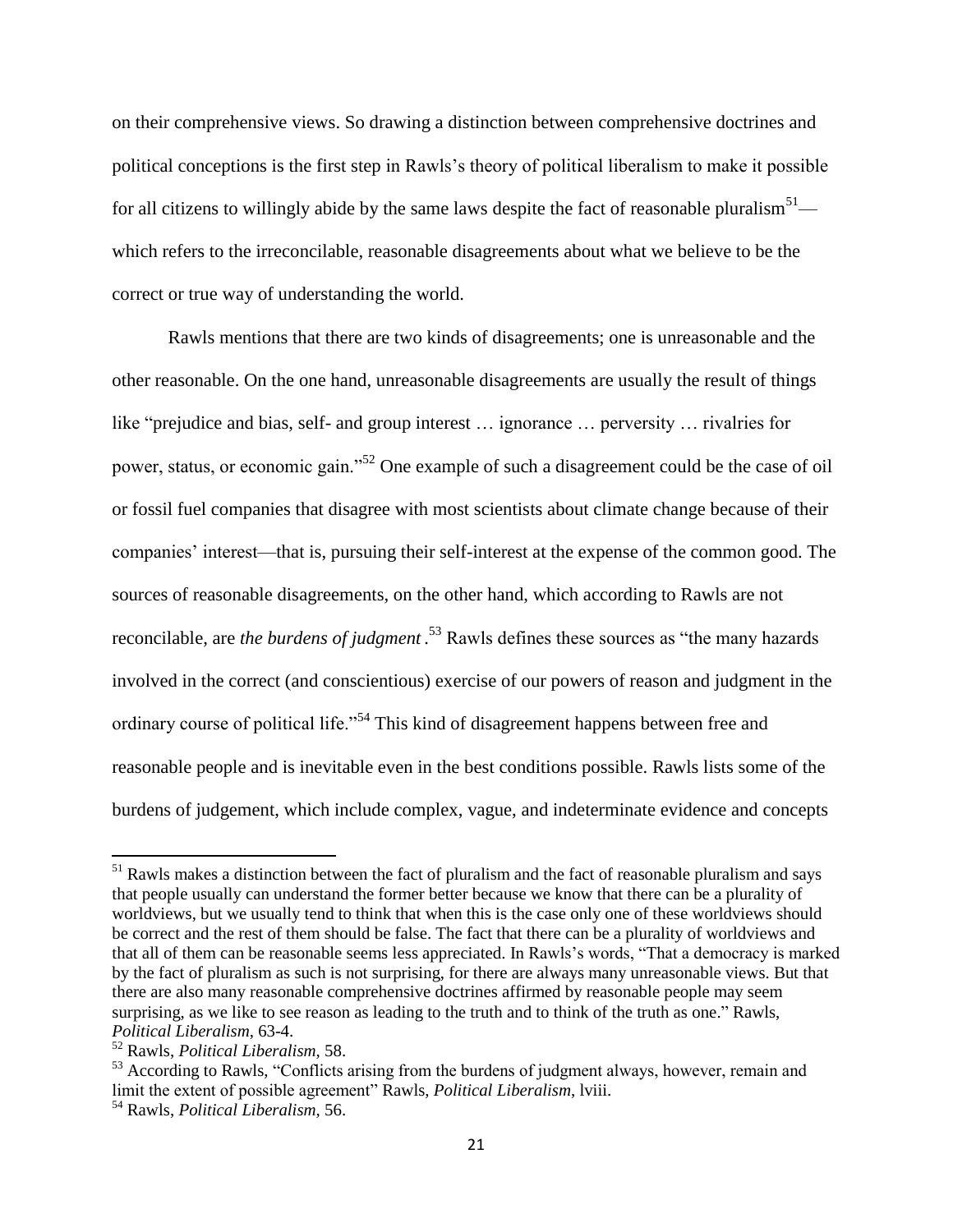that need to be assessed and interpreted, and also our different standpoints, which are the result of our different life experiences including gender, race, class, and occupation.<sup>55</sup> One consequence of these reasonable sources of disagreement, according to Rawls, is the fact of reasonable pluralism of comprehensive doctrines.<sup>56</sup>

By learning from the burdens of judgment that not everything is justifiable to others like our moral and philosophical beliefs on how to lead a good and happy life—and accepting that these burdens apply to everyone equally, a reasonable person can and should develop "a democratic idea of toleration"<sup>57</sup> to "endorse some form of liberty of conscience and freedom of thought."<sup>58</sup> Thus, accepting and respecting reasonable comprehensive doctrines other than the one a person believes to be correct or true, and not trying to force other people to what one believes, is the first requirement of being considered as a reasonable person. In contrast, people are not reasonable if they use their political power to force others to abandon their comprehensive doctrines in favor of what they approve of. Reasonable people do not look for consensus or social unity based on a shared comprehensive doctrine because they recognize that there can be reasonable disagreement between reasonable and free people over such doctrines. Thus, rather than trying to resolve such a disagreement, they respect other people's different, reasonable comprehensive doctrines; they look for unity in the shared political values that shape

l

<sup>55</sup> Rawls, *Political Liberalism*, 56-57. Also see Leif Wenar, "John Rawls."

<sup>&</sup>lt;sup>56</sup> If the plurality of comprehensive doctrines is the result of the burdens of judgment, it is a little confusing when Rawls in his introduction to the paperback edition mentions them as two separate kinds of conflicts. He says, "There are three main kinds of conflicts: those deriving from citizens' conflicting comprehensive doctrines; those from their different status, class position, and occupation, or from their ethnicity, gender, and race; and finally, those resulting from the burdens of judgment." Rawls, *Political Liberalism*, lviii.

<sup>57</sup> Rawls, *Political Liberalism*, 58. Also see, "our recognizing and being willing to bear the consequences of the burdens of judgment… limits the scope of what reasonable persons think can be justified to others, and … this leads to a form of toleration and supports the idea of public reason." Rawls, *Political Liberalism*, 59.

<sup>58</sup> Rawls, *Political Liberalism*, 61.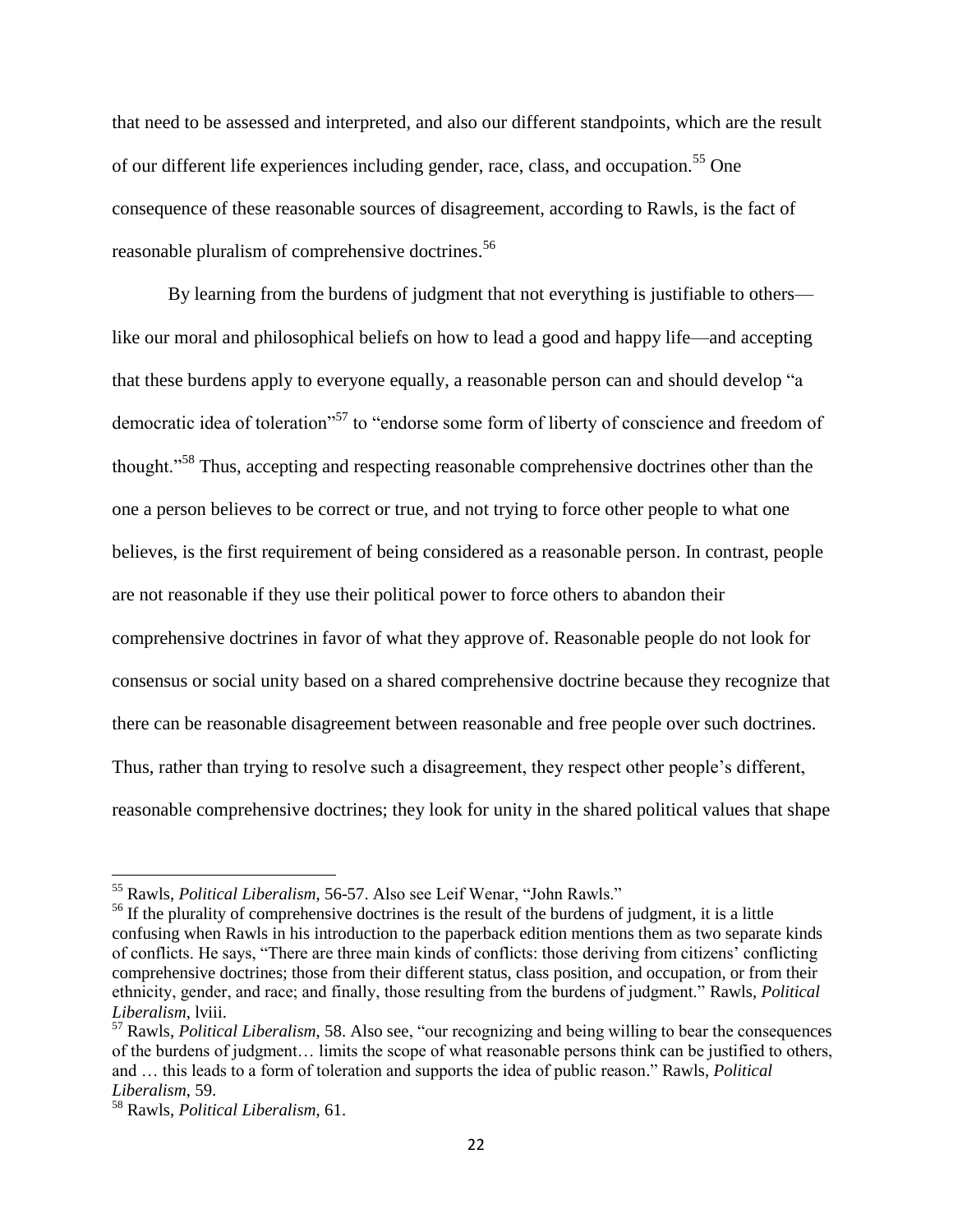the idea of public reason. In Rawls's words, a reasonable citizen is willing "to recognize the burdens of judgment and to accept their consequences for the use of public reason in directing the legitimate exercise of political power in a constitutional regime."<sup>59</sup>

The second requirement for being considered a reasonable person for Rawls is to regard all people as free and equal members of society. Reasonable citizens are concerned with the interests of all citizens, rather than merely their own, so they try to offer "fair terms of cooperation" that everyone, including themselves, can reasonably agree with, at the political level.<sup>60</sup> Such fair terms of cooperation are, on the one hand, defined by a family of political conceptions of justice, which are based on the principles of justice implicit in the public political culture, including basic rights and liberties. On the other hand, they are related to the idea of reciprocity according to which all cooperating citizens "are to benefit in an appropriate way." <sup>61</sup> In other words, reasonable citizens are the ones who try to propose and abide by the terms that fulfill the criterion of reciprocity, according to which "citizens offering [fair terms of cooperation] must *reasonably* think that those citizens to whom such terms are offered might also *reasonably* accept them. And they must be able to do this as free and equal."<sup>62</sup> To explain, if a group of citizens want to exercise legitimate political power in a constitutional democratic society, to justify a political decision or a law that is binding to all citizens, they need to explain those decisions and laws to others by offering reasons that can fulfil the criterion of reciprocity. This means that they should give reasons that they can *reasonably* expect all citizens, including

<sup>59</sup> Rawls, *Political Liberalism*, 54.

 $60$  "[T]he willingness to propose fair terms of cooperation and to abide by them provided others do." Rawls, *Political Liberalism*, 54.

<sup>&</sup>lt;sup>61</sup> See "Fair terms of cooperation specify an idea of reciprocity: all who are engaged in cooperation and who do their part as the rules and procedure require, are to benefit in an appropriate way as assessed by a suitable benchmark of comparison." Rawls, *Political Liberalism*, 16.

<sup>62</sup> Rawls, *Political Liberalism*, xlii (emphasis added).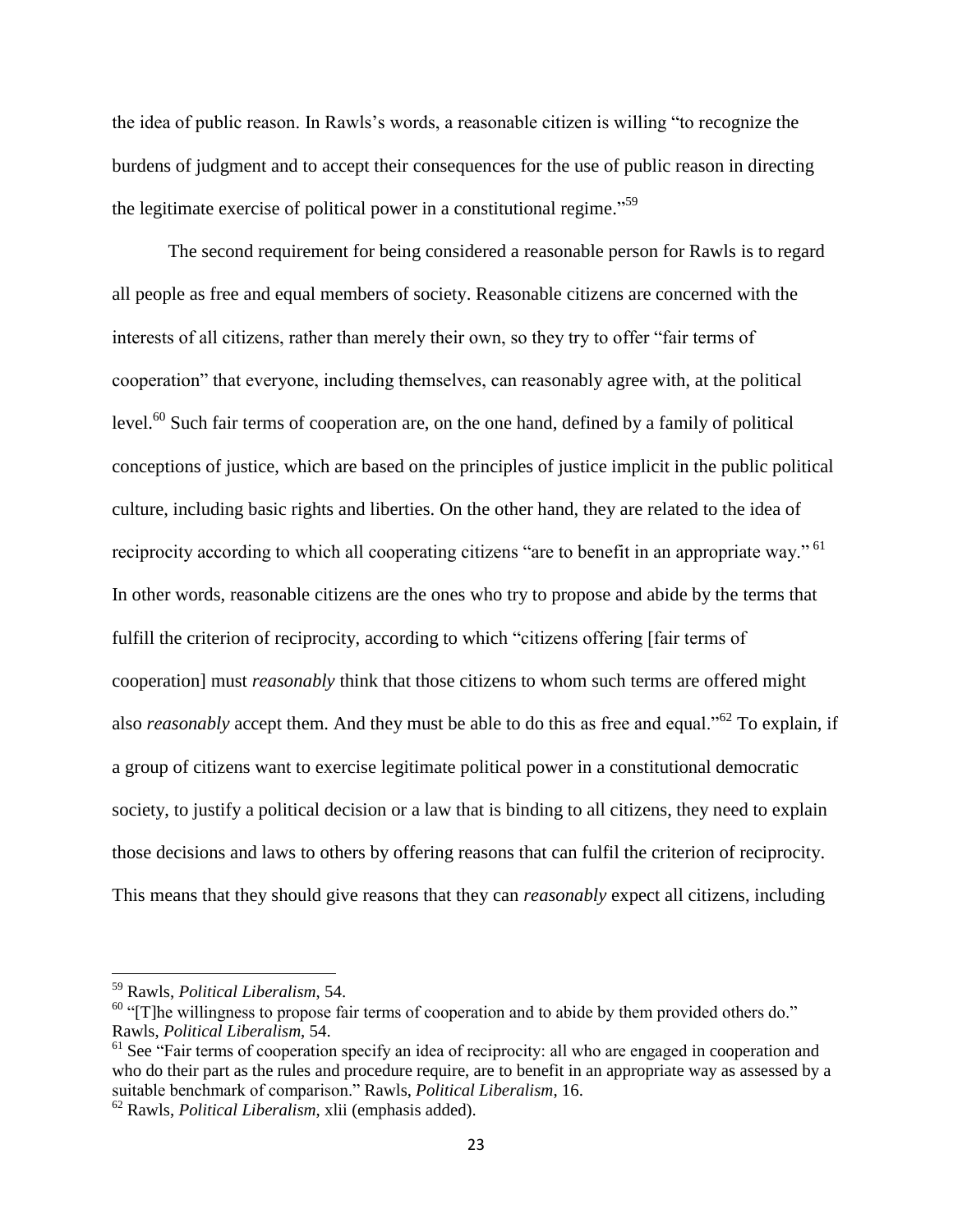themselves, to *reasonably* and potentially understand and accept, without any oppressive force in power.

Being reasonable is very important for Rawls because he sees it as something that "addresses the public world of others," and as "part of a political ideal of democratic citizenship that includes the idea of public reason."<sup>63</sup> According to this understanding of reasonable, the ideal of democratic citizenship can be achieved when citizens accept the fact that there can be reasonable disagreement over what citizens consider true comprehensive views, while at the same time, they are willing to mutually cooperate with others as free and equal to propose fair terms of cooperation at the political level that all can endorse. These fair terms, which are characterized by political conceptions of justice, can be the basis of the reasons that reasonable citizens use to explain to other reasonable citizens the political decisions that affect everyone in society. Such reasons are Rawlsian public reasons, whose principles, guidelines, and procedures "are seen as selected in the original position and belong to the political conception of justice."<sup>64</sup> I will discuss the idea of public reason in more detail in section 2.3.

Here, it is worth noting that Rawls considers an acceptable political conception of justice to be reasonable rather than true. This is because its subject is limited to political values that citizens with different comprehensive views can share and thus use to justify the laws that are binding for everyone.<sup>65</sup> Furthermore, Rawls argues that although people normally see their own comprehensive doctrines as true, they are not expected to have the same judgment about other comprehensive doctrines—which they normally do not, because comprehensive doctrines are

<sup>63</sup> Rawls, *Political Liberalism*, 62.

<sup>64</sup> Rawls, *Political Liberalism*, 62.

 $<sup>65</sup>$  "[P]olitical liberalism, rather than referring to its political conception of justice as true, refers to it as</sup> reasonable instead. This is not merely a verbal matter but does two things. First, it indicates the more limited point of view of the political conception as articulating political and not all values, while providing at the same time a public basis of justification." Rawls, *Political Liberalism*, xx.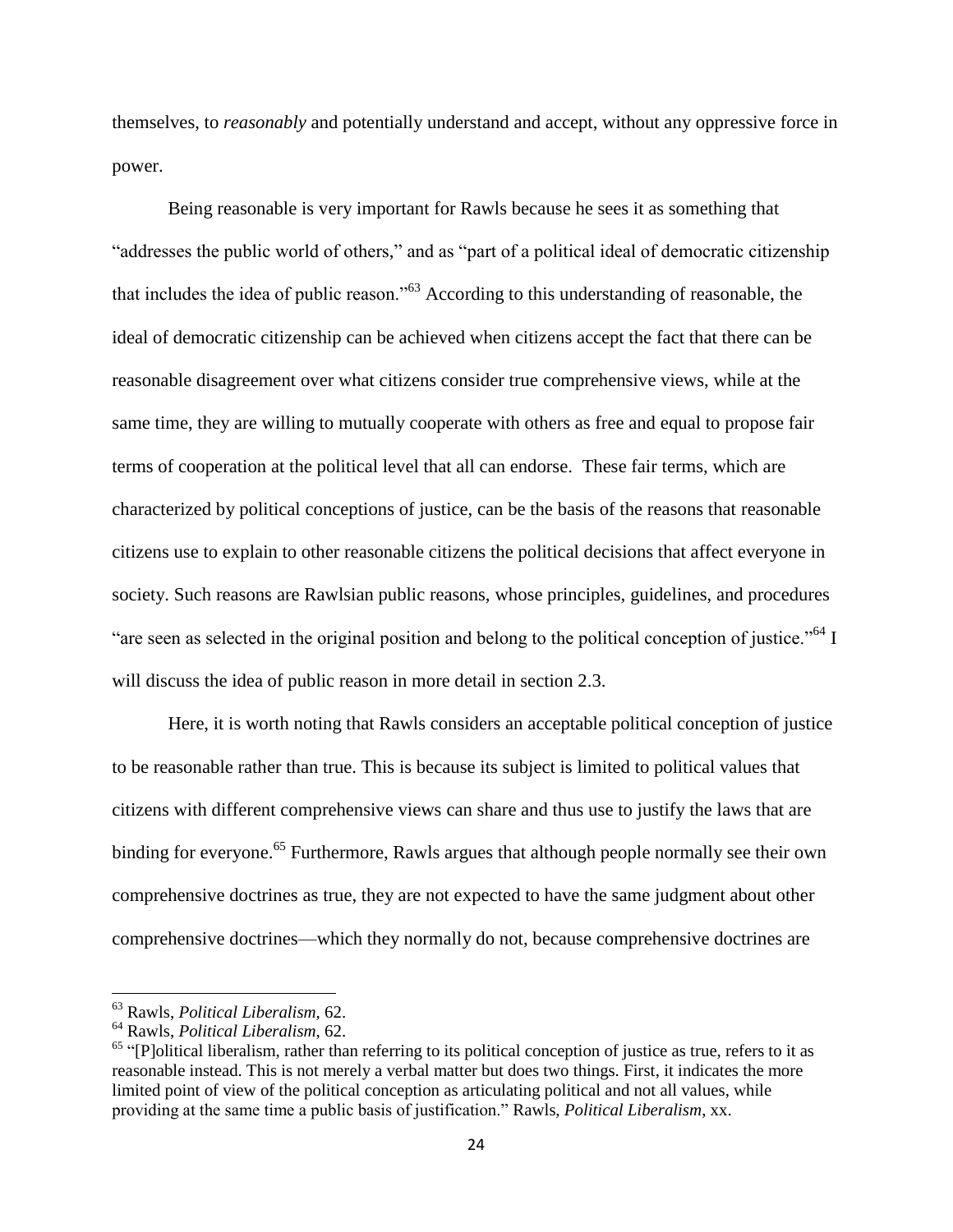incompatible—in order to respect and tolerate them; to achieve this purpose, it is enough to recognize such doctrines as reasonable. A reasonable person, who is aware of the consequences of the burdens of judgement and sees all citizens as free and equal, can also see other comprehensive doctrines, which are followed by reasonable persons, as reasonable. Although Rawls substitutes the notion of truth with reasonable, he knows that it might not be easy to imagine a plurality of *reasonable* comprehensive doctrines, because we usually think that reasonable means true, and there is only one truth. But considering his definition of reasonable, which was discussed above, this is not so.<sup>66</sup> Rawls argues that we cannot decide whether a person's belief, based on her comprehensive view, is true or false because we do not have "a shared public basis" to do that. However, this is not the case for deciding whether it is reasonable or not $67$ 

Reasonableness applies to a comprehensive doctrine when it is followed by a reasonable citizen who respects the reasonable disagreement between herself and others, sees all citizens as free and equal, and sees society as a fair system of cooperation.<sup>68</sup> Almost all traditional comprehensive doctrines, which seem to include the major religions like Judaism, Christianity, Islam, and Buddhism, can be considered to be reasonable, unless they insist on imposing themselves, using political power, on citizens who hold a different doctrine.<sup>69</sup> Another feature of reasonable comprehensive doctrines is that, although they are stable through time, they are still

 $66$  "[T]hat there are also many reasonable comprehensive doctrines affirmed by reasonable people may seem surprising, as we like to see reason as leading to the truth and to think of the truth as one." Rawls, *Political Liberalism*, 64.

 $67$  "[W]hile people can recognize everyone else's comprehensive views as reasonable, they cannot recognize them all as true, and there is no shared public basis to distinguish the true beliefs from the false." Rawls, *Political Liberalism*, 128.

<sup>68</sup> Martha Nussbaum, "Rawls's Political Liberalism. A Reassessment," in *Ratio Juris* 24, no. 1, (2011): 6. <sup>69</sup> Rawls, *Political Liberalism*, 59- 60.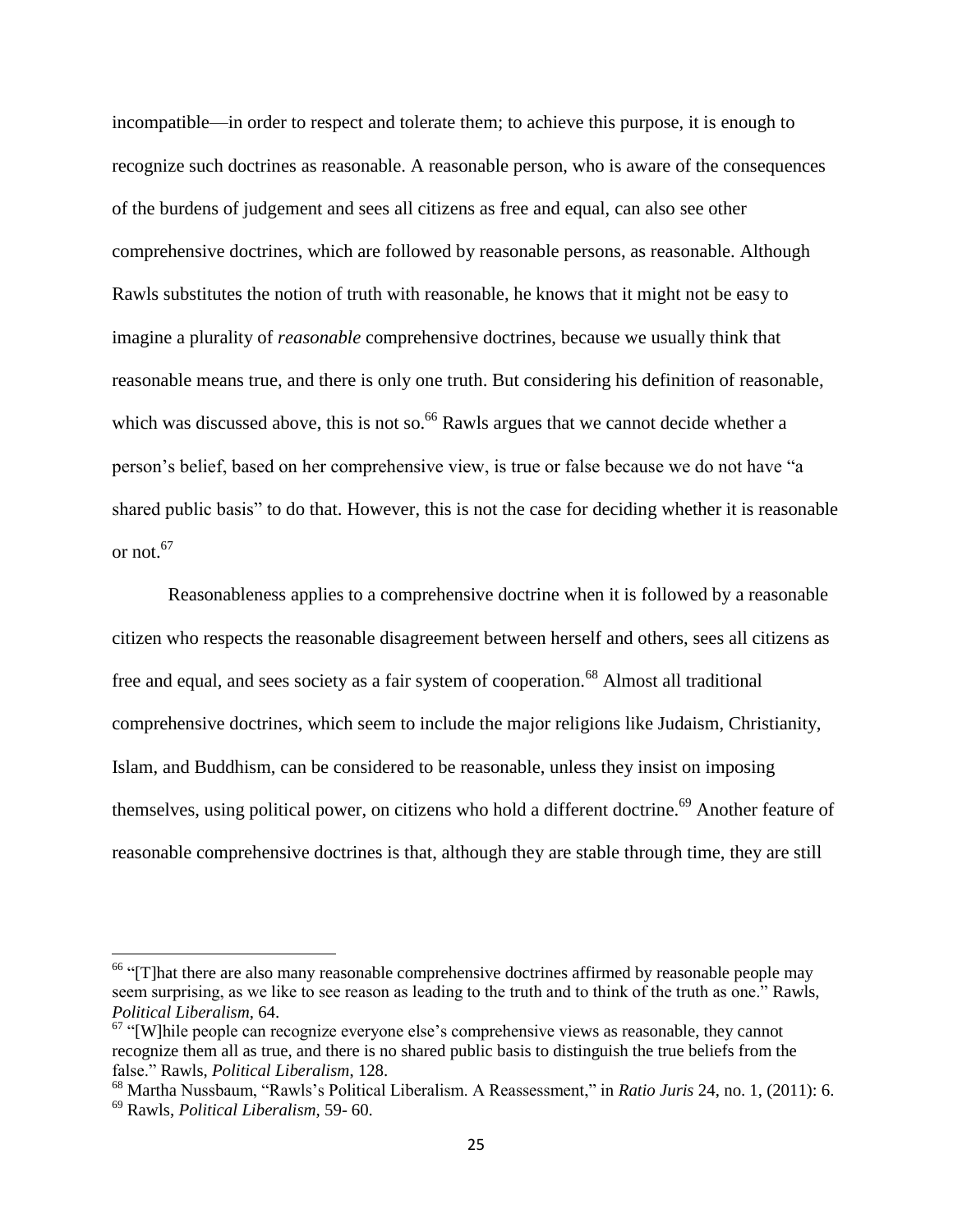open to some modification based on the reasons that they find acceptable.<sup>70</sup> This tendency to evolve makes it possible for them to become compatible with political conceptions of justice.

Rawls intentionally avoids a more strict definition of reasonable comprehensive doctrines because he is very careful not to call any comprehensive doctrine unreasonable too quickly and thus exclude them arbitrarily.<sup>71</sup> Another reason for this, I believe, can be found in his belief that most religious and philosophical doctrines are only partially comprehensive.<sup>72</sup> This means that they include only some, and not all, "nonpolitical values and virtues" or articulate them all precisely within a system; $^{73}$  in other words, most comprehensive doctrines are "neither" systematic nor complete."<sup>74</sup> As a result, it is possible that a slippage happens and followers of a (partially) comprehensive doctrine endorse a political conception of justice, even loosely, for the reason that they might find it valuable for themselves and their society. Rawls even goes further, claiming that it is possible that when comprehensive doctrines are not compatible with the political conception of justice, reasonable citizens choose to "adjust or revise" their doctrines to fit with the political conception.<sup>75</sup> Despite Rawls's reluctance to call a specific comprehensive doctrine unreasonable, it is not hard to find examples of unreasonable (interpretations of) religious or secular doctrines that encourage their followers to impose their comprehensive view on other citizens with different comprehensive views. These followers of unreasonable comprehensive doctrines—or unreasonable versions of comprehensive doctrines—only care

l

<sup>70</sup> Rawls, *Political Liberalism*, 59.

<sup>&</sup>lt;sup>71</sup> "We avoid excluding doctrines as unreasonable without strong grounds based on clear aspects of the reasonable itself. Otherwise our account runs the danger of being arbitrary and exclusive. Political liberalism counts many familiar and traditional doctrines—religious, philosophical, and moral—as reasonable even though we could not seriously entertain them for ourselves, as we think they give excessive weight to some values and fail to allow for the significance of others. A tighter criterion is not, however, needed for the purposes of political liberalism." Rawls, *Political Liberalism*, 59-60.

<sup>72</sup> Rawls, *Political Liberalism*, 160. <sup>73</sup> Rawls, *Political Liberalism*, 13.

<sup>74</sup> Rawls, *Justice as fairness: a restatement*, 33.

<sup>75</sup> Rawls, *Political Liberalism*, 160.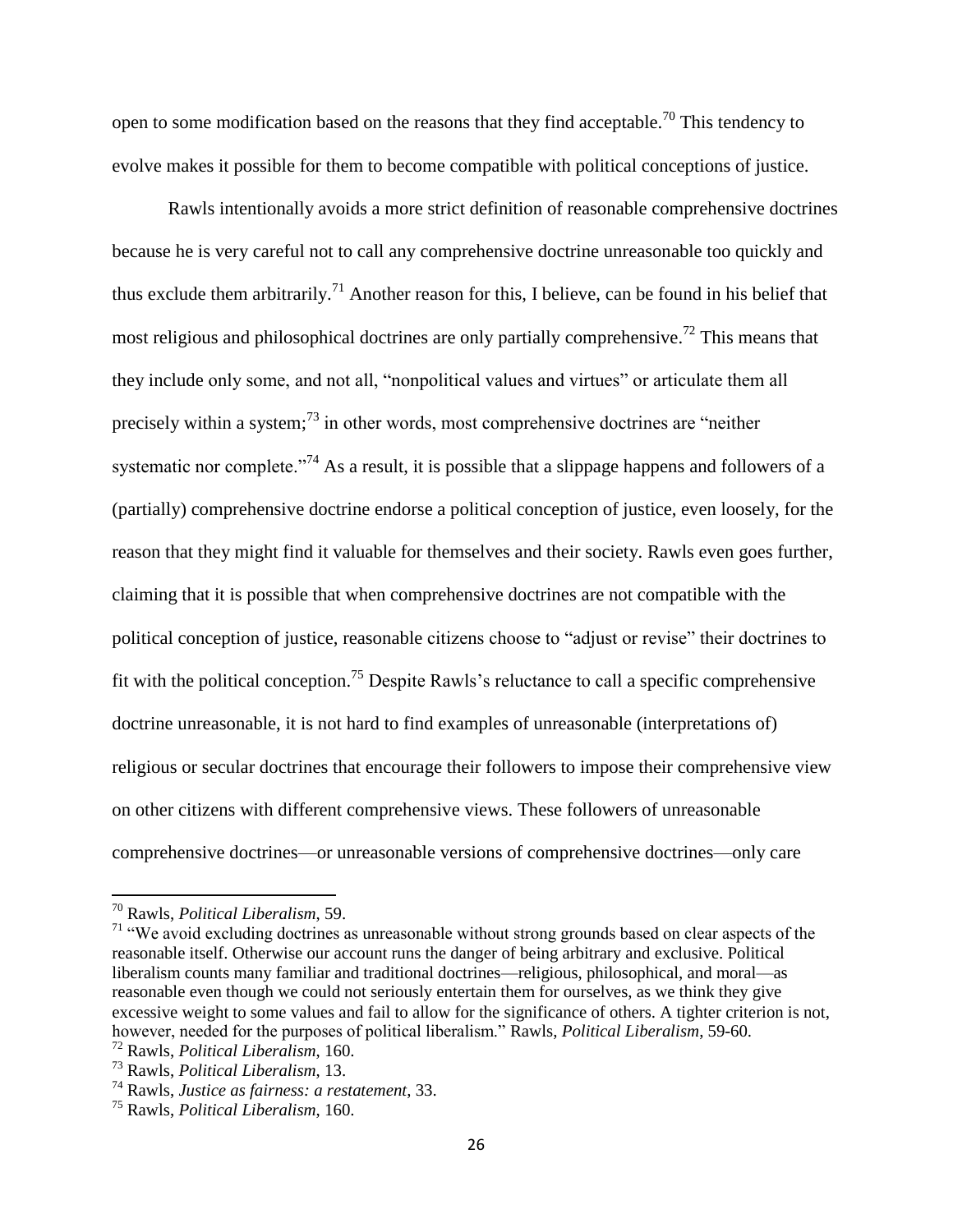about what they believe to be the *true* conception of the good life rather than accepting what is *reasonable*; they do not recognize and/or accept that there can be a *reasonable* disagreement between people. Different (fundamentalist) religious groups that are looking for political power to suppress other citizens into believing and acting as they do, for example imposing laws to ban homosexuality, or forcing all women (Muslim or non-Muslim) to wear hijab, can be seen as unreasonable.

The first and main difference between political conceptions of justice and comprehensive doctrines is that, according to Rawls, the former constitutes a narrower domain of morality, which is limited to political, social, and economic issues.<sup>76</sup> While people do reasonably disagree on comprehensive doctrines that they hold, one could be hopeful that, despite this irreconcilable, reasonable disagreement, they could still freely endorse the same political conception, or the same family of political conceptions,  $^{77}$  and make political decisions—which are going to result in binding laws for all citizens—based on them. Making political decisions and explaining them based on such shared grounds can help justify the laws that are passed for all reasonable citizens to abide by, whether they agree with them or not, like, for example, property laws or criminal laws. It thus maintains the democratic nature of the laws and the process of law-making, which is justifiable for all reasonable citizens regardless of the comprehensive doctrine they hold, as opposed to nondemocratic oppressive regimes, which do not care about the justifiability and thus legitimacy of the laws for the citizens they apply to.

 $76$  Rawls has mentioned several times that the political conception is a moral conception: "we formulate a freestanding political conception having its own intrinsic (moral) political ideal expressed by the criterion of reciprocity." Rawls, *Political Liberalism*, xlv. Also, "While [a political conception] is ,of course, a moral conception, it is a moral conception worked out for a specific kind of subject, namely, for political, social, and economic institutions." Rawls, *Political Liberalism*, 11.

 $77$  Since Rawls states that "the content of public reason is given by a family of political conceptions of justice, and not by a single one" (p. 773) I have inferred that he assumes that all citizens could endorse not only a single political conception of justice, but a family of them.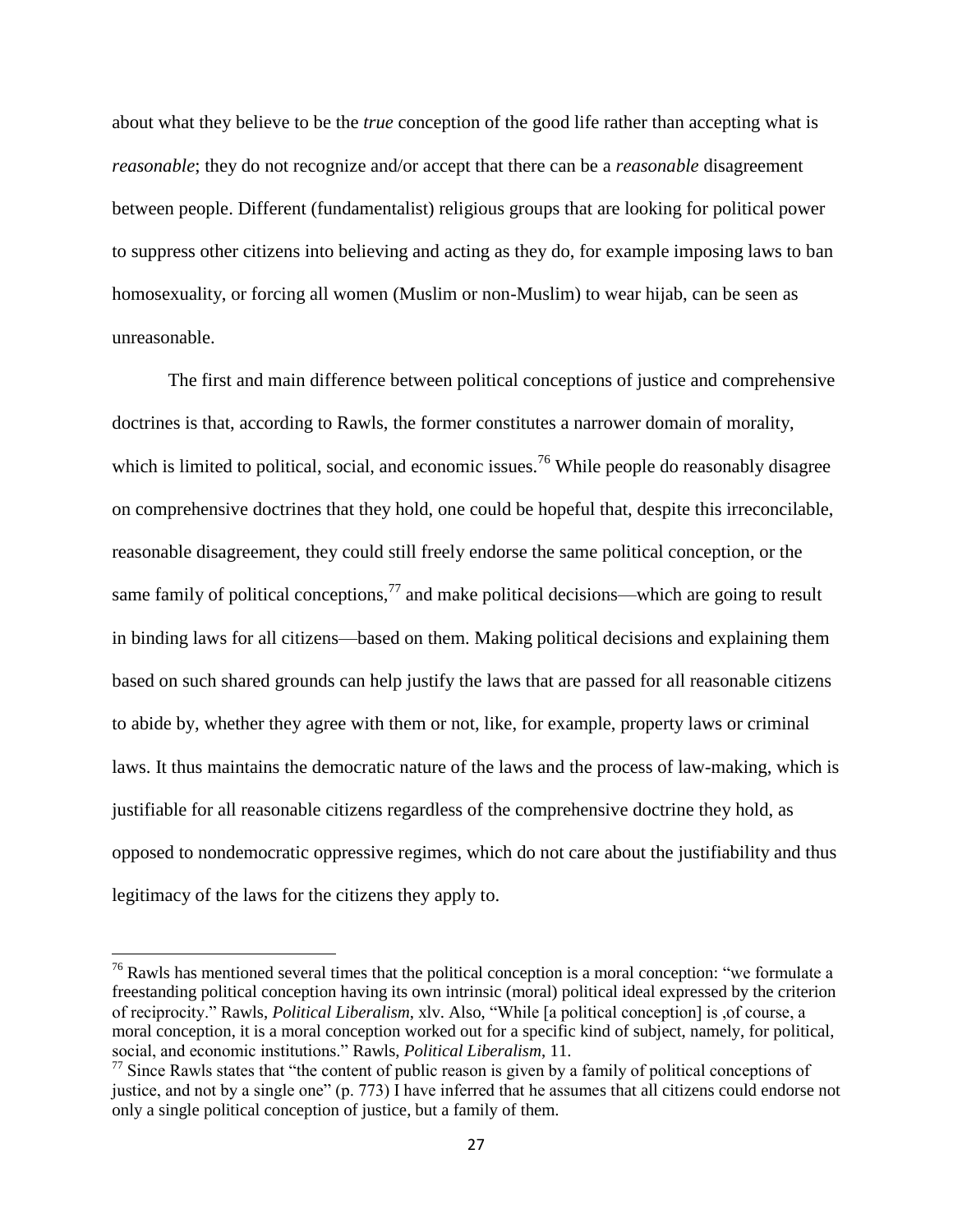Another difference between political conceptions and comprehensive doctrines is that they apply to different subjects. The (primary) subject of the former is the basic structure of society, while the latter is about "what is of value in human life, and ideals of personal character, as well as ideals of friendship and of familial and associational relationships."<sup>78</sup> As mentioned above, an example of a political conception of justice that is about the basic structure of society is justice as fairness, while utilitarianism could be an example of a secular comprehensive doctrine that is about how to live a good life.

A further difference between political conceptions of justice and comprehensive doctrines is that the content of the former belongs to "the public political culture of a democratic society," which includes, for example, the parliament and the judiciary organs, and the debates between political parties, while the latter is linked to "the background culture of civil society," which has a social character rather than a political one, and includes places like universities, churches, and scientific institutions.<sup>79</sup> It is very important to note that, although the political conception is independent from all comprehensive doctrines, according to Rawls, it does not oppose any reasonable comprehensive doctrine and does not compete with any of them.<sup>80</sup> In fact, if a comprehensive doctrine is reasonable, it should support the political conception of justice.

Rawls argues that one should not think that conflicting comprehensive doctrines will be a barrier to achieving social unity because, as was mentioned earlier, the diversity of such conflicting doctrines is the natural result of having burdens of judgment and living as free and equal citizens, and it is not something that can be eliminated. Therefore, we should look for a basis for social unity and peace somewhere else: in a reasonable political conception of justice, which includes "principles of justice, guidelines of inquiry that specify ways of reasoning and

<sup>78</sup> Rawls, *Political Liberalism*, 13.

<sup>79</sup> Rawls, *Political Liberalism*, 13-14.

<sup>80</sup> Rawls, *Political Liberalism*, xl, xlvi, 12.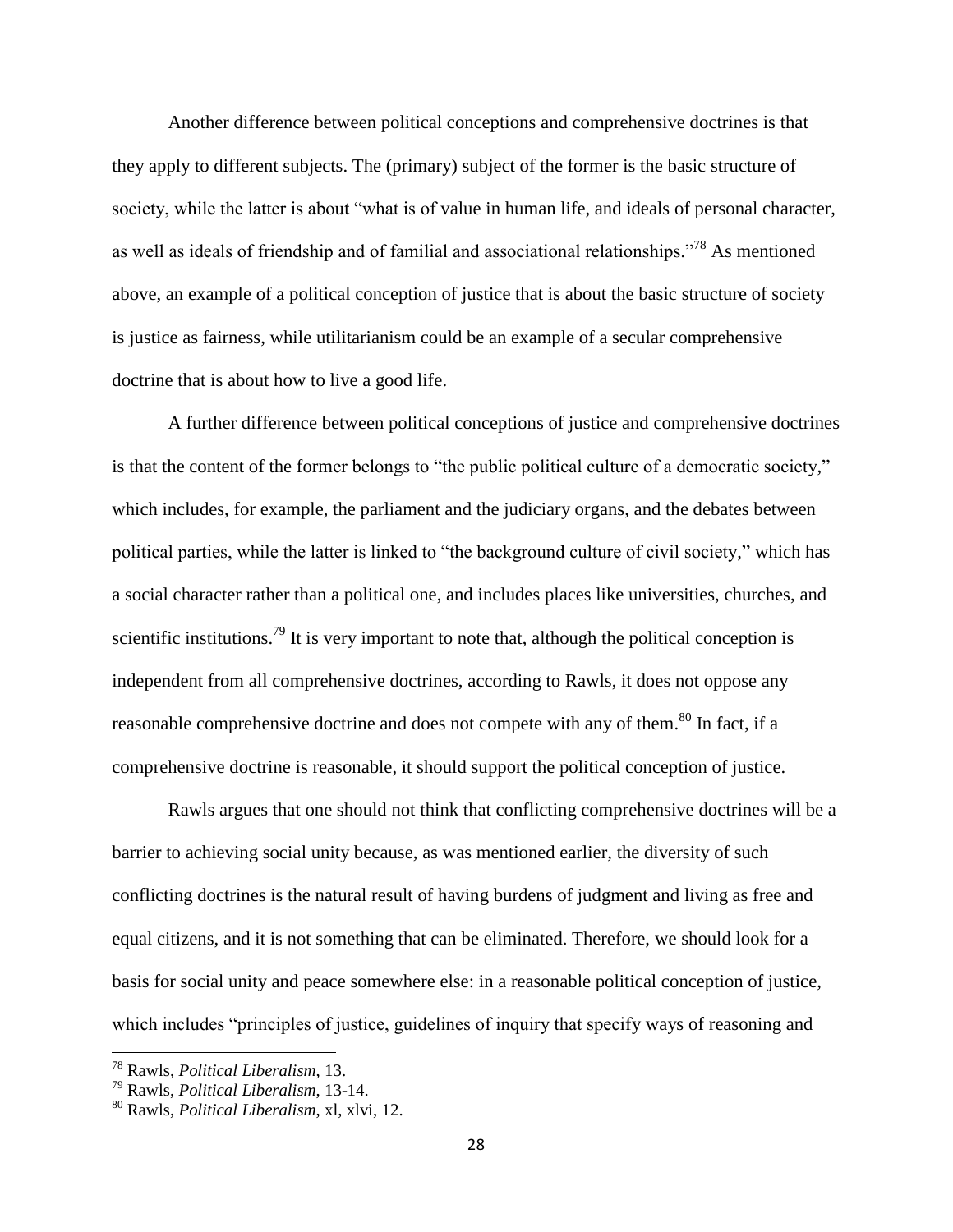criteria for the kinds of information relevant for political questions."<sup>81</sup> Such conceptions are what help us formulate the content of public reason, which is generally understandable and acceptable for all reasonable citizens regardless of what comprehensive doctrine they hold.<sup>82</sup> The content and scope of public reason and how Rawls envisions it will be discussed in the next section.

### <span id="page-33-0"></span>**2.3: Elaborating the idea of public reason**

In this section, first I will provide a sketch of public reason, explaining its distinction from nonpublic reasons. Then, I will discuss how the idea of public reason helps justify and thus legitimate coercive laws in a constitutional democratic society. I will also look into how Rawls's idea of an overlapping consensus can explain the willingness of citizens (either as officials who exercise the powers of public office and candidates for public office, or as ordinary citizens who vote on a fundamental political issue) with a diversity of worldviews to use public reason, and even prioritize it over their cherished nonpublic reasons, and by doing so, bring stability to society for the right reason.

According to Samuel Freeman, <sup>83</sup> Rawls explains the idea of public reason through two different routes. First, by acknowledging the legitimacy challenge, which deals with the question of how to duly exercise our coercive political power over each other as free and equal citizens in a way that can be justified in a democratic society consisting of a plurality of reasonable comprehensive doctrines; and second, by defining the idea of public reason in relation to justice as fairness, which is a political conception of justice that Rawls finds the most reasonable among other such conceptions. Here, however, I want to argue that these two routes can hardly be considered as two separate and independent ways of dealing with the idea of public reason. Thus,

<sup>81</sup> Rawls, *Political Liberalism*, 223.

<sup>82</sup> Rawls, *Political Liberalism*, 223.

<sup>83</sup> Samuel Freeman, "Public reason and political justifications." *Fordham Law Review* 72 (2004): 2021.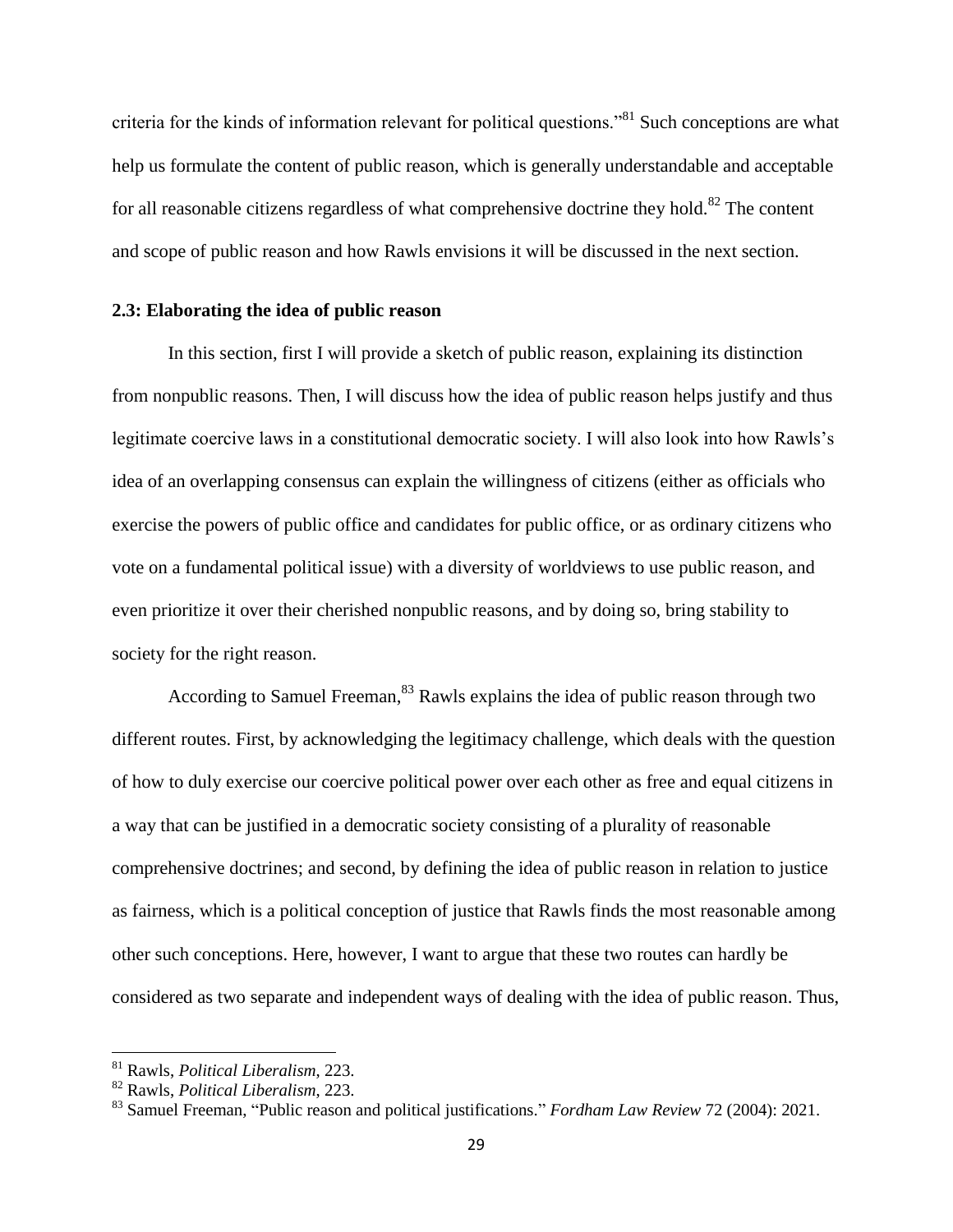I prefer to call them the macroscopic and the microscopic accounts of public reason respectively. The macroscopic account provides us with an explanation of why we need public reason in a constitutional democratic society, while the microscopic account goes into detail about what public reason really is according to justice as fairness as an example of a political conception of justice. In the following paragraphs, I will discuss these accounts in order.

The legitimacy challenge is formed around the idea of persons as free and equal citizens who have a political relationship among each other within the basic structure of a democratic society in which they are born, live, and die. In such a society, political power is shared between all these citizens as "a collective body."<sup>84</sup> Since this political power is coercive, and since it is a fact that free and reasonable persons inevitably follow different and irreconcilable views of the good life, exercising such a power could result in oppressing a group or groups of citizens with certain comprehensive views by other groups of citizens with opposing comprehensive views. In order to maintain the democratic system in which everyone respects each other as free and equal in a way that everyone can live their lives as they see fit, Rawls believes that citizens have a moral duty to use public reason as a common ground to justify the political decisions that they make, either through voting or other ways of supporting a policy. Thus, Rawls's characterization of public reason "in a democratic society … is the reason of equal citizens who, as a collective body, exercise final political and coercive power over one another in enacting laws and in amending their constitution.<sup>85</sup> Fulfilling the duty to use such reason, and a willingness to listen to others, which Rawls defines as the (moral) duty of civility,  $86$  means attaining the ideal of democratic citizenship, and legitimating citizens' use of political power.

l

<sup>84</sup> Rawls, *Political Liberalism*, 216.

<sup>85</sup> Rawls, *Political Liberalism*, 214.

<sup>86</sup> Rawls, *Political Liberalism*, 217. Rawls modifies the duty of civility in "The Idea of Public Reason Revisited," pointing out that it applies to ordinary citizens less strictly. He says, "citizens fulfill their duty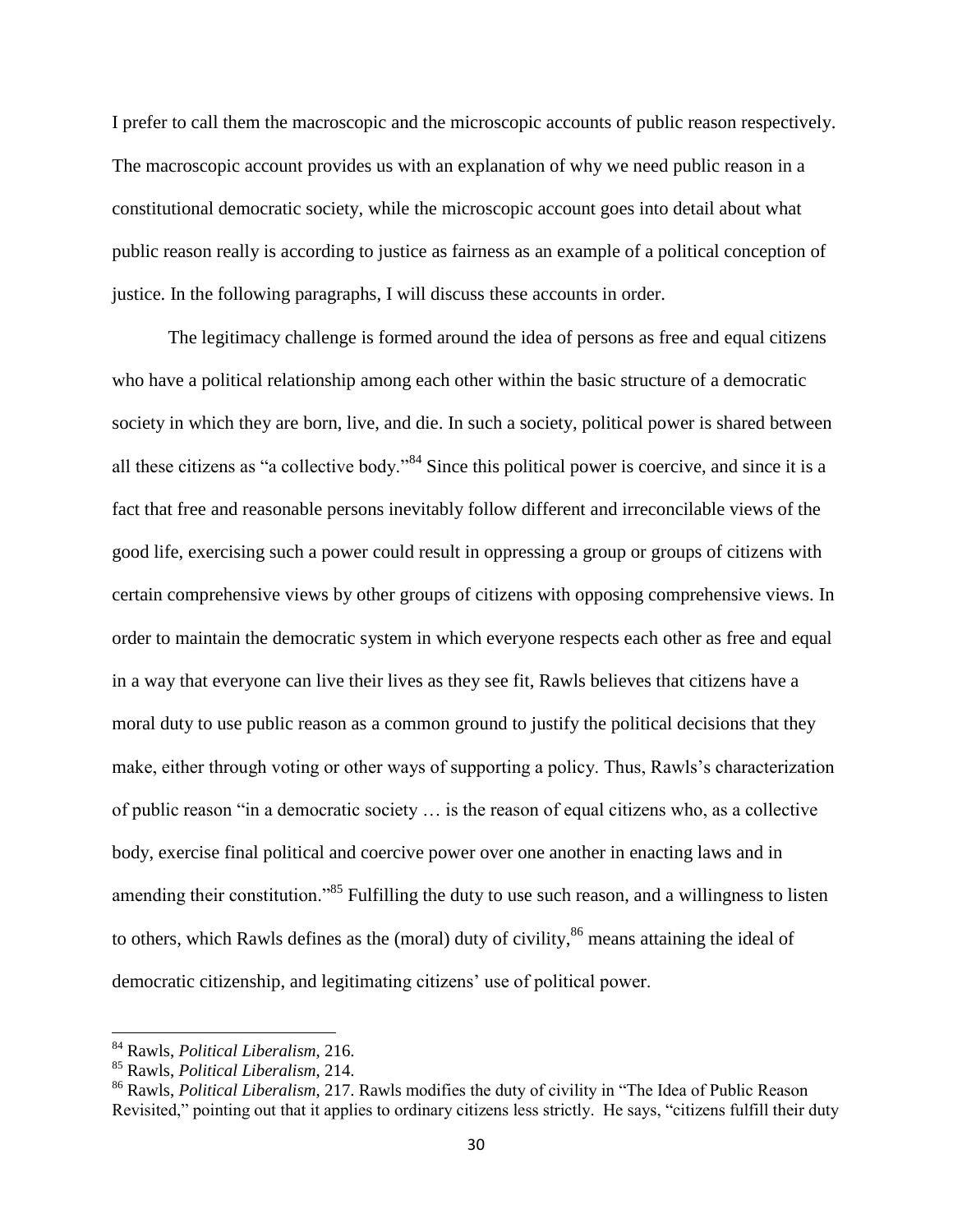So, Rawls believes that citizens' political power is used properly when they appeal to public reason as their common ground for political deliberation and decision making; this is his solution to the legitimacy challenge. However, Rawls does not see all political issues as subject matters for public reason. Citizens only have the duty to use public reason when they are dealing with fundamental political issues, that is, the constitutional essentials and matters of basic justice. These include:

fundamental principles that specify the general structure of government and the political process: [such as] the powers of the legislature, executive and the judiciary; the scope of majority rule; [and] equal basic rights and liberties of citizens… such as the right to vote and to participate in politics, liberty of conscience, freedom of thought and of association, as well as the protections of the rule of law.<sup>87</sup>

So, some examples of fundamental political questions are, "who has the right to vote, or what religions are to be tolerated, or who is to be assured fair equality of opportunity or to hold property."<sup>88</sup> Also, current controversial issues like a right to abortion as a women's right and a right to same-sex marriage are among such fundamental issues.

According to Rawls, in a democratic society, the constitutional essentials should be justified to and thus supported by all reasonable citizens regardless of their comprehensive views of life. This can be done by explaining those essentials in terms of public reason, which includes reasons that are potentially understandable and acceptable to all those reasonable citizens. So, the idea of public reason is presented by Rawls through *the liberal principle of legitimacy*, which is as follows: "our exercise of political power is proper and hence justifiable only when it is exercised in accordance with a constitution the essentials of which all citizens may reasonably be

l

of civility and support the idea of public reason by doing what they can to hold government officials to it." Rawls, "Public Reason Revisited," 769.

<sup>87</sup> Rawls, *Political Liberalism*, 227.

<sup>88</sup> Rawls, *Political Liberalism*, 214.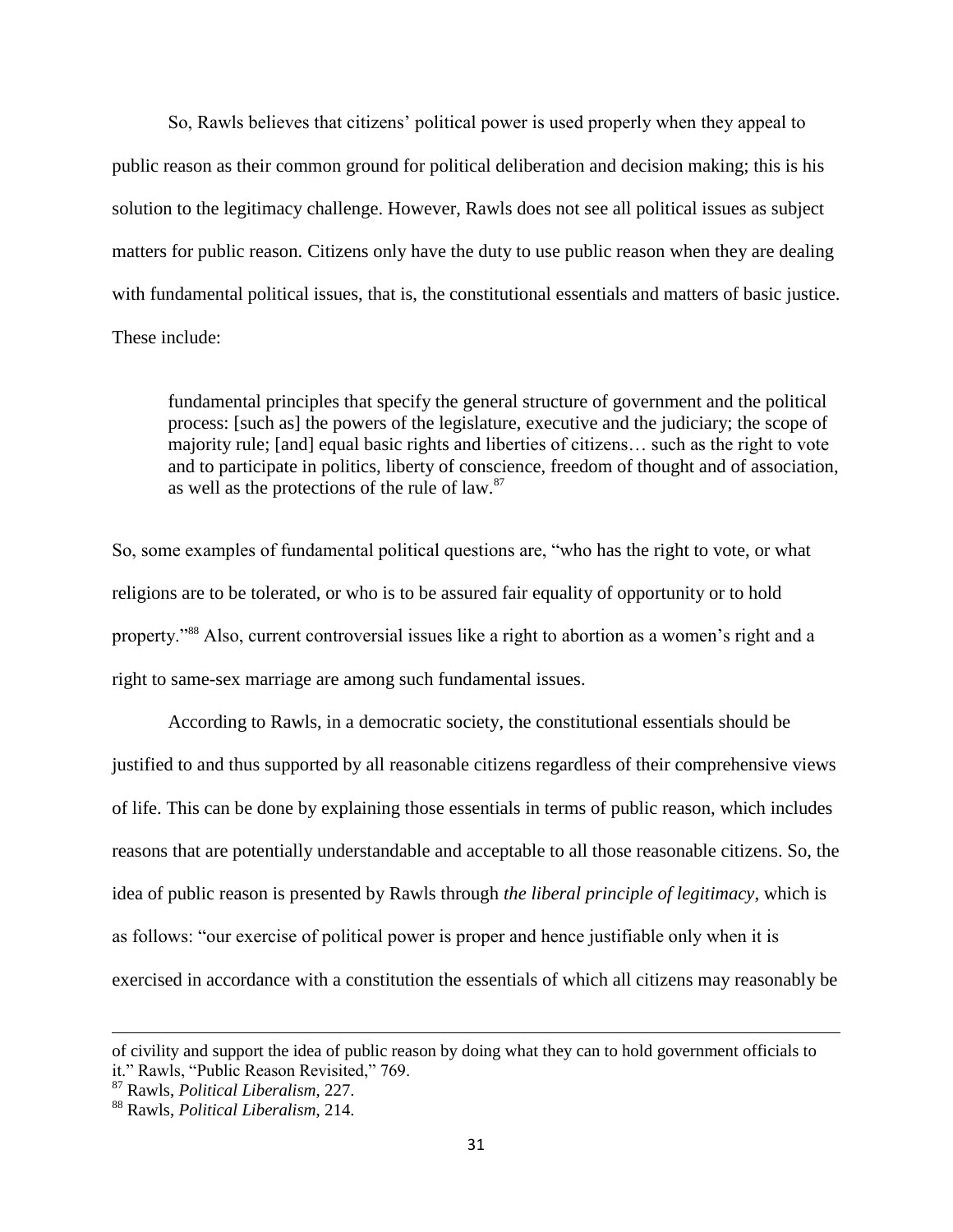expected to endorse in the light of principles and ideals acceptable to them as reasonable and rational." <sup>89</sup> Rawls gives as an example of a non-fundamental political issue the declaration of a "National Fast Day" and "Thanksgiving" by Lincoln. He argues that the ideal of public reason does not seem to be violated by Lincoln because he was not addressing a fundamental political issue.<sup>90</sup> Rawls gives other examples of non-fundamental political issues, including "much tax legislation and many laws regulating property; statutes protecting the environment and controlling pollution; establishing national parks and preserving wilderness areas and animal and plant species; and laying aside funds for museums and the arts." However, he also contends that "sometimes these do involve fundamental matters."<sup>91</sup>

Rawls's second route to the idea of public reason, or as I like to call it, the microscopic view, is connected to the first route and shows how public reason is formulated by justice as fairness in particular, and a family of political conceptions of justice in general. For Rawls, a political conception of justice consists of two parts: "substantive principles of justice for the basic structure" and "guidelines of inquiry that specify ways of reasoning" by which the principles of justice are applied.<sup>92</sup> The principles of justice, which were mentioned in section 2.1, characterize "the values of political justice," such as "the values of equal political and civil liberty; equality of opportunity; the values of social equality and economic reciprocity," while

<sup>89</sup> Rawls, *Political Liberalism*, 217.

<sup>90</sup> Rawls, *Political Liberalism*, 254.

<sup>&</sup>lt;sup>91</sup> Rawls, *Political Liberalism*, 214. One criticism that I believe Rawls has not, to my knowledge, successfully answered is the unclear distinction between fundamental and non-fundamental political issues. For example, Kent Greenawalt points out that "troublesome borderline cases will be inevitable." He asks, for example, "if abortion falls within the range of constitutional essentials, what of research on and implantation of fetal tissue and the enforcement of surrogate motherhood contracts?" Kent Greenawalt, "On Public Reason," *Chicago-Kent Law Review 69, no.3* (1993): 686. My intuition is that Rawls could use basic rights and liberties as a criterion to draw a distinction between fundamental and non-fundamental political issues. But, to be fair to Rawls, even with this criterion at hand, political issues can get too complicated to be categorized as either fundamental or non-fundamental in advance. So, it might be more feasible to decide that on a case-by-case basis.

<sup>92</sup> Rawls, *Political Liberalism*, 224.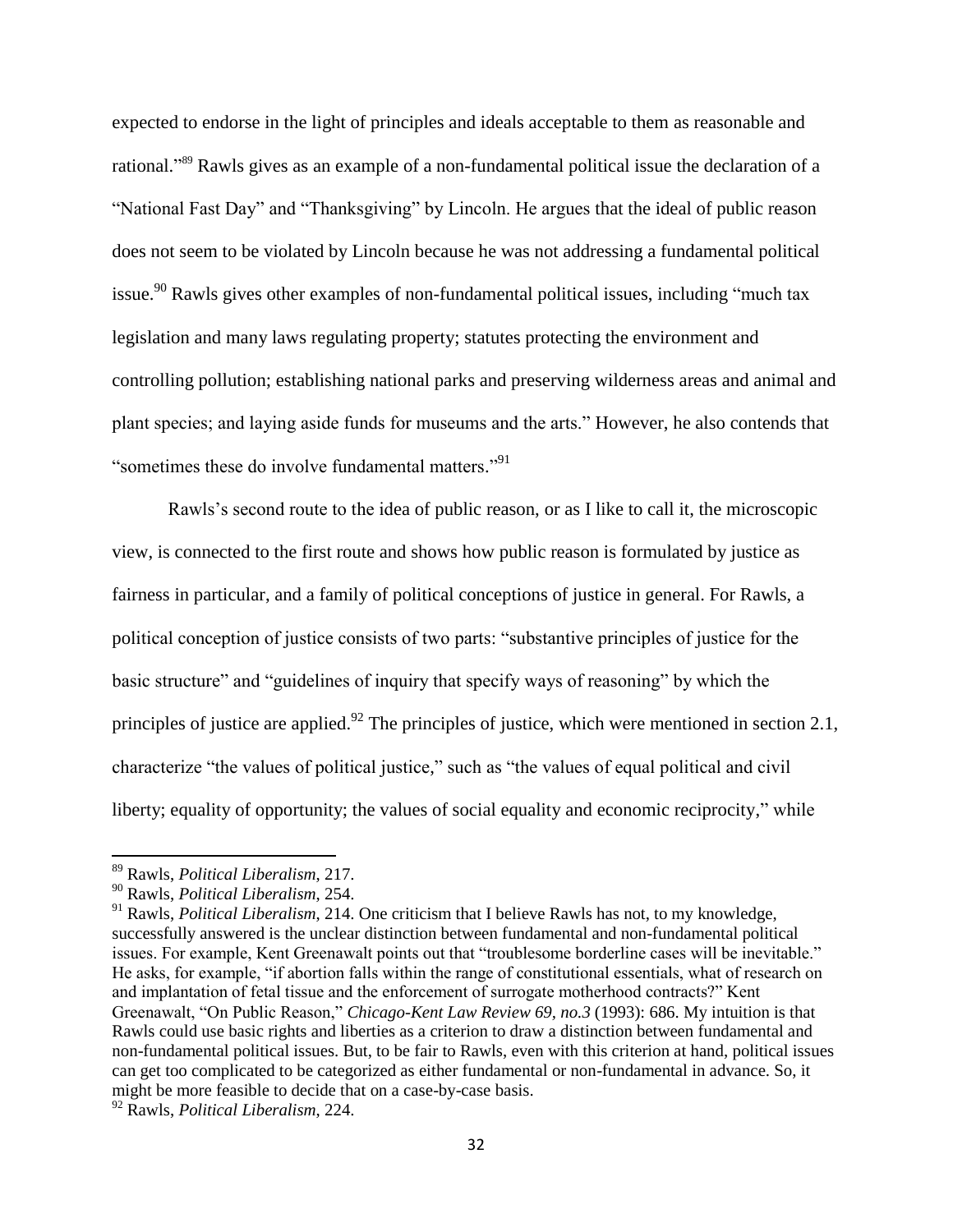the guidelines characterize "the values of public reason."<sup>93</sup> In justice as fairness, Rawls sees both the principles of justice and the guidelines of inquiry specified by the same criterion, that is, the Original Position. In this hypothetical situation that Rawls describes as a device of representation,  $94$  representatives of different groups of citizens not only agree on the same principles of justice, but they also accept the same guidelines of inquiry that shape the values of public reason to apply those principles. In other words, the representatives come up with guidelines for applying the principles of justice that all citizens are expected to potentially understand and accept regardless of their comprehensive worldviews; thus, the liberal principle of legitimacy is satisfied.

Rawls points out that citizens might reasonably choose different criteria and political conceptions as the best and most reasonable ones, which will result in different forms of political liberalism. What all these forms of political liberalism, and so political conceptions of justice, have in common are liberal principles of justice and some guidelines of public reason.<sup>95</sup> In his later work in 1997, *The Idea of Public Reason Revisited*, Rawls mentions Habermasian discourse theory and "Catholic views of the common good and solidarity when they are expressed in terms of political values,"<sup>96</sup> as two examples of acceptable political conceptions of justice which might be seen by some citizens as the most reasonable conceptions. Rawls argues that disagreement over what is the most reasonable political conception is not something to be worried about; on the contrary, it is anticipated and even unavoidable because the public political culture consists of different fundamental ideas that can be developed into different political conceptions of

<sup>93</sup> Rawls, *Political Liberalism*, 224.

<sup>94</sup> Rawls, *Political Liberalism*, xxix

<sup>&</sup>lt;sup>95</sup> "Keep in mind that political liberalism is a kind of view. It has many forms, depending on the substantive principles used and how the guidelines of inquiry are set out. These forms have in common substantive principles of justice that are liberal and an idea of public reason. Content and idea may vary within these limits." Rawls, *Political Liberalism*, 226.

<sup>&</sup>lt;sup>96</sup> Rawls, "Public Reason Revisited," 774- 775.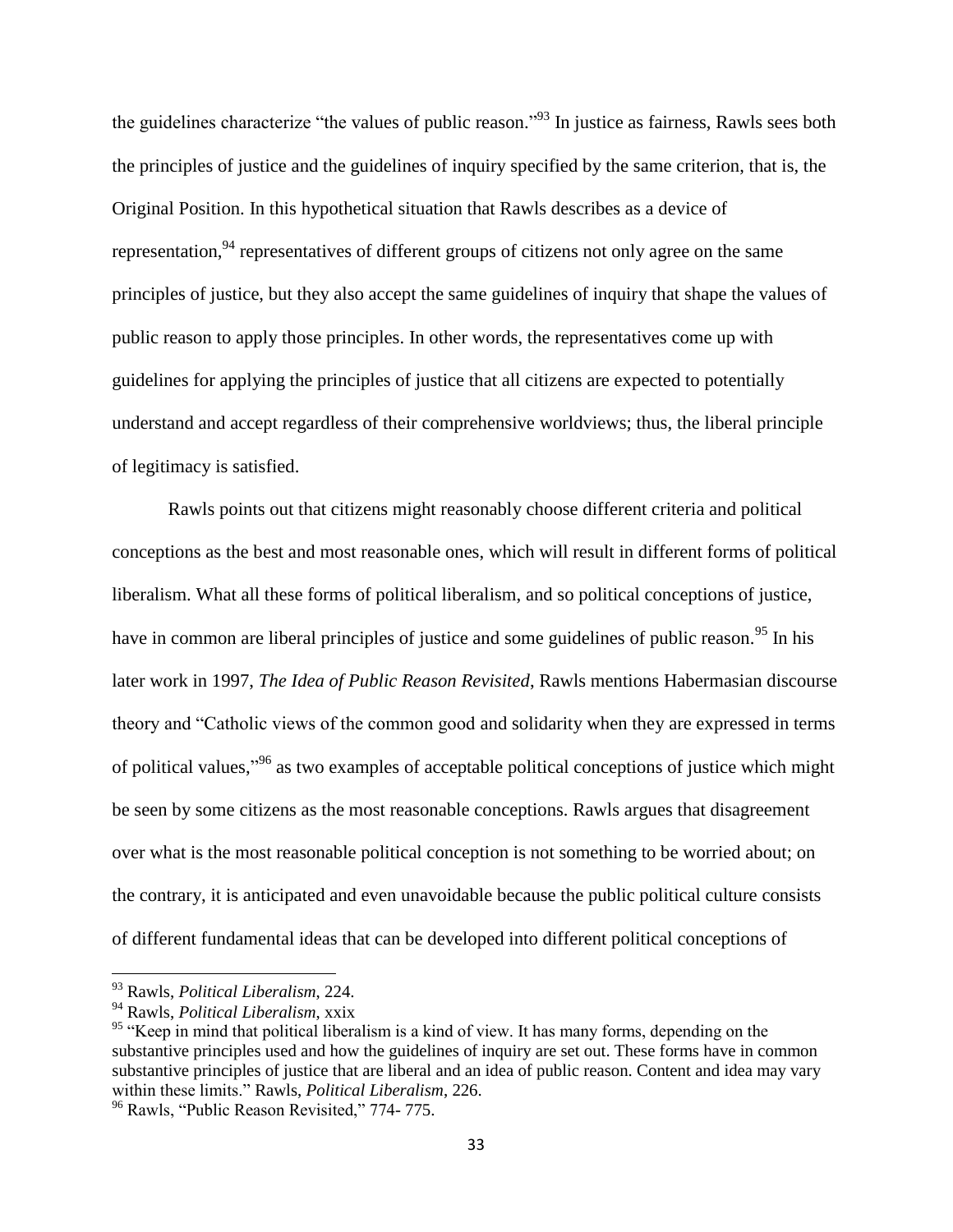justice. But Rawls is hopeful that citizens might eventually come to agreement on the most reasonable political conception. He says, "[a]n orderly contest between them [appropriate political conceptions of justice] over time is a reliable way to find which one, if any, is most reasonable<sup>"97</sup>

In all reasonable political conceptions, the idea of public reason provides citizens with a framework to lead their political discussions about fundamental political issues "based on values that the others can reasonably be expected to endorse."<sup>98</sup> In other words, whether we accept Rawls's justice as fairness or another political conception as the most reasonable one, the content of public reason, as Rawls clearly asserts in his 1997 article, "is given by the principles and values of the family of liberal political conceptions of justice"<sup>99</sup> and in order to provide public justification for our coercive political power, we need to appeal to such a reason. One can hope that there is always, or most of the time, public reason when dealing with a fundamental political issue because Rawls hopes that the content of public reason, namely political conceptions of justice, should be complete, which means that they should have "a reasonable answer for all or nearly all fundamental questions."<sup>100</sup>

A third way to define public reason can be through contrasting it with nonpublic reasons, which Rawls emphasizes are different from private reasons.<sup>101</sup> For Rawls, public reason

is public in three ways: as the reason of citizens as such, it is the reason of the public; its subject is the good of the public and matters of fundamental justice; and its nature and content is public, being given by the ideals and principles expressed by society's conception of political justice, and conducted open to view on that basis.<sup>102</sup>

<sup>97</sup> Rawls, *Political Liberalism*, 227.

<sup>98</sup> Rawls, *Political Liberalism*, 226.

<sup>&</sup>lt;sup>99</sup> Rawls, "Public Reason Revisited," 776.

<sup>100</sup> Rawls, *Political Liberalism*, 244

<sup>101</sup> Rawls, *Political Liberalism*, xix.

<sup>102</sup> Rawls, *Political Liberalism*, 213.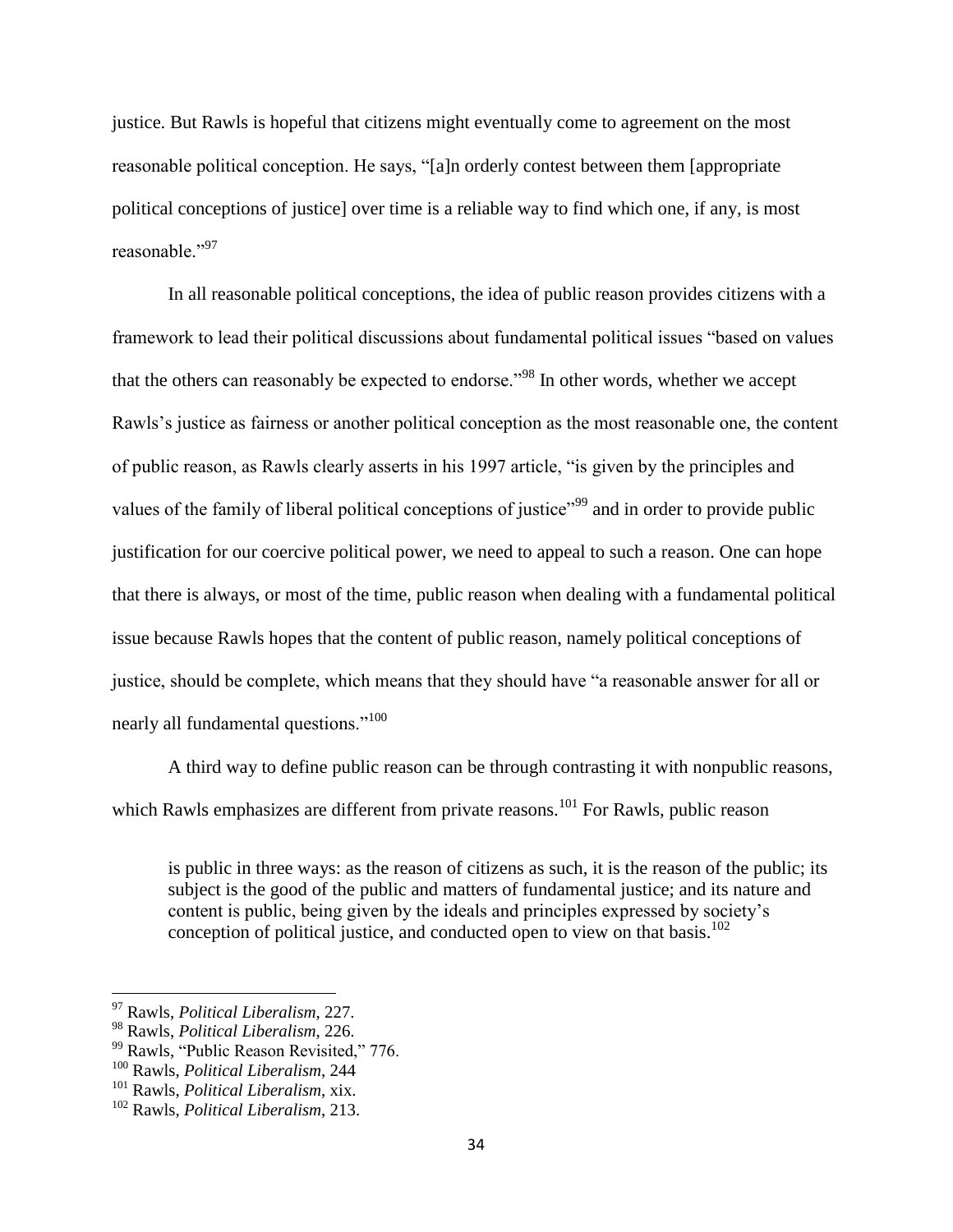He claims that "there are many nonpublic reasons and but one public reason."<sup>103</sup> While public reason is formulated by a family of political conceptions of justice as a common ground between all reasonable citizens, nonpublic reasons are based on people's religious, moral, and philosophical comprehensive doctrines. Put differently, while public reason is based on the public *political* culture, and as Rawls mentions later, should be more rigorously used in the public political forum consisting of judges, government officials, and candidates for public office,<sup>104</sup> nonpublic reasons belong to the *social* culture of the civil society, which is called by Rawls "the background culture." So, nonpublic reasons are the reasons of different associations with different purposes within a society, such as churches, universities, scientific associations, and clubs.<sup>105</sup>

Despite the differences between public and nonpublic reasons, they both share some qualities as reasons like including "standards of correctness and criteria of Justification,"<sup>106</sup> which distinguish them from other ways of using the language and mind, such as rhetoric or storytelling. The main difference between public reason and nonpublic reasons is that the former only deals with political issues and is impartial towards different comprehensive doctrines, so consequently it can be expected to be endorsed by all reasonable citizens regardless of their worldviews; whereas the latter deals with "personal and associational decisions"<sup>107</sup> that are based on a doctrine that is accepted by the members of an association, and thus it is not expected to be endorsed by other reasonable citizens. To illustrate, in the case of religious comprehensive doctrines, a certain group of Muslims might believe that women must cover their hair in front of

<sup>103</sup> Rawls, *Political Liberalism*, 220.

<sup>&</sup>lt;sup>104</sup> Rawls, "Public Reason Revisited," 767.

<sup>&</sup>lt;sup>105"</sup>Nonpublic reasons comprise the many reasons of civil society and belong to what I have called the "background culture," in contrast with the public political culture. These reasons are social, and certainly not private." Rawls, *Political Liberalism*, 220.

<sup>106</sup> Rawls, *Political Liberalism*, 220

<sup>&</sup>lt;sup>107</sup> Justice as fairness. a restatement, p. 92.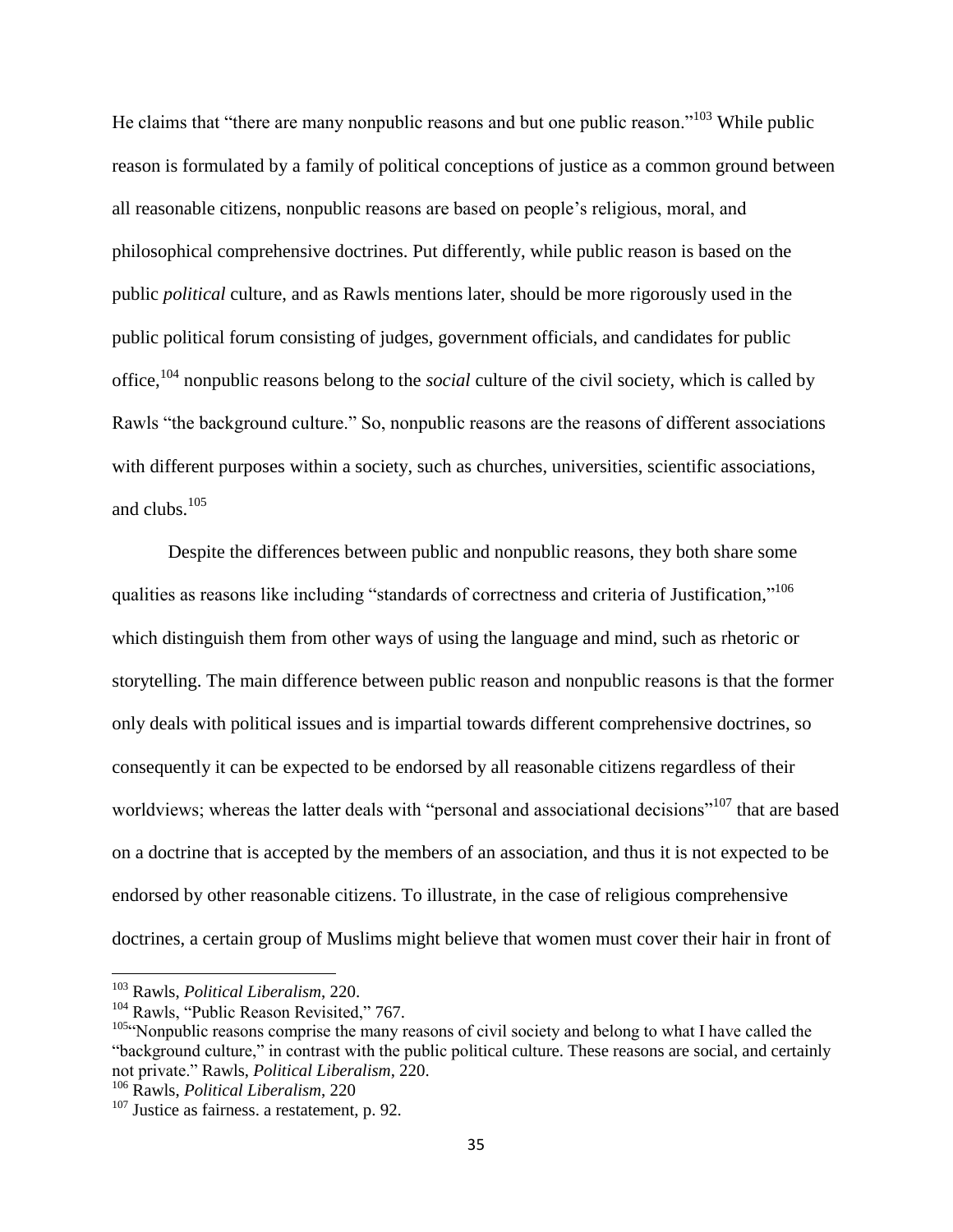men who are not their close family members. The reason that they give for this rule is based on The Quran, the holy book of Muslims. This reason is a nonpublic reason because it is only acceptable to the members of this Muslim community, thus it cannot be used as a basis of public justification for a Hijab rule as a legitimate coercive law for all the other citizens in society.

According to Rawls, nonpublic reasons "are public with respect to their members, but nonpublic with respect to political society, and so nonpublic with respect to citizens generally."<sup>108</sup> It is also worth noting that, although it is acceptable for associations to have their own rules and reasons, namely their "nonpublic authority,"<sup>109</sup> in a democratic society, if a person does not want to continue being a member of an association—in the above example if a person no longer wants to be a member of that Muslim community—that association no longer has authority over that person and as a result cannot punish that person for not abiding by their rules; this is because in a democratic society all citizens equally have basic liberties and rights, like freedom of conscience and freedom of thought, and so they are free to convert to whatever comprehensive doctrine they want.

It is important to note that when Rawls defines public reason and nonpublic reason, he mentions secular reasons among the latter group. This is because he sees secular reasons and values as belonging to comprehensive doctrines that cannot be expected to be endorsed by all reasonable citizens. Although it seems that in *Political Liberalism* Rawls only expresses this view implicitly by writing "nonreligious comprehensive doctrines," in his later works he does not leave any doubt about the difference between public reason and secular reason. In *The Idea of Public Reason Revisited*, Rawls says that "[w]e must distinguish public reason from what is sometimes referred to as secular reason and secular values. These are not the same as public

 $108$  Justice as fairness, a restatement, p. 92.

<sup>&</sup>lt;sup>109</sup> Justice as fairness, a restatement, p. 93.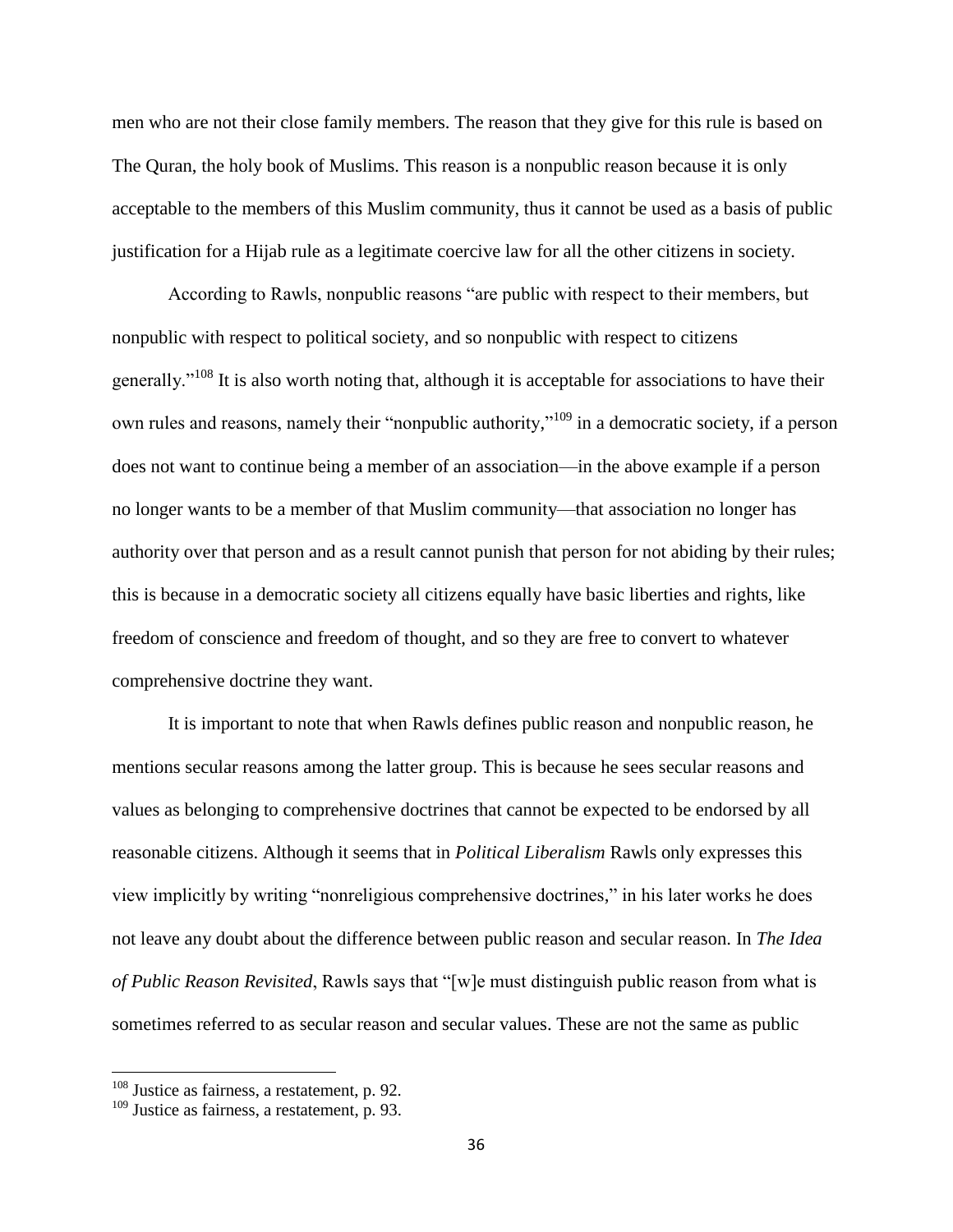reason. For I define secular reason as reasoning in terms of comprehensive nonreligious doctrines. Such doctrines and values are much too broad to serve the purposes of public reason."<sup>110</sup> And, as was mentioned earlier, the main purpose of public reason is providing a basis for public justification of the coercive laws for all reasonable citizens to legitimate such laws in a democratic society.

Rawls claims that his theory of political liberalism is not a comprehensive doctrine, which means it is not a secular, religious, philosophical, or moral doctrine that competes with other comprehensive doctrines. Political liberalism acknowledges the fact of reasonable pluralism, according to which reasonable citizens will naturally endorse different comprehensive doctrines in a free society. Its aim is to be impartial toward all reasonable comprehensive doctrines—whether they are religious, nonreligious, liberal, or nonliberal. Being impartial and independent from comprehensive doctrines thus opens up the possibility for political liberalism, which is limited to the political aspect of people's lives, to be accepted by all reasonable citizens.<sup>111</sup> To achieve this aim, Rawls's solution is to formulate reasonable political conceptions of justice based on the fundamental ideas implicit in the public political culture of a democratic society.

But here, although the subject of the political liberalism is limited to the domain of the political, there is still the question of how it is possible that all citizens accept the same political

l

<sup>&</sup>lt;sup>110</sup> Rawls, "Public Reason Revisited," 775.

 $111$  "Political liberalism is not a form of Enlightenment liberalism, that is, a comprehensive liberal and often secular doctrine founded on reason and viewed as suitable for the modern age now that the religious authority of Christian ages is said to be no longer dominant. Political liberalism has no such aims. It takes for granted the fact of reasonable pluralism of comprehensive doctrines, where some of those doctrines are taken to be nonliberal and religious. The problem of political liberalism is to work out a political conception of political justice for a constitutional democratic regime that a plurality of reasonable doctrines, both religious and nonreligious, liberal and nonliberal, may freely endorse, and so freely live by and come to understand its virtues. Emphatically it does not aim to replace comprehensive doctrines, religious or nonreligious, but intends to be equally distinct from both and, it hopes, acceptable to both." Rawls, *Political Liberalism*, xxxviii.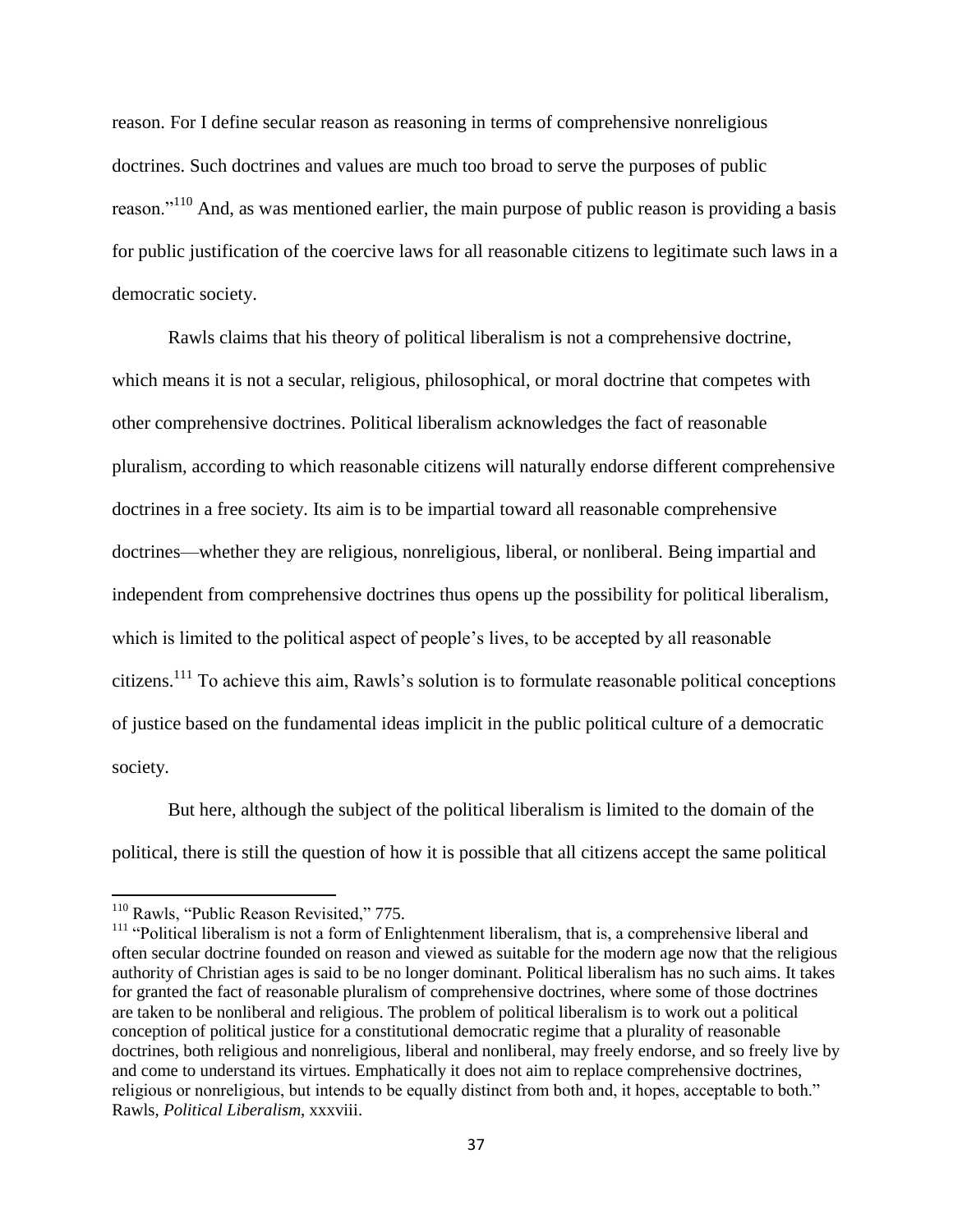conceptions of justice as reasonable while they are endorsing incompatible comprehensive doctrines. This is a more pressing question when we consider situations where people's comprehensive views, which they think give them the truth about the world and life, and their interests are not exactly in line with the political conception of justice. Rawls expects from reasonable citizens that, when they are dealing with fundamental political issues, rather than being guided by either their preferences and interests or what they see as the whole truth, they act according to their duty of civility and use public reason.<sup>112</sup> So, Rawls notes that there might be a paradox lying here. He asks, "[h]ow can it be either reasonable or rational, when basic matters are at stake, for citizens to appeal only to a public conception of justice and not to the whole truth as they see it?"<sup>113</sup>

Rawls attempts to resolve this paradox partly by addressing the legitimacy challenge, as discussed above, and partly by addressing the stability challenge, which asks: how can a constitutional democratic society that treats all its citizens justly regardless of their comprehensive views remain stable for a long time? Rawls responds that a compromise between comprehensive doctrines or "a mere balance of power (*a modus vivendi*)," <sup>114</sup> or even looking for an average between existing comprehensive doctrines, cannot result in a long-term stability. This is because the stability of *a modus vivendi* can easily be threatened by the shift of power, and the stability of finding an average between existing comprehensive doctrines "is not how justice as fairness proceeds."<sup>115</sup> To achieve a long-term stability for the right reason, namely one that is not the result of an oppressive power or a compromise, Rawls believes that people should really be willing to abide by the coercive laws. Therefore, the strongest stability can exist if all reasonable

l

<sup>112</sup> Rawls, *Political Liberalism*, 219.

<sup>113</sup> Rawls, *Political Liberalism*, 143.

<sup>&</sup>lt;sup>114</sup> Leif Wenar, "John Rawls."

<sup>115</sup> Rawls, *Political Liberalism*, 39.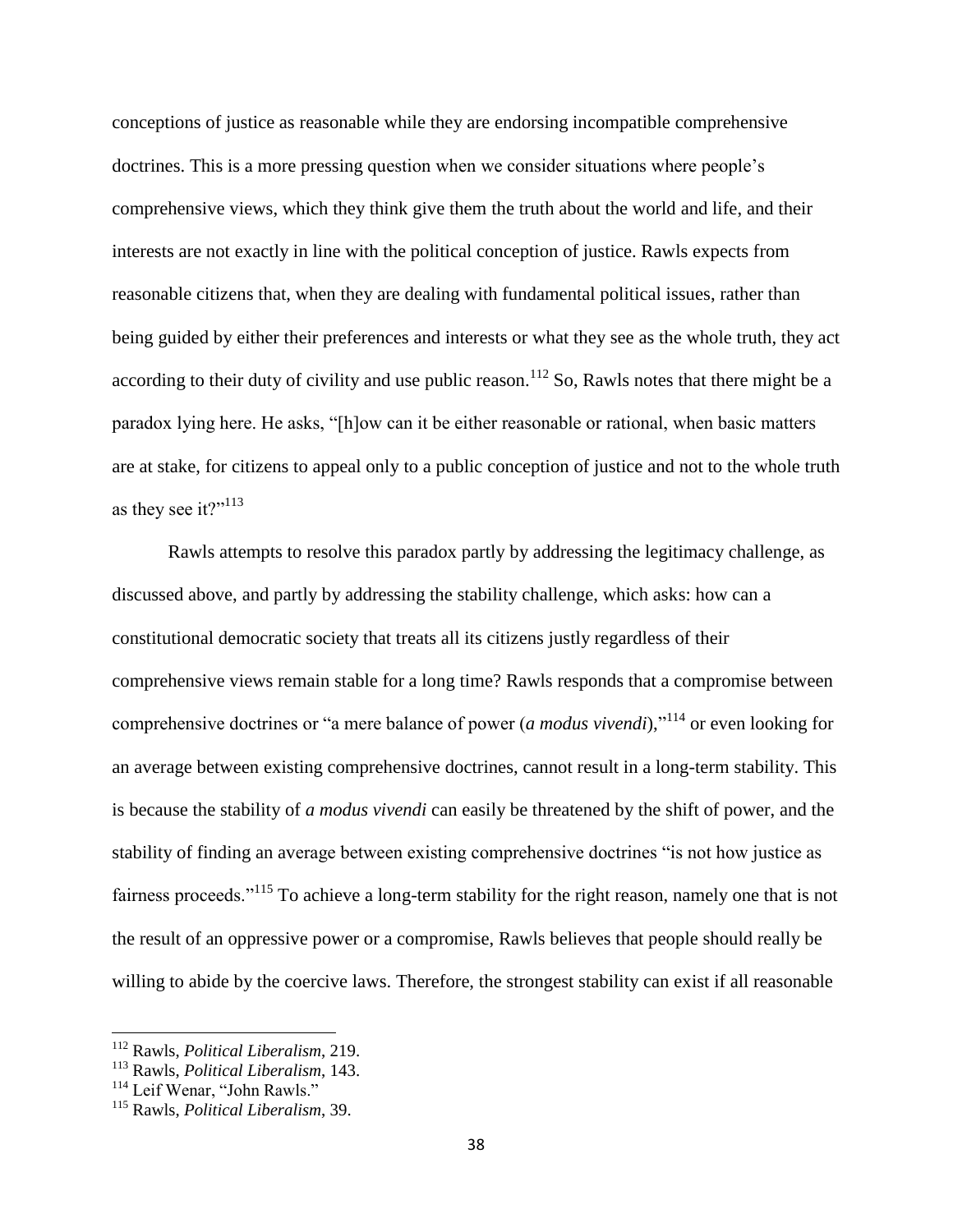citizens with all their different comprehensive views have *an overlapping consensus* on political conceptions of justice.

Although Rawls does not claim that such a consensus is something that can surely be achieved, he argues that if we can find political conceptions that are freestanding, that is, independent from and thus impartial towards all the reasonable comprehensive doctrines, we can be hopeful of achieving this consensus in a well-ordered constitutional society.<sup>116</sup> In the presence of an overlapping consensus, the political conception of justice is defined by Rawls as a *module* that is included in all reasonable comprehensive doctrines and as a result it is endorsed by those doctrines from inside—that is, by their own nonpublic reasons. In Rawls's words, "the political conception is a module, an essential constituent part, that in different ways fits into and can be supported by various reasonable comprehensive doctrines that endure in the society regulated by  $it.^{117}$  When there is an overlapping consensus, all reasonable citizens support the same principles of justice from within their comprehensive views. For example, reasonable atheists, reasonable Buddhists, reasonable utilitarians, reasonable Christians, reasonable Muslims, and all the other reasonable citizens can support political values such as the abolishment of slavery or the freedom of conscience using reasons that belong particularly to each of their doctrines.

To completely resolve the paradox of using the political values that belong to political conceptions of justice rather than using what one believes to be the whole truth, Rawls adds that such political values "are very great values and not easily overridden and the ideals they express are not to be lightly abandoned."<sup>118</sup> In other words, these political values and public reason

<sup>116</sup> Rawls, *Political Liberalism*, xlv.

<sup>117</sup> Rawls, *Political Liberalism*, 144-145.

<sup>&</sup>lt;sup>118</sup> PL, p. 218. He continues in the same page, "Thus, when the political conception is supported by an overlapping consensus of reasonable comprehensive doctrines, the paradox of public reason disappears. The union of the duty of civility with the great values of the political yields the ideal of citizens governing themselves in ways that each thinks the others might reasonably be expected to accept; and this ideal in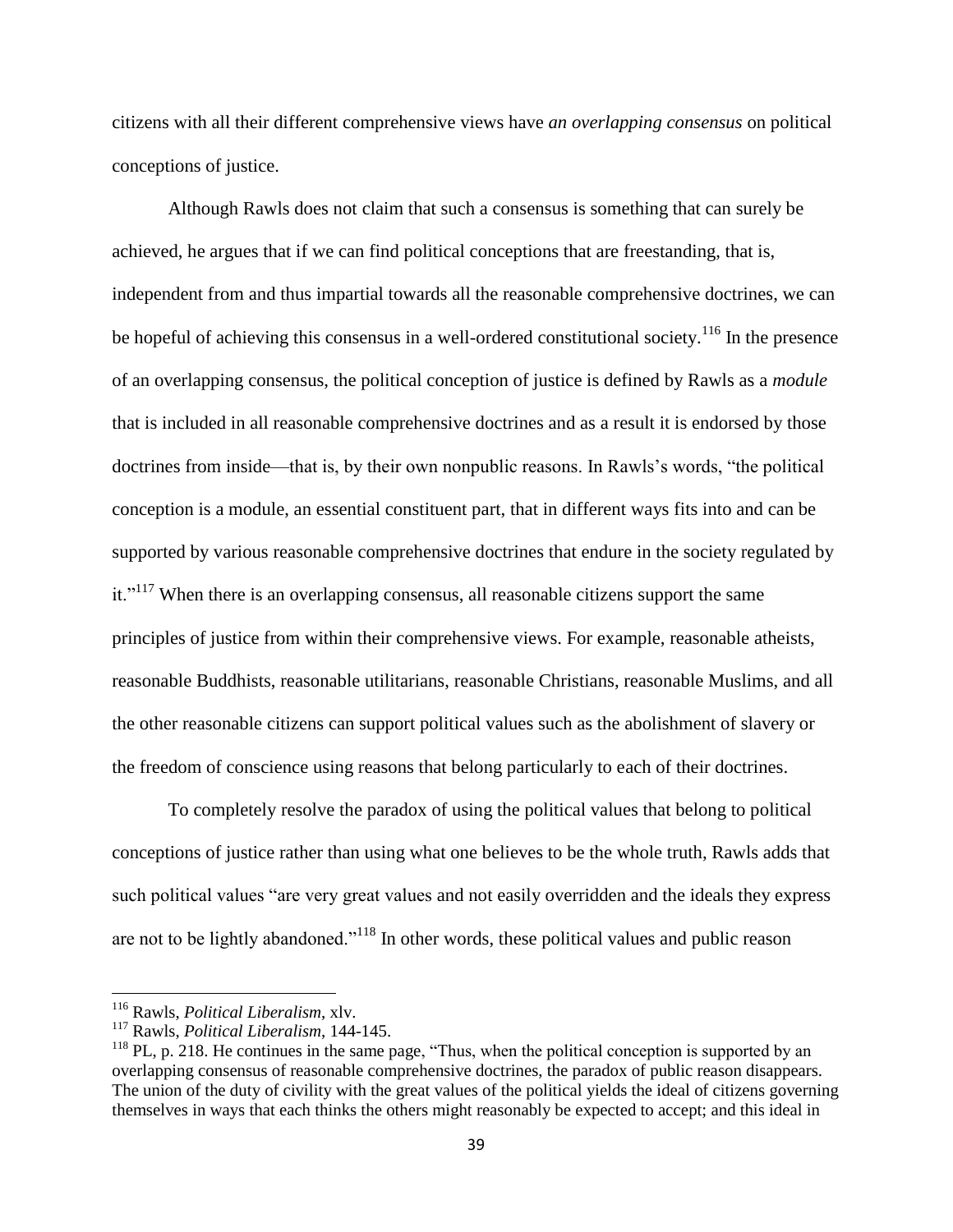outweigh other values and nonpublic reasons when dealing with constitutional essentials and matters of basic justice. As a result, in a well-ordered society with an overlapping consensus on political conceptions, reasonable citizens are willing to give priority to the values of political conceptions (and thus public reason) over other values given by their different comprehensive doctrines, in case they do not match completely, when they are discussing and making decision about fundamental political issues. But one could ask whether the paradox is also resolved for not completely well-ordered societies, that is, real pluralistic democratic societies like Canada or the United States, where an overlapping consensus between all reasonable comprehensive doctrines on political conceptions of justice is not firm. In such societies, is it reasonable to expect citizens to use public reason rather than nonpublic reasons that are based on their comprehensive views which they believe to be true? Whether the answer is yes or no, how is the role of the idea of public reason similar to or different from its role in a well-ordered democratic regime?

As I mentioned in section 2.1, although Rawls develops his idea of public reason in an idealized system of a well-ordered society, he is not ignorant of the difference between this idealized picture he draws and real societies. The ideal of public reason for him "contains a form of public political deliberation<sup>"119</sup> in which citizens can explain to each other how they are supporting a certain law or policy by referring to political values that they know can also be endorsed by other reasonable citizens. In the following section, I will discuss how the ideal of public reason can be satisfied in ideal and nonideal societies. In short, Rawls believes that in

l

turn is supported by the comprehensive doctrines reasonable persons affirm. Citizens affirm the ideal of public reason, not as a result of political compromise, as in a modus vivendi, but from within their own reasonable doctrines."

<sup>119</sup> Rawls, *Political Liberalism*, lvii.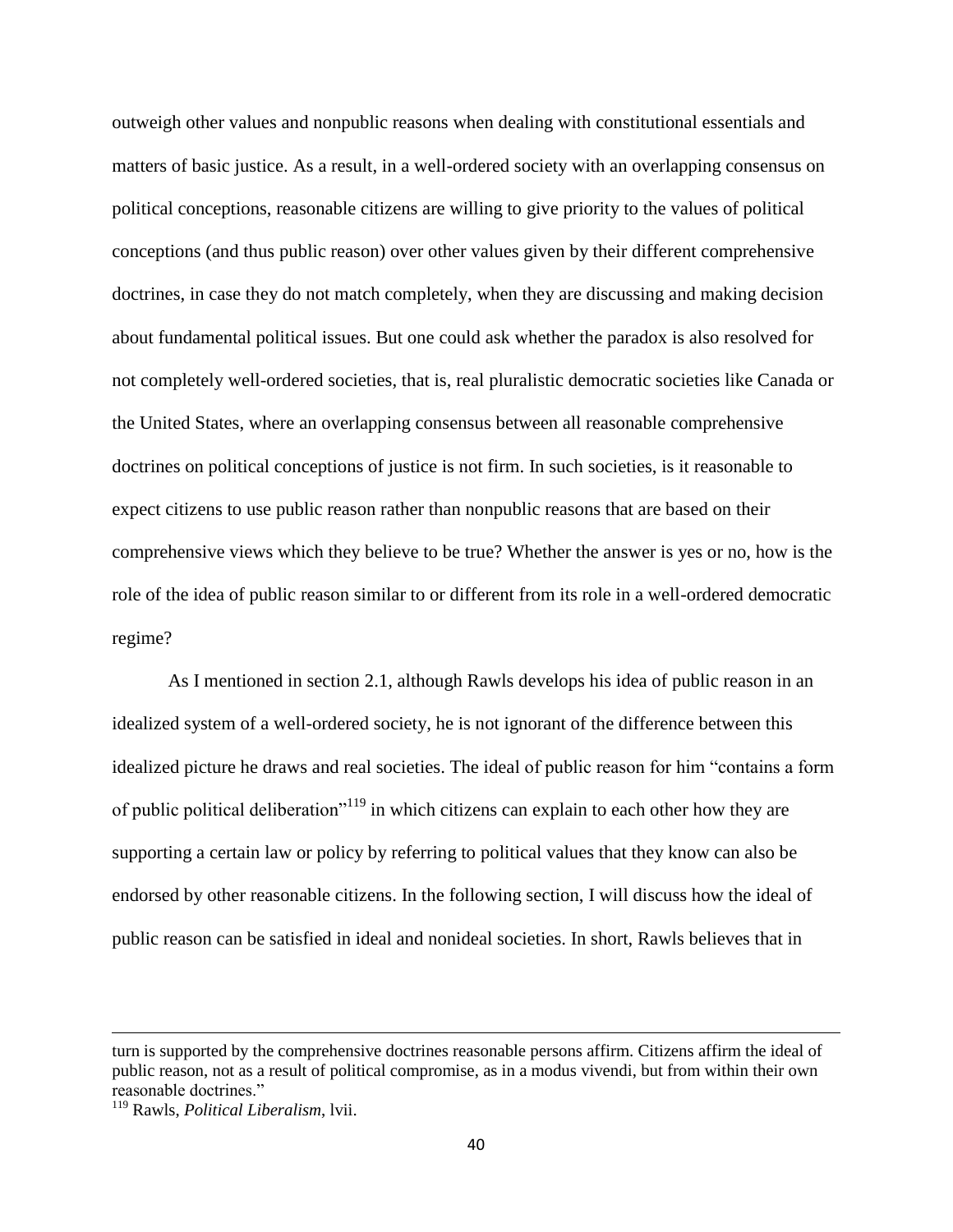some conditions, appealing to nonpublic reasons—including religious reasons—can also help fulfill the ideal of public reason.

## **2.4: The place of religious reasons in the ideal of public reason**

Rawls does not treat religious reasons differently from other nonpublic reasons, which include secular, philosophical, and moral reasons. In a well-ordered society, citizens have the moral duty of civility to explain to each other why they are advocating a certain policy that deals with the fundamental political issues by using public reason. This is because in a democratic society where citizens are following a plurality of reasonable comprehensive doctrines, they need a common ground, namely political values, that are just and fair to all citizens and so potentially understandable and acceptable by all of them. Using public reason in political deliberation and decision making thus honours this fair and just common ground and so justifies citizens' binding political decisions to each other.

However, Rawls is well aware that it is not always the case for a society to be wellordered, in the sense that all its citizens know that there is a firm overlapping consensus between their diverse doctrines regarding values of political justice. He argues that a society could be almost well-ordered with a deep disagreement on how to apply a certain principle of justice, or it could be not well-ordered at all with a deep disagreement over the constitutional essentials. Based on the kind of society that we are living in, Rawls looks for the best way that citizens can act to attain or maintain the ideal of public reason and establish political justice. Using public reason for deciding and explaining a binding law is the best way to maintain and honour such an ideal in a well-ordered society. However, in nonideal societies, Rawls believes that referring to one's comprehensive doctrine, for example appealing to one's religious reasons to abolish slavery, can sometimes be a better way of attaining the ideal of public reason and political

41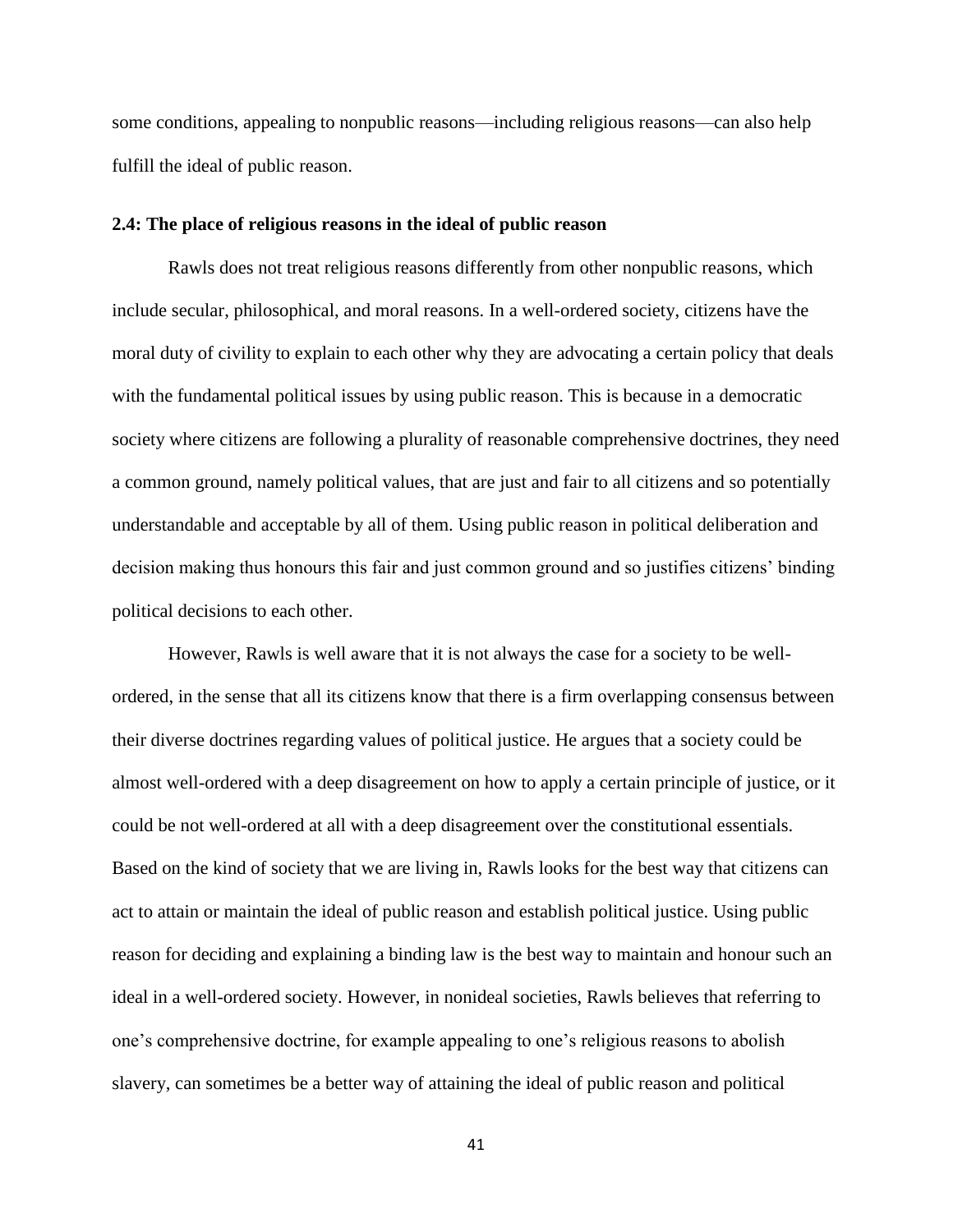justice. In other words, he argues that "the appropriate limits of public reason vary depending on historical and social conditions."<sup>120</sup>

Rawls makes a distinction between the "exclusive view" and the "inclusive view" of public reason. According to him, the first view only applies to well-ordered societies where there is no deep disagreement between citizens with regards to the political values they endorse; to put it in other words, there is "a firm overlapping consensus of comprehensive doctrines" among their citizens.<sup>121</sup> In such societies, citizens should never give nonpublic reasons in their deliberations about fundamental political questions; citizens can directly appeal to generally accepted political values to fulfill their duty of civility and the ideal of public reason. This is the ideal form of society in which citizens' "fundamental rights are already guaranteed and there are no basic injustices they feel bound to protest."<sup>122</sup>

On the other hand, Rawls believes that the more appropriate approach for both wellordered societies without a firm overlapping consensus among their citizens, and non-wellordered societies with deep disagreements on the constitutional essentials, is "the inclusive view." This view allows citizens to give nonpublic reasons in their deliberations about fundamental political questions, provided that the ideal of public reason is fulfilled. Rawls points out that which of these two views we choose depends on which one of them better helps us in the current historical and social condition we are in to achieve a just society and the ideal of public reason. He says, "the ideal [of public reason] may be best achieved in different ways, in good times by following what at first sight may appear to be the exclusive view, in less good times by

<sup>120</sup> Rawls, *Political Liberalism*, 251.

<sup>121</sup> Rawls, *Political Liberalism*, 248.

<sup>122</sup> Rawls, *Political Liberalism*, 248.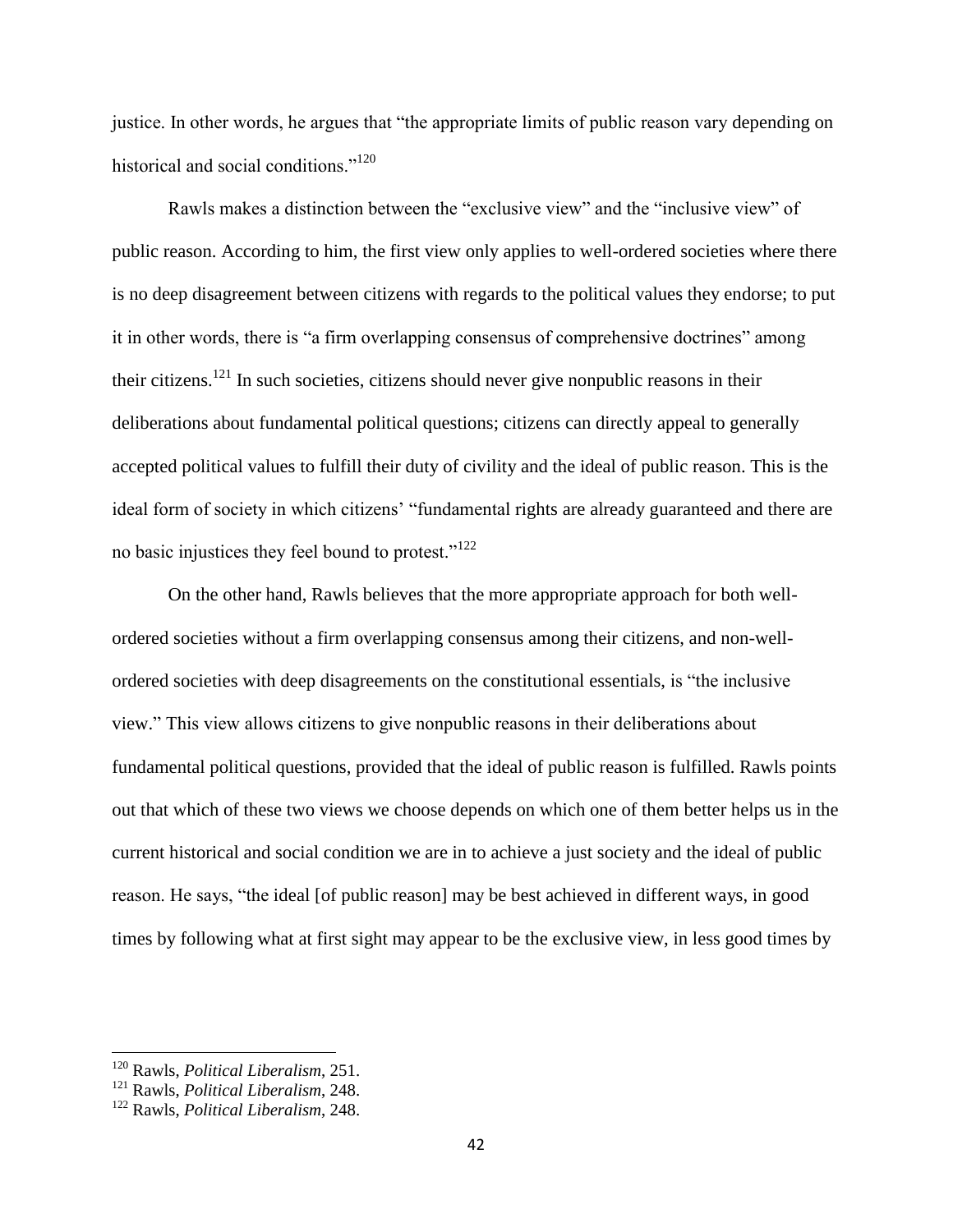what appears to be the inclusive view."<sup>123</sup> In other words, in the case of nonideal societies, the inclusive view can be more helpful in achieving the ideal of public reason.

It seems to me that the second scenario—according to which the society is nearly wellordered but there are disagreements over the interpretation of a political principle of justice—is the closest picture to what Rawls understands of American society of his time. He mentions the controversial issue of whether the government should support church schools or is only responsible for public schools as an example of a dispute over "the principle of fair equality of opportunity as it applies to education for all." $124$  In this case, it is possible that the two sides of this dispute "come to doubt the sincerity of one another's allegiance to fundamental political values."<sup>125</sup> To resolve this doubt, Rawls argues that if the leaders of the two parties appeal to their comprehensive doctrines in the public political forum to show each other that their doctrines support those political values, they might be able to recognize their overlapping consensus again and show each other that they are not living in a mere *modus vivendi*. For Rawls, "[t]his knowledge surely strengthens mutual trust and public confidence" and "can be a vital part of the sociological basis encouraging citizens to honor the ideal of public reason."<sup>126</sup> Therefore, it can be concluded that using religious reasons in the public political forum to discuss fundamental political questions—as long as it reminds the citizens that they are sharing the same political values—not only is not disallowed by Rawls, he finds it even to be a better way of achieving the ideal of public reason in nonideal but well-ordered societies.

In the third scenario, in which the society is not well-ordered, the role of religious reasons (and other nonpublic reasons) in achieving the ideal of public reason and political justice

l

<sup>123</sup> Rawls, *Political Liberalism*, 252.

<sup>124</sup> Rawls, *Political Liberalism*, 248.

<sup>125</sup> Rawls, *Political Liberalism*, 248.

<sup>126</sup> Rawls, *Political Liberalism*, 248.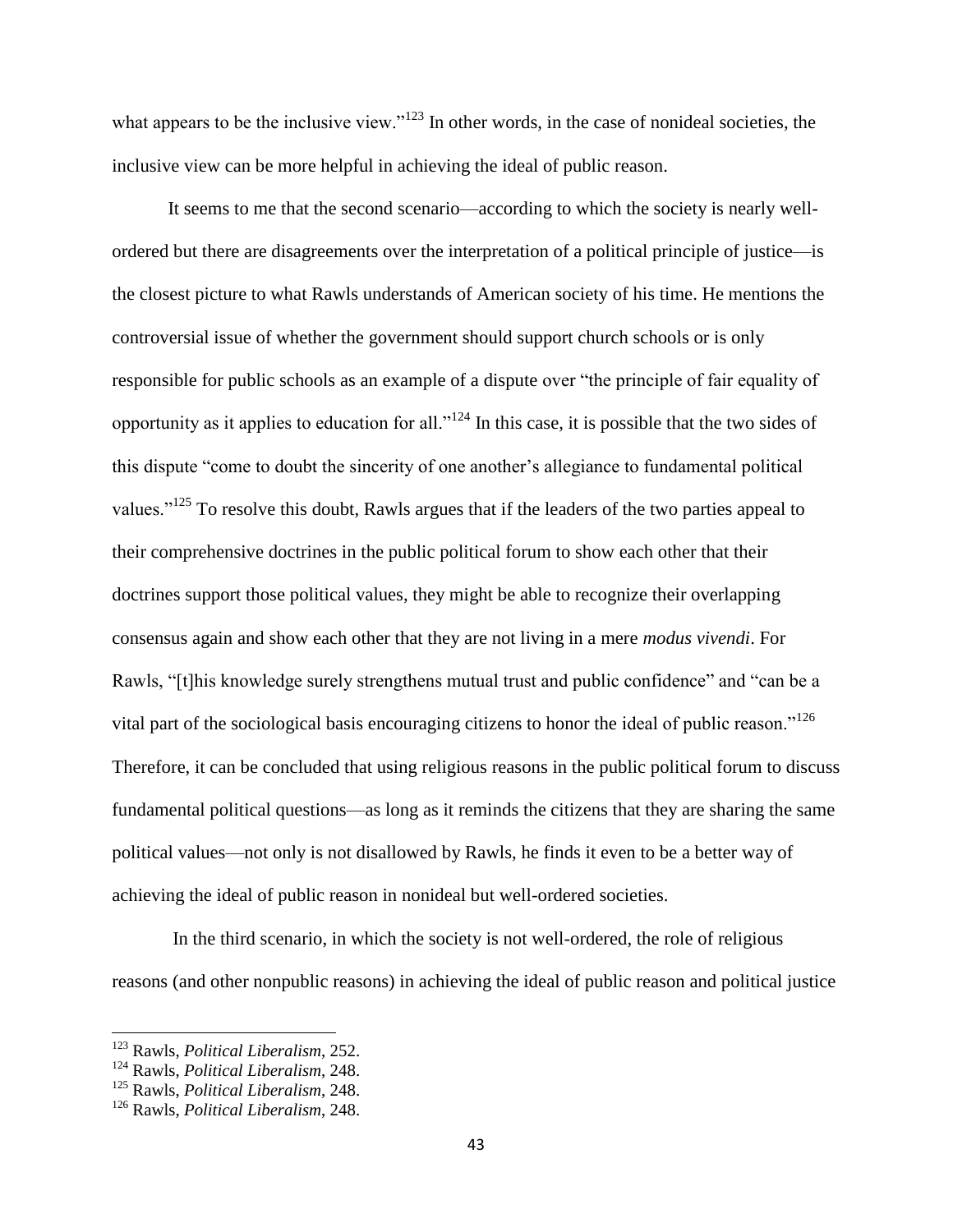is more clear. Based on the examples that Rawls uses for this kind of society—the abolitionist movement of slavery and the civil rights movement of Martin Luther King—one could correspond this scenario to the American society of  $17<sup>th</sup>$  and  $18<sup>th</sup>$  century, when basic rights and liberties of persons were not recognized or respected. In such social and political conditions, appealing to religious reasons to support freedom and equality does not seem to be against the political values of public reason; on the contrary, doing so can strengthen those values. In the cases of the abolitionists and King, Rawls believes that they were not unreasonable in appealing to their religious reasons because "they could have seen their actions as the best way to bring about a well-ordered and just society in which the ideal of public reason could eventually be honored."<sup>127</sup> He argues that taking the inclusive view in such cases is a better way of honouring the ideal of public reason and a better way to lead the society to political justice. Therefore, to answer the question of "whether we should understand the ideal of public reason in accordance with the exclusive or the inclusive view," Rawls points out that it depends "on which view best" encourages citizens to honor the ideal of public reason and secures its social conditions in the longer run in a well-ordered society." He concludes that "the inclusive view seems the correct one."<sup>128</sup> In other words, in the case of nonideal societies, Rawls not only does not discourage offering nonpublic reasons in public political debates, he also argues that doing this could fulfill the ideal of public reason even better than offering public reason.

Although in *Political Liberalism* Rawls clearly mentions that religious reasons can be appealed to in order to develop and maintain the political values of public reason in a nonideal society, some religious philosophers still believe that his idea of public reason not only is unnecessary but also that it discourages religious citizens from participating in political

<sup>127</sup> Rawls, *Political Liberalism*, 250.

<sup>128</sup> Rawls, *Political Liberalism*, 248.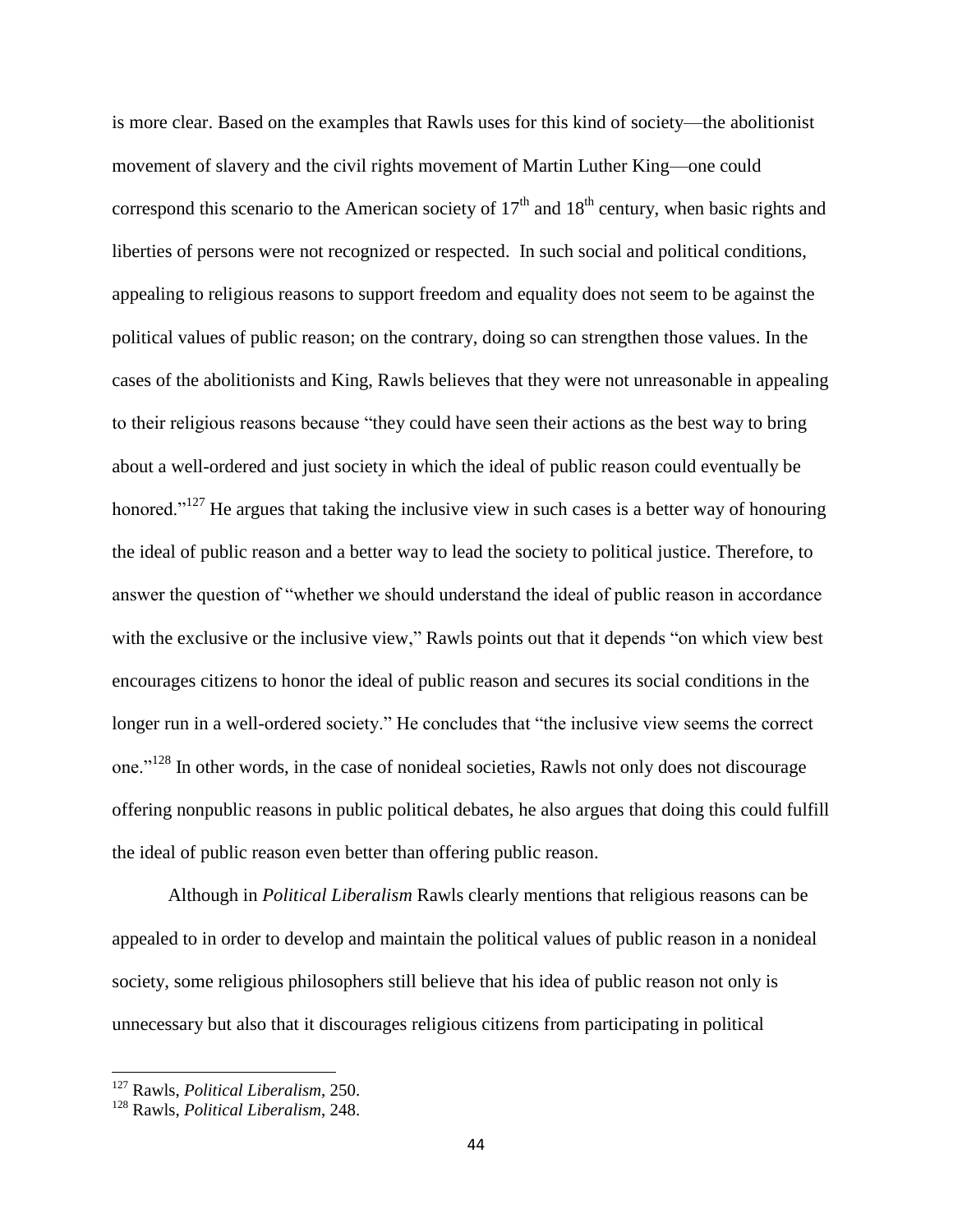deliberations. Among these philosophers is Nicholas Wolterstorff, whose ideas I will discuss in detail in the next chapter.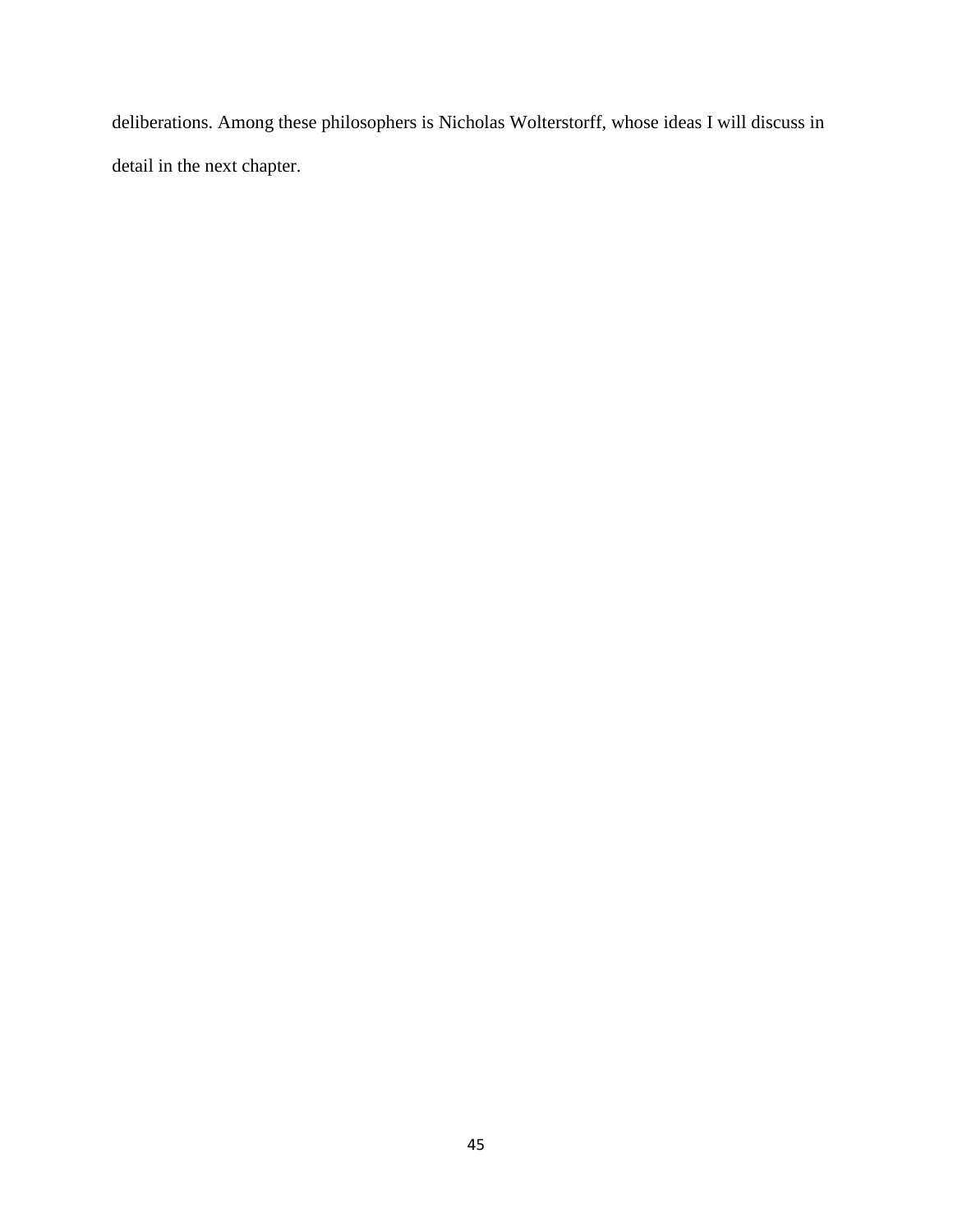### **Chapter 3: Wolterstorff's Arguments against Public Reason and Critical Analysis**

In the previous chapter I explained John Rawls's theory of political liberalism—or as it is also called, public reason liberalism—within which the idea of public reason has a central role. I showed that Rawls introduces two different views, exclusive and inclusive, for honouring the ideal of public reason, only the second of which is relevant to nonideal pluralistic democratic societies like Canada or the United States. In this chapter I will explain Nicholas Wolterstorff's alternative account of liberal democracy, which he claims to be more liberal and fair than Rawls's account. After laying out his criticisms of Rawls's idea of public reason and his restraint on religious reasons, I will analyze his arguments and outline their flaws. I will show that his arguments are not consistent in rejecting Rawls's restraint on religious reasons in public political discussions. Meanwhile, I will introduce and explain Rawls's revised view of public reason, namely, the wide view of public political culture, according to which citizens are free to use any kind of reason in political deliberation with the *proviso* that it is supplemented by suitable public reason *in due course*. I will then compare it to the exclusive and inclusive views as well as Wolterstorff's views and show that it is the most feasible account for bringing social peace in a pluralistic democratic society. Finally, I will argue that Wolterstorff is not successful in rejecting Rawls's idea of public reason because there are contradictions in Wolterstorff's arguments and his criticisms do not address Rawls's wide view. Let me first provide an outline of this chapter.

In section 3.1, I will provide an overview of Wolterstorff's positive accounts of liberal democracy, namely, the consocial position and the equal political voice account. In section 3.2, I will explain Wolterstorff's main criticisms of public reason liberalism according to which Rawls's restraint on religious reasons in public political deliberations is not compatible with the Idea of liberal democracy and that the notion of freestanding shared principles are misguided. In

46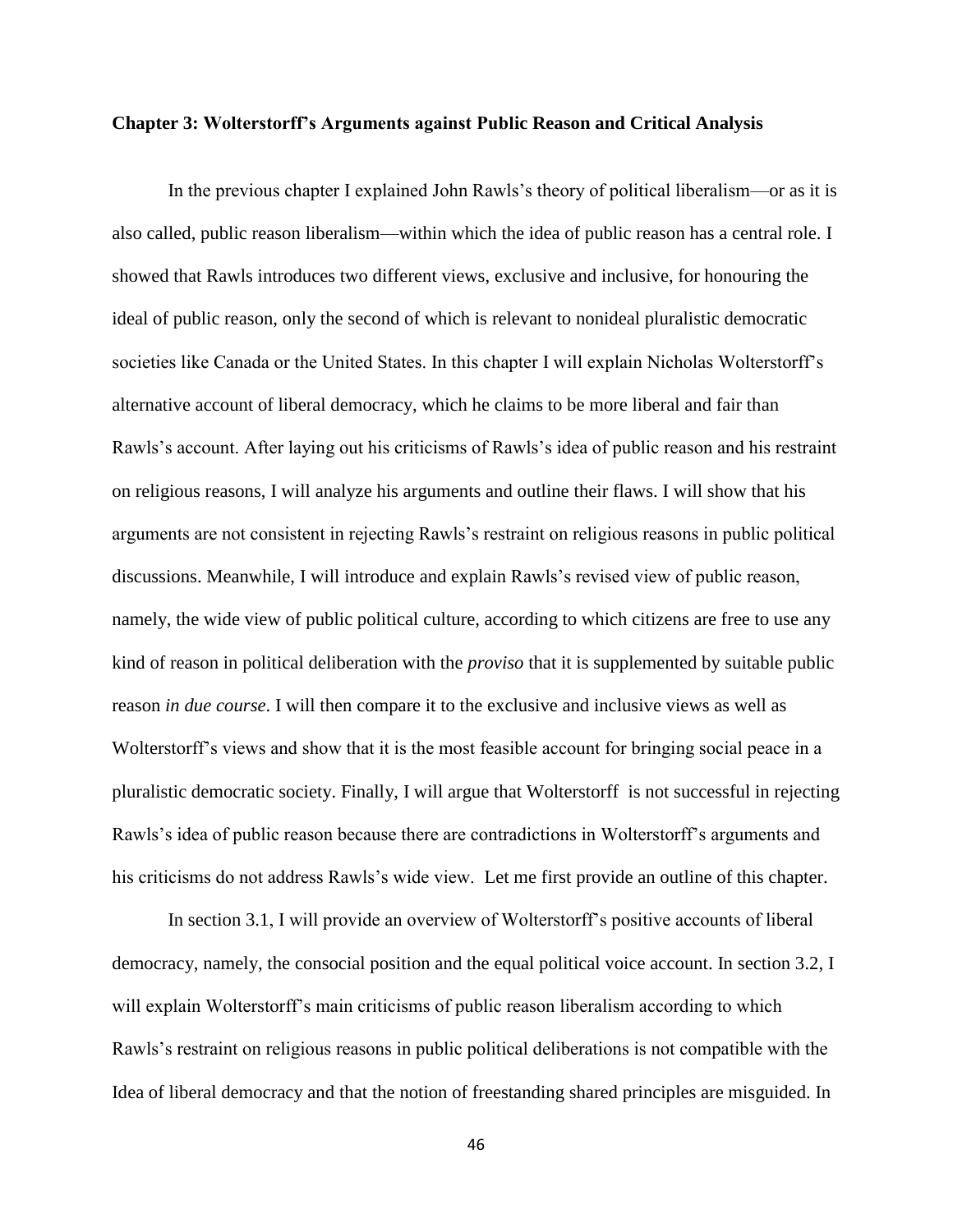section 3.3, I will highlight flaws in Wolterstorff's arguments, both in his positive account and his criticisms of Rawls, and respond to them. I will use Wolterstorff's response to an example put forward by Erik A. Anderson to show that he contradicts himself and thus fails to support his no-restraint position on religious reasons. In section 3.4, I will present Wolterstorff's integrity objection according to which citizens' moral duty to use public reason is not defensible because there are two groups of reasonable religious citizens—the religious integralists, the barthian and the eberlian—who believe that, in public political debates, in order to be faithful to their religion they must either *only* use religious reasons (the barthian) or *always give priority* to religious reasons in case they conflict with public reason (the eberlian). I will end this section by arguing against this objection, claiming that complete integrity is not realistic and it is in fact in conflict with Wolterstorff's other arguments. Moreover, such religious citizens in office could threaten the neutrality of the state and, as a result, social peace in a pluralistic liberal democracy.

## **3.1: Wolterstorff's positive account of liberal democracy**

 $\overline{\phantom{a}}$ 

In 1997, in his debate with Robert Audi in *Religion in the Public Square*, Wolterstorff claims that his own version of liberal democracy, namely, the consocial position, is more liberal than Rawls's political liberalism because it "wishes to grant citizens, no matter what their religion or irreligion, as much liberty as possible to live out their lives as they see fit."<sup>129</sup> He argues that, unlike the Rawlsian position, this version of liberalism really allows religious citizens to exercise their religions freely. The consocial position has two parts: a negative part and a positive part. The negative part concerns a major difference between Wolterstorff's

<sup>&</sup>lt;sup>129</sup> Nicholas Wolterstorff, "The Role of Religion in Decision and Discussion of Political Issues," in Robert Audi and Nicholas Wolterstorff, *Religion in the public square: The place of religious convictions in political debate*. (Lanham, MD: Rowman & Littlefield Publishers, Inc., 1977), 115. In the same book, Wolterstorff also contends that "the consocial position is fully harmonious with the Idea of liberal democracy." *Id*. at 81.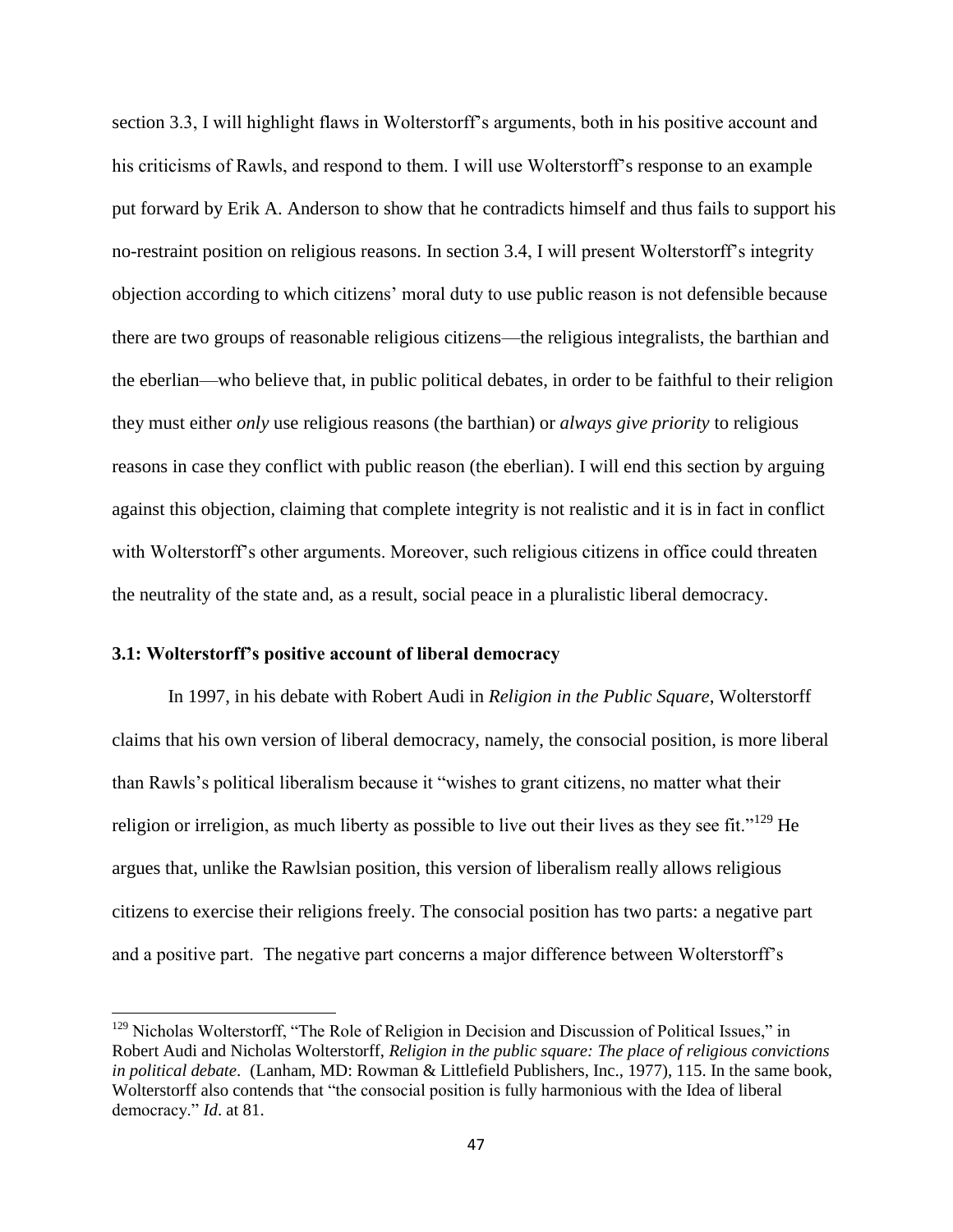position and that of Rawls. The consocial position does not exclude religious reasons from public political discussions. It abandons the idea of looking for freestanding political conceptions of justice or what Wolterstorff calls "an independent source."<sup>130</sup> In the positive part of his position, Wolterstorff offers three sorts of "restraints"<sup>131</sup> on public political deliberation that "belong to the ethic of the citizen in a liberal democracy."<sup>132</sup> I call these three restraints the manner restraint, the constitution restraint, and the justice restraint.

First, the manner restraint suggests that there should be some restraints on the manner in which citizens participate in public political discourse. Citizens should respect one another by listening and being open to what others say. In other words, in discussions, citizens should listen to each other "with a willingness to learn and to let one's mind be changed."<sup>133</sup> The second restraint, the constitution restraint, requires that discussions be restricted by the constitutional laws of the state. However, this restraint does not hold for extreme circumstances.<sup>134</sup> The third restraint states that discussions should not be based on citizens' self-interests. Instead, they should be restrained in a way that can satisfy the proper goal of liberal democracy, which is

<sup>&</sup>lt;sup>130</sup> Wolterstorff, "Role of Religion," 81. In fact, Wolterstorff suggests that there are two major differences between his consocial position and Rawls's political liberalism. The second difference is that his own position embraces the *impartiality* interpretation of the neutrality of the state with respect to religions rather than the *separation* interpretation. According to Wolterstorff, Rawls's religious restraint on reasons is the result of the separation interpretation of state neutrality which implies that "government is to do nothing to advance or hinder any religion." *Id* at 75–6. This means that "the state must not in any significant way aid any religion—nor any comprehensive non-religious perspective." *Id* at 115. To explain the impartiality and separation positions, Wolterstorff gives the example of school funding by the government. He argues that adopting the impartiality position results in funding either no school at all or all schools by government whereas adopting the separation position results in only funding schools that do not have a religious character. Since this distinction is not relevant for my project I am not pursuing it further.

<sup>&</sup>lt;sup>131</sup> Wolterstorff, "Role of Religion," 112.

<sup>&</sup>lt;sup>132</sup> Wolterstorff, "Role of Religion," 113.

<sup>&</sup>lt;sup>133</sup> Wolterstorff, "Role of Religion," 113.

<sup>&</sup>lt;sup>134</sup> Wolterstorff, "Role of Religion," 113. Wolterstorff does not clarify what he means by these circumstances.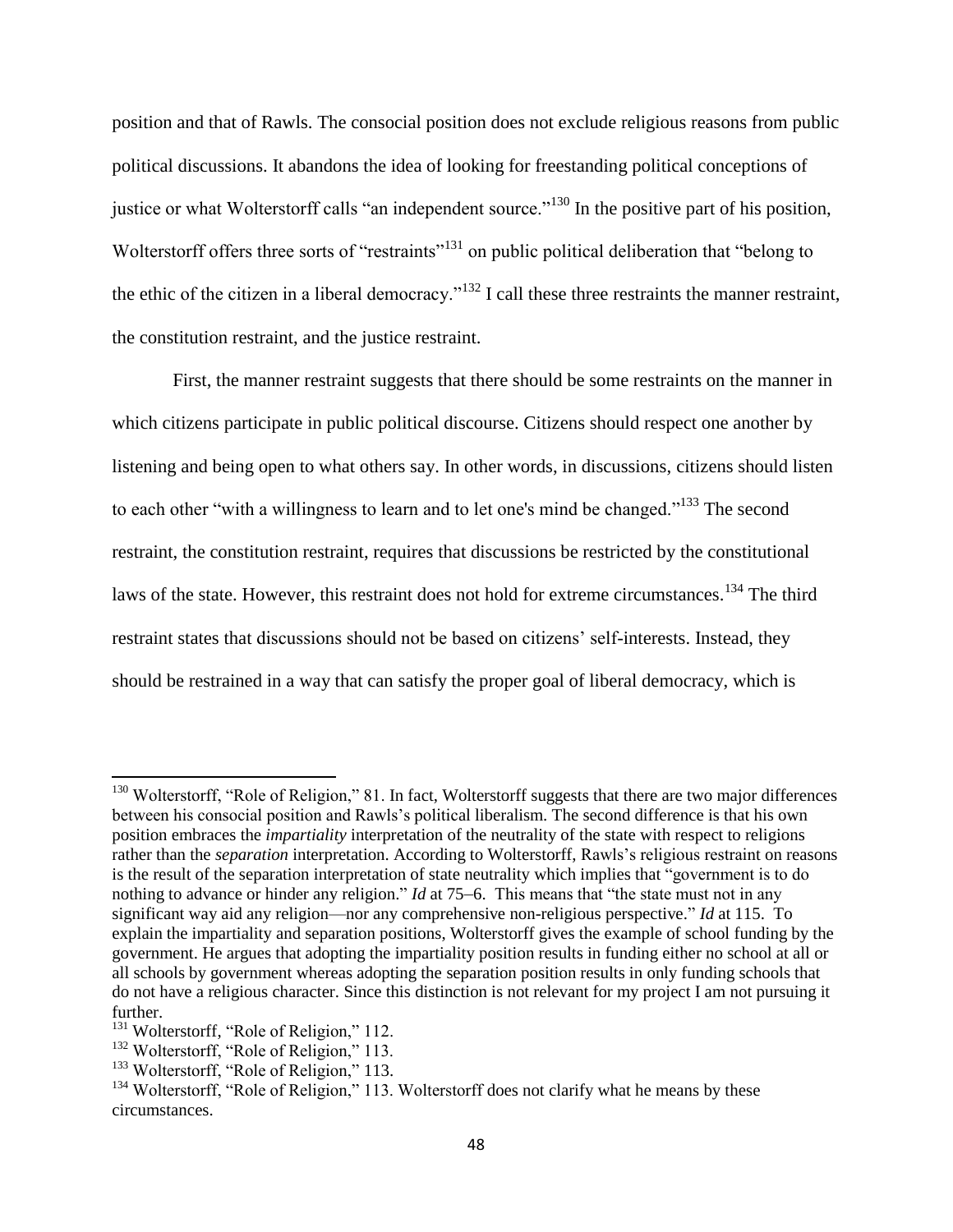political justice. This goal is what Wolterstorff's version of liberalism shares (as he himself acknowledges) with Rawls's political liberalism.

In his later works, Wolterstorff develops his new positive account of liberal democracy which he calls "the *equal political voice* interpretation of liberal democracy."<sup>135</sup> According to this account, "the governing idea implicit in constitutional liberal democracy is [that] … all adult citizens have an equal right to full political voice" supported by the constitution, against the state and other citizens infringing on those rights.<sup>136</sup> Wolterstorff argues that within the constitutional framework, this type of liberalism does not introduce any restrictions on the kinds of reasons citizens use in political deliberation, nor on their aims and motivations when using their political voice. However, he introduces some other moral rules: citizens "ought to exercise their political voice as a *moral engagement* and in an *epistemologically responsible* manner."<sup>137</sup> I believe that one can understand these two requirements as capturing the two restraints of manner and justice, introduced in Wolterstorff's earlier account, namely, the consocial position. The constitution restraint is also maintained in Wolterstorff's equal political voice account as it is assumes "constitutional liberal democracy."<sup>138</sup> More specifically, citizens' equal right to political voice is

<sup>135</sup> Nicholas Wolterstorff, *Understanding Liberal Democracy: Essays in Political Philosophy*, ed. Terence Cuneo (Oxford: Oxford University Press, 2012), 114. It is worth noting that although Wolterstorff introduces his consocial position in 1997 in *Religion in the Public Square*, in his 2013 paper he strangely claims that he has not developed a positive account of liberal democracy at that time. He says: "In the writings available to Anderson [which refers to *Religion in the Public Square*], I have argued in detail against the positions of a number of public reason liberals but have given no more than hints as to my own positive position." Nicholas Wolterstorff, "Reply to Kevin Carnahan and Erik A. Anderson," *Philosophia* 41, no. 2 (2013): 431-432.

<sup>136</sup> Wolterstorff, "Reply to Kevin Carnahan and Erik A. Anderson," 432; Wolterstorff, *Understanding Liberal Democracy*, 128.

<sup>137</sup> Wolterstorff, "Reply to Kevin Carnahan and Erik A. Anderson," 433; Wolterstorff, *Understanding Liberal Democracy*, 128.

<sup>&</sup>lt;sup>138</sup> Wolterstorff, "Reply to Kevin Carnahan and Erik A. Anderson," 432.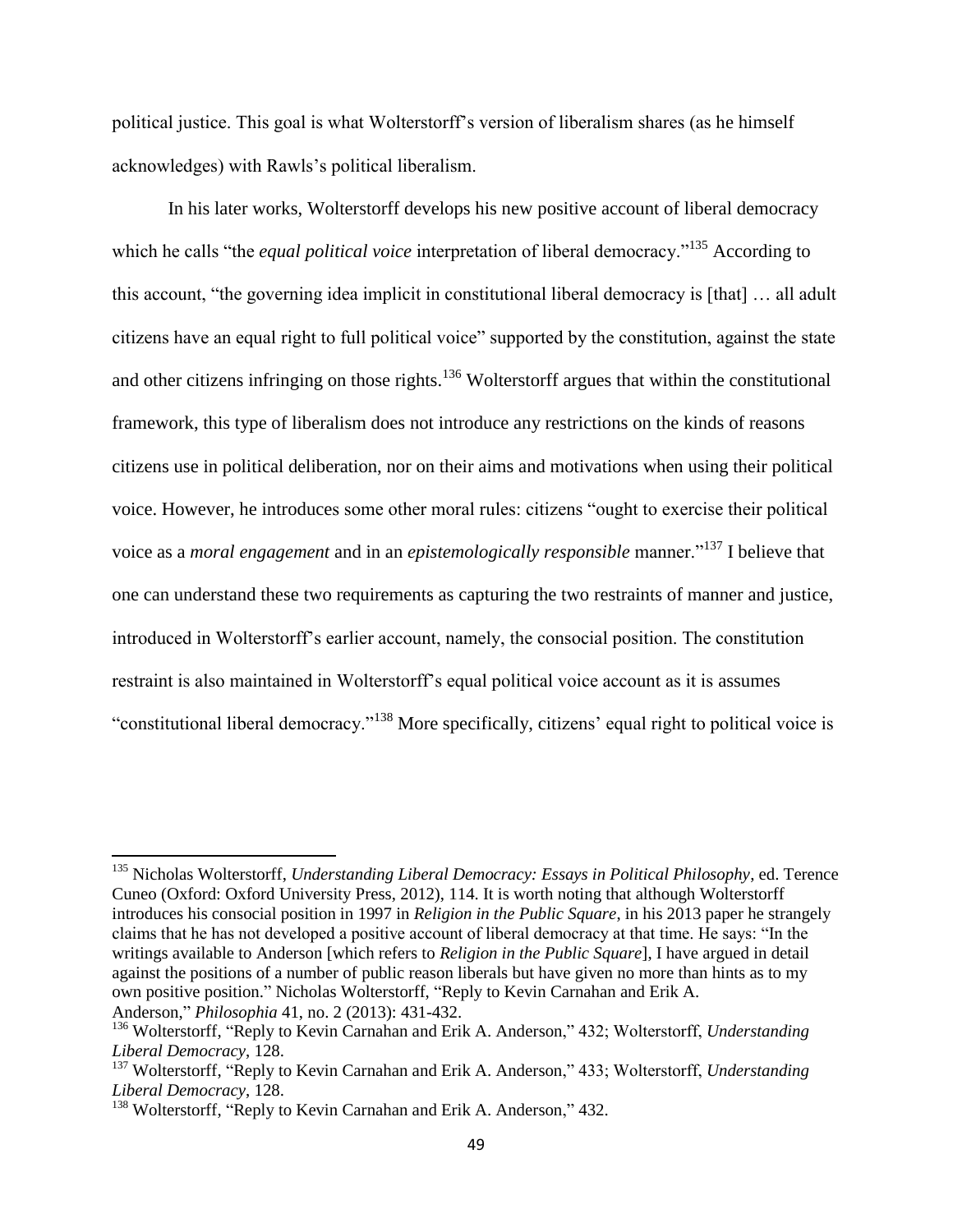limited by a constitution that protects citizens against the violation of their rights to equal political voice and also against "being wronged"<sup>139</sup> by either government or other citizens.<sup>140</sup>

To explain the two requirements, firstly, citizens exercise their right to political voice as a moral engagement when they advocate or vote for a candidate or a policy in a way that serves the common good and does not result in injustice. This includes adopting a manner free from insulting other citizens and treating them unjustly. This first requirement includes the manner and the justice restraints. Secondly, citizens exercise their right to political voice in an epistemologically responsible manner when they have checked their beliefs and judgments and thus are entitled to them. More specifically, to be entitled to one's views, one should listen with an open mind to "well-considered objections and well-considered alternatives to one's own views that are not morally corrupt."<sup>141</sup> Wolterstorff points out that such listening happens in a context where citizens hold a *plurality* of comprehensive doctrines on which they ground their reasons in support of or in opposition to a policy. This second requirement includes the manner restraint.

To better explain his account of liberalism, Wolterstorff provides the following example. Imagine a professor who wants to let his students determine the rules of their class by ensuring that students have equal voice. The first step is for the students to share their preferred rules and support them with whatever reasons they wish. In Wolterstorff's words, "everybody has the right to be free to state to their fellow classmates the rules and arrangements they prefer and their

<sup>139</sup> Wolterstorff, *Understanding Liberal Democracy*, 135.

<sup>140</sup> Wolterstorff, *Understanding Liberal Democracy*, 133.

<sup>&</sup>lt;sup>141</sup> Wolterstorff, "Reply to Kevin Carnahan and Erik A. Anderson," 434. Wolterstorff relates his concept of entitlement to Rawls's concept of reasonableness: "I acknowledge that Rawls's *reasonableness* is not identical with my *entitlement*. But in the course of his discussion it becomes clear, so I judge, that if 'reasonable' … is interpreted as *entitled*, Rawls would happily affirm that too." Wolterstorff, "Role of Religion," 91.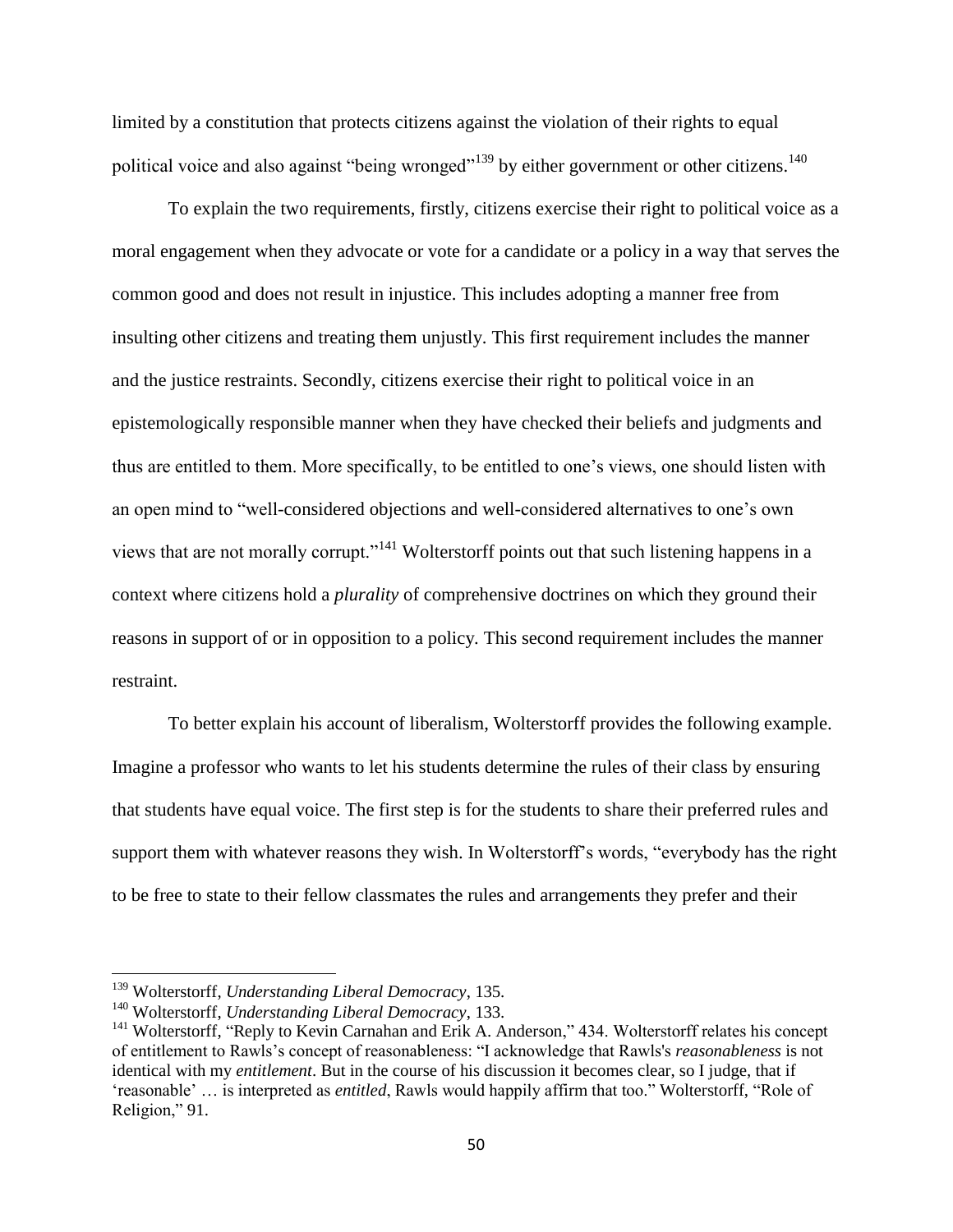reasons for preferring them, *whatever those reasons be*."<sup>142</sup> This reason-giving should be "without anyone in any way bullying other members of the class, and … everybody is also encouraged to listen with open mind to whatever reasons other members of the class offer for or against some proposed rule."<sup>143</sup> In the second step, since one cannot hope to reach consensus, the proposed rules are put to a vote, with everyone having an equal right to vote. Even if some students do not agree with this method, and rather prefer their professor to set the class rules, they still have the right to engage in the discussion and vote. The professor has to provide the students, in advance, with a short list of unacceptable ways of treating each other—such as bullying, intimidating, demeaning, and so forth. So, he has the right to "declare out of order"<sup>144</sup> or "declare null and void"<sup>145</sup> any rule that is in conflict with that list, or any rule or arrangement that would "seriously wrong members of the class,"<sup>146</sup> but with no intention of policing the process. Moreover, the professor urges students to see the process as a moral engagement, which means that they should choose the rules that are "best for the class as a whole" and "treat everybody justly."<sup>147</sup> In order to also be epistemically entitled to their views, students should listen with open mind to the "significant objections"<sup>148</sup> raised about them by their fellow classmates.

Wolterstorff is giving the classroom example as an analogy that illustrates the role of citizens, the constitution, and government in his account of liberal democracy. If we put this example in the liberal context, it seems that citizens have the equal right to express whatever reason they have to support their preferred law, but they also have the moral duty to listen to

<sup>&</sup>lt;sup>142</sup> Wolterstorff, *Understanding Liberal Democracy*, 89, 126 (emphasis added).

<sup>143</sup> Wolterstorff, *Understanding Liberal Democracy*, 89.

<sup>144</sup> Wolterstorff, *Understanding Liberal Democracy*, 89.

<sup>145</sup> Wolterstorff, *Understanding Liberal Democracy*, 127.

<sup>146</sup> Wolterstorff, *Understanding Liberal Democracy*, 126.

<sup>147</sup> Wolterstorff, *Understanding Liberal Democracy*, 127.

<sup>148</sup> Wolterstorff, *Understanding Liberal Democracy*, 127.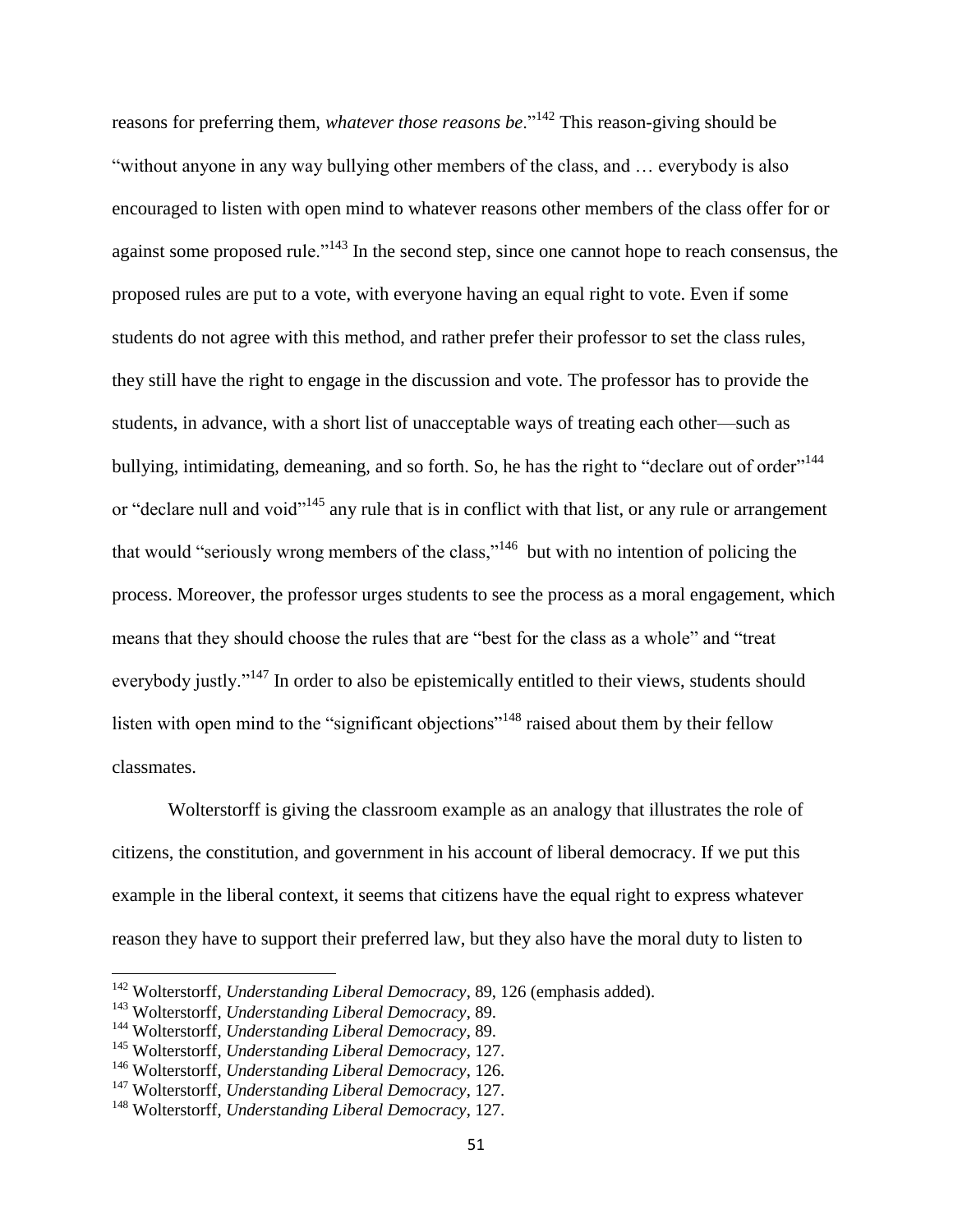others open-mindedly as well as to avoid unjust laws and mistreating or wronging others. The constitution seems to be a short list that is introduced by the government in advance of citizens' political deliberation and decision making (voting). As a result, the constitution has the power to exclude the laws that are passed by citizens' vote, if those laws wrong some citizens or are unjust toward them. As Wolterstorff states, "the equal right to full political voice … [should] be exercised within constitutional limits on the powers of government and within legal limits on the infringement by citizens on the right of their fellow citizens to freely exercise their full political voice."<sup>149</sup> In this picture, although the government should not police the process of citizen's political deliberation and voting, it apparently has the duty to call "out of order" those passed laws that wrong some citizens seriously or are not within the limits of the constitution.

According to Wolterstorff, his equal voice account of liberal democracy is superior to Rawlsian public reason liberalism because it offers no restriction on the kinds of reasons citizens would use "other than that nobody is to bully anybody"<sup>150</sup> and thus everybody is *really* respected as free and equal. In other words, he claims that there is no need for the public reason imperative in his account of liberal democracy because "everybody's having the right to equal voice in the determination of the laws is sufficient to satisfy the commitment of liberal democracy to all citizens being respected as free and equal in setting the rules."<sup>151</sup> However, I will argue in this thesis that, in light of Wolterstorff's later arguments in his 2013 paper, "Reply to Kevin Carnahan and Erik A. Anderson," his account of liberal democracy in fact does not support what he claims to be a no-restraint position on religious reasons. But first I should lay out his main criticisms to Rawlsian public reason liberalism, which I will do in the following section. Doing

<sup>149</sup> Wolterstorff, *Understanding Liberal Democracy*, 125.

<sup>150</sup> Wolterstorff, *Understanding Liberal Democracy*, 89.

<sup>151</sup> Wolterstorff, *Understanding Liberal Democracy*, 91.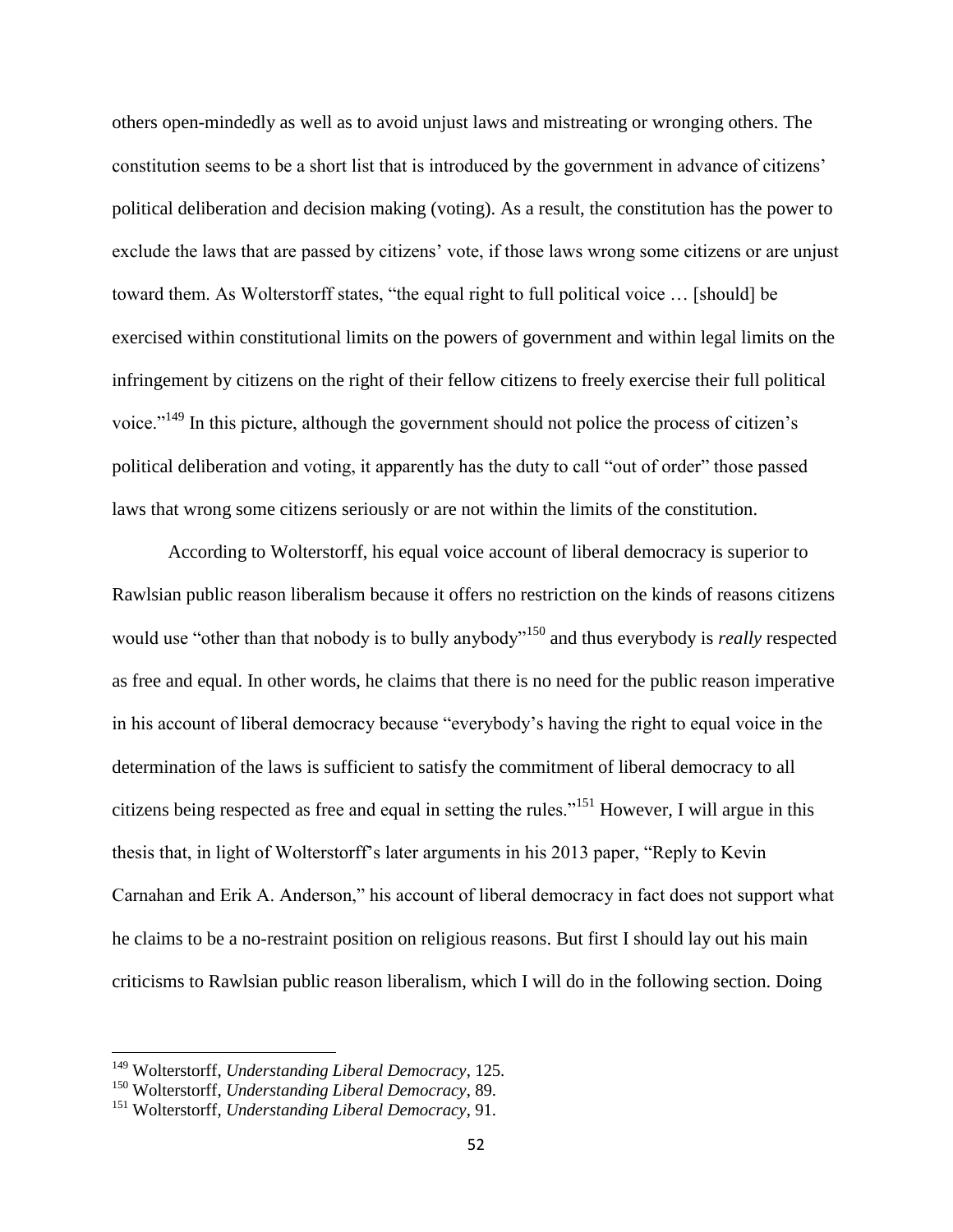this will help show in more detail how Wolterstorff contradicts himself, and show other problems with his arguments.

## **3.2: Wolterstorff's criticisms of Rawls's position**

Wolterstorff's main criticisms of Rawls address "the thesis that the role of citizen in a liberal democracy includes a *restraint on the use of reasons*, derived from one's religion, for one's decisions and discussions on political issues, and a requirement that citizens instead use an *independent source*."<sup>152</sup> In this section, I will explain these criticisms in detail.

As a philosopher who supports what he calls the Idea of liberal democracy,  $153$ Wolterstorff argues that public reason liberalism in all its versions, including Rawls's political liberalism, is not compatible with the Idea of liberal democracy.<sup>154</sup> He claims that assigning the Rawlsian duty of civility to religious citizens, requiring that they use public reason and refrain from using reasons grounded in their comprehensive doctrines in public political discussions, is in conflict with the components of the Idea of liberal democracy, specifically with the ideas of equality and of living one's life as one sees fit. Wolterstorff acknowledges that the duty of civility is a moral (not a legal) duty; however, he believes that it still can have the social power to impose the nonliberal restraint of avoiding religious reasons in political deliberations.<sup>155</sup> Even when briefly considering Rawls's *wide view* of public reason<sup>156</sup>—introduced in Rawls's later work in 1997, "The Idea of Public Reason Revisited", to revise his inclusive view—Wolterstorff does not seem to be convinced that it offers a less restrictive account of public reason liberalism. According to the wide view of public political culture, citizens and even legislators are always

<sup>152</sup> Wolterstorff, *Understanding Liberal Democracy*, 81 (emphasis added).

<sup>&</sup>lt;sup>153</sup> Wolterstorff, "Role of Religion," 81.

<sup>&</sup>lt;sup>154</sup> Wolterstorff, "Role of Religion," 77, 94.

<sup>&</sup>lt;sup>155</sup> Wolterstorff, "Role of Religion," p. 79.

<sup>156</sup> Wolterstorff, *Understanding Liberal Democracy*, 86.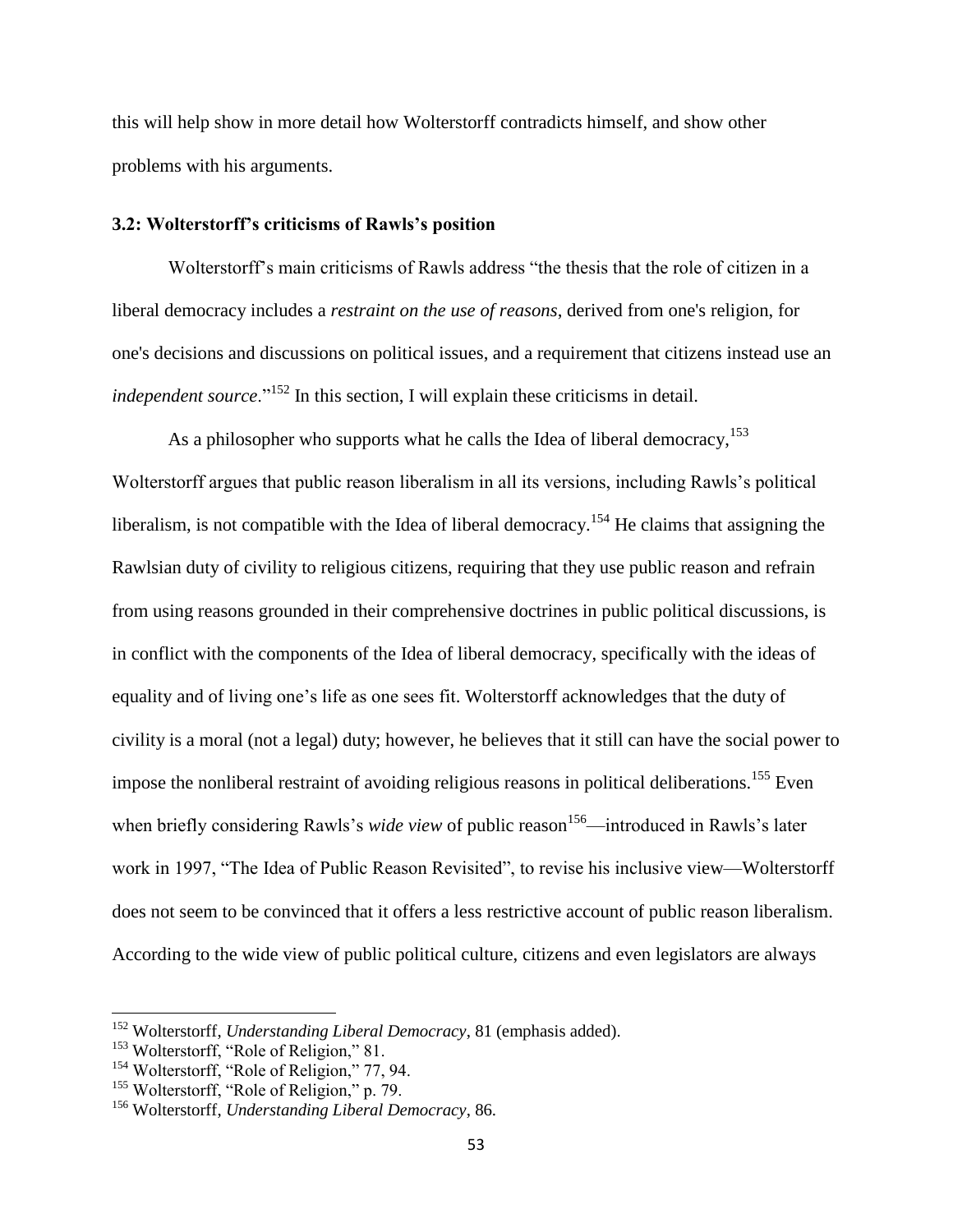allowed to give religious or other nonpublic reasons based on their reasonable comprehensive doctrines, with the proviso that they substitute these reasons with appropriate public reasons "in due course."<sup>157</sup> In fact, Wolterstorff believes that there is no need for "the public reason imperative<sup>"158</sup> at all. It is giving citizens an equal voice, like in the classroom example, that results in treating them as free and equal and also setting rules that are fair to everyone.<sup>159</sup> Therefore, for him, the revised duty of civility in the wide view is still not compatible with the Idea of liberal democracy. According to Wolterstorff, aside from the three restraints on public deliberation that he offers in his consocial position (namely, the manner restraint, the constitution restraint, and the justice restraint), citizens should be able to "use whatever reasons they find appropriate" because there is "no reason to suppose that the ethic of the citizen in a liberal democracy includes a restraint on the use of religious reasons in deciding and discussing political issues.<sup>"160</sup> In other words, liberal democracy does not require any restrictions on reasons citizens have in supporting a law or policy.

Rawls's public reason restraint is based on the idea that all reasonable citizens can agree on a set of freestanding principles of justice leading to a reasonable political conception of justice (like justice as fairness). According to Rawls, these principles can be derived from the ideas implicit in the shared public political culture of a democratic society. However, Wolterstorff believes that "such a basis is not necessary" because there exists liberal constitutional democratic societies thriving without such a shared basis.<sup>161</sup> In such societies, citizens engage in political deliberation to reach an agreement on policies and laws rather than

<sup>&</sup>lt;sup>157</sup> Rawls, "Public Reason Revisited," 783-784.

<sup>158</sup> Wolterstorff, *Understanding Liberal Democracy*, 91.

<sup>159</sup> Wolterstorff, *Understanding Liberal Democracy*, 91.

<sup>160</sup> Wolterstorff, *Understanding Liberal Democracy*, 111-112.

<sup>161</sup> Wolterstorff, *Understanding Liberal Democracy*, 114.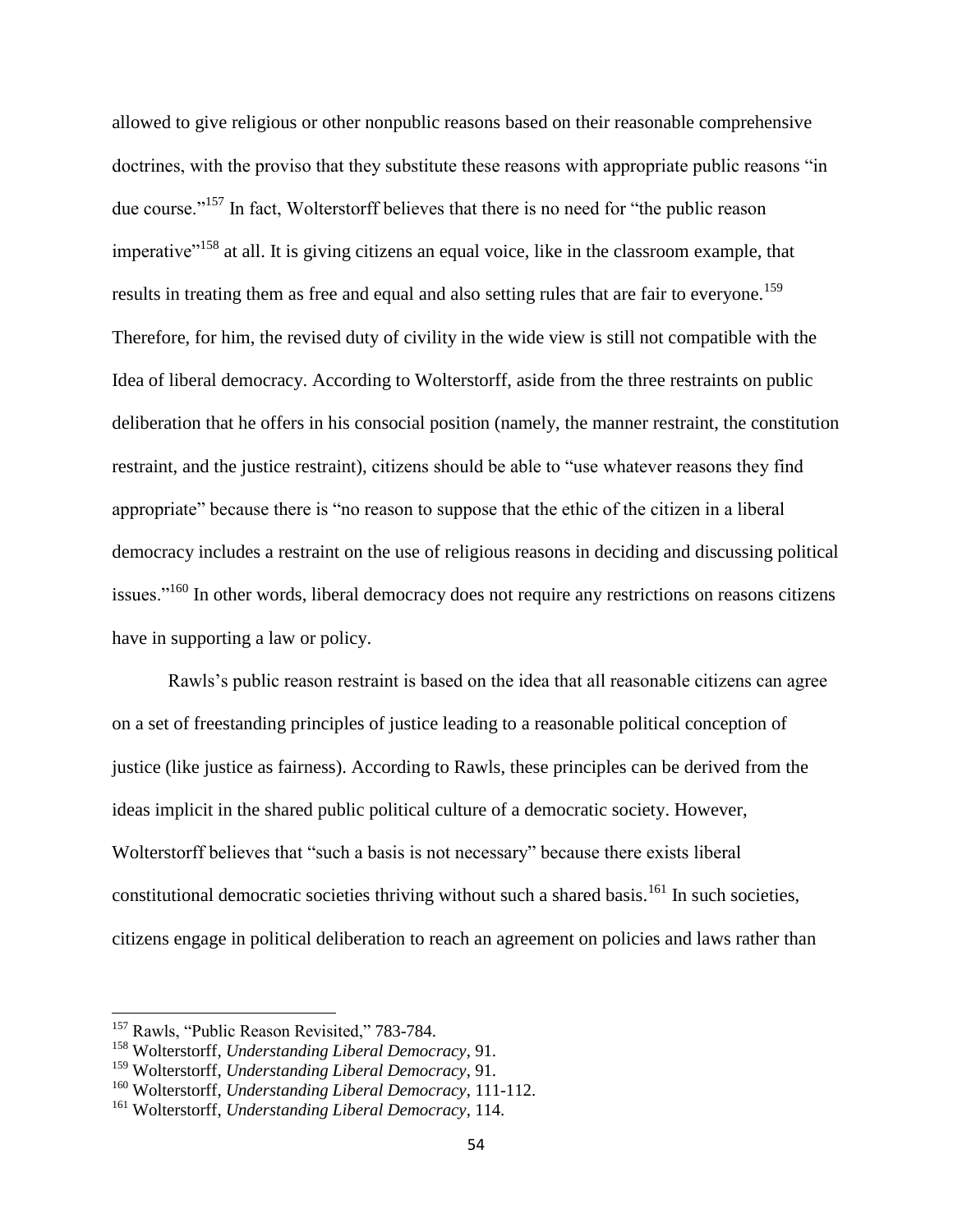start such deliberation with a pre-established agreement on some set of principles.<sup>162</sup> Accepting Rawls's burdens of judgment,<sup>163</sup> Wolterstorff believes that we should not expect all reasonable citizens to agree on a shared political basis, in the same way that we should not expect them to endorse the same comprehensive doctrine. In his own words, "there is no more hope that reasonable and rational citizens will come to agreement, in the way Rawls recommends, on principles of justice, than that they will come to agreement, in the foreseeable future, on some comprehensive philosophical or religious doctrine."<sup>164</sup> In other words, living in a pluralistic society, we should know that we cannot hope to arrive at a "set of agreed-on principles."<sup>165</sup> Trying to achieve such a shared and independent basis is "hopeless and misguided"; thus Wolterstorff suggests that instead, "we must learn to live with a politics of multiple communities."<sup>166</sup> In other words, when we want to support a law we should be able to use reasons that are grounded in the religious or nonreligious comprehensive views that we believe in.

Wolterstorff argues that Rawls's hope to derive freestanding political principles, which should be according to the Idea of liberal democracy and shared by all citizens, from the shared public political culture, is misguided. Therefore, requiring citizens to use independent principles of justice as the source of their reasons on political matters, rather than allowing them to use their own religious comprehensive doctrines as the source of these reasons, is too idealistic. Wolterstorff maintains that the shared political culture does not exist in real democratic societies as Rawls suggests, and even if it exists, it is not necessarily the same as "*the Idea of liberal* 

<sup>162</sup> Wolterstorff, *Understanding Liberal Democracy*, 114.

<sup>163</sup> Wolterstorff, *Understanding Liberal Democracy*, 42.

<sup>164</sup> Wolterstorff, *Understanding Liberal Democracy*, 99.

<sup>165</sup> Wolterstorff, *Understanding Liberal Democracy*, 114.

<sup>166</sup> Wolterstorff, *Understanding Liberal Democracy*, 109.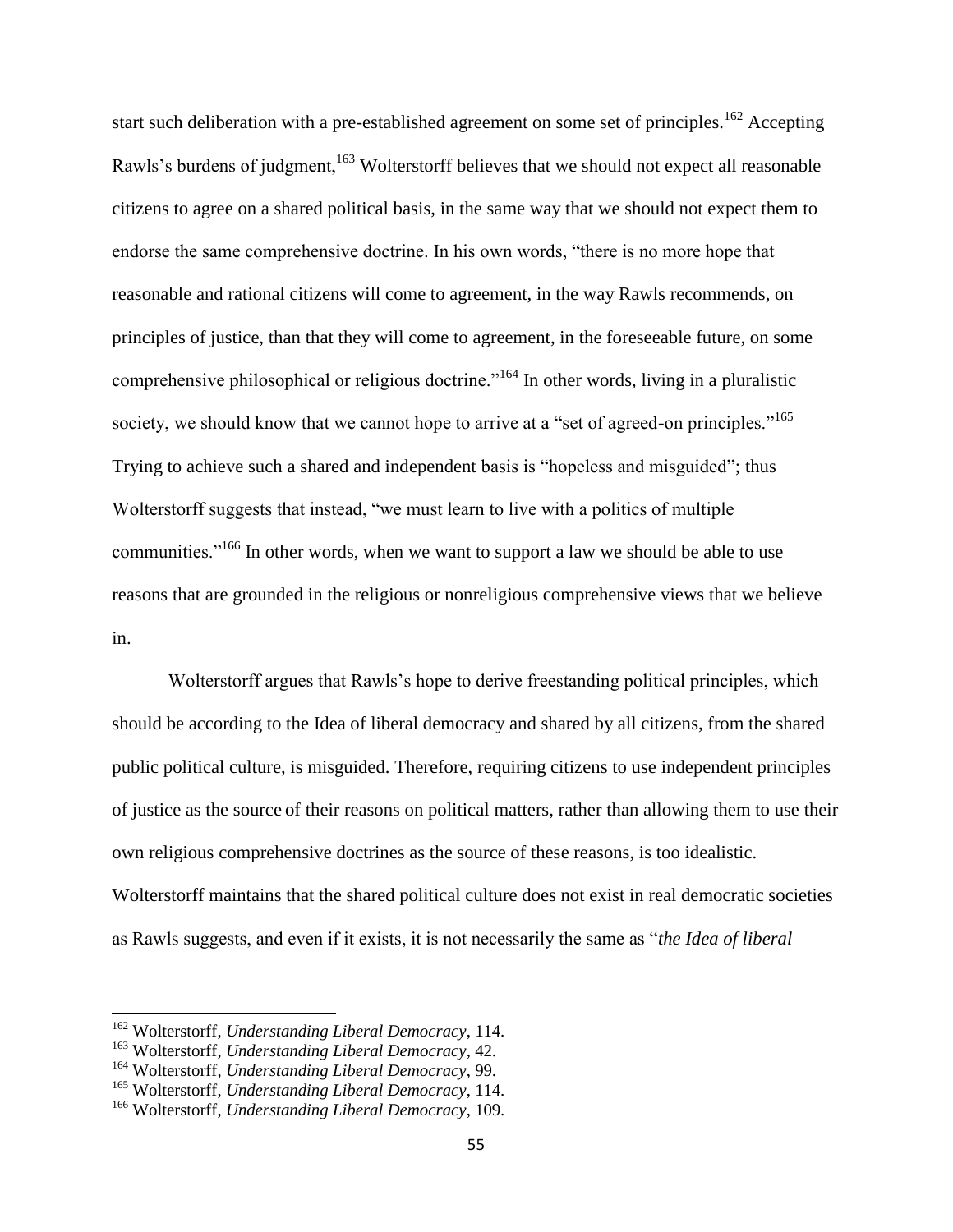*democracy*."<sup>167</sup> In fact, many citizens of a liberal democratic society support positions that are in conflict with the Idea of liberal democracy itself.

Here, it is worth noting that Wolterstorff seems to have an inaccurate understanding of what Rawls means by the shared public political culture of a democratic society. As mentioned in the second chapter, according to Rawls, the public political culture "comprises the political institutions of a constitutional regime and the public traditions of their interpretation (including those of the judiciary), as well as historic texts and documents that are common knowledge."<sup>168</sup> However, Rawls also refers to the public political culture "as the shared fund of implicitly recognized basic ideas and principles" that citizens can use to formulate the freestanding political conceptions of justice.<sup>169</sup> It seems that Wolterstorff's understanding of the shared political culture is only based on the latter quote. But this incomplete understanding, if not an outright misunderstanding, of Rawls's technical use of the public political culture, can be the result of the confusing terminology Rawls uses. As Charles Larmore points out, Rawls's use of the term "public political culture," with the specific meaning that he has in mind, can be misleading (even for Rawls himself) because it does not completely match with what the term itself suggests.<sup>170</sup> With the disparity between Wolterstorff's understanding of "public political culture" and that of Rawls, I continue explaining Wolterstorff's criticism of this concept.

Wolterstorff tries to show that there is no shared political culture compatible with the Idea of liberal democracy in real liberal democratic societies; consequently, there is no shared

 $167$  Wolterstorff, "Role of Religion," 97. On the same page, Wolterstorff says: "Rawls assumes that the *shared political culture* of certain extant societies is what I have been calling *the Idea of liberal democracy*. I see no reason whatsoever to suppose that that assumption is true."

<sup>168</sup> Rawls, *Political Liberalism*, 14.

<sup>169</sup> Rawls, *Political Liberalism*, 8.

<sup>170</sup> Charles Larmore, "Public Reason," in *Cambridge Companion to Rawls*, ed. Samuel Freeman (Cambridge: Cambridge University Press, 2003), 384.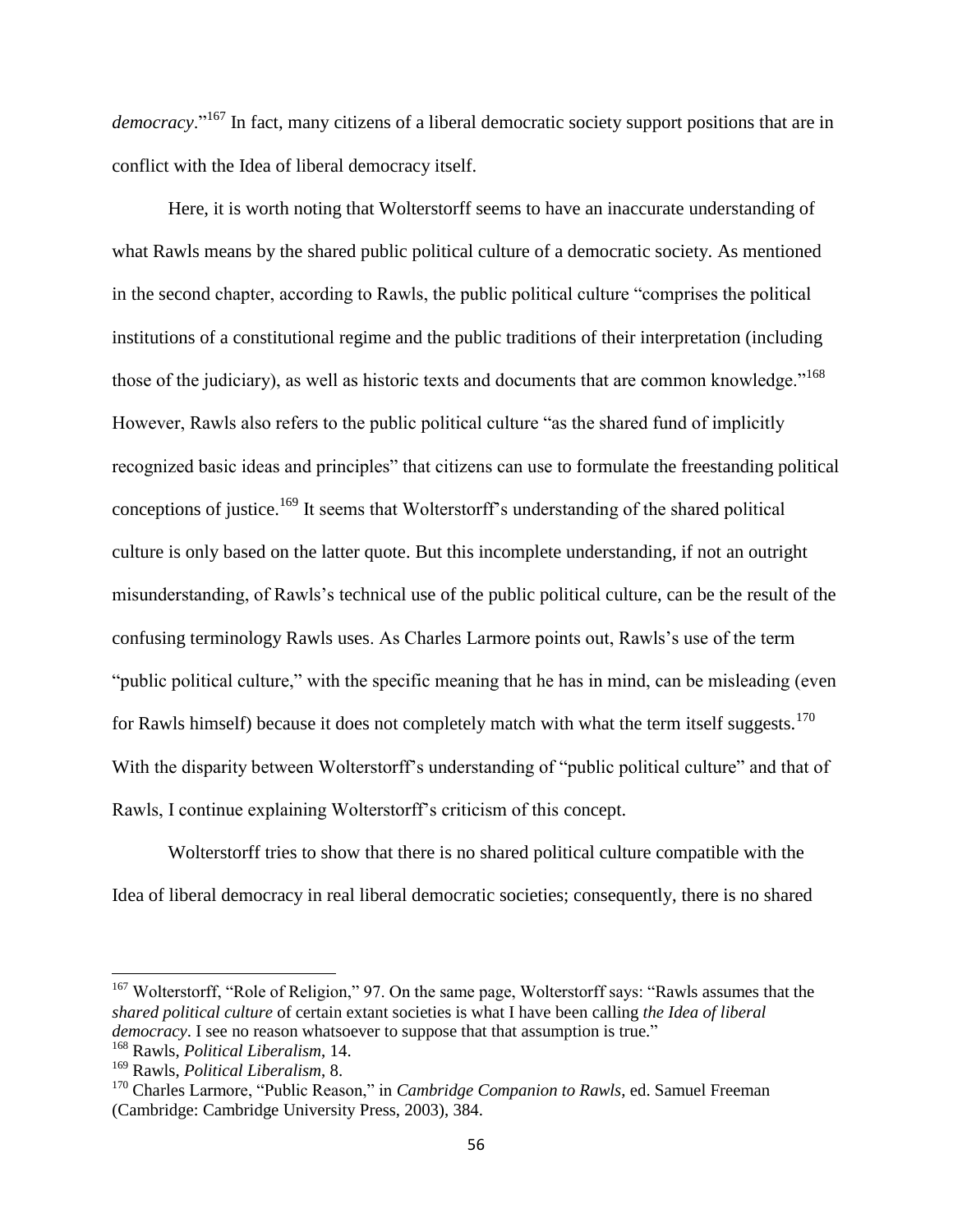independent source<sup>171</sup>—which seems to be Wolterstorff's terminology for freestanding principles or political conceptions of justice—compatible with the Idea of liberal democracy. He gives the example of the current disputes in the United States (which is a liberal democratic country) over the issues like "the rights of practicing homosexuals" and "the legitimacy of prayers in public schools."<sup>172</sup> He points out that despite the conflicts within the political culture of the United States, and despite the fact that many Americans hold nonliberal views, the position implicit in Ideal of liberal democracy on these issues is quite clear: "homosexuals should enjoy equal freedom under law to live their lives as they see fit, and state sponsored schools should not include prayers as an official part of the school program."<sup>173</sup> Thus, the divergence between the shared political culture, within which many citizens hold nonliberal ideas, and the Idea of liberal democracy, makes it impossible to extract "from that political culture, principles of justice that are both *shared* and *appropriate to a liberal democracy*."<sup>174</sup> Wolterstorff points out that even Rawls himself sees his idea of public reason as an ideal, which means that in real life we are not able to find an independent source to base our reasons and political decisions on.<sup>175</sup>

Although Wolterstorff is against "the *religious-reason restraint*,"<sup>176</sup> he concedes that in certain kinds of societies, like seventeenth-century England, where people cared a lot about religion and had passion about it, it would be plausible to impose a moral restraint on using religious reasons in political deliberation. He believes this restraint to be valid because, in such societies, social peace "depend[s] on getting citizens to stop invoking God, canonical scriptures,

<sup>&</sup>lt;sup>171</sup> Wolterstorff, "Role of Religion," 100.

 $172$  Wolterstorff, "Role of Religion," 97. Woltestorff claims that, "on many issues a good many Americans" are firmly opposed to the Idea of liberal democracy. The Idea of liberal democracy does not capture their 'considered convictions.'" *Id*. at 98.

<sup>&</sup>lt;sup>173</sup> Wolterstorff, "Role of Religion," 97.

<sup>&</sup>lt;sup>174</sup> Wolterstorff, "Role of Religion," 97.

<sup>&</sup>lt;sup>175</sup> Wolterstorff, "Role of Religion," 101.

<sup>&</sup>lt;sup>176</sup> Wolterstorff, "Role of Religion," 75.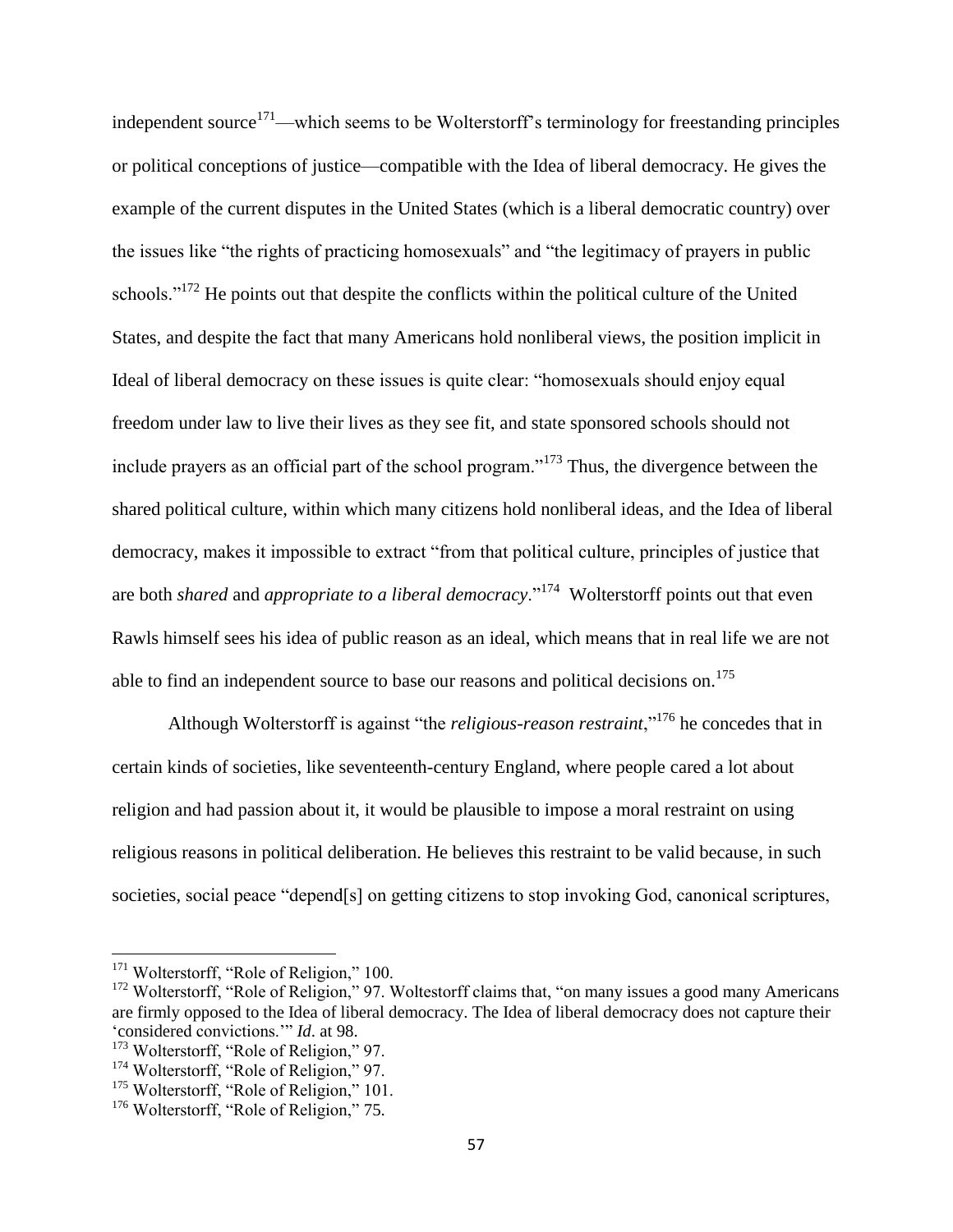and religious authorities when discussing politics in public."<sup>177</sup> Nevertheless, he does not see it to be the case for our century in Western societies, where religious tolerance is in the First Amendment of the United States constitution for example. Wolterstorff believes that in our current century we should rather be more wary of the secular causes people care deeply about. In fact, he argues that "pretty much anything that human beings care deeply about can be a menace to freedom—including, ironically, caring deeply about freedom."<sup>178</sup> If we look at recent history, for instance, secular ideas like "nationalisms of many sorts, communism, fascism, patriotisms of various kinds, economic hegemony" are responsible for human suffering.<sup>179</sup> On the other hand, religion has been the cause of many positive social movements, like the abolitionist and the civil rights movements, in establishing liberal democracy.

As mentioned in chapter two, Rawls not only recognizes the positive role of religious reasons in fulfilling the "Idea of liberal democracy," he explicitly supports the use of such reasons in his inclusive view—according to which citizens should be able to give nonpublic reasons in their deliberations about fundamental political questions provided that political justice or the ideal of public reason is honoured. However, in his exclusive view—which only applies to the ideal well-ordered society with a firm overlapping consensus in which only public reason is accepted in political discussions on fundamental political issues—he excludes both religious and nonreligious philosophical views as comprehensive doctrines in favour of political conceptions of justice as the proper source of reason giving in public political debates. Wolterstorff sees Rawls's even-handedness in considering both religious and secular comprehensive doctrines as

<sup>&</sup>lt;sup>177</sup> Wolterstorff, "Role of Religion," 79.

<sup>178</sup> Wolterstorff, *Understanding Liberal Democracy*, 46.

<sup>&</sup>lt;sup>179</sup> Wolterstorff, "Role of Religion," 80.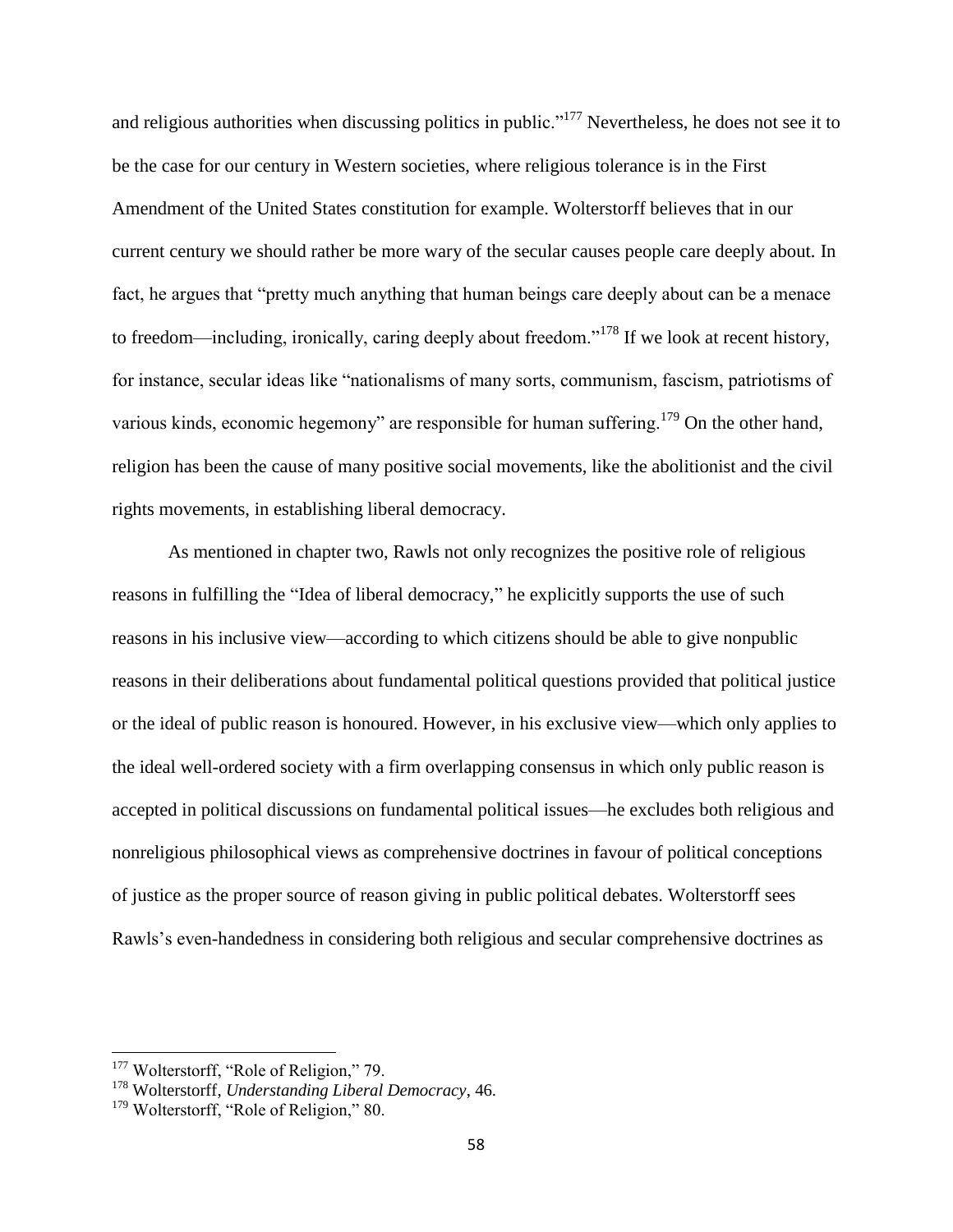greatly meritorious;<sup>180</sup> but he still asks, "What difference does it make what reasons citizens use in making their decisions and conducting their debates, if the positions they advocate do not violate the Idea of liberal democracy?"<sup>181</sup> Wolterstorff understands the religious-reason restraint as an "*epistemological* restraint,"<sup>182</sup> which is in conflict with the "Idea of liberal democracy." What matters in a liberal democracy, according to him, is not the reasons citizens offer, but the compatibility between the law supported by citizens and the core ideas of liberal democracy.

# **3.3: Responses to Wolterstorff's positive project and his criticisms of Rawls**

In the previous section, I explained in detail Wolterstorff's criticisms against the religious-reason restraint and the idea of an independent source. In this section, I will provide four main responses both to these criticisms and Wolterstorff's positive account of liberal democracy, building on the work of Erik Anderson, Robert Audi, and William M. Curtis. **a) Public reason is independent of both religious and secular reasons**

Although Wolterstorff acknowledges and admires Rawls's even-handedness toward religious and secular comprehensive doctrines, he suspects that public reason liberalism is the result of "[f]ear of, or dislike for, religious reasons."<sup>183</sup> He believes that there should not be such a fear because anything that we passionately care about can work against our freedom, and so there is nothing specifically threatening about religion itself. But looking back at history, and even the contemporary context, where religion still oppresses its opponents, especially in theocratic governments, fear of religion seems plausible. Erik Anderson argues that we should not ignore "religion's dark side," which means the dogmatism, arrogance, and self-righteousness

 $180$  "One of the great merits of Rawls's discussion is that, under 'comprehensive doctrines,' he includes not only religions but comprehensive philosophies." Wolterstorff, "Role of Religion," 90. <sup>181</sup> Wolterstorff, "Role of Religion," 77.

<sup>&</sup>lt;sup>182</sup> Wolterstorff, "Role of Religion," 77.

<sup>183</sup> Wolterstorff, *Understanding Liberal Democracy*, 76.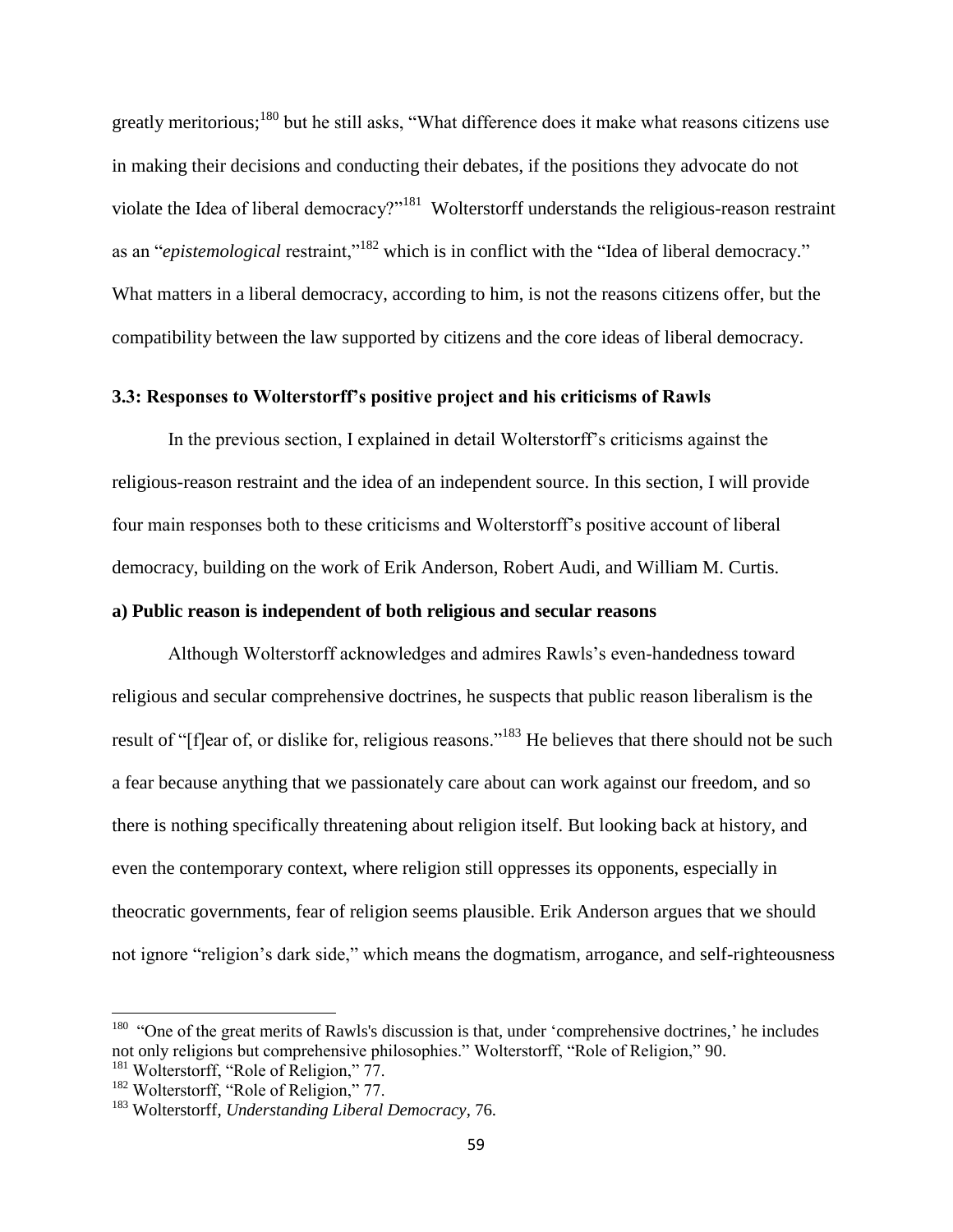that usually can be seen in religious people's holding and defending social and political views which are mostly illiberal—based on what they take to be the absolute truth.<sup>184</sup>

Wolterstorff himself seems to empathize with this dark aspect of religion when he mentions that in seventeenth-century England, for the sake of social peace, citizens had to stop using reasons that appeal to their religions. But he continues to say that, in the current century, secular ideas are more threatening because people have more passion for them.<sup>185</sup> Robert Audi challenges this latter claim. He agrees with Wolterstorff that secular reasons can awaken great passion like religious reasons; however, he argues that the latter can still be more threatening because of its other aspects like assuming an "infallible authority" which many religious citizens are willing to uncritically and non-autonomously obey and follow.<sup>186</sup>

However, Wolterstorff's worry of excluding only religious reasons as nonpublic reasons does not address Rawls's theory. Unlike Audi, for Rawls, both religious and secular reasons and beliefs are on the same footing as belonging to comprehensive doctrines that cannot bring social peace. As Rawls puts it, "secular philosophical doctrines do not provide public reasons" because they "belong to first philosophy and moral doctrine, and fall outside of the domain of the political."<sup>187</sup> Considering Rawls's even-handedness in excluding both religious and secular comprehensive views from the political domain, if we want to have legitimate binding laws that can be justified to all reasonable citizens in a pluralistic society, why not listen to Rawls and substitute public reason for both religious and secular reasons when making binding political decisions? Wolterstoff answers that it is hopeless and misguided to look for an independent

<sup>&</sup>lt;sup>184</sup> Erik A. Anderson, "Religiously Conservative Citizens and the Ideal of Conscientious Engagement: A Comment on Wolterstorff and Eberle," *Philosophia* 41, no. 2 (2013): 412.

<sup>&</sup>lt;sup>185</sup> Wolterstorff, "Role of Religion," 79-80.

<sup>&</sup>lt;sup>186</sup> Robert Audi, "Wolterstorff on Religion, Politics, and the Liberal State," in Robert Audi and Nicholas Wolterstorff, *Religion in the public square: The place of religious convictions in political debate*. (Lanham, MD: Rowman & Littlefield Publishers, Inc., 1977), 126.

<sup>&</sup>lt;sup>187</sup> Rawls, "Public Reason Revisited," 780.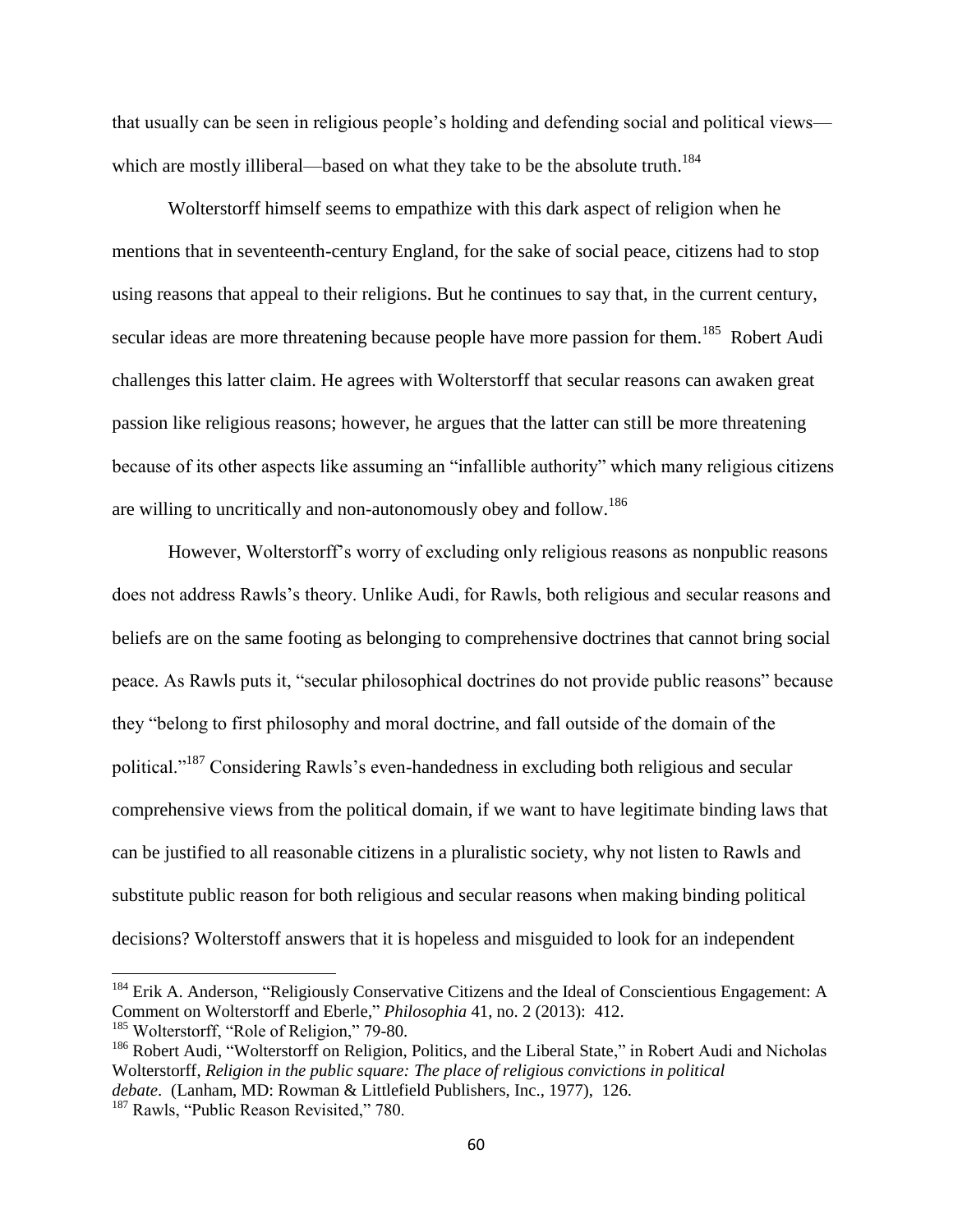source that people can appeal to when giving reasons in support of a policy. In other words, looking for public reasons which are generally understandable and acceptable to all reasonable people is hopeless and misguided. This idea leads to my second response to Wolterstorff, arguing that the shared "independent source" on which political decisions can be made is possible.

# **b) Looking for shared freestanding political principles is not hopeless and misguided**

Wolterstorff criticizes Rawls's political liberalism for expecting citizens with diverse standpoints to be "united on the principles they employ[ ] for deliberating and deciding on" laws and policies while what real liberal democratic societies, like the United States, are concerned with is "*convergence on a particular policy from ideologically diverse standpoints*."<sup>188</sup> In other words, what citizens—or the majority of them—need is to reach agreement on a policy or a law, rather than on some shared political basis independent of all religions (or an independent source in Wolterstorffian terminology), in advance. Looking for such shared political principles is unrealistic and hopeless because "we cannot leap out of our perspectives. And even if we could, there is nothing firm that we could leap on to: no adequate independent source."<sup>189</sup>

But Wolterstorff's special articulation of Rawls's freestanding shared political basis namely, political conceptions of justice—as an *independent source* seems to be inaccurate. This articulation can lead to incorrectly assuming that there is no commonality between that shared political basis, on the one hand, and citizens' religious and philosophical comprehensive doctrines, on the other. But, as noted in the second chapter, Rawls argues that we can expect to have a long-term stable liberal democracy for the right reasons only if our freestanding political

<sup>188</sup> Wolterstorff, *Understanding Liberal Democracy*, 172. He continues, "the more diverse we become in our religious and philosophical orientations, however, the more difficult it becomes to secure such convergences; that's what endangers our endurance." *Id*. at 173. One could understand from this that despite our differences, we need to have some shared values to be able to converge on a policy. If this understanding is correct, Rawls could be right to expect some shared principles in advance of converging on a policy.

<sup>&</sup>lt;sup>189</sup> Wolterstorff, "Role of Religion," 113.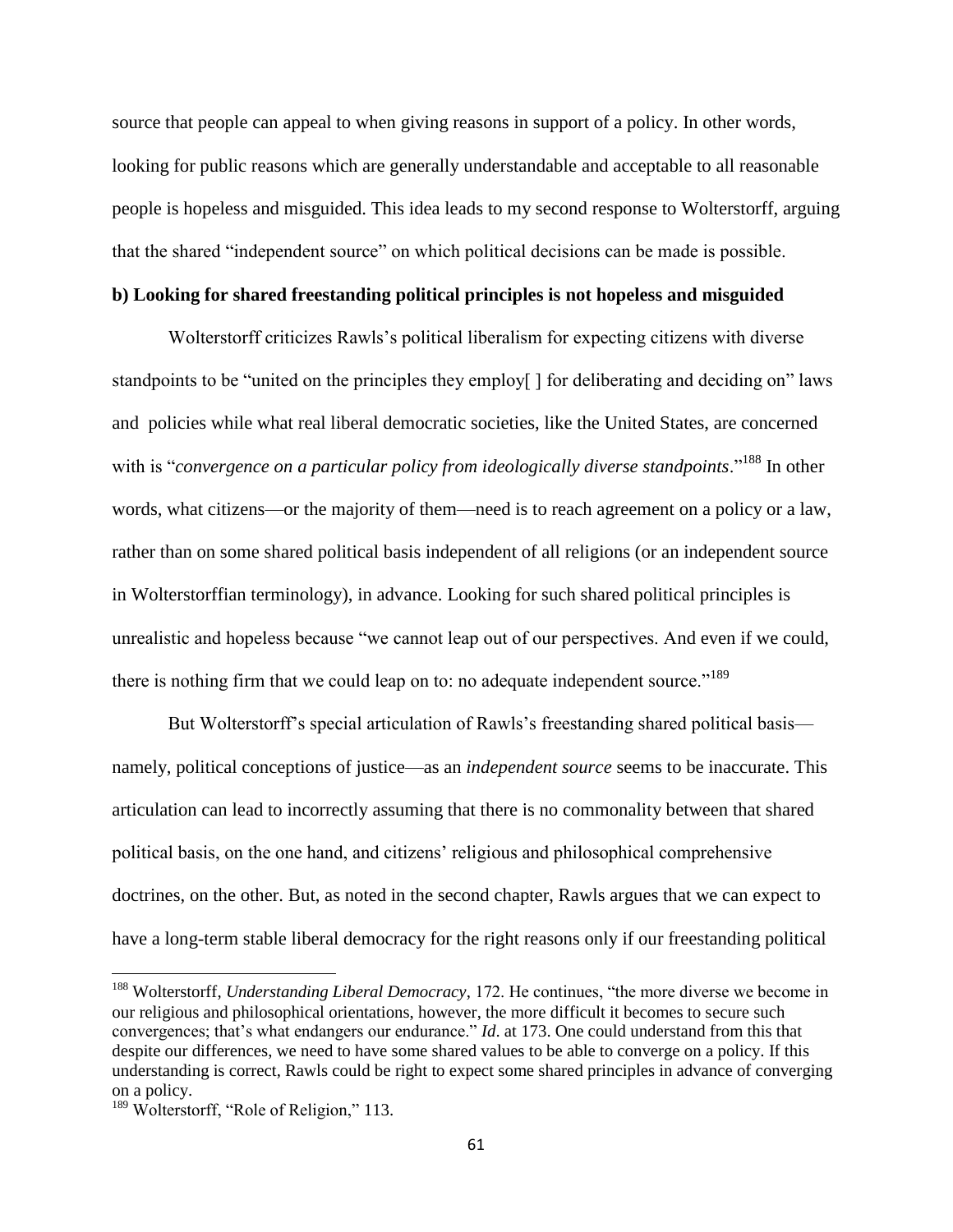conceptions of justice can be supported by an overlapping consensus of all reasonable comprehensive doctrines, where being reasonable means not looking for an opportunity to gain the power to impose itself on citizens. In Rawls's words, "political liberalism looks for a political conception of justice that we hope can gain the support of an overlapping consensus of reasonable religious, philosophical, and moral doctrines in a society regulated by it."<sup>190</sup> If there is such an overlapping consensus, citizens with different reasonable comprehensive views can support the same political conceptions of justice (and thus support public reason which is formulated by such conceptions) with their nonpublic reasons.

Having an overlapping consensus on political principles seems to be unrealistic or unreliable for Wolterstorff. Although it is true that a firm overlapping consensus might never leave its idealistic status, I would like to suggest that citizens of a liberal democracy, like the Unites States or Canada, in fact share some political basis that is also supported by nonpublic reasons. Religious tolerance, equality of human beings, and rejecting slavery can be some examples of a shared political basis, which can also be supported by Christianity, Islam, Buddhism, and other reasonable comprehensive doctrines. As Audi also argues, although there is always disagreement on details, citizens in liberal democracies have consensus on matters like equal rights to freedom of religion and freedom of speech.<sup>191</sup> He also adds that even Wolterstorff himself seems to have a political conception in mind that is independent of any religion: his third condition, namely, the justice restraint according to which *political justice* should be the goal of our political debates. Wolterstorff does not define political justice based on a certain religion; instead, he presents it as if it is understood and accepted by everyone, regardless of their worldviews. If justice can be a shared goal for all citizens, Audi continues, then one can

<sup>190</sup> Rawls, *Political Liberalism*, 10.

<sup>&</sup>lt;sup>191</sup> Audi, "Wolterstorff on Religion," 132.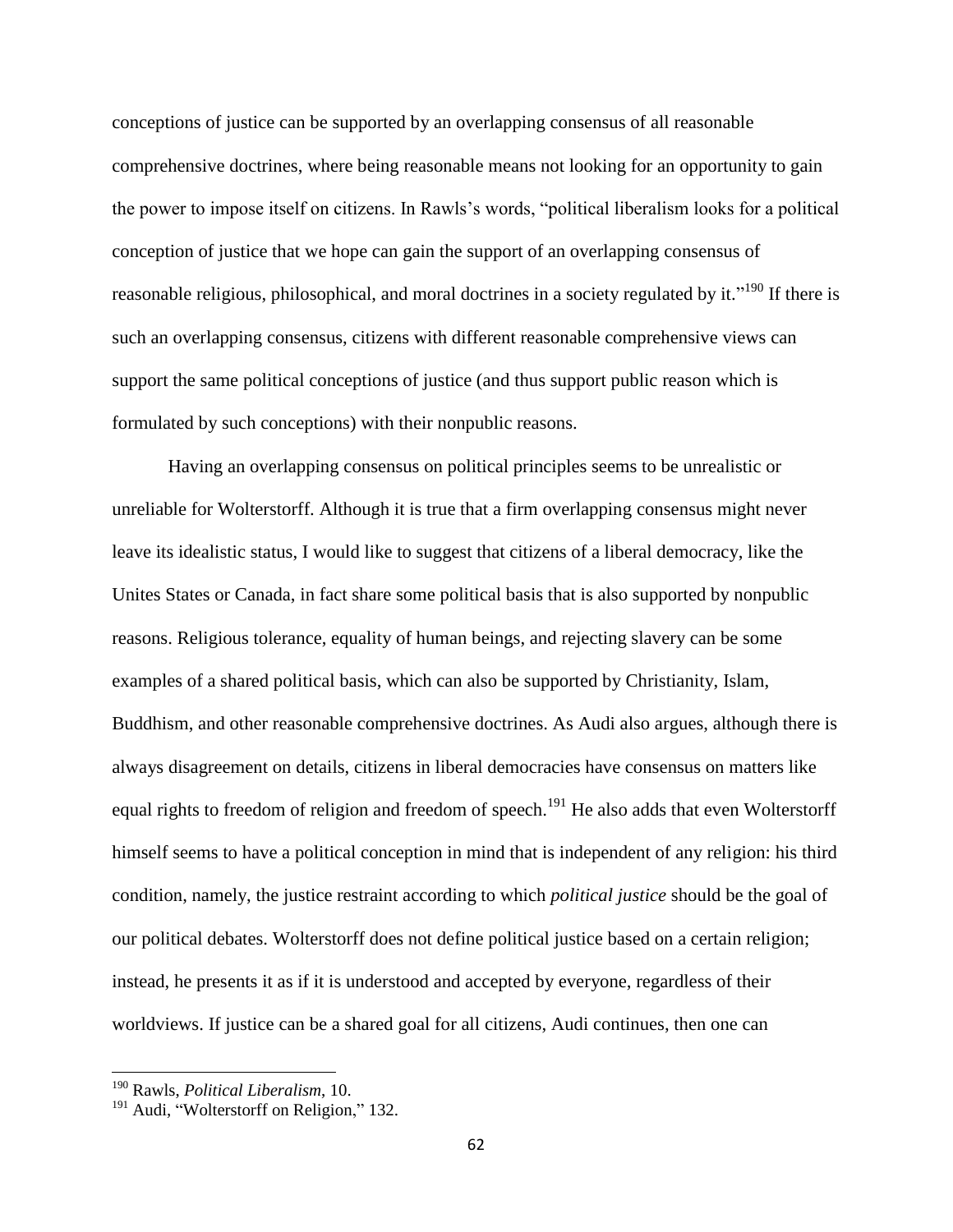understand Wolterstorff as "implying that at least our main reasons for sociopolitical decisions (particularly concerning the legal structure of society) should be … presumably in some sense public."<sup>192</sup> Therefore, it would not be unrealistic to assume some shared political principles, which are not dependent on religions (or secular comprehensive doctrines), between citizens of a liberal democracy.

Furthermore, Wolterstorff also assumes other shared principles, which are independent of religions, when he introduces the moral engagement requirement in his equal political voice account. He assumes that citizens should, among other things, treat each other justly, consider the common good, listen to each other with an open mind, accept the voting method, and not violate the constitution in their political debates, before casting their votes. Expecting citizens to hold these shared principles runs counter to his criticism of Rawls's "model of *shared general principles*."<sup>193</sup> Since Wolterstorff is assuming pre-established agreement on moral premises himself while criticizing Rawls, one can argue that he is contradicting himself and thus his argument is not satisfying. For example, William Curtis defines Wolterstorff's criticism of public reason liberalism as "simplistic" and "unsatisfying" because he is "implausibly assuming that there is unproblematic agreement on the framework of 'the rights and liberties' in which voting takes place."<sup>194</sup> This assumed "unproblematic agreement" can clearly be seen in Wolterstorff's classroom example. All students are expected to accept the moral engagement requirement, the short list that the professor provides in advance to voting, and the authority of the professor to be able to declare a rule students have voted for as out of order. These assumed shared principles are apparently independent of religion and other comprehensive doctrines. Therefore, to argue

l

<sup>&</sup>lt;sup>192</sup> Audi, "Wolterstorff on Religion," 140.

<sup>193</sup> Wolterstorff, *Understanding Liberal Democracy*, 172.

<sup>194</sup> William M. Curtis, *Defending Rorty: Pragmatism and Liberal Virtue* (Cambridge: Cambridge University Press, 2015), 226.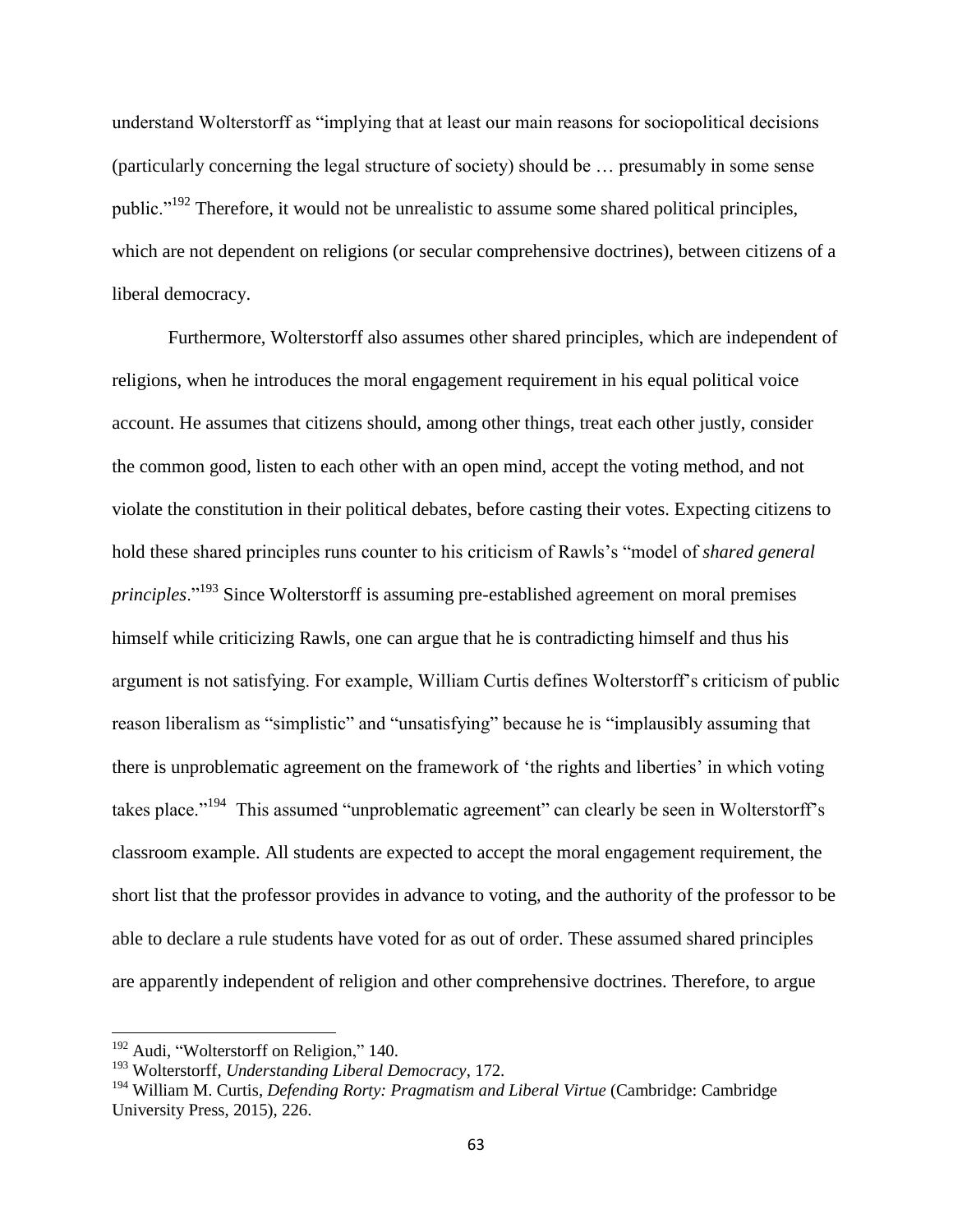that Rawls's shared political basis for public reason is hopeless and misguided only by virtue of it being independent of religion (and other comprehensive doctrines) is in conflict with Wolterstorff's own assumptions in his consocial account and equal political voice account.

## **c) The duty of civility applies differently to government officials and citizens**

Charles Larmore makes a very useful distinction between what he calls "*open discussion*" and "*decision making*." He defines these two different forms of political deliberation, respectively, as situations "where people argue with one another in the light of the whole truth as they see it" and "where they deliberate as participants in some organ of government about which option should be made legally binding."<sup>195</sup> When philosophers fail to draw such a distinction, they usually misunderstand Rawls as placing the public reason restraint (or the duty of civility) on all citizens with the *same rigour*, whenever they participate in public political deliberation. But I think Rawls draws a distinction quite similar to Larmore's distinction when he distinguishes between "the background culture," on the one hand, and "the public political culture of democratic society" or "the public political forum," on the other. Rawls has been clear enough on this distinction, at least when, in "The Idea of Public Reason Revisited," he points out that "the idea of public reason does not apply to all political discussions of fundamental questions, but only to discussions of those questions in what I [Rawls] refer to as *the public political forum*,"<sup>196</sup> and that "[t]he idea of public reason does not apply to *the background culture* with its many forms of nonpublic reason."<sup>197</sup> For Rawls, the public political forum consists of judges, government officials, and candidates for public office, while the background culture is

<sup>&</sup>lt;sup>195</sup> Larmore, "Public Reason," 382.

<sup>&</sup>lt;sup>196</sup> Rawls, "Public Reason Revisited," 767 (emphasis added).

 $197$  Rawls, "Public Reason Revisited," 768 (emphasis added). Rawls also explicitly mentions the phrase "open discussion" to point out that the restraint on reasons only applies to public political debates on fundamental political issues. He says, "Sometimes those who appear to reject the idea of public reason actually mean to assert the need for *full and open discussion* in the background culture. With this political liberalism fully agrees." *Id*. at 768 (emphasis added).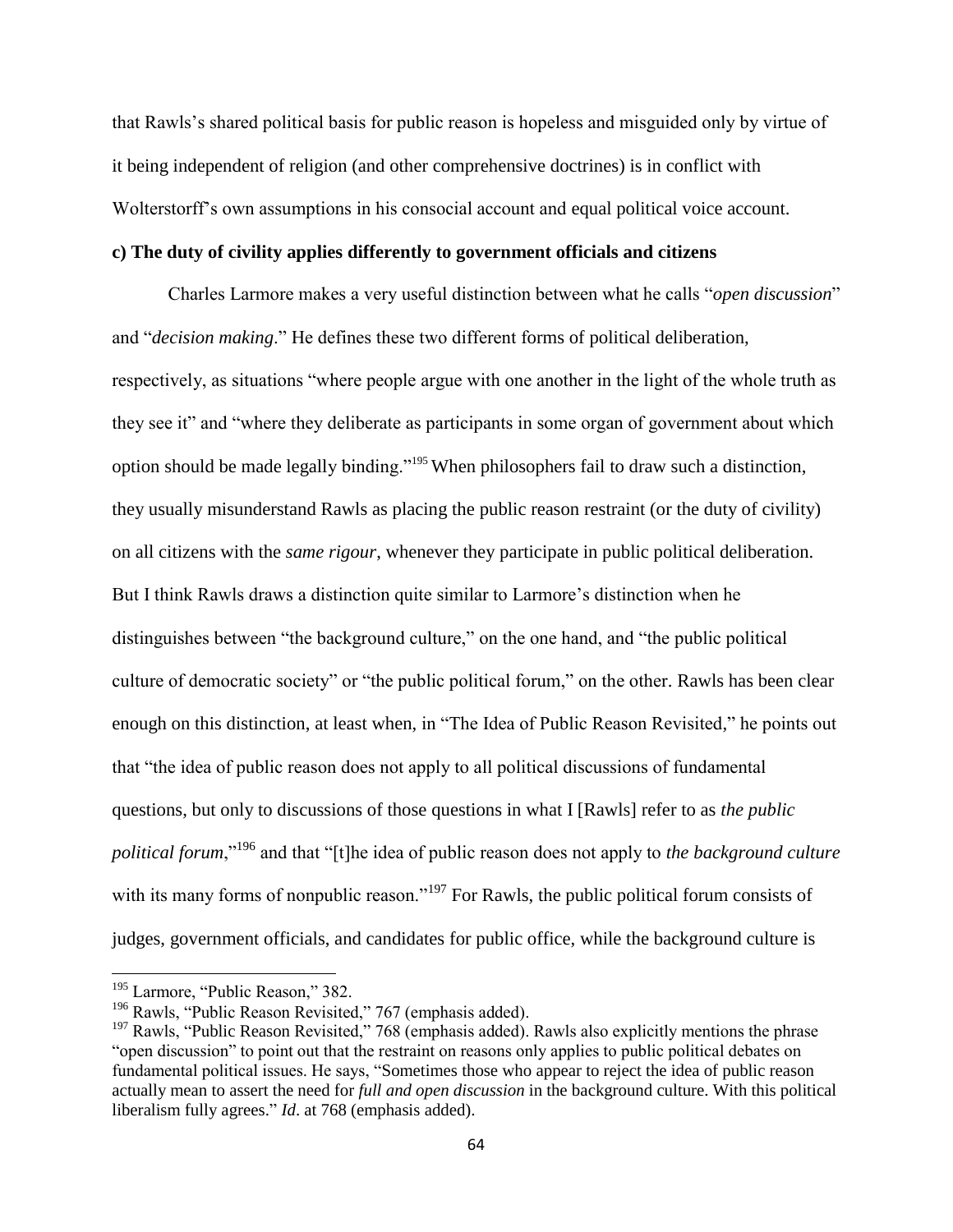"the culture of civil society… not, of course, guided by any one central idea or principle, whether political or religious."<sup>198</sup> The duty of civility for the first group is to explain by using public reason to citizens why they are supporting a certain law. However, in the case of the background culture, although the idea of public reason does not apply to it,<sup>199</sup> the ideal duty of civility for citizens who belong to this group is to imagine how they would use public reason to support a law *if* they belonged to the first group—and by doing this, hold the officials and legislators accountable.<sup>200</sup> Thus, the duty of civility only applies to the first group, or in its ideal form, applies to the first group "more strictly."<sup>201</sup>

Unlike Rawls, Wolterstoff fails to make a distinction, either explicitly or implicitly, between open discussion and decision making in his positive account of liberal democracy. In his classroom example, he apparently tries to draw an analogy between professor/students and government/citizens to show that Rawls's idea of public reason is unnecessary (if not in conflict with the Idea of liberal democracy). Wolterstorff argues that in a democratic system, students (who seem to represent citizens) should have equal voice and thus be able to offer whatever reason they have in support of a rule. This situation looks similar to Larmore's open discussion definition. Wolterstorff sees Rawls's idea of public reason against his equal voice view because, based on his understanding of the idea of public reason, certain reasons, and as a result a number of students, are excluded from participating in deliberation. But, based on Rawls's view, although citizens (who belong to the background culture) ideally have a moral duty of civility to be able to explain to others why they support a certain rule *as if* they were legislators, they are

<sup>&</sup>lt;sup>198</sup> Rawls, "Public Reason Revisited," 768.

<sup>&</sup>lt;sup>199</sup> Rawls, "Public Reason Revisited," 767, 768.

<sup>&</sup>lt;sup>200</sup> "[I]deally citizens are to think of themselves *as if* they were legislators and ask themselves what statutes, supported by what reasons satisfying the criterion of reciprocity, they would think it most reasonable to enact… citizens fulfill their duty of civility and support the idea of public reason by doing what they can to hold government officials to it." Rawls, "Public Reason Revisited," 769. <sup>201</sup> Rawls, "Public Reason Revisited," 768.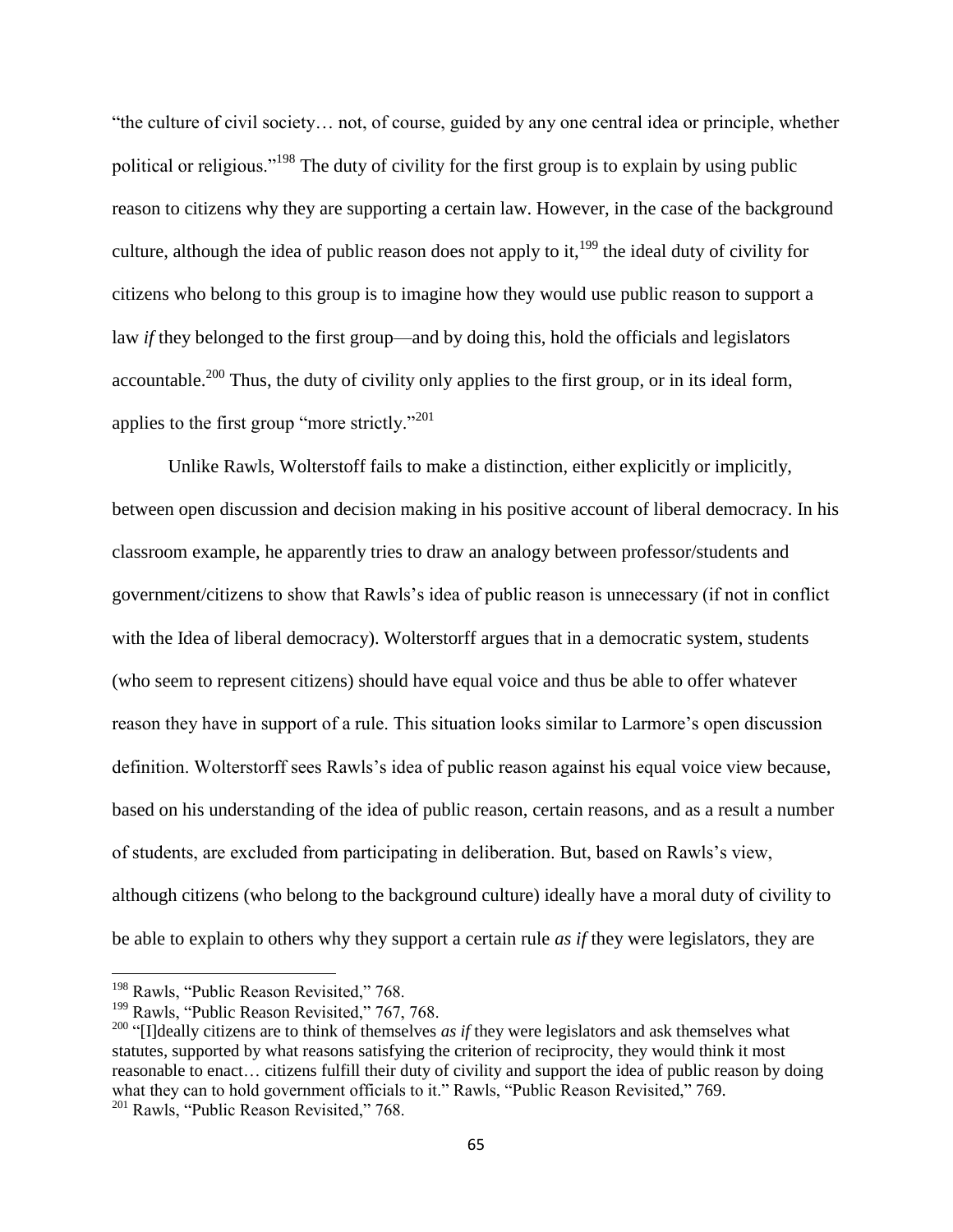not disallowed from offering their nonpublic reasons in public political deliberations; in fact, they can argue in support of or against a law "in the light of the whole truth as they see it."<sup>202</sup> It is the legislators (who belong to the public political forum) who have the more strict duty of using public reason when they are deciding on a binding law. What these people have to do looks similar to Larmore's definition of decision making. However, in Wolterstorff's example, the professor and his "short list" cannot be good analogies for the government (the public political forum) and the constitution in a liberal democracy.

The classroom example is a faulty analogy because in democratic societies the government is not led, and the constitution is not established, only by one person (the professor) who is not a representative elected by voting. Moreover, students can in fact represent both the government legislators (who belong to Rawls's public political forum) and citizens (who belong to Rawls's background culture). Wolterstorff's lack of distinction between open discussion and decision making has led him to misunderstand the degree to which the idea of public reason applies to government officials and ordinary citizens. Therefore, his criticisms of Rawls's public reason and the duty of civility are at best imprecise, if not irrelevant.

# **d) Wolterstorff's "no religious-reason restraint" position restrains religious reasons**

In his classroom example, in which the professor tries to set the rules of his class democratically, Wolterstorff argues against the Rawlsian restraint on religious reasons in political deliberation. However, in his response to an example offered by Erik Anderson, Wolterstorff seems to have a different opinion; he approves of banning at least some religious reasons used by ordinary religious citizens when they want to vote in support of a law or policy.

Anderson's example is as follows: he asks us to imagine a faithful Christian citizen called Frank, who cares about politics and supports a law to prohibit the ritual of sacrificing animals

<sup>&</sup>lt;sup>202</sup> Larmore, "Public Reason," 382.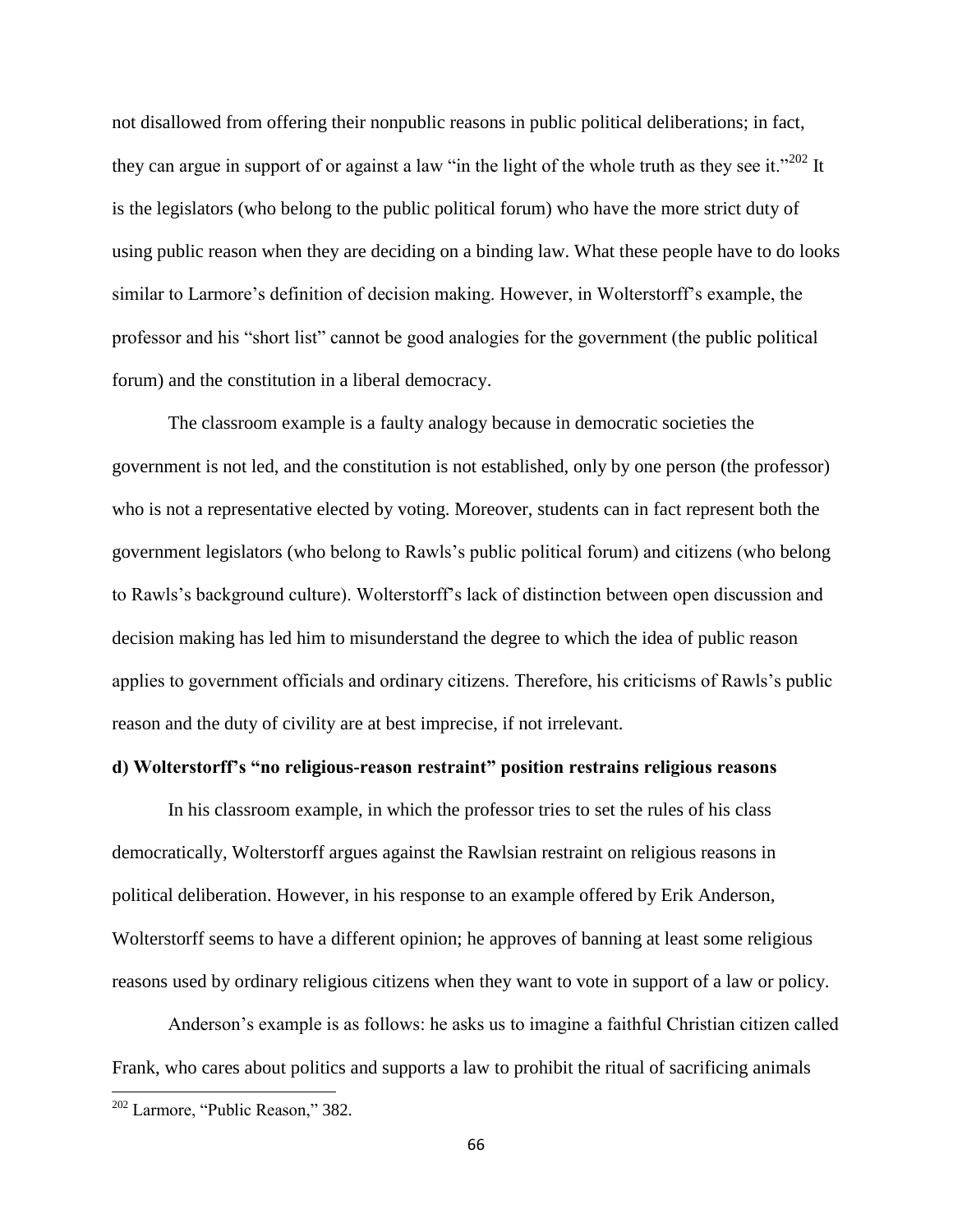practiced by the followers of Santería. Frank's reasoning is based on his most cherished religious belief according to which sacrificing animals is a sin to God. Anderson argues that "[t]his would be a clear case of one citizen proposing a law that would violate the religious freedom of others."<sup>203</sup> Now imagine another citizen who supports a law that prohibits this ritual based on the fact-checked and accepted reason that killing animals threatens public health and wellbeing. Although both reasons can result in the same law of banning the animal-killing ritual, according to Anderson, only the latter reason "would arguably be a legitimate exercise of state power, one that a citizen could reasonably advocate." $204$ 

With this example, Anderson tries to show two things. The first one is that the legitimacy of a proposed law is not independent from a reason that supports it. The law of banning the ritual would be the result of "a legitimate exercise of state power" if it is supported by the public health reason, but not so if it is supported by Frank's religious reason. Therefore, Anderson's example argues against Wolterstorff's "'no restraint on religious reasons' position"<sup>205</sup> according to which citizens should morally be allowed to support a coercive law solely based on their religious reason. Anderson believes that not all kinds of religious reasons can be acceptable as determining reasons for passing a coercive law. So he argues that Wolterstorff's arguments would have been valid had he made a distinction between acceptable and unacceptable religious reasons.<sup>206</sup> The second thing that Anderson tries to show with the Frank example is that passing a coercive law only based on our religious reason (Frank's reason) to limit the religious exercise of

<sup>&</sup>lt;sup>203</sup> Erik A. Anderson, "A Comment on Wolterstorff and Eberle," 418.

<sup>&</sup>lt;sup>204</sup> Erik A. Anderson, "A Comment on Wolterstorff and Eberle," 419.

 $205$  Erik A. Anderson, "A Comment on Wolterstorff and Eberle," 411.

 $206$  Anderson himself tries to make such a distinction, but I will not go into details of it as this thesis is focused only on the Rawls-Wolterstorff debate.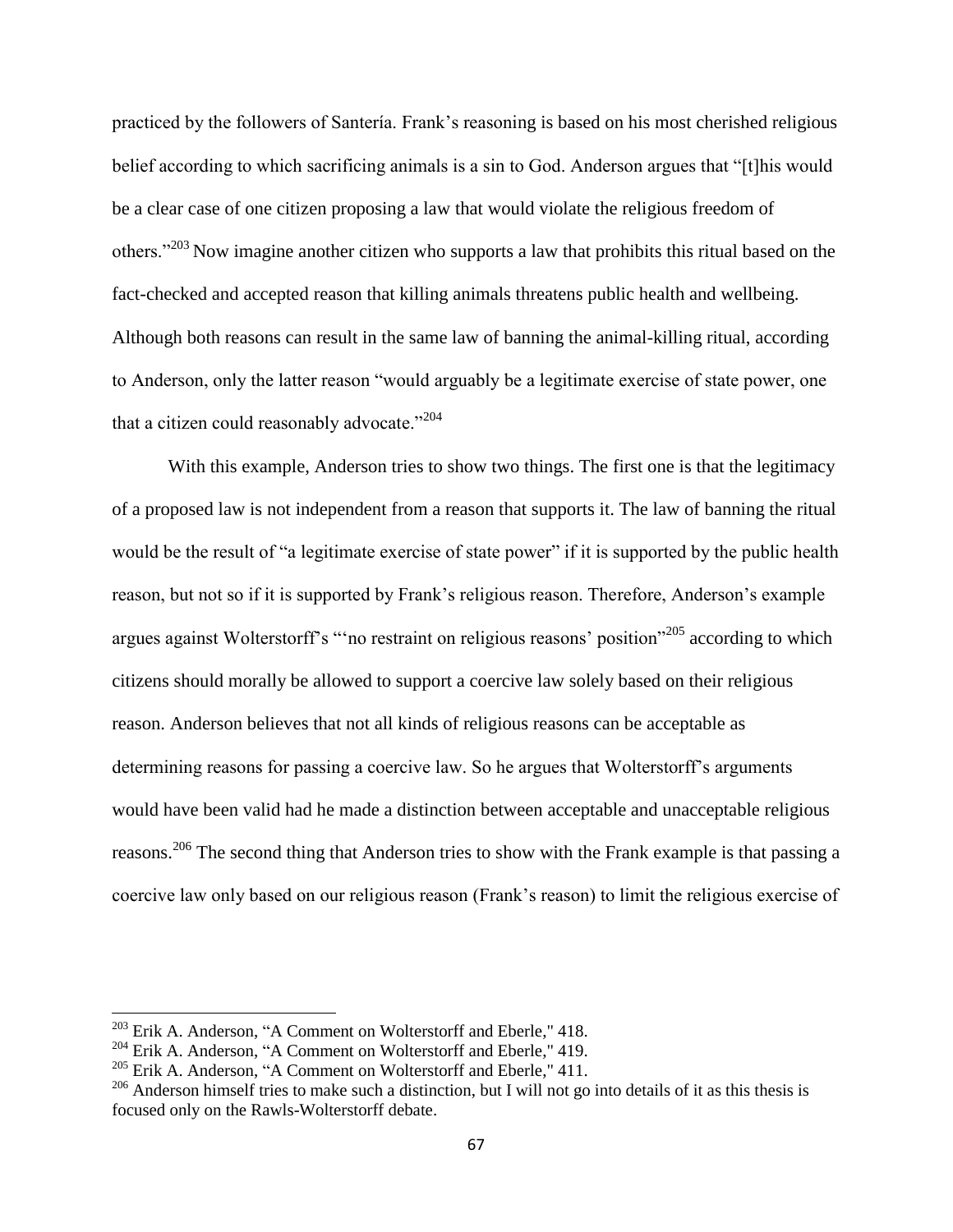another religious group (the followers of Santería), would be a violation of "the religious freedom of all citizens."<sup>207</sup> This violation is something that Wolterstorff clearly disagrees with.

In response to Anderson, in "Reply to Kevin Carnahan and Erik A. Anderson," according to his equal voice account of liberal democracy, Wolterstorff argues that he agrees with Anderson and thus he calls Frank's religious reason *out of order*. This is because it is not within the framework of the constitution; in this case, the United States' First Amendment which protects citizens' right to freedom of religion. Wolterstorff also points out, without going further into detail, that reasons like Frank's reason, which appeal to his religion, are not compatible with having a moral engagement—which includes considering common good rather than self-interest, not bullying others, and listening to objections open-mindedly. He says, "Frank's support for a law banning ritual animal sacrifice on the ground that it is an abomination to God is *out of order* in a liberal democracy—not just something that would be rejected by anyone who practices his citizenship as a moral engagement, but out of order."<sup>208</sup> It is not clear whether Wolterstorff wants to argue that all religious reasons similar to Frank's (namely, reasons that solely appeal to God and holy books) should be rejected and considered as out of order in a liberal democracy. However, it seems to me that his argument for judging Frank's reason as out of order is reminiscent of Rawls's fact of reasonable pluralism and the duty of citizens to avoid using nonpublic reasons when they are participating in political decision making that will result in binding laws. This is evident from the following quote by Wolterstorff:

The assumption behind the specification of this right [to freedom of religion in the First Amendment] is that in liberal democracies citizens disagree with each other on matters of religion … What the free exercise clause in the constitution implies is that citizens of a liberal democracy live with this reality: I affirm your civil right to the free exercise of your religion even though my religion tells me that yours is religiously objectionable. If,

 $^{207}$  Erik A. Anderson, "A Comment on Wolterstorff and Eberle," 418.

<sup>&</sup>lt;sup>208</sup> Wolterstorff, "Reply to Kevin Carnahan and Erik A. Anderson," 434 (emphasis added).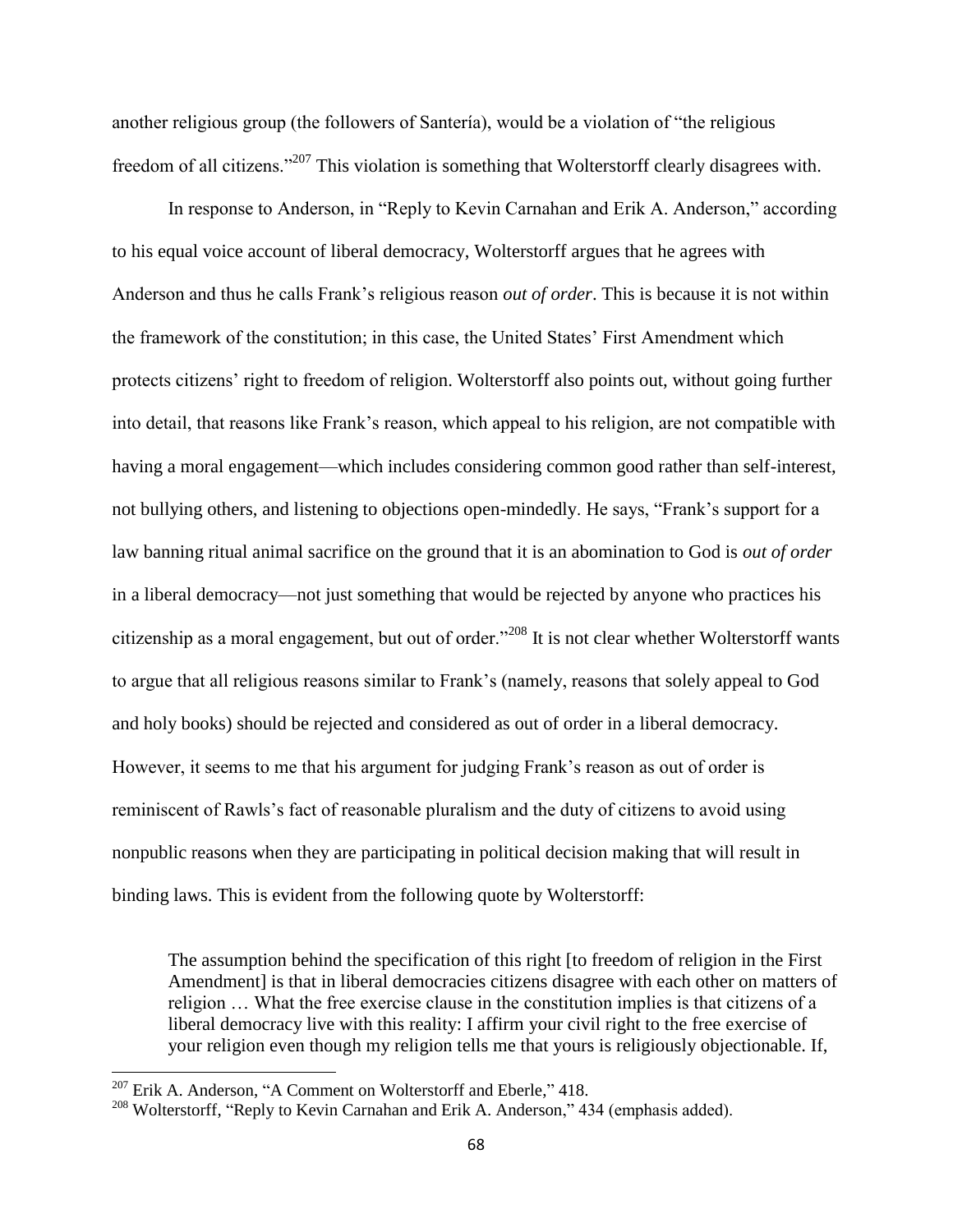on the contrary, I support the proposal to outlaw the practice of your religion on the ground that I find it religiously objectionable, I am asking the state to do what the free exercise clause forbids it to do.  $209'$ 

The above quote—which addresses the equal freedom of all citizens as well as the fact of reasonable pluralism—demonstrates the reason why Rawls had introduced the idea of pubic reason in the first place. So, Wolterstorff seems to say quite the same thing as Rawls. According to Rawls, we are exercising our legitimate political power when we (as legislators or as ordinary citizens who can ideally "think of themselves *as if* they were legislators"<sup>210</sup>) use public reason to explain our support for a coercive law to other citizens who follow different religious or secular doctrines. In other words, a binding law cannot be legitimate if it is not supported by public reasons, which are reasons all reasonable citizens can potentially understand and accept regardless of their religious or secular comprehensive views.

Going back to Anderson's example, it is true that the public health reason for banning the ritual of animal sacrifice, which can be understood as a public reason, does not violate the constitution of a liberal democracy. Hence, the law that is the result of this reason is a legitimate law. Although Wolterstorff is not optimistic that such a reason can be found,  $2^{11}$  he agrees with Anderson—and I would say with Rawls—that it would be permissible (or "a legitimate exercise of state power" in Anderson's and Rawls's terminology) to support the law of banning the ritual animal sacrifice by using the public health reason but not by Frank's religious reason. In other words, despite the fact that both reasons lead to the same result, that is, banning the followers of Santería from sacrificing animals, only the religious one is *out of order* in a liberal democracy. In

<sup>&</sup>lt;sup>209</sup> Wolterstorff, "Reply to Kevin Carnahan and Erik A. Anderson," 435.

<sup>&</sup>lt;sup>210</sup> Rawls, "Public Reason Revisited," 769.

<sup>211</sup> He says, "if it turns out that, *for some strange reason*, the killing of animals endangers public health and I and others propose a law forbidding all killing of animals for that reason?" Wolterstorff, "Reply to Kevin Carnahan and Erik A. Anderson," 435 (emphasis added).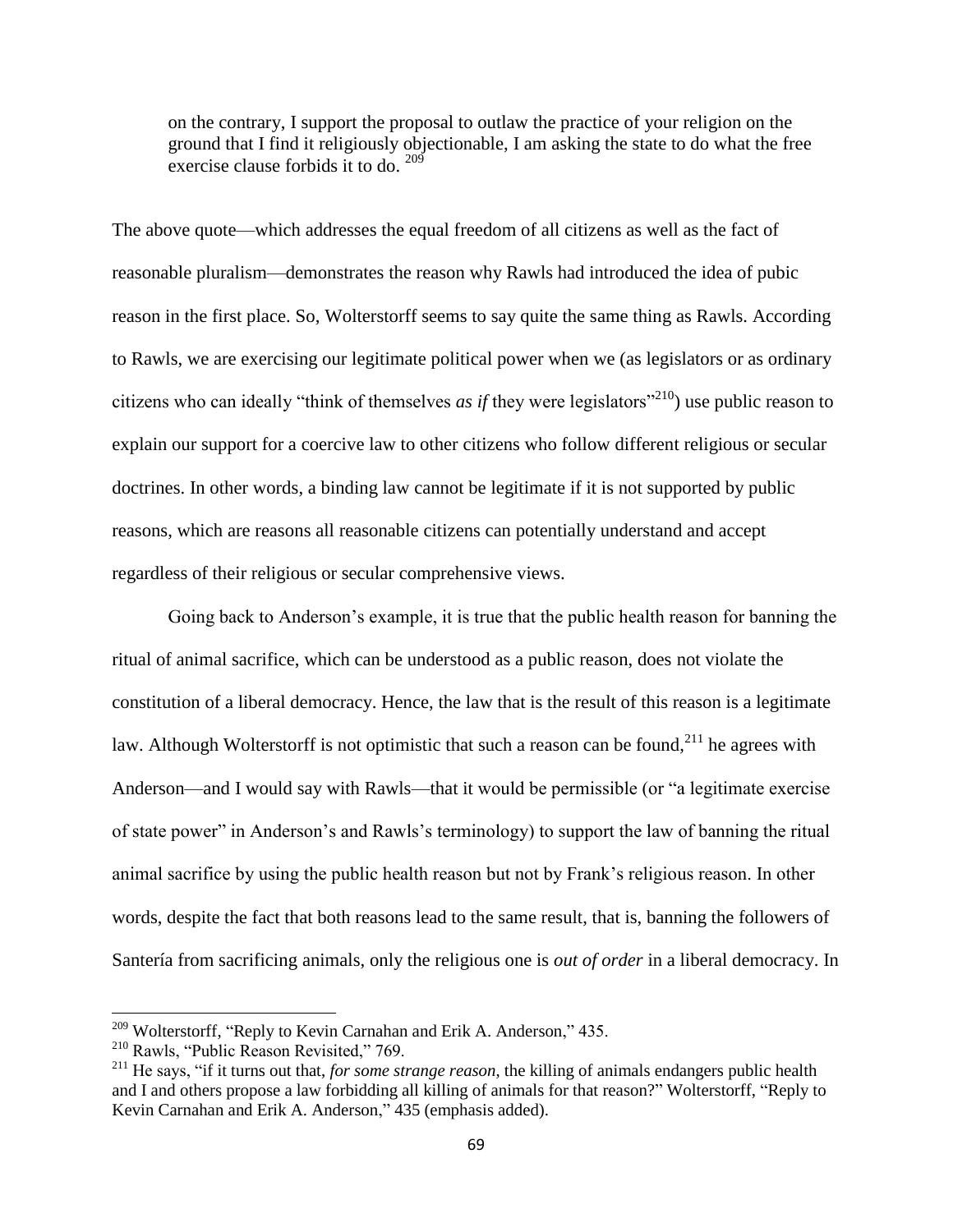Wolterstorff's words, "on my understanding of liberal democracy, Frank's proposal to ban the ritual sacrifice of animals because he finds it religiously objectionable is *out of order* on constitutional grounds, whereas the proposal to outlaw all killing of animals on public health grounds is not out of order."<sup>212</sup> Therefore, the only difference between the two reasons seems to be the religious nature of Frank's reason, which appeals to his God. This undermines Wolterstorff's positive account of liberal democracy where he says, "[l]et citizens use whatever reasons they find appropriate—including, then, religious reasons."<sup>213</sup>

There are three problems with Wolterstorff's argument against Frank's reason. The first problem is that in the classroom example (in Wolterstorff's positive account), it is the *rules* proposed that are out of order, never the *reasons* used to support rules. In that example, Wolterstorff argues that the professor can "declare out of order any proposed *rule* that he judges would be a serious affront to the worth or dignity of some member of the class," and that "nothing is said as to the sorts of reasons members of the class should offer each other, other than that nobody is to bully anybody."<sup>214</sup> So, it seems that Wolterstorff is offering two different, incompatible arguments in the classroom example on the one hand and Anderson's example, on the other. In Anderson's example, Wolterstorff does not call the law banning the ritual animal sacrifice out of order. Surprisingly, he calls Frank's religious reason, which supports that law, out of order. Since both Frank's reason and the public health reason support the same law, the question of why only one of them is out of order is raised. As mentioned above, Wolterstorff argues that Frank's reason "is out of order on constitutional grounds" because he regards the animal sacrificing ritual as "religiously objectionable." This quote leads to the second and third problems with Wolterstorff's calling Frank's reason out of order.

<sup>&</sup>lt;sup>212</sup> Wolterstorff, "Reply to Kevin Carnahan and Erik A. Anderson," 435 (emphasis added).

<sup>213</sup> Wolterstorff, "Role of Religion," 112

<sup>214</sup> Wolterstorff, *Understanding Liberal Democracy*, 89 (emphasis added).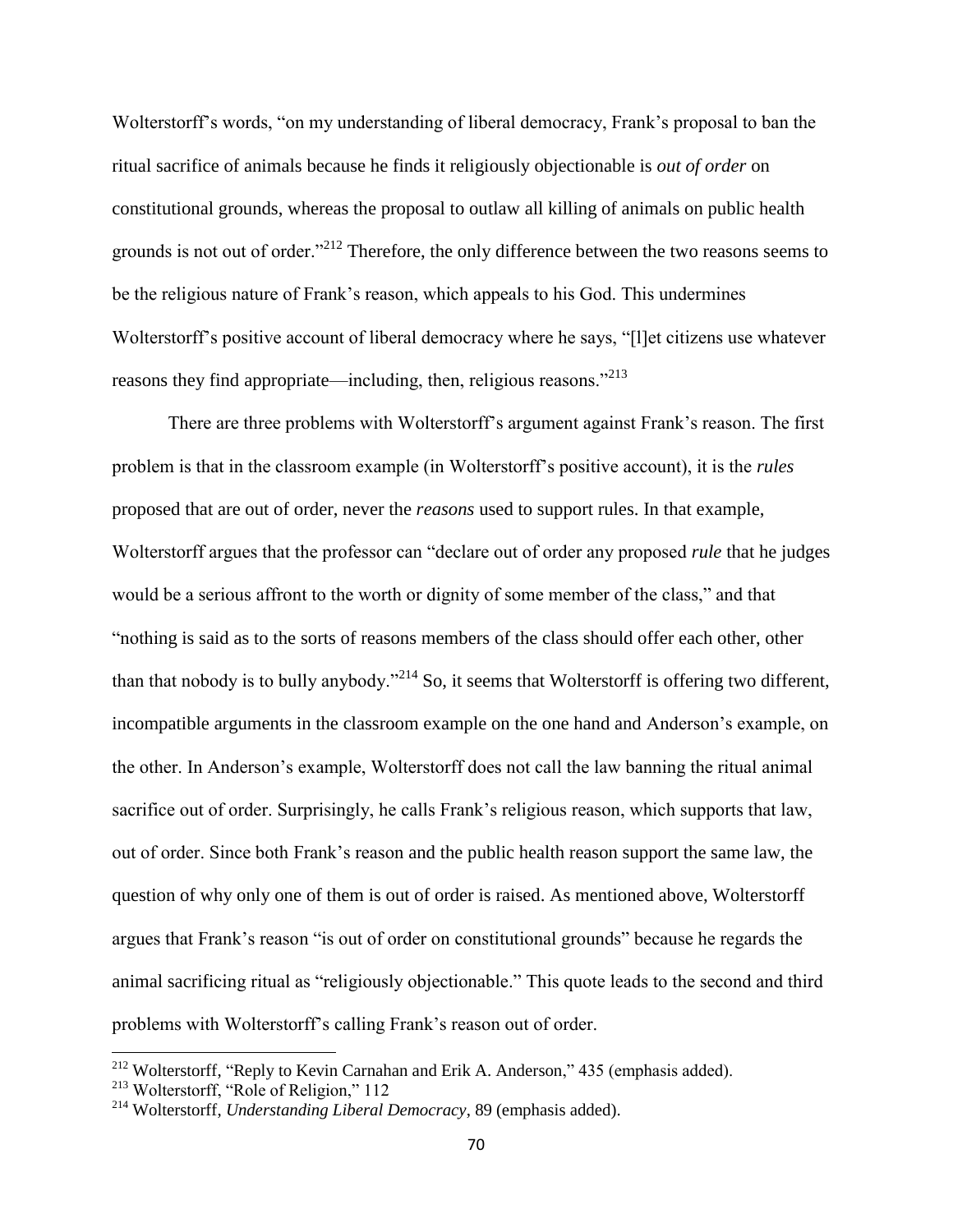The second problem is that Wolterstorff is not consistent in using the constitution restraint, according to which "the debates, except for extreme circumstances, are to be conducted and resolved in accord with the rules provided by the laws of the land and the provisions of the Constitution."<sup>215</sup> It is true that he says "[c]itizens in a liberal democracy are free to exercise their political voice with whatever aims, motivations, and reasons they prefer—provided that those fall within the constitutional and legal framework."<sup>216</sup> But, in other places, he argues in a way that implies he rejects any kind of restraint, even the constitution restraint, on reasons. For example, in the following quote, he even rejects the need for giving reasons altogether:

the governing idea of liberal democracy says nothing at all about the sorts of reasons citizens are to give each other. Citizens are free to give each other whatever sort of reasons they wish. Not only are they *free* to do so; the governing idea of liberal democracy says nothing at all as to which sorts of reasons they *ought* to give each other, nothing even as to which sorts of reasons are to be *preferred*. The governing idea of liberal democracy doesn't even tell citizens that they have to give *some reason or other* for deciding and voting as they do. $^{217}$ 

Based on the above quote, in a liberal democracy, it should not matter why citizens vote for a certain law. So, in Anderson's example, it too should not matter what reason Frank uses as a citizen. He should be free to use his religious reason in voicing his support of a law. Therefore, by calling his religious reason out of order, Wolterstorff is contradicting his own understanding of the governing idea of liberal democracy.

The third problem with Wolterstorff's argument against Frank's reason is also related to the fact that Wolterstorff calls this reason out of order on constitutional grounds for the reason that Frank sees the animal killing ritual objectionable based solely on his religion. On the one hand, in his positive account of liberal democracy, Wolterstorff never associates the constitution

<sup>&</sup>lt;sup>215</sup> Wolterstorff, "Role of Religion," 113.

<sup>216</sup> Wolterstorff, "Reply to Kevin Carnahan and Erik A. Anderson," 433.

<sup>217</sup> Wolterstorff, *Understanding Liberal Democracy*, 145.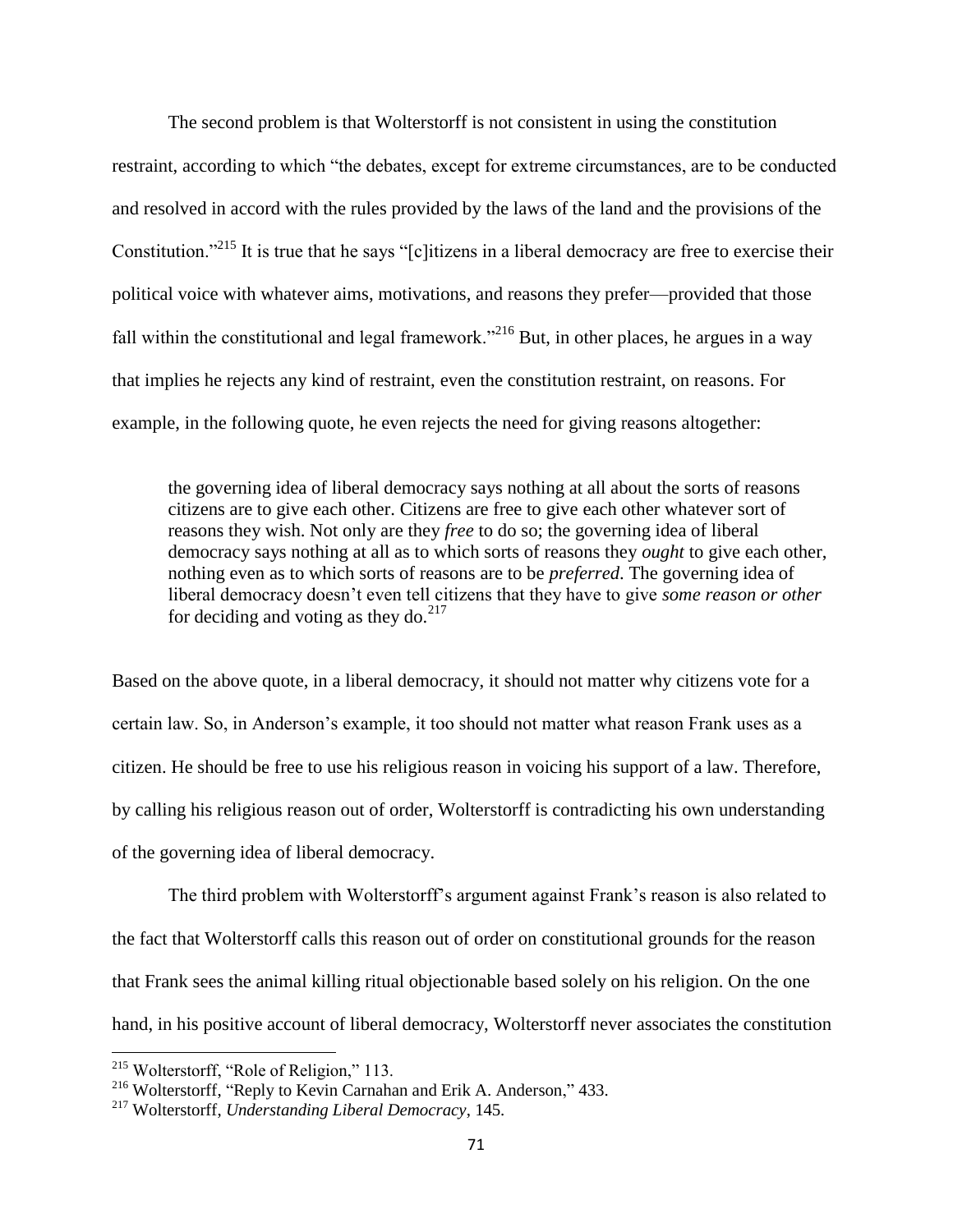restraint with religious reasons. On the contrary, Wolterstorff has always defended religious reasons against exclusion in public political deliberation. He is against public reason liberalism's "restraint on religious reasons" because it "appears to be in flagrant conflict with the Idea of liberal democracy."<sup>218</sup> In fact, in his integrity objection to public reason liberalism (which will be explained in detail in the next section), Wolterstorff argues that asking religious citizens "not [to] base their decisions and discussions concerning political issues on their religion is to infringe, inequitably, on the free exercise of their religion."<sup>219</sup> On the other hand, Wolterstorff has never stated that a religious reason that appeals to God is unacceptable in liberal democracy—either on constitutional grounds or otherwise. In fact, he has never made a distinction between acceptable and unacceptable religious reasons. He considers "references to God, to Jesus Christ, to the Torah, to the Christian Bible, to the Koran<sup>220</sup> as examples of religious reasons in general. And in his positive account of liberal democracy he argues against rejecting religious reasons (whether on a legal or a moral basis) from public political debates, as acceptable reasons in support of a law, on the basis that such rejection is against the idea of liberal democracy.

In light of these two issues, it can be inferred that asking Frank not to base his vote in support of banning the animal sacrifice ritual on his religious reason (which appeals to God), would *infringe on the free exercise of his religion*, which is against the constitution. As a result, Wolterstorff cannot call Frank's reason "out of order on the constitutional grounds" without undermining his own account of liberal democracy and his no-restraint position on religious reasons. In short, Wolterstorff is contradicting himself by declaring Frank's religious reason as out of order.

<sup>&</sup>lt;sup>218</sup> Wolterstorff, "Role of Religion," 77.

<sup>&</sup>lt;sup>219</sup> Wolterstorff, "Role of Religion," 105.

<sup>&</sup>lt;sup>220</sup> Wolterstorff, "Role of Religion," 105.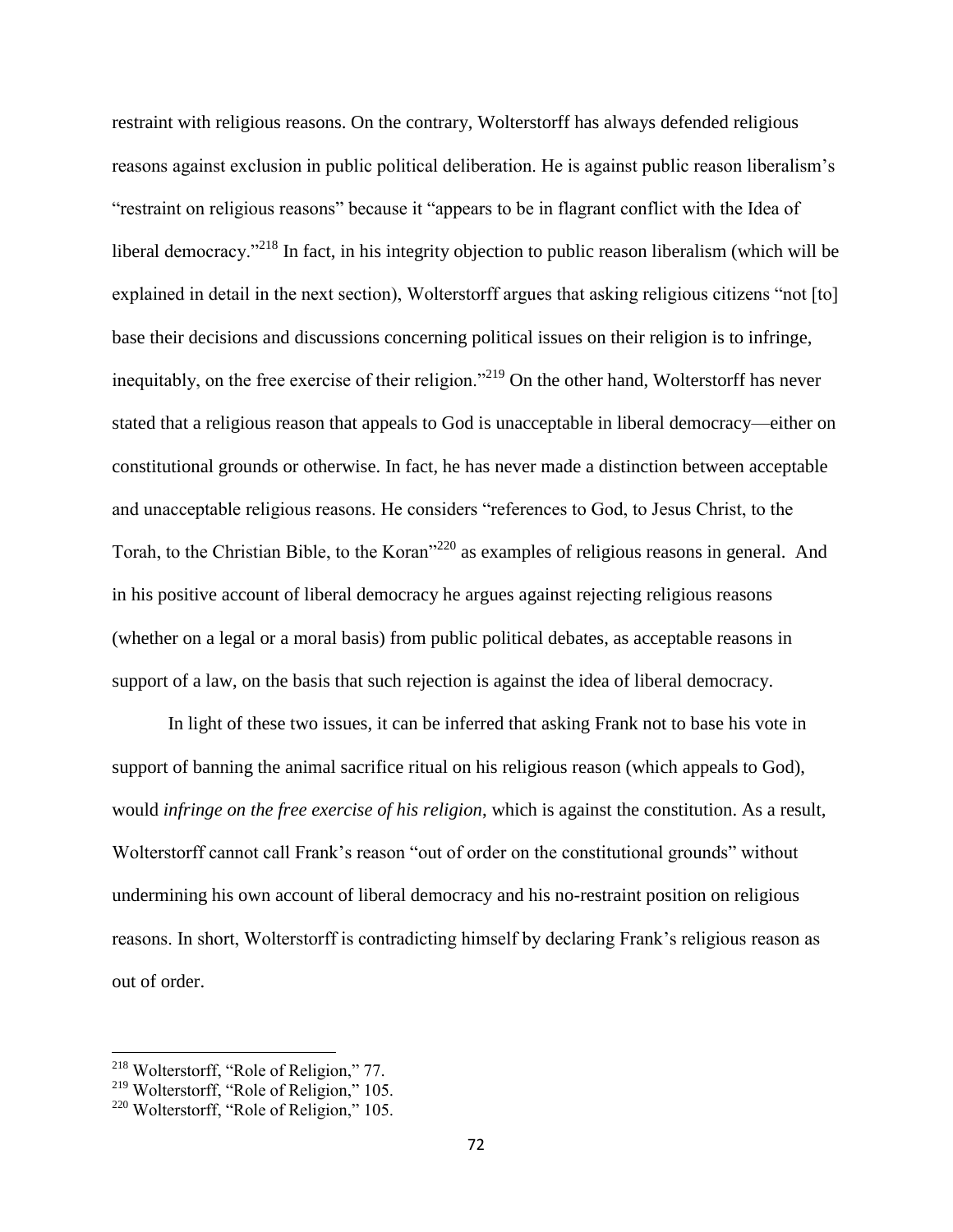### **3.4: Wolterstorff's integrity objection and four responses to it**

In the previous section I showed the ways in which Wolterstorff's position—including his positive account and criticisms of Rawls's public reason liberalism—is self-contradictory. One final issue I want to address is Wolterstorff's integrity objection (or as he calls it "the integralist objection<sup> $221$ </sup>), which seems to be seen by him as the final nail in public reason liberalism's (and Rawls's) coffin. This objection has attracted more attention than any other arguments of Wolterstorff against public reason liberalism and has been picked out by a few philosophers like Christopher J. Eberle, Cristina Lafont,  $222$  and Jeffrey Stout,  $223$  to argue against Rawls's idea of public reason. Therefore, it is deserving of its own section and requires a response.

The integrity objection mainly addresses what Wolterstorff sees as a violation of religious citizens' integrity and freedom. According to this view, it is not an option for religious citizens to simply put away their fundamental beliefs while participating in political deliberation and use public reason instead. Wolterstorff states, "[m]ost people who reason[ ] from their religion in making up their mind on political issues would *lack the intellectual imagination* required for reasoning to the same position from premises derived from the independent source.<sup>"224</sup> And even if they can use public reason, it would not be realistic to ask them to think in religious reasons but speak in public reasons. Moreover, expecting religious citizens to give priority to public reason over their own religious reasons, especially in cases where they contradict each other, is unrealistic. Thus, according to this view, the idea of public reason limits religious citizens' ability to apply their own cherished beliefs and values to their public lives, which results in

<sup>221</sup> Wolterstorff, *Understanding Liberal Democracy*, p. 98.

<sup>&</sup>lt;sup>222</sup> Cristina Lafont, "Religion and the Public Sphere: What Are the Deliberative Obligations of Democratic Citizenship?" *Philosophy & Social Criticism* 35, no. 1-2 (2009): 130.

<sup>223</sup> Jeffrey Stout, *Democracy and Tradition* (Princeton: Princeton University Press, 2009), 72.

<sup>224</sup> Wolterstorff, "Role of Religion," 78 (emphasis added).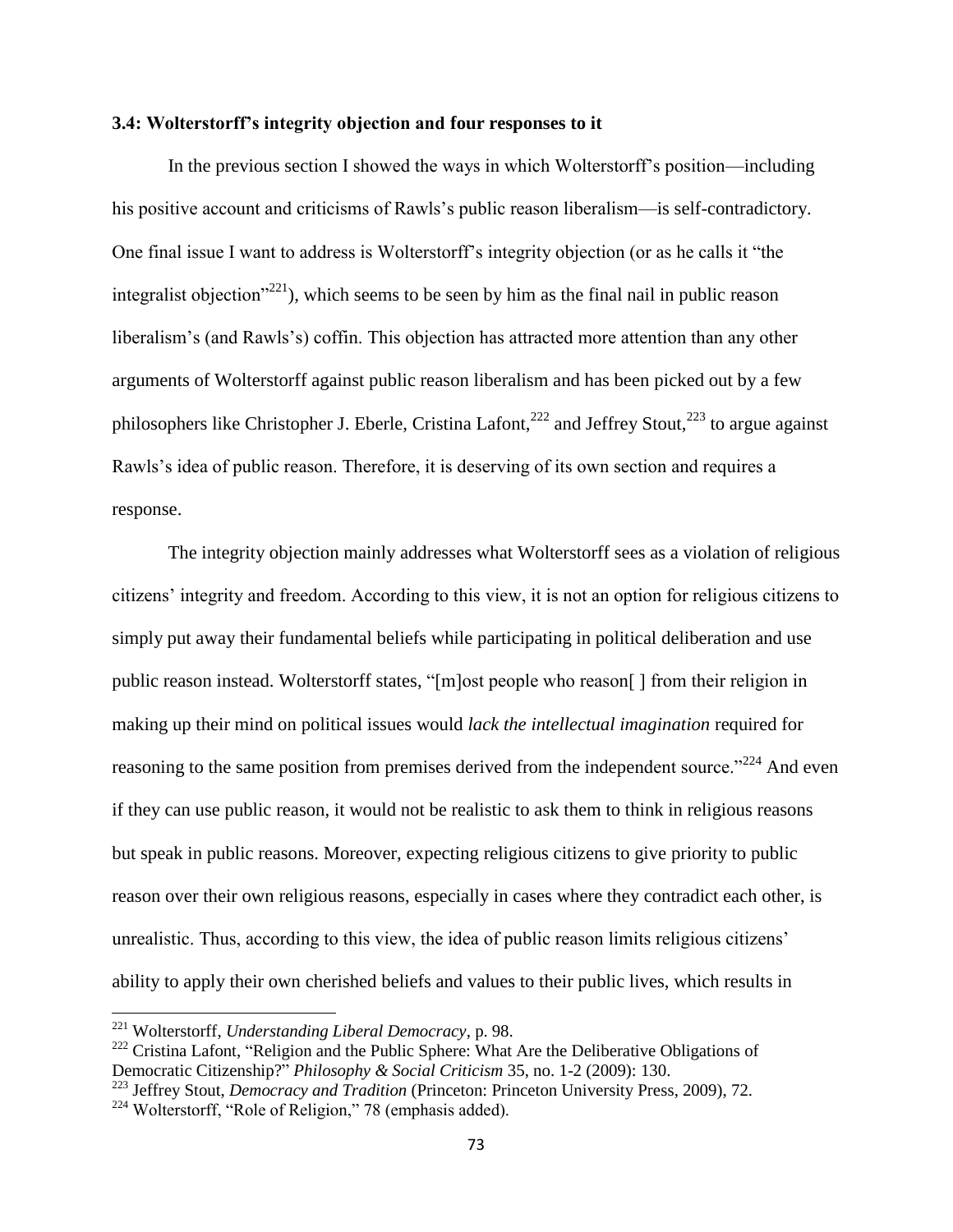dividing their lives into public and private realms. This places a psychological burden on religious citizens, preventing them from living integrated lives and living their lives as they see fit. As Wolterstorff famously puts it:

It belongs to the *religious convictions* of a good many religious people in our society that *they ought to base* their decisions concerning fundamental issues of justice *on* their religious convictions. They do not view it as an option whether or not to do so. It is their conviction that they ought to strive for wholeness, integrity, integration, in their lives: that they ought to allow the Word of God, the teachings of the Torah, the command and example of Jesus, or whatever, to shape their existence as a whole, including, then, their social and political existence. Their religion is not, for them, about *something other* than their social and political existence; it is *also* about their social and political existence.<sup>225</sup>

According to Wolterstorff, prohibiting religious citizens from giving reasons based on what they believe contradicts the very principle of freedom in the Idea of liberal democracy, which claims to give religious citizens the right to exercise their religions. Since it is not in any way natural for religious people to divide their lives into a private, religious part and a public, nonreligious part, the prohibition of religious reasons is tantamount to silencing them in public political deliberations. Christopher J. Eberle, another Christian philosopher, agrees with Wolterstorff and argues that religious people are required by their religions to fulfill certain obligations and duties—for example, they have to obey God— "irrespective of their feelings, desires, or thoughts *about* those obligations";<sup>226</sup> thus, when there is a conflict between their duties as religious people and their duties as citizens, they have to favor the former over the latter at all times.

Another philosopher that should be mentioned here, who agrees with Wolterstorff's integrity objection to Rawls's political liberalism, is Cristina Lafont. Although she disagrees with

<sup>&</sup>lt;sup>225</sup> Wolterstorff, "Role of Religion," 105.

<sup>226</sup> Christopher J. Eberle, *Religious Conviction in Liberal Politics* (Cambridge: Cambridge University Press, 2002), 145.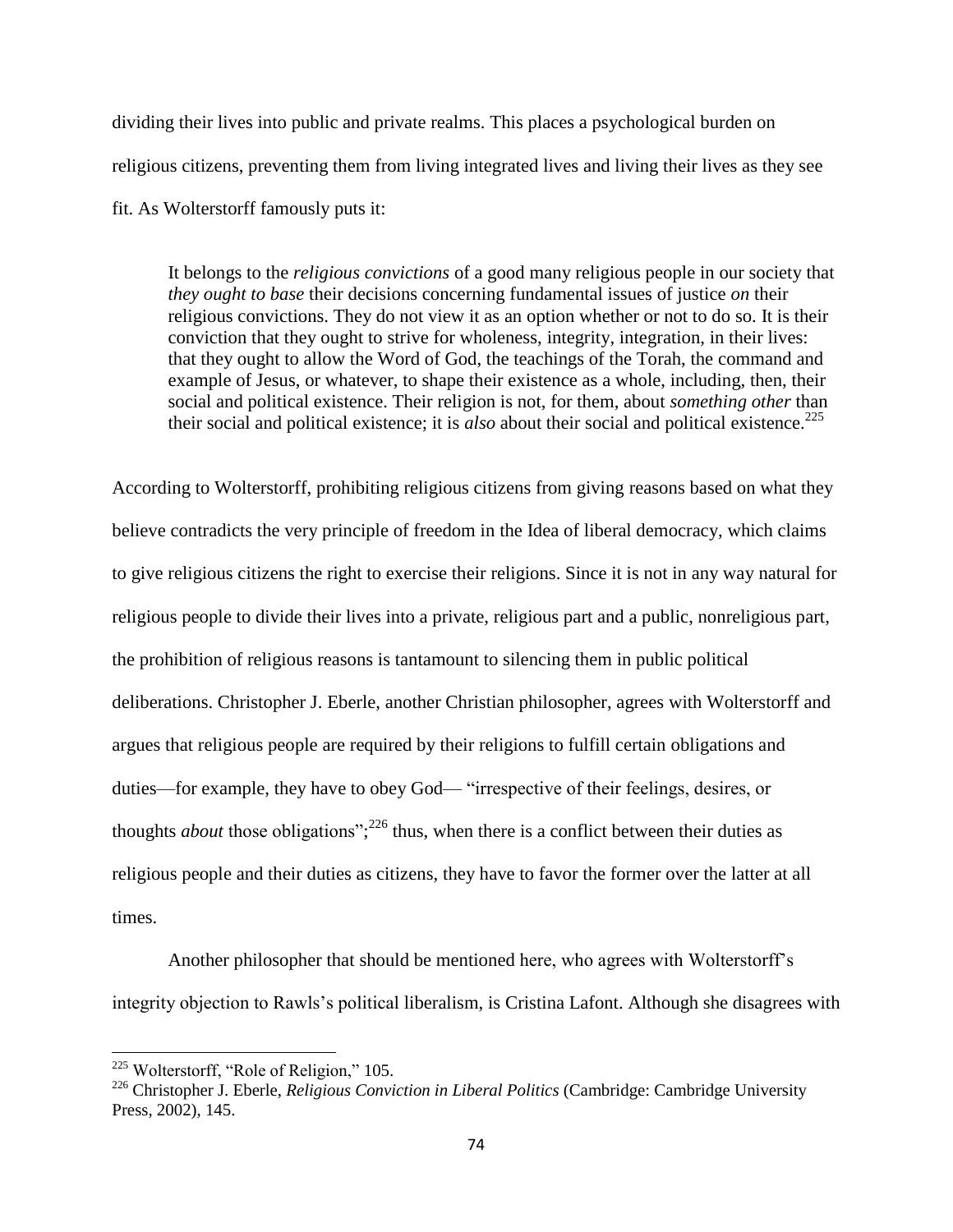abandoning the idea of public reason, she argues against Rawls's wide view, which allows offering religious reasons with the proviso that in due course they are accompanied by suitable public reasons. She contends that since religious citizens unavoidably give priority to their religious reasons, "the political integration of religious citizens in liberal democracies" is threatened when they are asked to also offer public reason.<sup>227</sup> In other words, Rawlsian liberalism restrains religious citizens' participation—if not completely excluding them from political deliberations—or at least their *sincere* participation, in political deliberations.<sup>228</sup>

In his later works, Wolterstorff recognizes that religion can play different roles in different religious people's lives. For one group, which does not practice their religion regularly, religion is just a set of beliefs while for another group it shapes every aspect of their lives. The majority of religious people are somewhere on a spectrum between these two groups. Wolterstorff makes these distinctions to modify his view and clarify that the integrity objection is only about the second group of religious people; the religious integralists. He says, "a good deal of what I have said about the use of religious reasons in public political discourse makes sense only if I am understood as having in mind especially those for whom their religion is a form of life."<sup>229</sup> He gives the example of two reasonable religious citizens, the barthian and the eberlian—the second of which is obviously borrowed from Eberle—who see their religion as a way of life they are committed to live. Although both of them see "citizens as free and equal" and "society as a fair system of cooperation,"<sup>230</sup> their religious commitments always override all other commitments.

 $227$  Lafont, "Religion and the Public Sphere," 131.

<sup>&</sup>lt;sup>228</sup> In this work, I will not go into more details of Eberle and Lafont's ideas because they have developed their own positive accounts, which is not possible to explore in addition to Wolterstorff's account in this limited space.

<sup>&</sup>lt;sup>229</sup> Wolterstorff, "Reply to Kevin Carnahan and Erik A. Anderson," 430.

<sup>230</sup> Rawls, *Political Liberalism*, 15.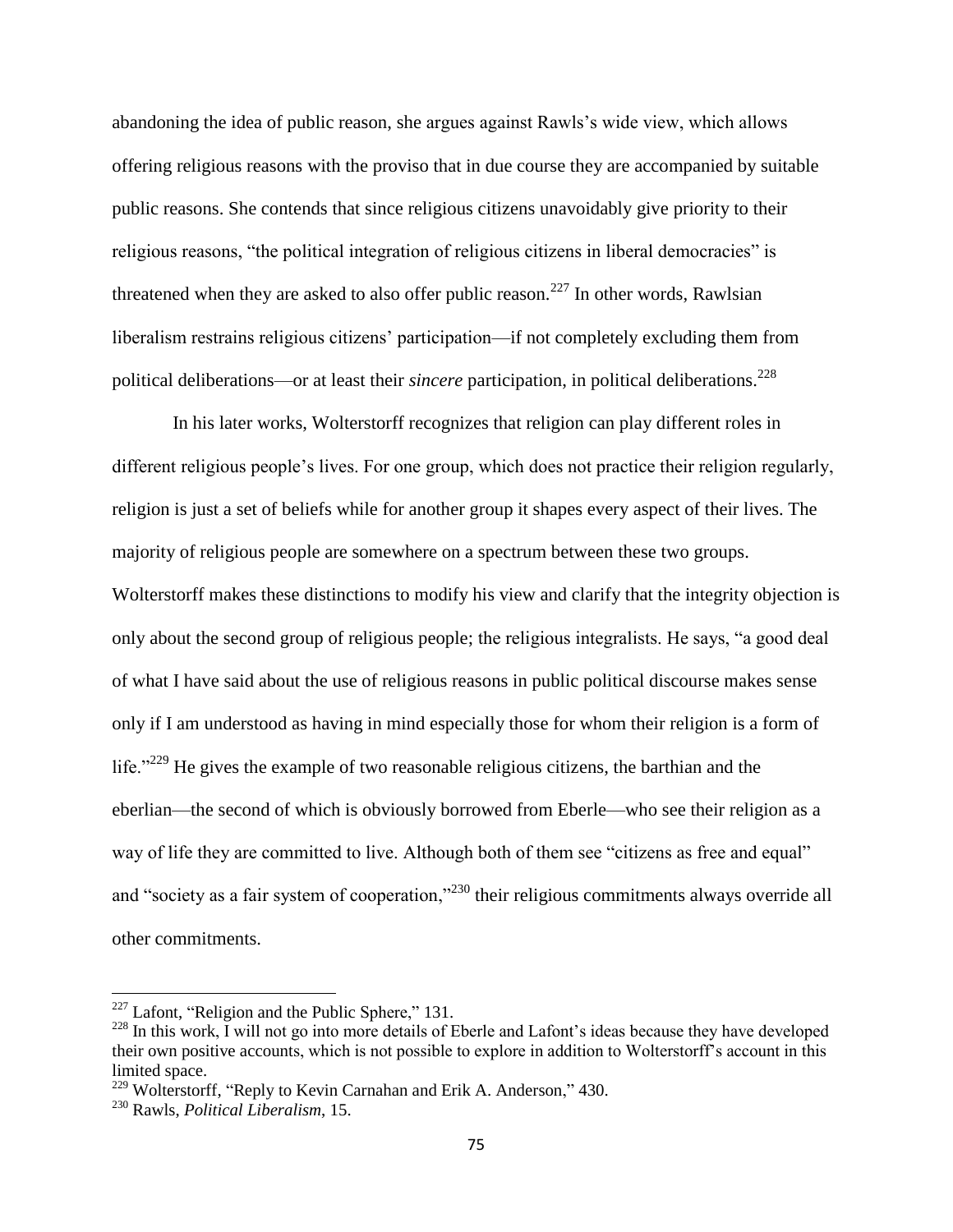Both the barthian and the eberlian are entitled to their convictions because they have the habit of openly listening to objections, but they have not been convinced to change their convictions so far. The difference between them is that the barthian sees himself obligated to use *only* religious reasons when dealing with political issues, whereas the eberlian sees himself as being allowed to *also* use public reason. In other words, for the barthian "a component in his comprehensive religious doctrine is that he use the resources of his comprehensive doctrine *and only those resources* in deliberating, debating, and voting on some political issues,"<sup>231</sup> whereas the eberlian "does not think he is being unfaithful in *also* thinking about political issues using the resources of public reason."<sup>232</sup> The eberlian's two resources do not always match; sometimes he cannot find a parallel public reason that can support the same policy. In these cases, he always gives priority to his religious conviction because he has the duty to be faithful to his religion. Wolterstorff's example of such a conflicting case between resources is when the eberlian "is obligated to God to be a pacifist, to defend the pacifist position, and to vote for the pacifist option whenever the occasion arises."<sup>233</sup> All public reason—derived from political conceptions of justice—he can find are not in favour of pacifism, but he fulfills his duty to God and keeps defending pacifism.

The barthian and the eberlian, according to Wolterstorff's interpretation of public reason liberalism, are not to blame for disregarding public reason or favouring religious reason over public reason, respectively. This is because, according to his understanding of public reason liberalism, Wolterstorff claims that "the public reason imperative" is only "a *prima facie* obligation" that can be outweighed by "other *prima facie* obligations" incompatible with it.<sup>234</sup> In

l

<sup>231</sup> Wolterstorff, *Understanding Liberal Democracy*, 99.

<sup>232</sup> Wolterstorff, *Understanding Liberal Democracy*, 102.

<sup>233</sup> Wolterstorff, *Understanding Liberal Democracy*, 102.

<sup>234</sup> Wolterstorff, *Understanding Liberal Democracy*, 101.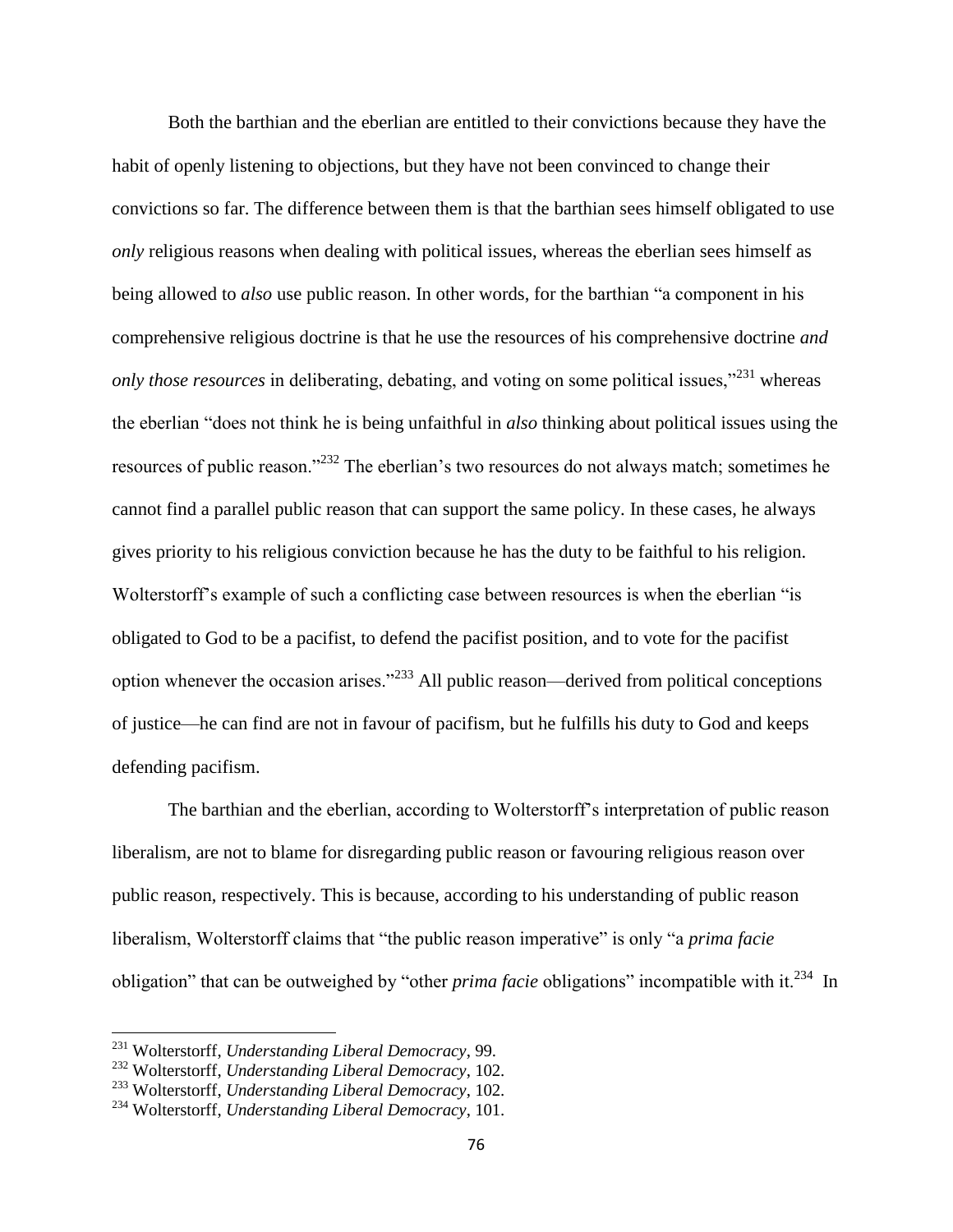other words, the religious integralists are always allowed to give priority to their religious obligations over the public reason imperative. Therefore, Wolterstorff tries to show that the existence of the religious integralists—like the barthian and the eberlian—do not allow public reason liberalism to define the ethic of the citizen in a liberal democracy as any of the following: (1) one should not use religious reasons in support of a political position; (2) one can only do so when one *also* agrees to use public reason; (3) one can only do so when one *also* agrees to use public reason *and* can find a proper such public reason.<sup>235</sup>

Having explained the integrity objection, I have four responses to it. I start with analyzing whether the three points above actually address Rawls's idea of public reason.

## **a) The existence of religious integralists can only question Rawls's exclusive view**

The three points above might seem similar to Rawls's moral duty of civility. However, here I want to show that they only address the duty of civility in Rawls's ideal view, that is, the exclusive view, but not in his inclusive view or wide view of public political culture.

Wolterstorff's first point, according to which religious reasons are not allowed in political deliberation, can be related to the exclusive view. Based on this view, when society is wellordered and has a solid overlapping consensus, citizens have the duty to use only public reason. It is worth repeating that Rawls is aware that this is an idealistic view and does not apply to real societies like the United States and Canada. The second point, according to which one can only use religious reason when one *also* agrees to use public reason, can roughly be related to the wide view of public political culture. This view allows religious citizens to give their own religious reasons at any time in political deliberations with the proviso that those reasons be substituted by public reason *in due course*. However, Wolterstorff might have misunderstood the wide view—in case he has had it in mind—because Rawls does not put a limit as to when

<sup>235</sup> Wolterstorff, *Understanding Liberal Democracy*, 102, 103.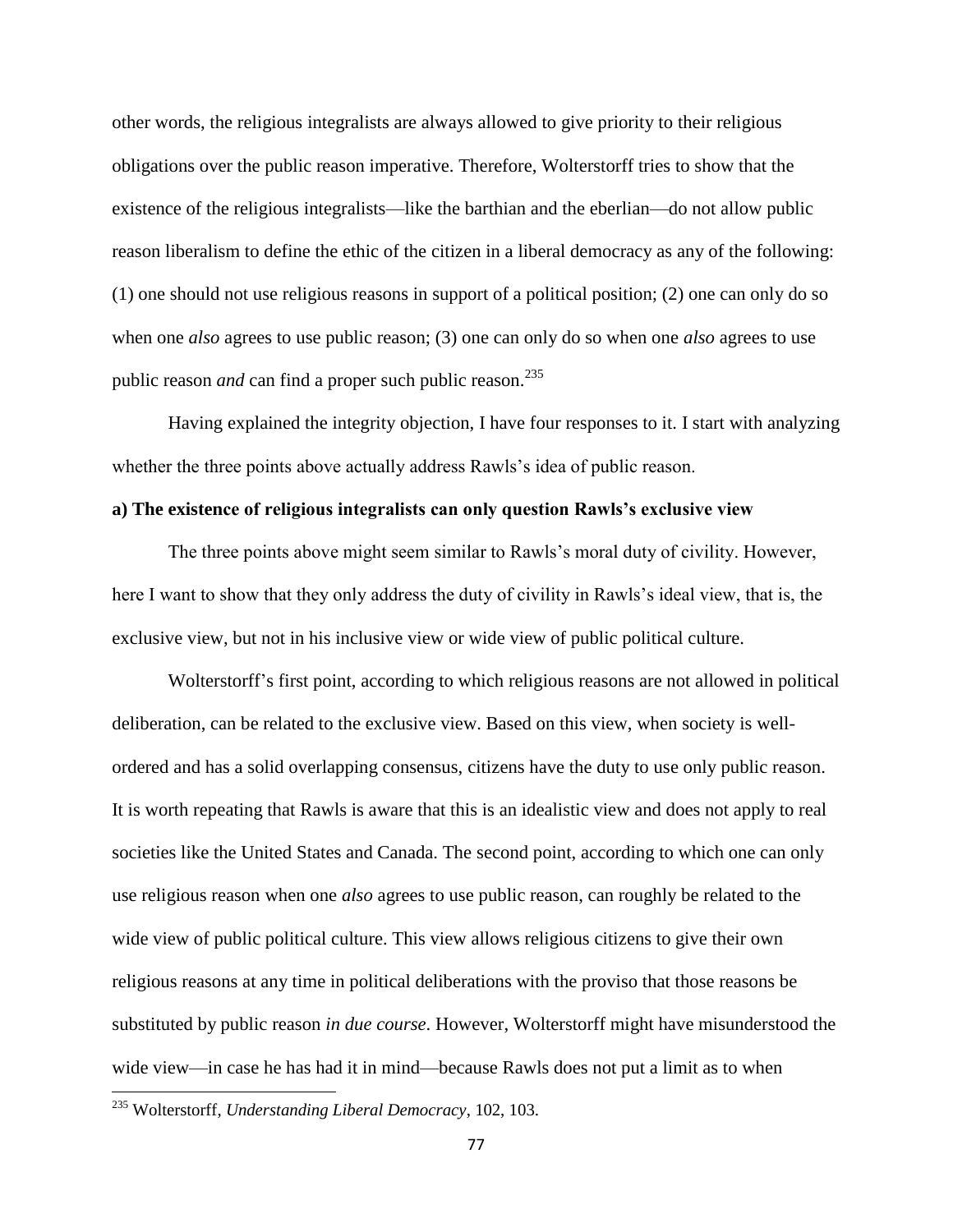religious reasons should be substituted by public reason and who is obliged to carry out the substitution. For him, these are things that should be developed in practice and so cannot be specified in advance.<sup>236</sup> Therefore, the proviso can be satisfied by someone other than the religious person who uses public reason and the religious person who has offered the religious reason does not have to necessarily agree to also offer a public reason. The third point, according to which one can only use religious reason when one *also* agrees to use public reason *and* can find a proper such public reason, can only be related to the wide view, but it also assumes something that Rawls never says in the wide view: Rawls has not specified that it is the religious person himself who has to find proper public reasons. So it can be the case that someone other than the religious person, who has offered a religious reason, finds the parallel public reason and fulfills the due course proviso.

Therefore, one can see that none of the three mentioned points is capturing, or capturing precisely enough, Rawls's moral duty of civility for real liberal democracies. As a result, the presence of the religious integralists—even if they are reasonable as Wolterstorff claims—cannot discredit Rawls's duty of civility as the ethic of the citizen of a real liberal democracy.

# **b) The integrity objection is against the impartiality of the state towards different comprehensive doctrines**

To respond to the integrity objection from another angle, one could start by asking whether it is realistic to expect absolute religious (or secular)<sup>237</sup> integrity in a liberal democracy, which is marked by the fact of reasonable pluralism. If we understand integrity as Wolterstorff suggests, one should always be able to give priority to one's religious obligations over other obligations. However, Wolterstorff agrees that citizens' conceptions of the good life "flagrantly

<sup>&</sup>lt;sup>236</sup> Rawls, "Public Reason Revisited," 784.

<sup>&</sup>lt;sup>237</sup> Secular in Rawls's sense, that is, as a comprehensive doctrine.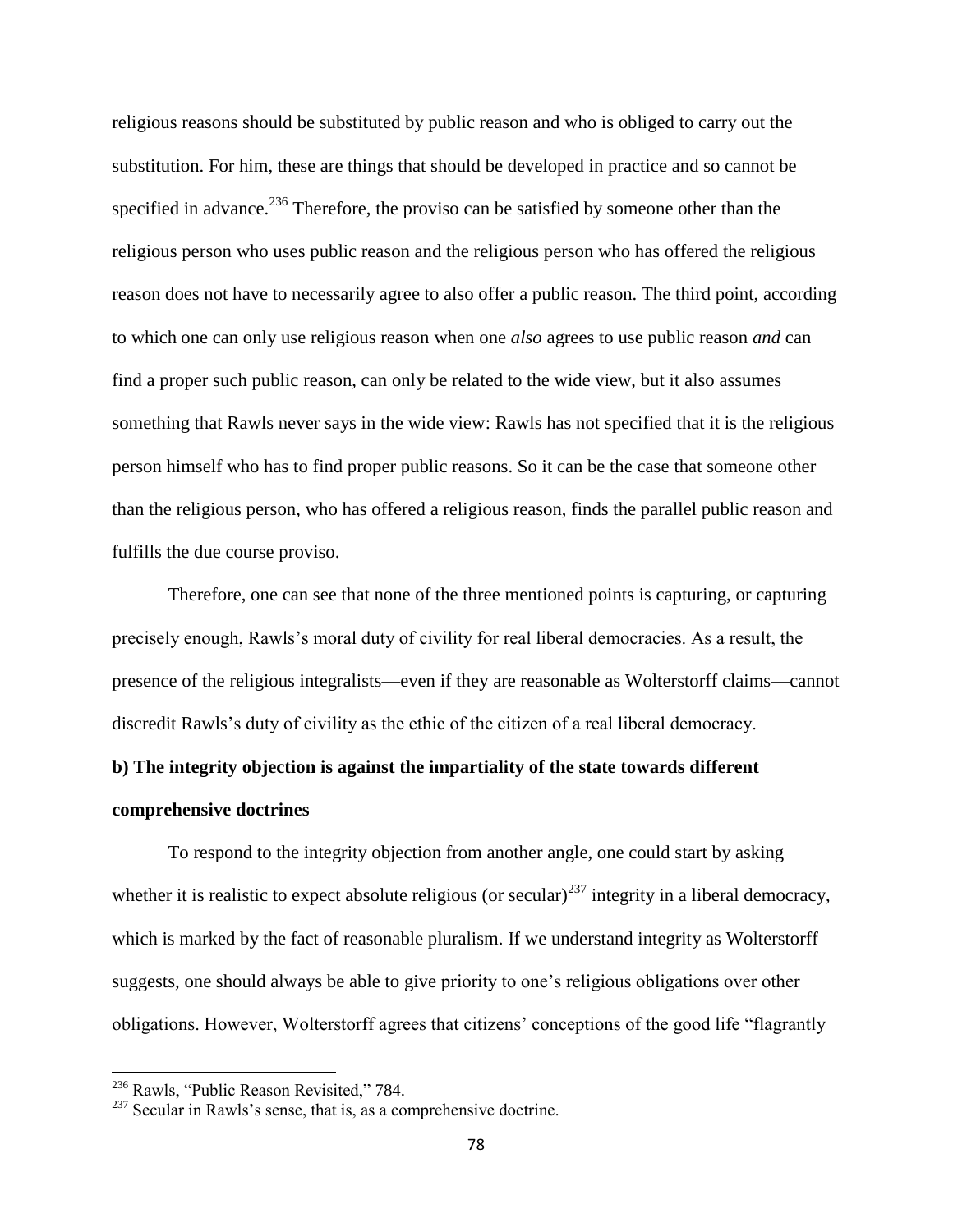contradict each other<sup> $238$ </sup> in many respects and thus, in a pluralistic liberal democracy, government neutrality (impartiality) is essential. Now one could ask what could happen if the religious integralists hold or seek office in government and engage in political decision making in the "public political forum," to use Rawls's term. As Wolterstorff argues, these sorts of religious citizens could "lack the intellectual imagination"<sup>239</sup> to use public reason, see themselves obligated to *only* use their own religious reasons (the barthian), or always give priority to their religious reasons if they see a conflict between them and public reason (the eberlian). Since these religious integralists are reasonable, they cannot be prevented from working as officials and legislators. But can they secure the neutrality of government? It seems unlikely, because in order to be impartial they should be able to consider reasons other than their own religious reasons as unbiasedly as possible. To decide on a law or a policy that affects all citizens, they need to consider the common good<sup>240</sup> rather than their obligation to be faithful to God.<sup>241</sup> This means that if their obligation to God conflicts with the common good, they should not give priority to

<sup>&</sup>lt;sup>238</sup> Wolterstorff, "Role of Religion," 72.

<sup>&</sup>lt;sup>239</sup> Wolterstorff, "Role of Religion," 78.

 $^{240}$  It should be mentioned here that unlike the conceptions of the good life, which belongs to the realm of comprehensive doctrines, the common good for Rawls belongs to the realm of political conceptions of justice. In *Political Liberalism* he mentions the "values of the common good" alongside "the values of equal political and civil liberty; equality of opportunity; the values of social equality and economic reciprocity," as "the values of political justice [which] fall under the principles of justice for the basic structure." 224. According to Waheed Hussain, Rawls sees the common good as refering to the common interests of citizens in a society. In other words, Rawls believes that "members of a political community have a relational obligation to care for the interests attached to the 'position of equal citizenship' which all citizens share," thus, he "uses the term 'the common good' to refer to the sum total of social conditions that answer to the interests attached to the position of equal citizenship." Waheed Hussain, "The Common Good," *Stanford Encyclopedia of Philosophy*, published Feb 26, 2018.

<sup>&</sup>lt;sup>241</sup> Of course Wolterstorff can argue that the religious integralists have their own understanding of the common good and justice. In fact, it is true that no one can step out of her perspective, but in order to be free from dogmatism one needs to be, to some extent, willing to learn about other views. Imagine a pacifist integralist who believes that people should not fight in any circumstance—even if they are attacked. He thinks that even if a person who is attacked does not fight back and is killed, she will go to heaven. So he supports a binding law that criminalizes physical self-defence because in his mind he is serving "the common good." But what he is in fact serving is his religious group with their conception of the good life.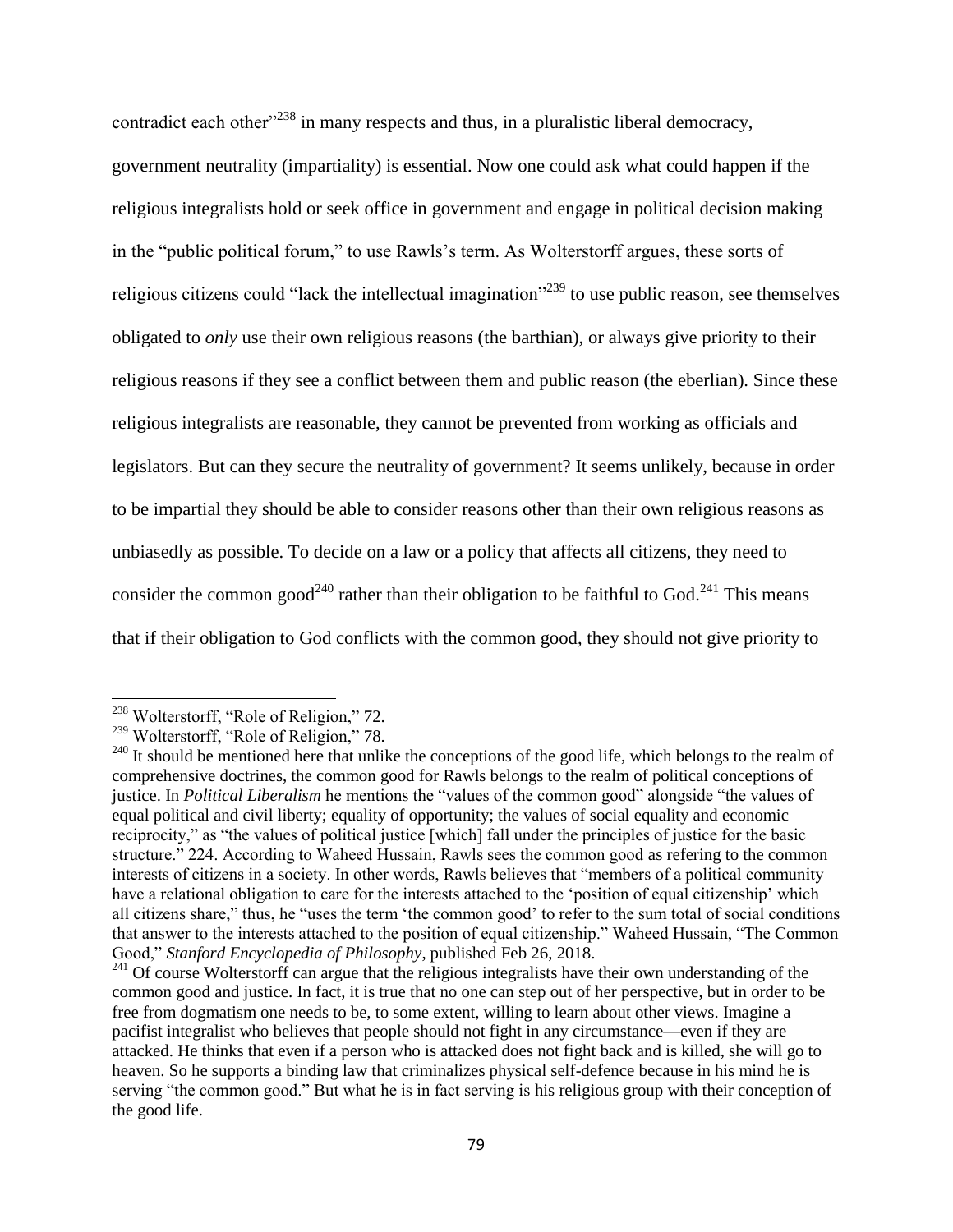the former. In addition, even if their religious reasons do not result in a policy that conflicts with the common good, they should still be open to other nonpublic or public reasons that might result in a policy that serves the common good better. If they keep giving priority to their own religious reasons (the eberlian), or not even consider supporting a policy that is not the result of a religious reason they endorse (the barthian), they are not neutral (impartial) between their religion on the one hand and other religious and secular comprehensive doctrines, on the other.

Even as ordinary citizens—who can vote and hold the officials and legislators accountable—the religious integralists might need to consider other reasons (especially public reasons) in support of political positions. This is because, according to Wolterstorff's justice restraint and moral engagement requirement, their goal should be political justice and serving the common good rather than simply the interest of the religious group they are affiliated with; to have such a goal one might need a more open perspective than just one's comprehensive doctrine. In fact, Rawls's concept of reasonableness is an attempt to reach such an open perspective that honours reciprocity, which makes pluralistic liberal democracy possible. It is not clear though how the religious integralists—whether as legislators or ordinary citizens understand society as a fair system of cooperation, as Wolterstorff claims.

In Rawls's political liberalism, reasonable citizens should propose fair terms of cooperation based on a political conception of justice that they find the most reasonable. They "must also think it at least reasonable for others to accept them [namely, the proposed fair terms of cooperation], as free and equal citizens."<sup>242</sup> But the religious integralists *only* (the barthian) or *firstly* (the eberlian) allow their religion to shape their political views rather than a political conception of justice. They do not also think whether what they offer can be acceptable to others or not. In fact, what they are willing to do is "to offer their reasons for the policies they favor and

<sup>&</sup>lt;sup>242</sup> Rawls, "Public Reason Revisited," 770.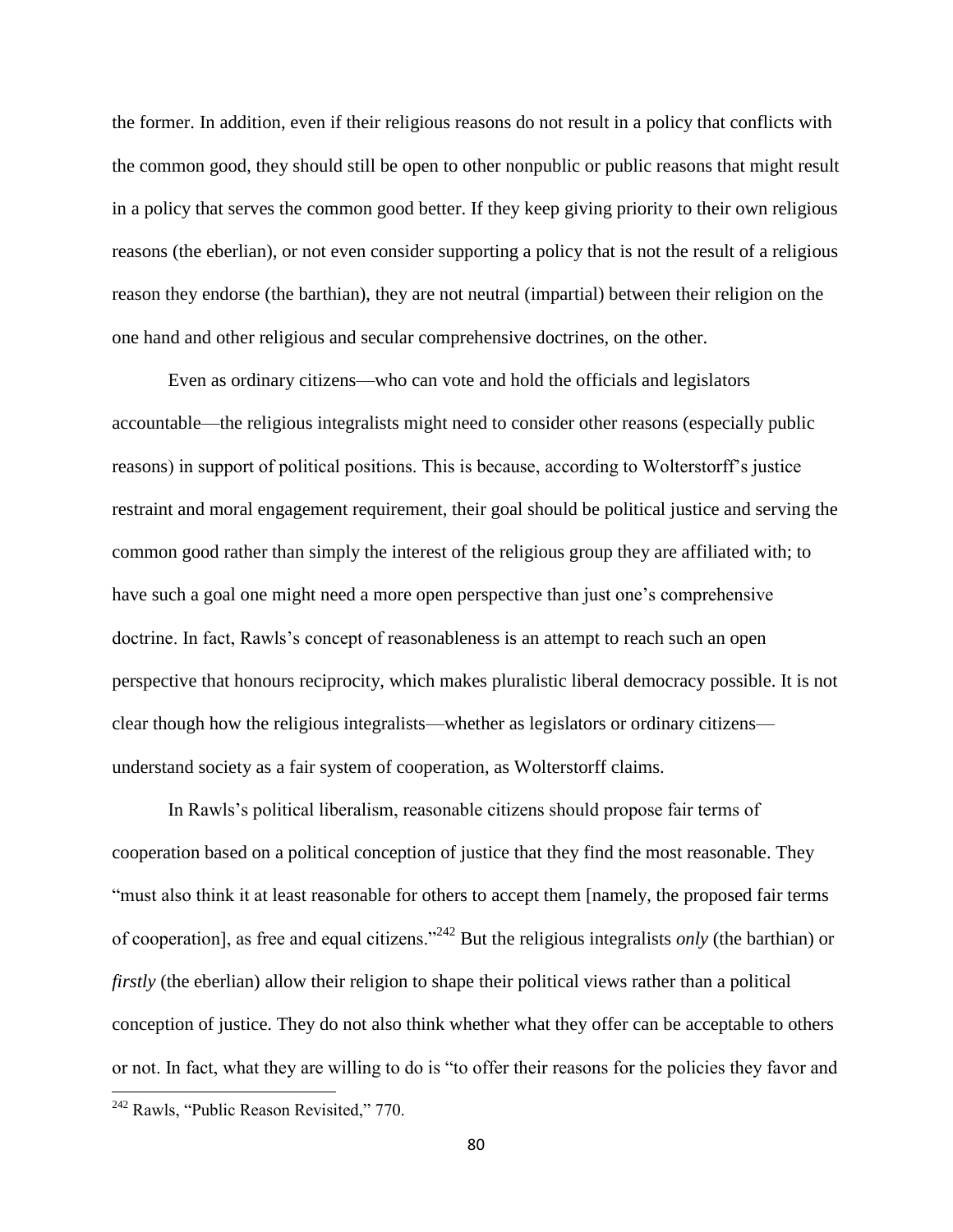to listen to criticisms of those reasons, just as they are willing to offer criticisms of other people's reasons."<sup>243</sup> Wolterstorff maintains that this means that "they are reasonable."<sup>244</sup> But this is not convincing. To support his claim that these citizens do not "suffer from Rawlsian unreasonableness,"<sup>245</sup> Wolterstorff has the burden to provide more details to clarify how these citizens offer and accept fair terms of cooperation. Without doing this, he fails to confidently call these citizens reasonable in the Rawlsian sense and conclude that their presence in a liberal democracy makes Rawls's moral duty of civility unacceptable as the ethic of the citizen in such a society.

### **c) Complete integrity is not realistic**

Another point that can be made against the integrity objection is that, as much as it is not possible to step out of one's perspective completely, it is not also possible to have complete integrity like the barthian and the eberlian. This is why some, like Olivia Newman, believe that Wolterstorff's religious integralist example "exaggerates our ability to achieve integration and underestimates the value of maintaining some differentiation of character and diversity of commitments."<sup>246</sup> In fact, in order to be able to live in a pluralistic liberal democracy, citizens should be able to adopt more than only one perspective,  $247$  including a more open perspective of the common good, as was mentioned above. For example, such citizens should have the ability to listen with an open mind to others, which seems to require one to allow her mind to change. But

l

<sup>243</sup> Wolterstorff, *Understanding Liberal Democracy*, 98.

<sup>244</sup> Wolterstorff, *Understanding Liberal Democracy*, 98.

<sup>245</sup> Wolterstorff, *Understanding Liberal Democracy*, 98.

<sup>246</sup> Olivia Newman, *Liberalism in Practice: The Psychology and Pedagogy of Public Reason* (Cambridge: MIT Press, 2015), 82. Also, Mark Jensen argues that "[t]here does not appear to be a class of integralist citizens who have a legitimate complaint against liberal political theory." Mark Jensen, "The Integralist Objection to Political Liberalism" *Social theory and practice* 31, no. 2 (2005): 158.

 $247$  Martha Nussbaum says, "part of living on respectful terms with others in a pluralistic society is, precisely, learning how to segment one's existence in certain ways; insofar as Wolterstorff objects to this segmentation, he may be objecting to the very idea of a pluralistic liberal society." Martha Nussbaum, "Rawls's Political Liberalism. A Reassessment," *Ratio Juris* 24, no. 1 (2011): 15.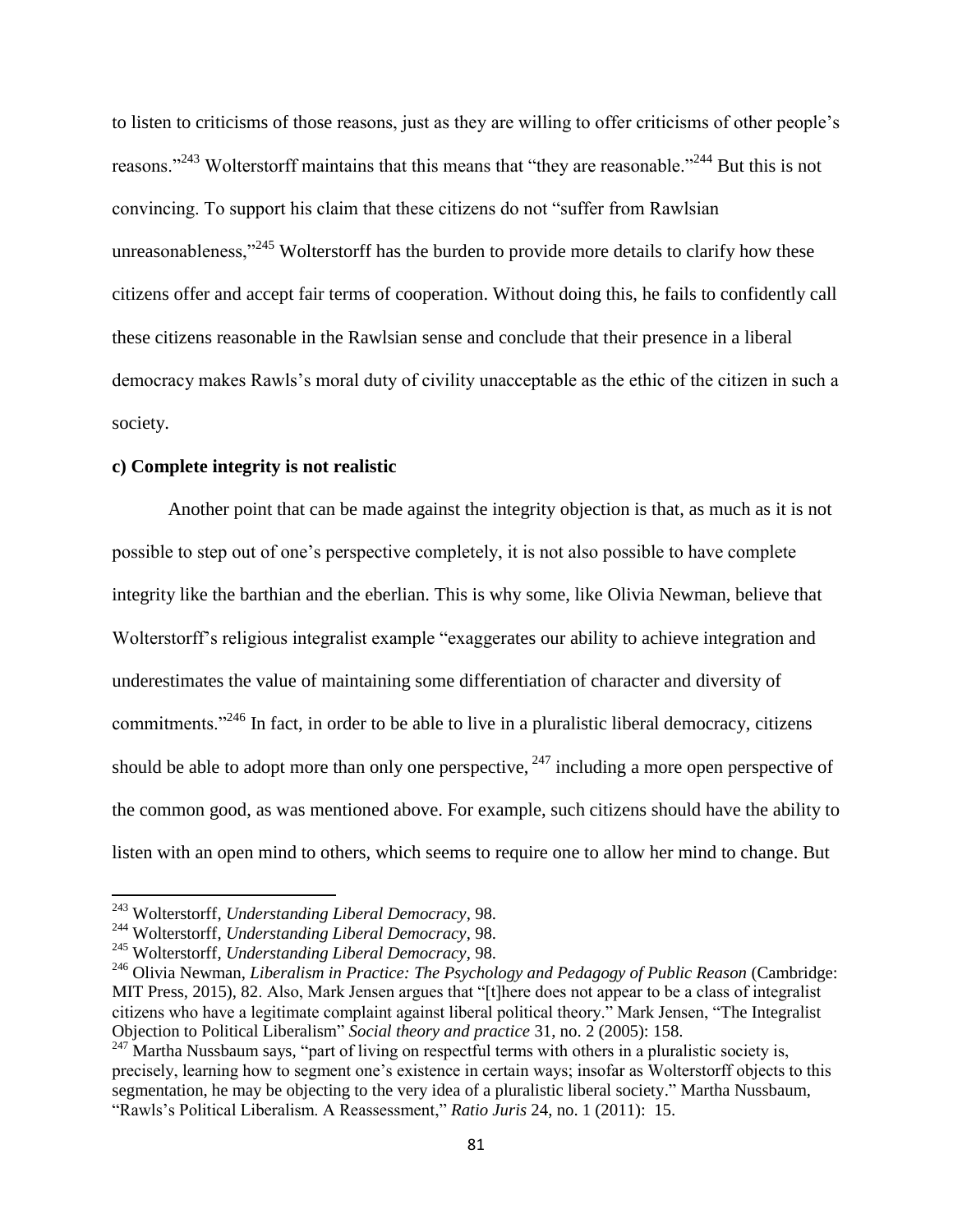in the case of the religious integralists, their mind is so fixed on their number one obligation, namely, being faithful to their religion or God, that one doubts whether they can ever listen openly. This is another point that Wolterstorff has not clarified when he claims that the barthian and the eberlian are entitled to their convictions because they have listened to criticisms "carefully and with open mind."<sup>248</sup> He needs to show how being a religious integralist as he characterizes it is compatible with listening open-mindedly. Most importantly, he needs to show that such integralist characters, who are also willing to listen openly to different views, can actually exist. Without doing this, his argument in the integrity objection, which is against the need for the idea of public reason, is invalid.

## **d) The integrity objection contradicts another argument Wolterstorff offers**

My next response to the integrity objection is based on what I call Wolterstorff's "many reasons" argument. In one of his arguments against the idea of public reason, he draws a distinction between our own reason for supporting a policy and the reason we would use in public discussions to support the same policy. Wolterstorff believes, if there is no misleading involved, "there is an eminently honorable reason for [such a] discrepancy between"<sup>249</sup> these two reasons; the reason for such a discrepancy is trying to convince others to support the same policy. Since everyone is usually convinced by a different reason, public reason seems unnecessary. To support this argument against the need for public reason, Wolterstorff offers the following example: if there are two people, Ryan and Wendy, one does not have to support a policy based on a reason that Ryan, Wendy, and others accept. Instead, one can have her own

<sup>248</sup> Wolterstorff, *Understanding Liberal Democracy*, 100.

<sup>&</sup>lt;sup>249</sup> Wolterstorff, "Role of Religion," 106.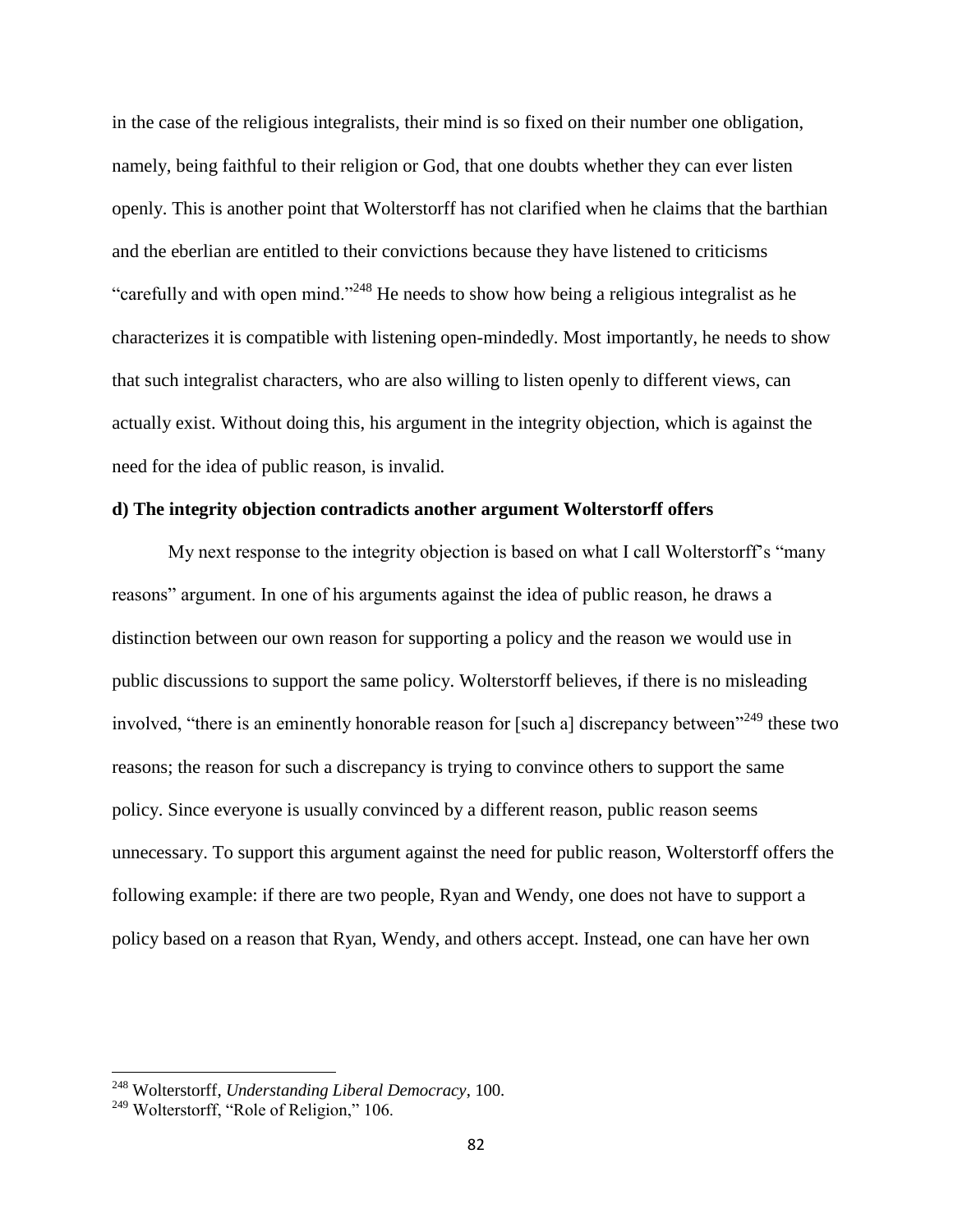reason, offer a reason to Ryan that she knows he might accept, and offer another reason to Wendy that she knows she might accept.<sup>250</sup> Wolterstorff continues:

In a democracy, we discuss and debate, with the aim of reaching agreement. We do not just mount the platform to tell our fellow citizens how we see things. We listen and try to persuade. Typically our attempts at persuasion are on an ad hoc basis: offering to Republicans reasons that we think might appeal to them, if we can find such, to Democrats reasons that we think might appeal to them, if we can find such, to Christians reasons that we think might appeal to them, if we can find such, to America-firsters reasons that we think might appeal to them, if we can find such. And so forth.<sup>251</sup>

Thus, Wolterstorff does not see any problem with using as many different reasons as one can use to convince other citizens to support a policy one advocates. This seems to be the strongest response one can make to the integrity objection: using reasons other than the reason one sincerely and deeply believes (whether they are based on an independent source or not) does not have to threaten one's integrity. Wolterstorff clearly states that reasons offered to others "need not even be reasons that I accept—let alone reasons that for me personally were determinative."<sup>252</sup> It can be inferred from this that religious citizens can have their own religious reasons in support of a policy while also offering different reasons that they know can convince others without risking their own integrity. Thus, by accepting the "fact of honorable discrepancy"<sup>253</sup> as Wolterstorff suggests, between the reasons one has in mind and the reasons one offers in public, religious citizens' sincere participation will not be at risk, as Lafont claims, if they are asked to *also* offer public reason. In other words, offering public reason in addition to their religious reasons does not place a psychological burden on religious citizens; they can exercise their religions freely and live their lives as they see fit.

l

<sup>&</sup>lt;sup>250</sup> Wolterstorff, "Role of Religion," 107.

<sup>&</sup>lt;sup>251</sup> Wolterstorff, "Role of Religion," 108.

<sup>&</sup>lt;sup>252</sup> Wolterstorff, "Role of Religion," 107.

<sup>&</sup>lt;sup>253</sup> Wolterstorff, "Role of Religion," 107.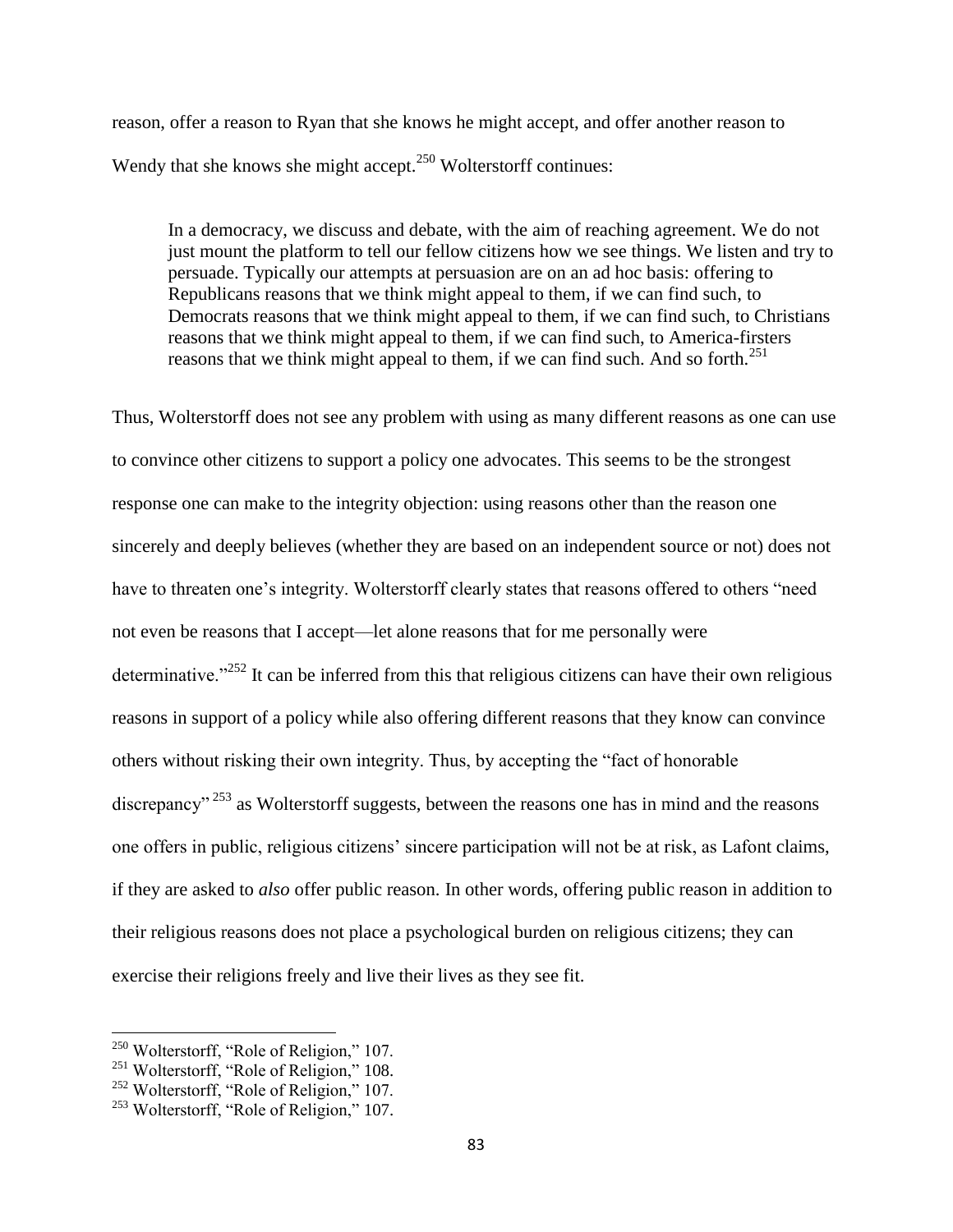So Wolterstorff contradicts his integrity objection by offering his "many reasons" argument. Moreover, the integrity objection not only draws an unrealistic picture of reasonable citizens who seek complete integrity to their religion in a pluralistic liberal democracy, it does not address Rawls's inclusive and wide views. Therefore, it is not successful as an objection against Rawls's idea of public reason in real liberal democracies.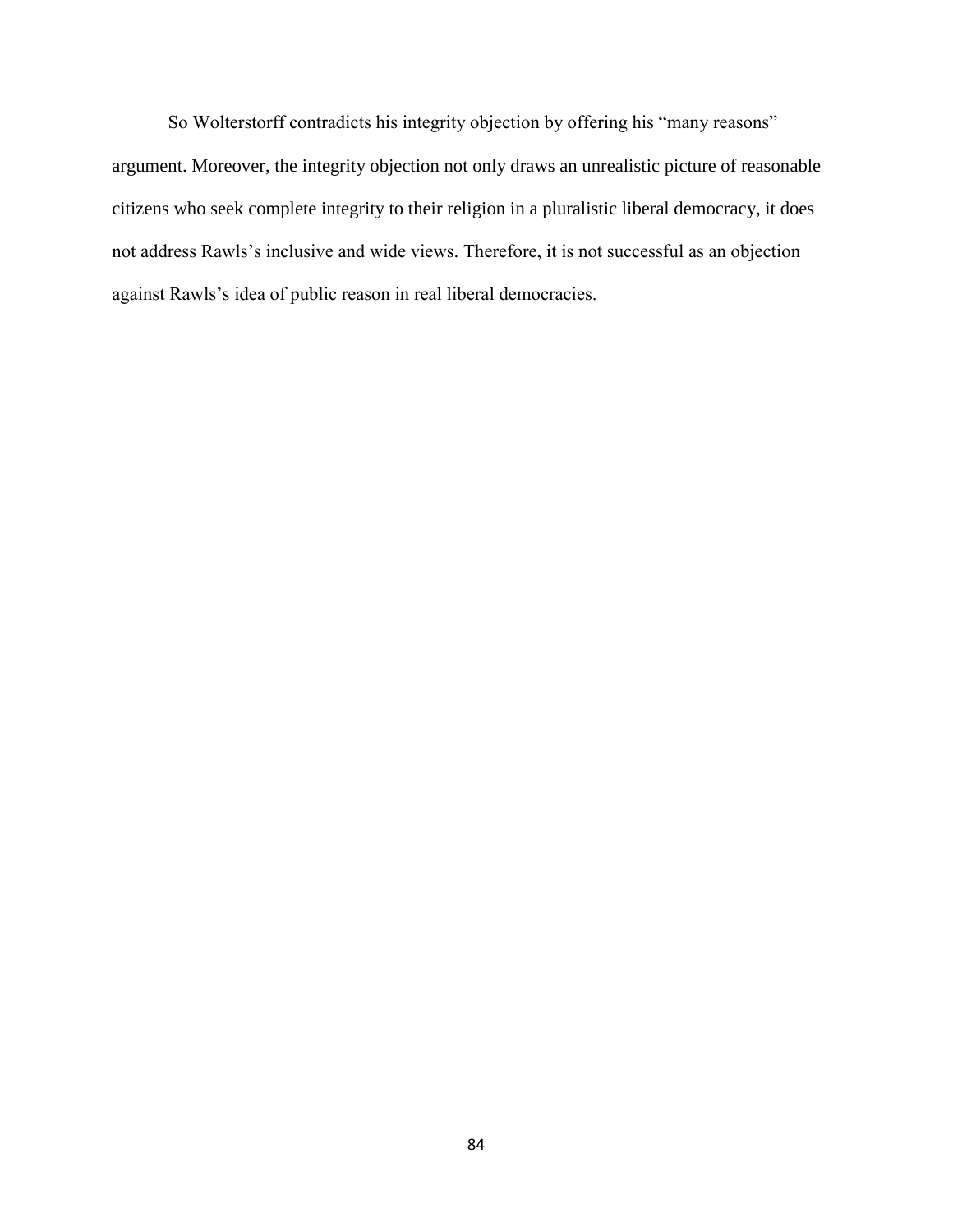#### **Chapter 4: Public Reason or No Public Reason?**

As mentioned in the second chapter, Rawls introduces the idea of public reason to make social unity and peace possible in a liberal democratic society consisting of a plurality of reasonable comprehensive doctrines. He believes that government neutrality (the separation of church and state) is necessary to protect religions, secular culture, and the state from each other equally.<sup>254</sup> We need a family of freestanding political conceptions of justice—although they are independent of all comprehensive doctrines, political conceptions of justice act as a module in them when they are reasonable—as a shared political basis that makes such neutrality toward comprehensive doctrines, and thus social unity and peace, possible. Political decisions, including laws and policies that are binding to all citizens, are legitimate only when they are the result of a political deliberation (and voting in cases of stand-offs<sup>255</sup>) in which citizens ground their reasons in political conceptions of justice, rather than their religious or secular comprehensive views, in support of such decisions.

In the third chapter, I explained that, although Wolterstorff also agrees with government neutrality<sup>256</sup> and the fact of pluralism, he criticizes Rawls for assuming a shared political basis independent of comprehensive doctrines and imposing a moral duty on citizens to avoid offering religious reasons in their political deliberation. Wolterstorff indicates that voting is what makes a binding law legitimate in a liberal democracy, not the sort of reason that citizens use. However, he later calls Frank's religious reason—as a reason determining a binding law against the followers of another religion incompatible with Frank's religion—out of order by virtue of it

<sup>&</sup>lt;sup>254</sup> Rawls, "Public Reason Revisited," 795.

<sup>255</sup> Rawls, *Political Liberalism*, lii – liii.

<sup>&</sup>lt;sup>256</sup> He agrees with the government neutrality with the impartiality interpretation.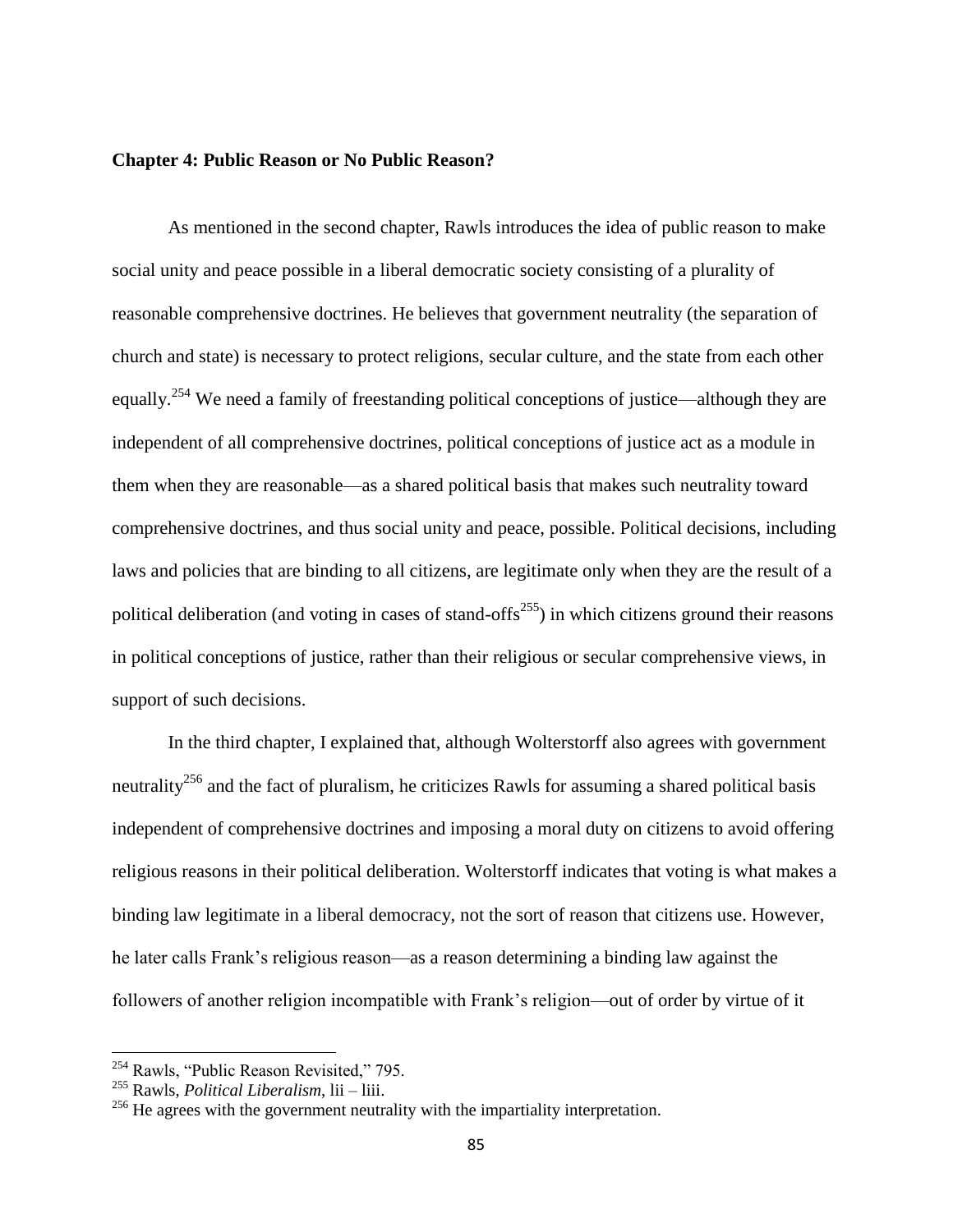being an appeal to God, while he accepts another reason, which addresses public well-being, in support of the same law. As was mentioned in section 3.3, this position contradicts Wolterstorff's view against Rawls's moral restraint on religious reasons.

To be fair to Wolterstorff's concern with regard to the religious reason restraint position, I would like to argue that if citizens are engaged in political debates that do not have the direct goal of passing or enforcing a law or a policy, Wolterstorff is right to oppose any restraints on religious reasons and to see such restraints as a violation of the freedom of speech. Even in cases of political decision making—implemented through legislation or voting by citizen voters or officials, judges, and legislators—I agree with Wolterstorff that everyone should be able to express their reasons based on their comprehensive doctrines, or it would again be against freedom of speech. Even Rawls is cautious not to overstep this freedom when he emphasizes that the duty of civility "is not a legal duty, for in that case it would be incompatible with freedom of speech."<sup> $257$ </sup> Characterizing the duty of civility as moral, however, is also not exempt from Wolterstorff's criticism, because he sees "social disapproval"<sup>258</sup> as a power that can enforce such a duty. One could agree that moral duties as well as norms in a society can sometimes have a social power that is comparable with the power of legalization and criminalization. But it does not mean that it is always the case or that we should not introduce any moral duties for ourselves as citizens. Wolterstorff himself, contrary to his criticisms of moral duties, assumes such duties in his account of liberal democracy when he speaks of moral engagement and epistemological entitlement. Thus, there seems to be more similarities in Rawls and Wolterstorff's theories than Wolterstorff might be aware of.

<sup>&</sup>lt;sup>257</sup> Rawls, "Public Reason Revisited," 769.

<sup>&</sup>lt;sup>258</sup> Wolterstorff, "Role of Religion," 79.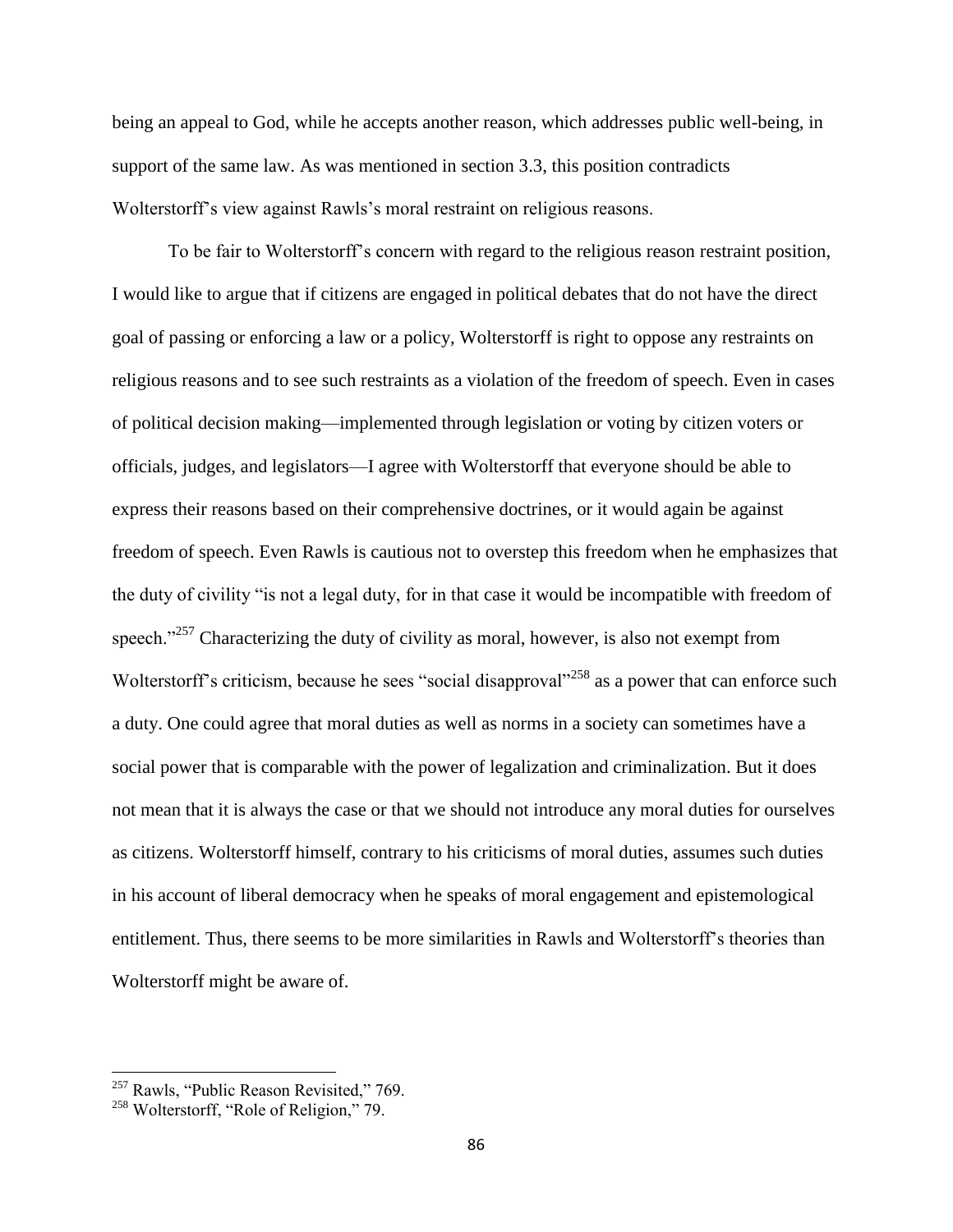Both Wolterstorff and Rawls are the proponents of constitutional liberal democracy as well as the neutrality of the state towards all comprehensive doctrines. They emphasize the necessity of political engagement within the limits of a just constitution of a pluralistic liberal democracy, which includes religious toleration and the right to free exercise of religion. From both Rawls's and Wolterstorff's perspectives, for example, Frank's religious reason in support of a binding law against the ritual of Santería religion is not acceptable because it appeals to a certain religion's God, whereas a reason that appeals to public well-being is acceptable. To use Rawls's language, Frank's reason is a nonpublic reason based on his cherished comprehensive doctrine, while the public health reason is a public reason that can be endorsed by all reasonable comprehensive doctrines. A binding law or policy passed or enforced by the first reason is not legitimate because it is not based on a shared political basis. However, a law is legitimate if it is passed or enforced based on the second reason, which is a generally understandable and acceptable reason. For Wolterstorff, Frank's reason is out of order because it violates the First Amendment, and thus interferes with the free exercise of Santería religion. I believe that Wolterstorff's argument against Frank's reason is similar to Rawls's argument because the First Amendment can be understood as a shared and independent political basis. More specifically, the First Amendment can be understood, in the Rawlsian sense, as a constitutional essential "which all citizens as free and equal may reasonably be expected to endorse in the light of principles and ideals acceptable to their common human reason."<sup>259</sup> Based on the Frank example, I would like to suggest that, despite what Wolterstorff claims, he, like Rawls, supports the same idea of restraining religious reasons when it comes to accepting them as the determinant for passing or enforcing a binding law or policy.

<sup>259</sup> Rawls, *Political Liberalism*, 137.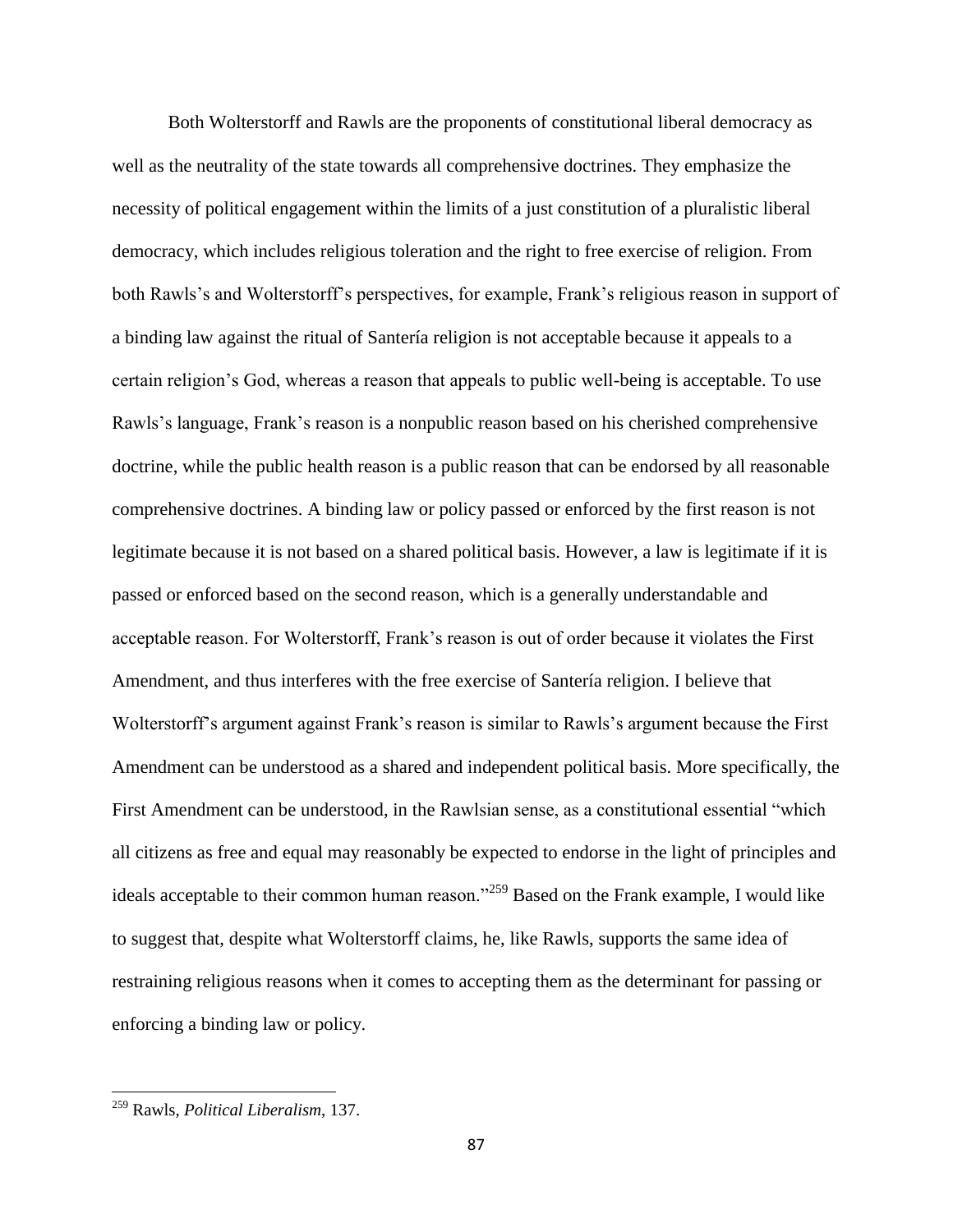Wolterstorff clearly contradicts himself when he rejects any restraints on the sorts of reasons that citizens offer, on the one hand, to advocate religious citizens' right to freedom of speech, and calls Frank's religious reason out of order to protect the First Amendment, on the other. His integrity objection is also toothless as it contradicts with his "many reasons" argument, according to which reasonable citizens may plausibly use as many reasons to convince different people to agree with a law or policy that they support. Surprisingly, here he does not see using different reasons as a violation to citizens' integrity, but believes that Rawls's moral duty of civility, which in the wide view asks citizens to use public reason in addition to their religious reasons, can violate the integrity of citizens like the barthian—who is strangely both reasonable and sees himself committed to *only* use religious reasons in his political deliberations. Furthermore, since Wolterstorff does not make a distinction between Rawls's different views of public reason, he also fails to reject the idea of public reason and citizens' moral duty to use public reason—in Rawls's inclusive and wide views—with his integrity objection.

Among Rawls's views on the role of reasons in political decision making, which are the exclusive and inclusive views introduced in *Political Liberalism* and the wide view of public political culture introduced in "The Idea of Public Reason Revisited", I would like to argue that the latter is the most plausible, both theoretically and practically. The exclusive view, according to which all citizens should offer only public reason in all political debates, belongs to the realm of ideal theory. This view is about a well-ordered society with maximum stability. Rawls explains this view as follows: "on fundamental political matters, reasons given explicitly in terms of comprehensive doctrines are never to be introduced into public reason."<sup>260</sup> Since this view is only about an ideal liberal democracy, I would disregard it as a viable solution for the problem of legitimacy in real pluralistic liberal democracies. Rawls himself is also aware that the exclusive

<sup>260</sup> Rawls, *Political Liberalism*, 247.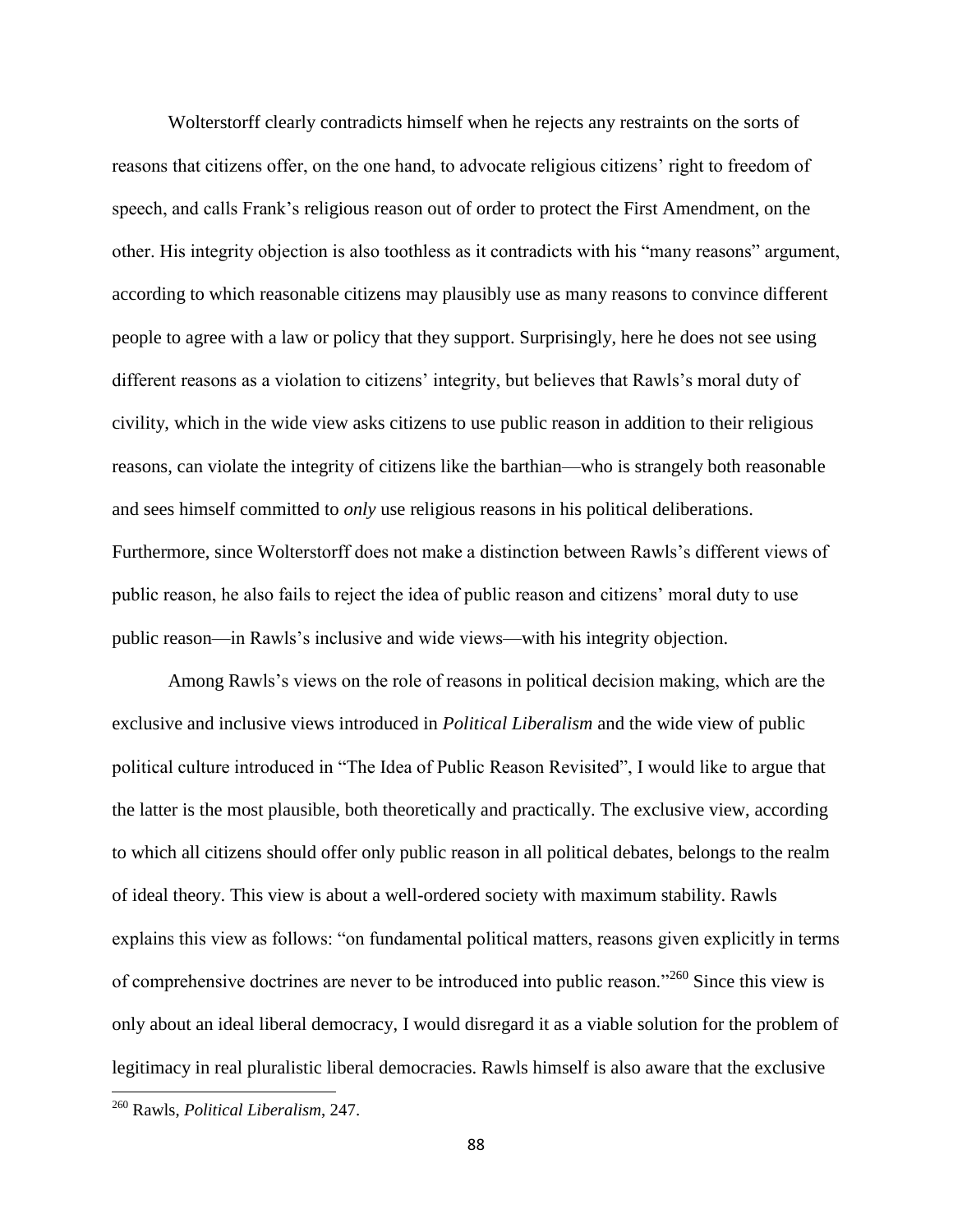view does not apply to real societies, but he believes that we need such an ideal to help us navigate our real societies towards the ideal of public reason. As I mentioned in the second chapter, my focus in this work is not on Rawls's and Wolterstorff's methodology. Moreover, Rawls is not only concerned with the ideal society as he also introduces his inclusive view.

In the inclusive view, Rawls mentions the abolitionists' and Martin Luther King's religious reasons against slavery as examples of acceptable reasons that "strengthen the ideal of public reason."<sup>261</sup> Although this view clearly allows for religious reasons to be offered on fundamental political issues, I would like to suggest that it is still restrictive considering the proviso of strengthening the ideal of public reason; it could be the case that citizens do not recognize whether a religious (or secular) reason is strengthening the ideal of public reason or not. In fact, the ideal of public reason does not seem to be an uncontroversial and definite conception that can always specify in advance whether a nonpublic reason is in its favour or not. Since the challenge of assessing nonpublic reasons in the face of the ideal of public reason is not present in Rawls's wide view, I argue that Rawls's wide view is more feasible as a view that is in accordance with liberalism and freedom of speech.

According to the wide view, religious (and secular) reasons are not only allowed to "be introduced in public political discussion *at any time*" with the in due course proviso, there "may be *positive* reasons for introducing" such reasons in the public sphere.<sup>262</sup> To explain the first part, citizens in public political culture who are responsible for making political decisions even on fundamental political issues do not face any restrictions on expressing whatever reason they have, but "proper political reasons"<sup>263</sup> must also be introduced in support of the same law or policy to make it legitimate. This obligation to introduce proper political reasons (or public

<sup>261</sup> Rawls, *Political Liberalism*, 247.

<sup>262</sup> Rawls, "Public Reason Revisited," 784 (emphases added).

<sup>&</sup>lt;sup>263</sup> Rawls, "Public Reason Revisited," 784.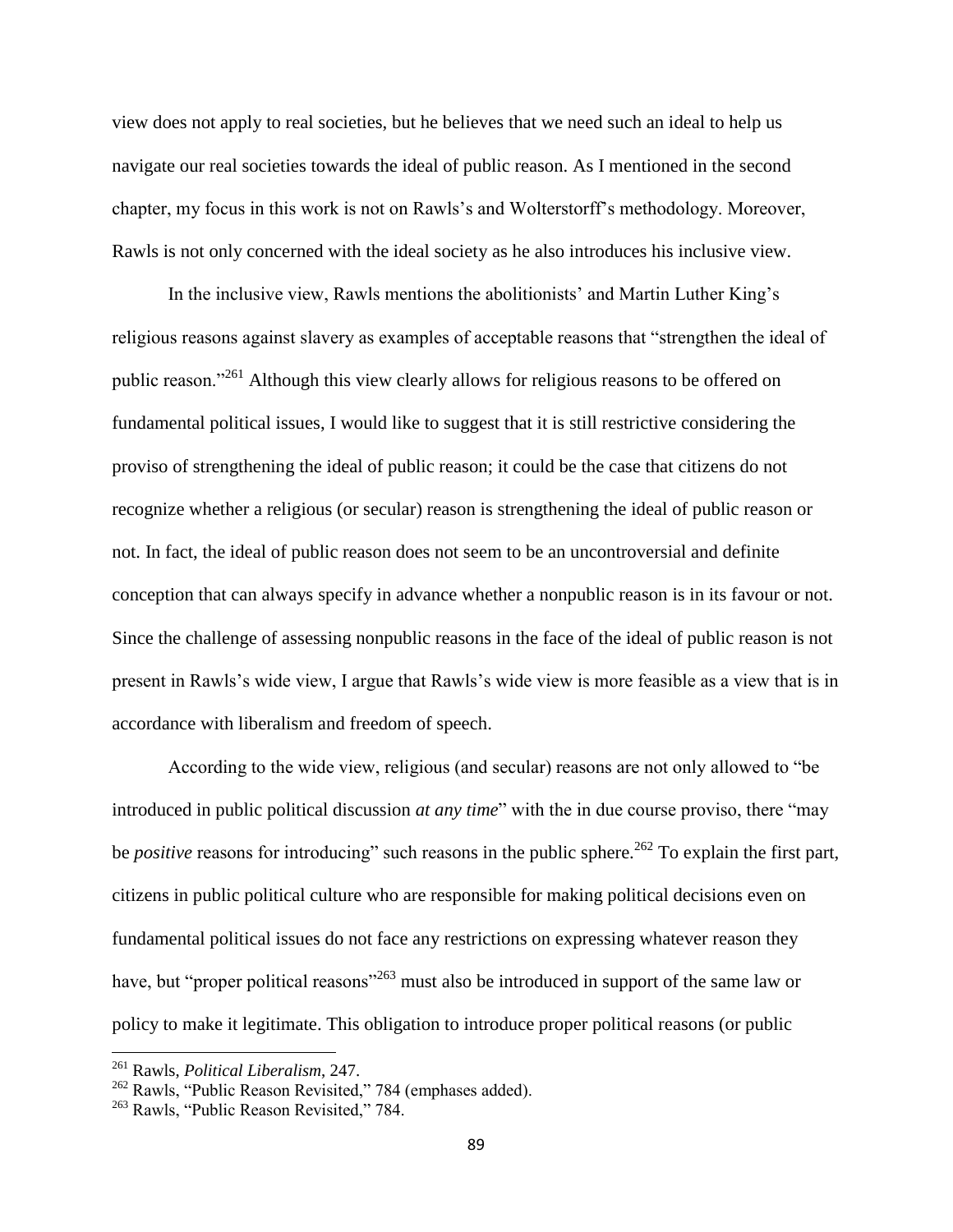reasons) in due course is what Rawls calls the proviso. According to this proviso, religious (or secular) reasons are not sufficient to support a law or a policy. Rawls illustrates this point (and also the next point) in the following example: "citizens of faith who cite the Gospel parable of the Good Samaritan do not stop there, but go on to give a public justification for this parable's conclusions in terms of political values. In this way citizens who hold different doctrines are reassured, and this strengthens the ties of civic friendship."<sup>264</sup> To explain the second part of the wide view, it can even be a good thing if citizens introduce their religious (and secular) reasons as long as they accept the proviso. This is because, by embracing the proviso, religious (and secular) citizens' "commitment to constitutional democracy is publicly manifested" and thus they "are more willing to honor the duty of civility."<sup>265</sup> When citizens are aware of each other's such commitments, they can introduce their comprehensive doctrines without violating the ideal of public reason. Rawls mentions the abolitionists' and Martin Luther King's religious reasons as examples that strengthened the ideal of public reason because they had manifested their support for constitutional democracy as the result of fulfilling the proviso.<sup>266</sup> Although Rawls does not explain how they have fulfilled the proviso, he points out in a footnote, "I do not know whether the Abolitionists and King thought of themselves as fulfilling the purpose of the proviso. But whether they did or not, they could have. And had they known and accepted the idea of public reason, they would have."<sup>267</sup>

Rawls's wide view of public political culture, I argue, is the most plausible view among Rawls's other two views and Wolterstorff's view for three reasons. Firstly, the wide view removes the restriction on offering religious (or secular) reasons—whether they are good reasons

l

<sup>&</sup>lt;sup>264</sup> Rawls, "Public Reason Revisited," 786.

<sup>&</sup>lt;sup>265</sup> Rawls, "Public Reason Revisited," 785.

<sup>&</sup>lt;sup>266</sup> Rawls, "Public Reason Revisited," 785-786.

<sup>&</sup>lt;sup>267</sup> Rawls, "Public Reason Revisited," 785-786n54.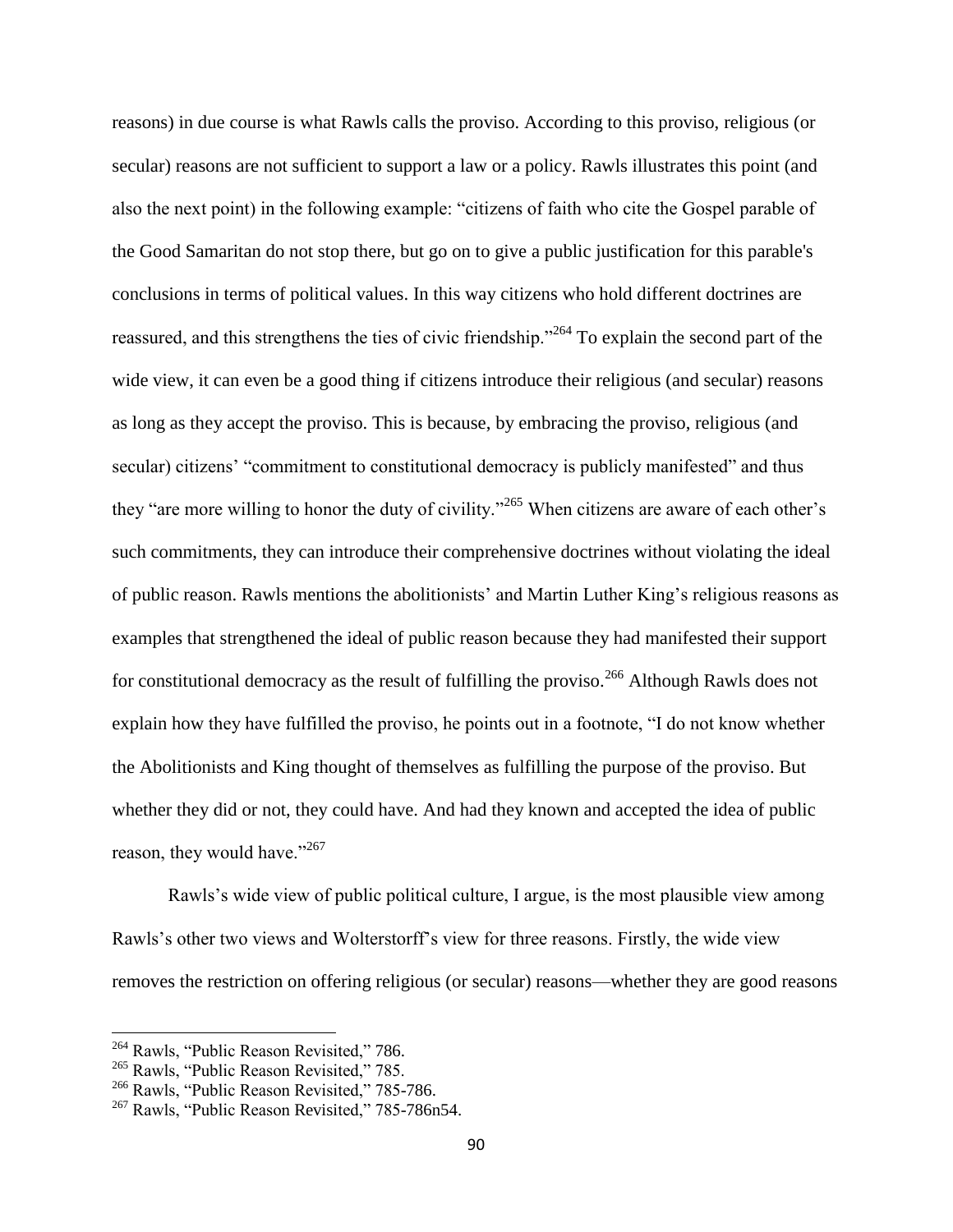or not—in political debates and thus honours the right to freedom of speech. However, it also recognizes that such reasons are not sufficient to support a law or a policy, and proper public reasons are also required. For example, in Frank's case, he can offer his religious reason (which appeals to God), but this reason is not by itself sufficient to pass a law that bans the followers of Santería from their animal sacrificing ritual; a proper public reason is required to pass such a law. Secondly, it does not determine who should fulfill the proviso and when it should be done. Rawls rightly notes that these matters cannot satisfyingly be determined in advance, for they "must be worked out in practice" by the public political culture of the time.<sup>268</sup> Thus, as an example, it is not necessarily and only the duty of the eberlian integralist to find a proper public reason to support a law that is the result of his religious conviction; somebody else might want and be able to do that. Thirdly, the wide view makes a clear distinction between the duty of civility of citizens in the public political culture (or the public political forum) and the background culture. In a representative democracy, citizens who belong to the latter culture, according to Rawls, usually do not have to vote to make political decisions on fundamental political issues. They elect the government officials and legislators to decide on such matters instead. Thus, even if citizens ideally want to fulfill the proviso and so hold the officials and legislators accountable, the moral duty does not apply to them.<sup>269</sup> Thus, according to Rawls's wide view, the idea of public reason does not apply to examples like Frank and the integralists, who belong to the background culture and are only engaged in the open discussion form of public debate.

I conclude this chapter by pointing out that Wolterstorff fails to offer a better consistent, and more liberal and fair—alternative account of liberal democracy in which there is

<sup>&</sup>lt;sup>268</sup> Rawls, "Public Reason Revisited," 784.

<sup>&</sup>lt;sup>269</sup> Rawls, "Public Reason Revisited," 769.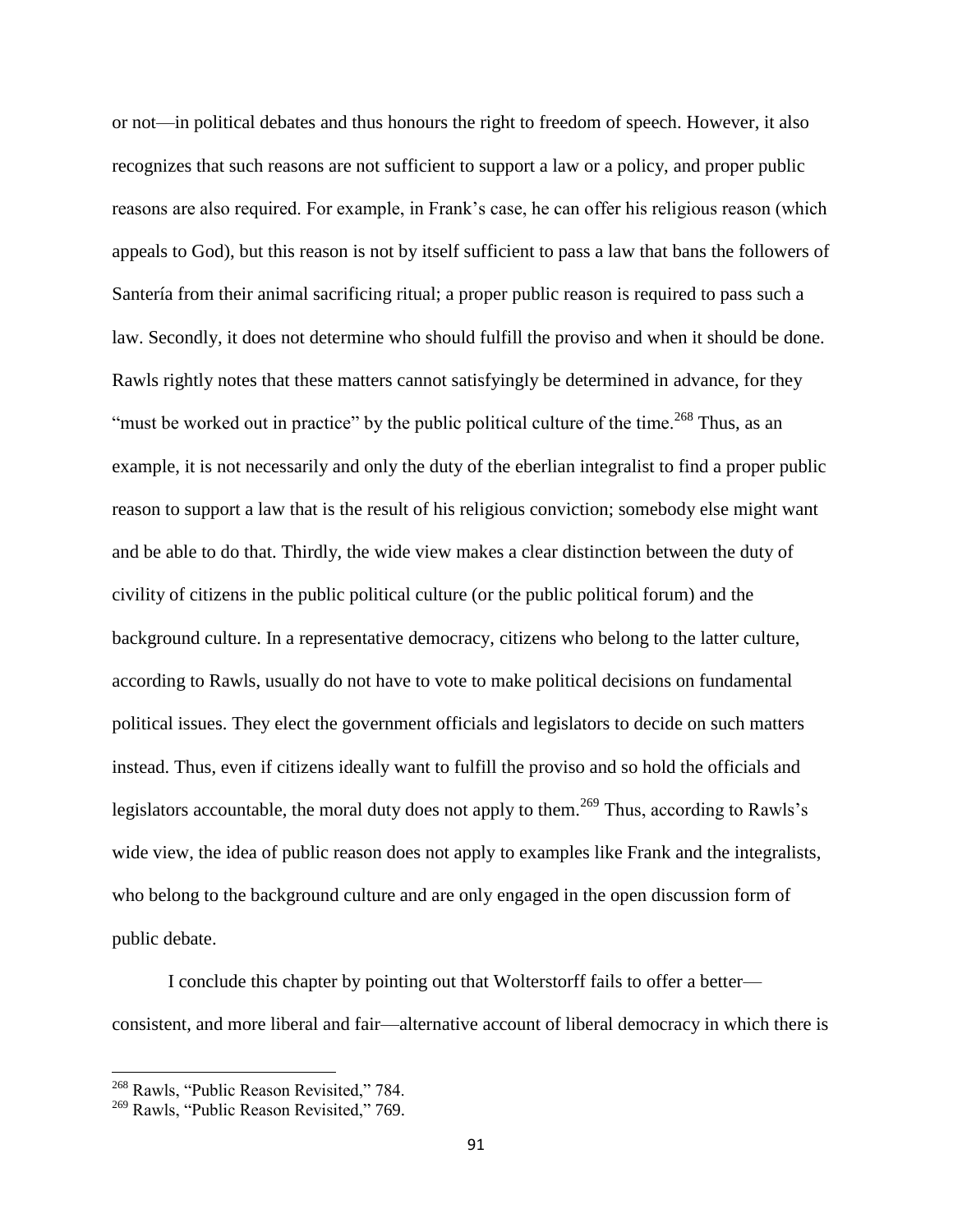no need for any kind of restraint on religious reasons. His account is not consistent because in his positive accounts—the consocial and equal voice positions—Wolterstorff assumes freestanding shared principles, such as political justice and moral engagement, while criticizing Rawls for introducing political conceptions of justice as freestanding shared principles. He contradicts his no-restraint position on religious reasons when he responds to Anderson's example of a devout Christian, Frank, who appeals to God in support of a law banning the followers of Santería from their ritual. He calls Frank's reason out of order, which also challenges his claim to have offered a more liberal and fair account of liberal democracy. Moreover, his integrity objection to public reason liberalism contradicts his many reasons argument, which shows that using different reasons in support of the same law or policy does not undermine the integrity of a person. This objection also fails to address Rawls's wide view of public political culture, which would not put pressure on ordinary citizens like the integralists to supplement their religious reasons with proper public reasons themselves. In addition to all this, Wolterstorff also misrepresents Rawls's public reason liberalism by ignoring both his inclusive and wide views on the one hand, and his distinction between the background culture and the public political culture, on the other hand. This misrepresentation makes his own positive account as well as his criticisms of Rawls less credible.

I want to end this thesis by arguing that in the Rawls-Wolterstorff debate on the role of reasons in public political deliberation—in its decision-making sense—Wolterstorff fails to show that without the idea of public reason, there can be a better way to maintain the neutrality of the state, and thus social peace and stability, in a pluralistic democratic society. On the contrary, Rawls's wide view of public political culture offers a more realistic solution to having a neutral

92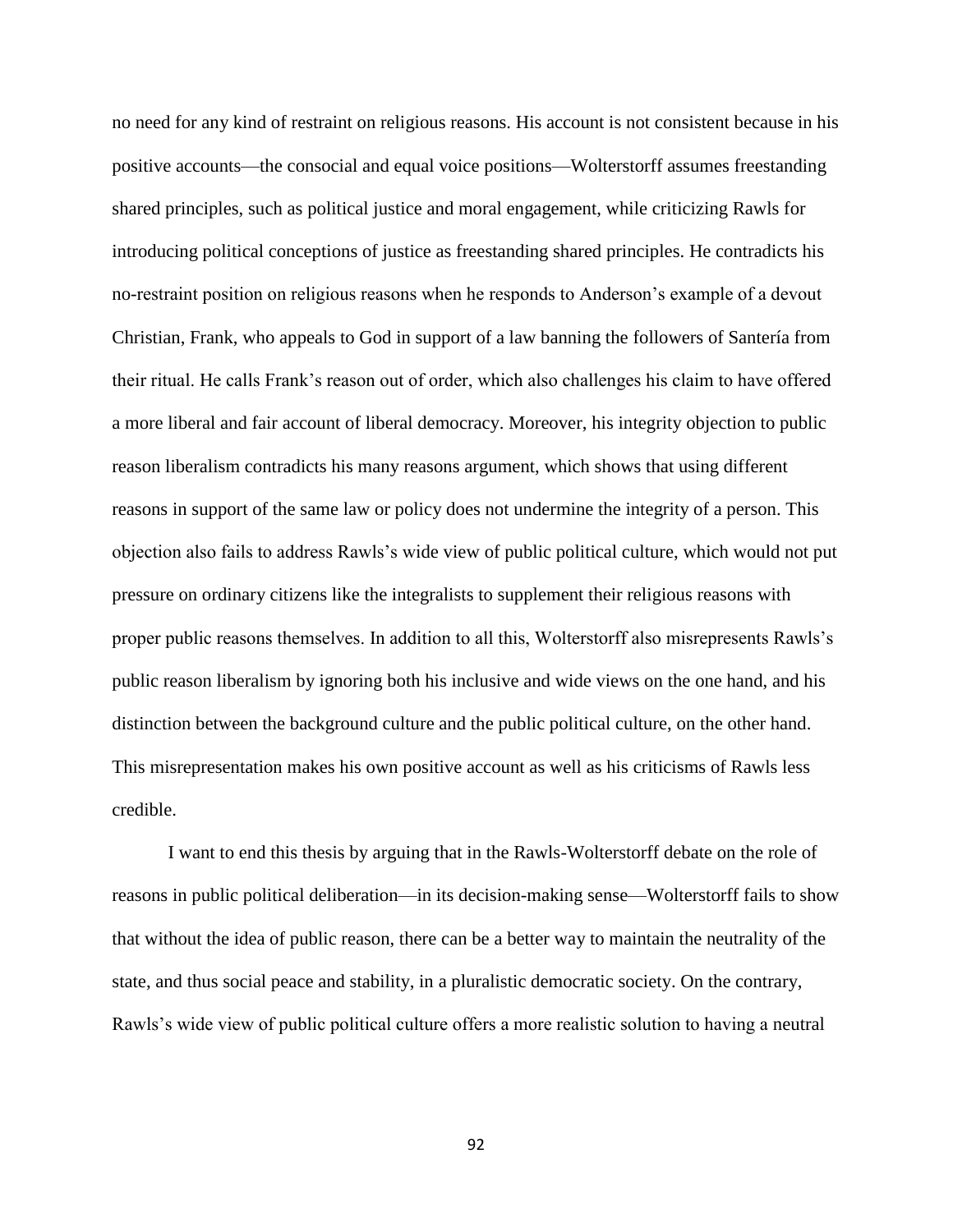government capable of passing legitimate binding laws in a pluralistic democratic society, in which reasonable citizens hope to find a common political ground.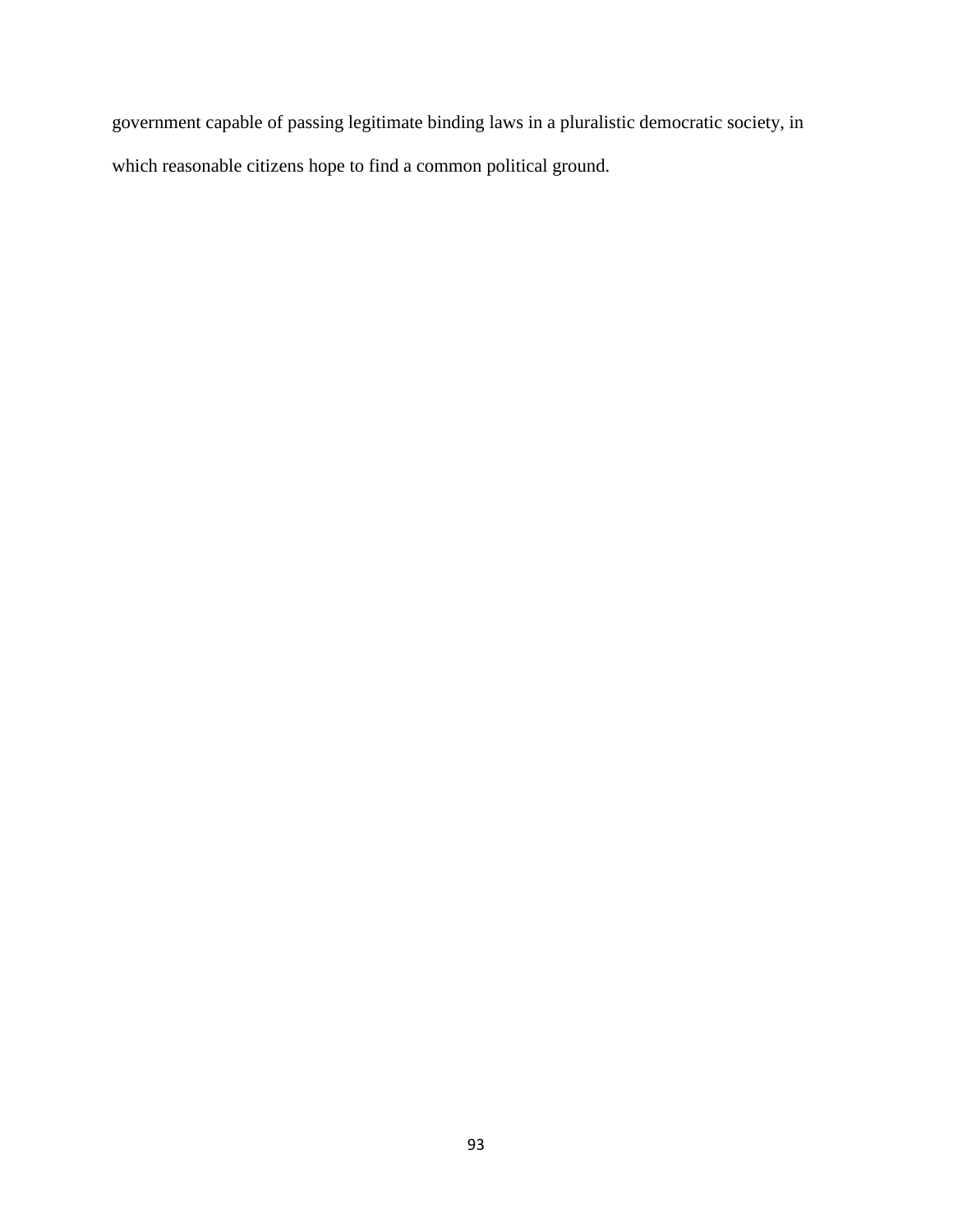#### Bibliography

- Anderson, Erik A. "Religiously Conservative Citizens and the Ideal of Conscientious Engagement: A Comment on Wolterstorff and Eberle" *Philosophia* 41, no. 2 (2013): 411-427.
- Audi, Robert. "Wolterstorff on Religion, Politics, and the Liberal State." In Robert Audi and Nicholas Wolterstorff, *Religion in the Public Square: The Place of Religious Convictions in Political Debate*, 121-144. Lanham, MD: Rowman & Littlefield Publishers, Inc., 1977.
- Curtis, William M. *Defending Rorty: Pragmatism and Liberal Virtue*. Cambridge: Cambridge University Press, 2015.
- Eberle, Christopher J. *Religious Conviction in Liberal Politics*. Cambridge: Cambridge University Press, 2002.
- Edelman, Adam. "Sessions cites Bible in defense of breaking up families, blames migrant parents." NBC News. Last modified June 16, 2018. https://www.nbcnews.com/politics/immigration/sessions-cites-bible-defense-breakingfamilies-blames-migrant-parents-n883296
- Farrelly, Colin. "Justice in Ideal Theory: A Refutation." *Political Studies* 55, no. 4 (2007): 844-864.
- Freeman, Samuel. "Public Reason and Political Justifications." *Fordham Law Review* 72 (2004): 2021-2072.
- Greenawalt, Kent. "On Public Reason." *Chicago-Kent Law Review* 69, no.3 (1993): 669-689.
- Hussain, Waheed. "The Common Good." *Stanford Encyclopedia of Philosophy*. Published Feb 26, 2018. https://plato.stanford.edu/entries/common-good/
- Jensen, Mark. "The Integralist Objection to Political Liberalism." *Social theory and practice* 31, no. 2 (2005): 157-171.
- Lafont, Cristina. "Religion and the Public Sphere: What Are the Deliberative Obligations of Democratic Citizenship?" *Philosophy & Social Criticism* 35, no. 1-2 (2009): 127-150.
- Larmore, Charles. "Public Reason." In *Cambridge Companion to Rawls*, edited by Samuel Freeman, 368-393. Cambridge: Cambridge University Press, 2003.
- Mills, Charles W. "'Ideal Theory' as Ideology." *Hypatia* 20, no. 3 (2005): 165-184
- Newman, Olivia. *Liberalism in Practice: The Psychology and Pedagogy of Public Reason*. Cambridge: MIT Press, 2015.
- Nussbaum, Martha. "Rawls's Political Liberalism. A Reassessment." *Ratio Juris* 24, no. 1 (2011): 1-24.